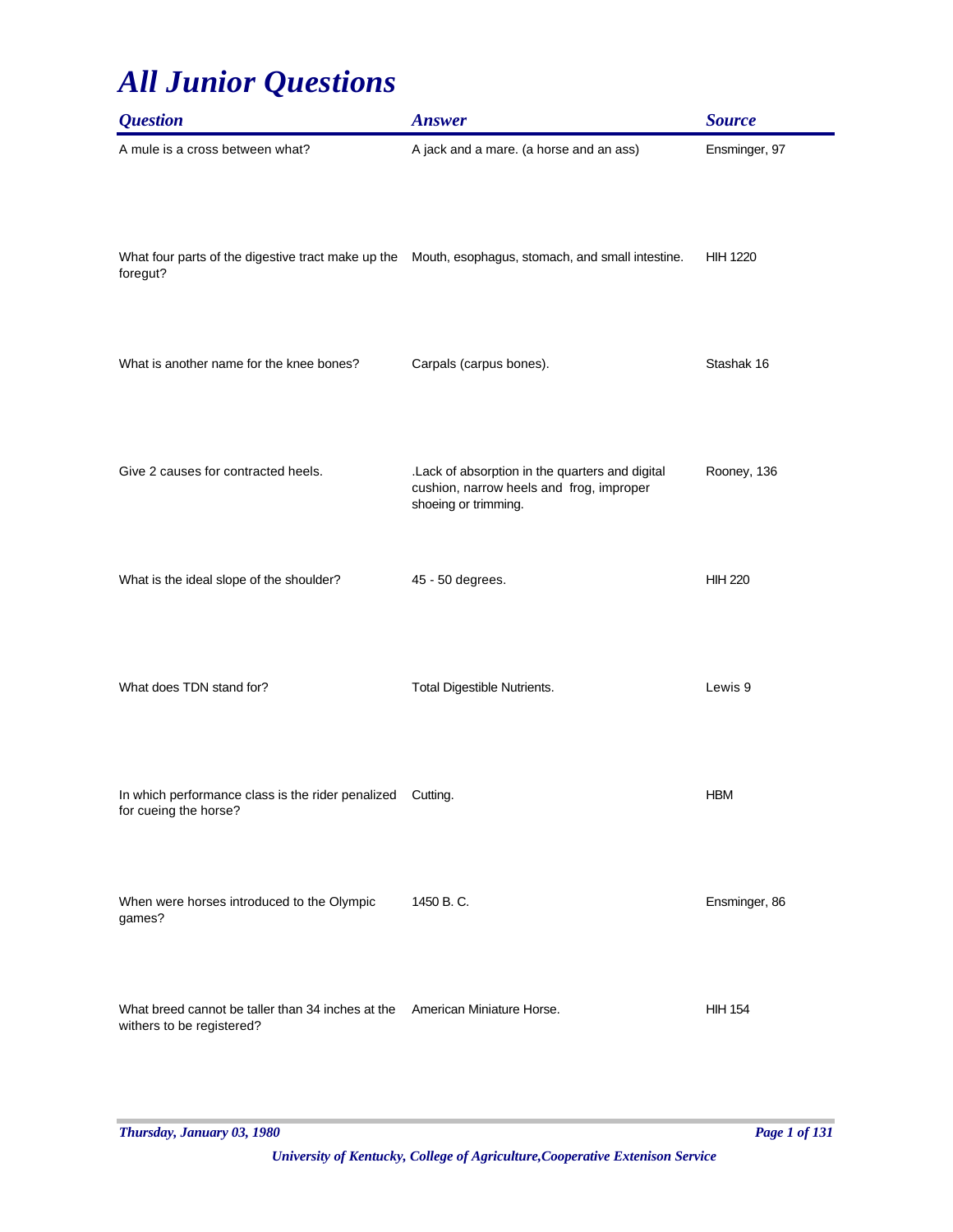| <b>Question</b>                                                                                                                                                     | <b>Answer</b>                                                                  | <b>Source</b>               |
|---------------------------------------------------------------------------------------------------------------------------------------------------------------------|--------------------------------------------------------------------------------|-----------------------------|
| Describe base-wide conformation.                                                                                                                                    | The horse's feet are wider at the ground than at<br>their origin at the chest. | <b>HIH 230</b>              |
| Name the disease caused by a neurotropic<br>rhabdovirus that is transmitted to horses, people,<br>and other animals usually from the bite of an<br>infected animal. | Rabies.                                                                        | Lewis 215                   |
| In acute viral infections, what happens to the<br>white blood cell count?                                                                                           | It decreases.                                                                  | Veterinary Medicine,<br>366 |
| How many bones does the horse have?                                                                                                                                 | 205.                                                                           | Ensminger, 26               |
| Name 2 variations of the trot.                                                                                                                                      | Fox trot, Pasi-trot, jog, extended trot                                        | <b>HBM</b>                  |
| Approximately 99% of all Standardbreds trace to<br>what horse?                                                                                                      | Hambletonian 10.                                                               | Ensminger, 88               |
| What causes blind staggers?                                                                                                                                         | Moldy corn.                                                                    | Lewis 357                   |
| What disease has a geographic association with<br>a particular River?                                                                                               | Potomac Horse Fever.                                                           | <b>HIH 650</b>              |
| Before the existing birthdate of January 1, what<br>was the original birthdate for Thoroughbreds?                                                                   | May 1.                                                                         | <b>HBM</b>                  |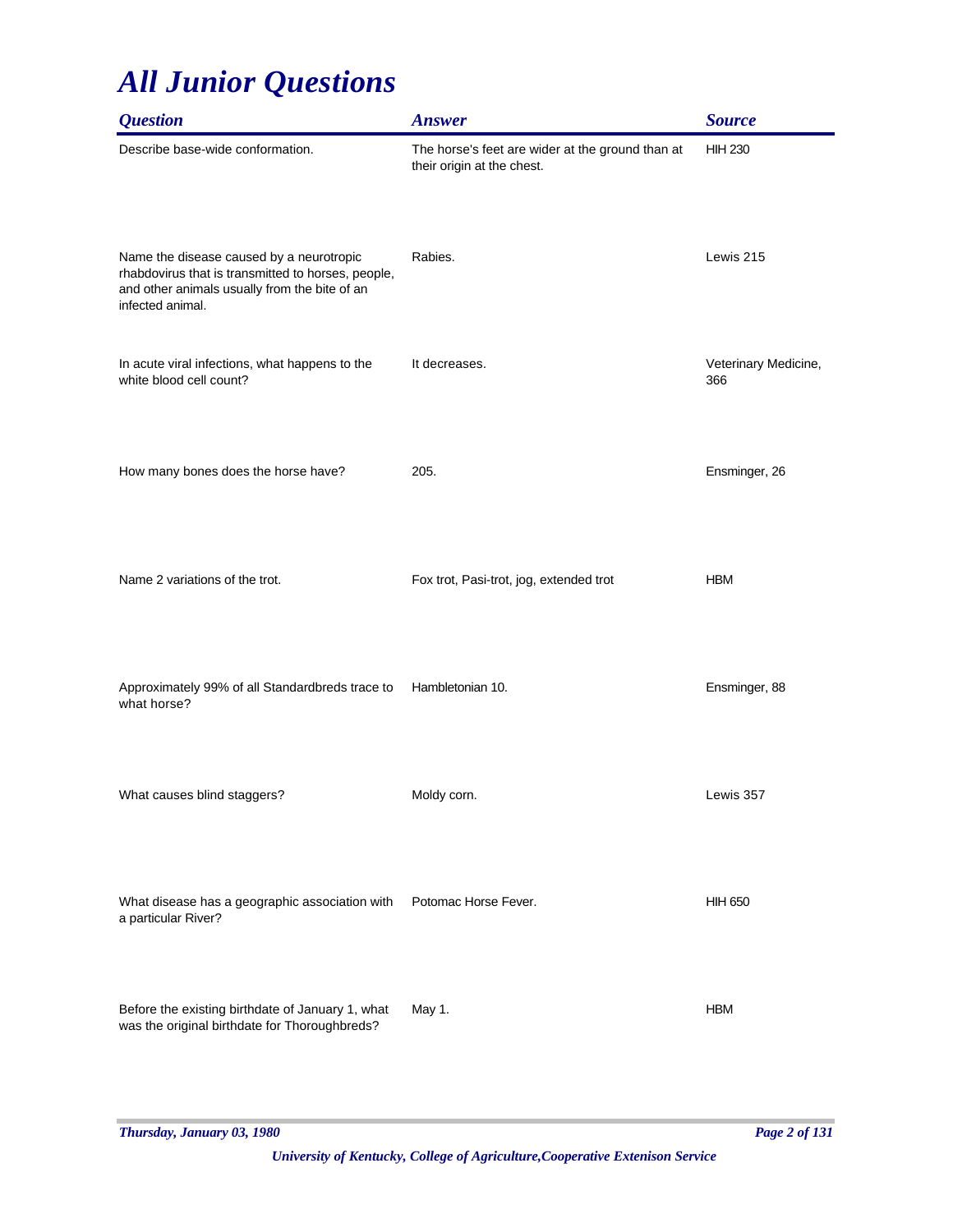| <b>Question</b>                                                                                 | <b>Answer</b>                                                                                                                                                 | <b>Source</b>  |
|-------------------------------------------------------------------------------------------------|---------------------------------------------------------------------------------------------------------------------------------------------------------------|----------------|
| What is the usual color of American Fire horses?                                                | White.                                                                                                                                                        | <b>HBM</b>     |
| Name the 4 components of the horse's topline.                                                   | Withers, back, loin, croup.                                                                                                                                   | <b>HIH 220</b> |
| What is the term for the point of the frog towards<br>the toe?                                  | Apex.                                                                                                                                                         | <b>HBM</b>     |
| Bran is deficient in what mineral?                                                              | Calcium.                                                                                                                                                      | Lewis, 125     |
| What is a tie weight?                                                                           | An iron formerly used to ground tie a horse. It<br>weighs about 8 pounds.                                                                                     | Ensminger, 532 |
| Name 6 grass hays.                                                                              | Timothy, brome, orchardgrass, bermudagrass,<br>bluegrass, bluegramma, bluestem, fescue,<br>wheatgrass, reed canarygrass, ryegrass,<br>sudangrass, and others. | Lewis, 90      |
| What is the name of the rider who keeps the steer Hazer.<br>to be bull dogged from running out? |                                                                                                                                                               | <b>HBM</b>     |
| What is the preferred plant-source protein<br>supplement for the growing horse?                 | Soybean meal.                                                                                                                                                 | Lewis, 113     |
| Name the single-bitted, double-reined bridle used<br>on hunters or pleasure horses.             | Pelham bridle.                                                                                                                                                | Ensminger, 418 |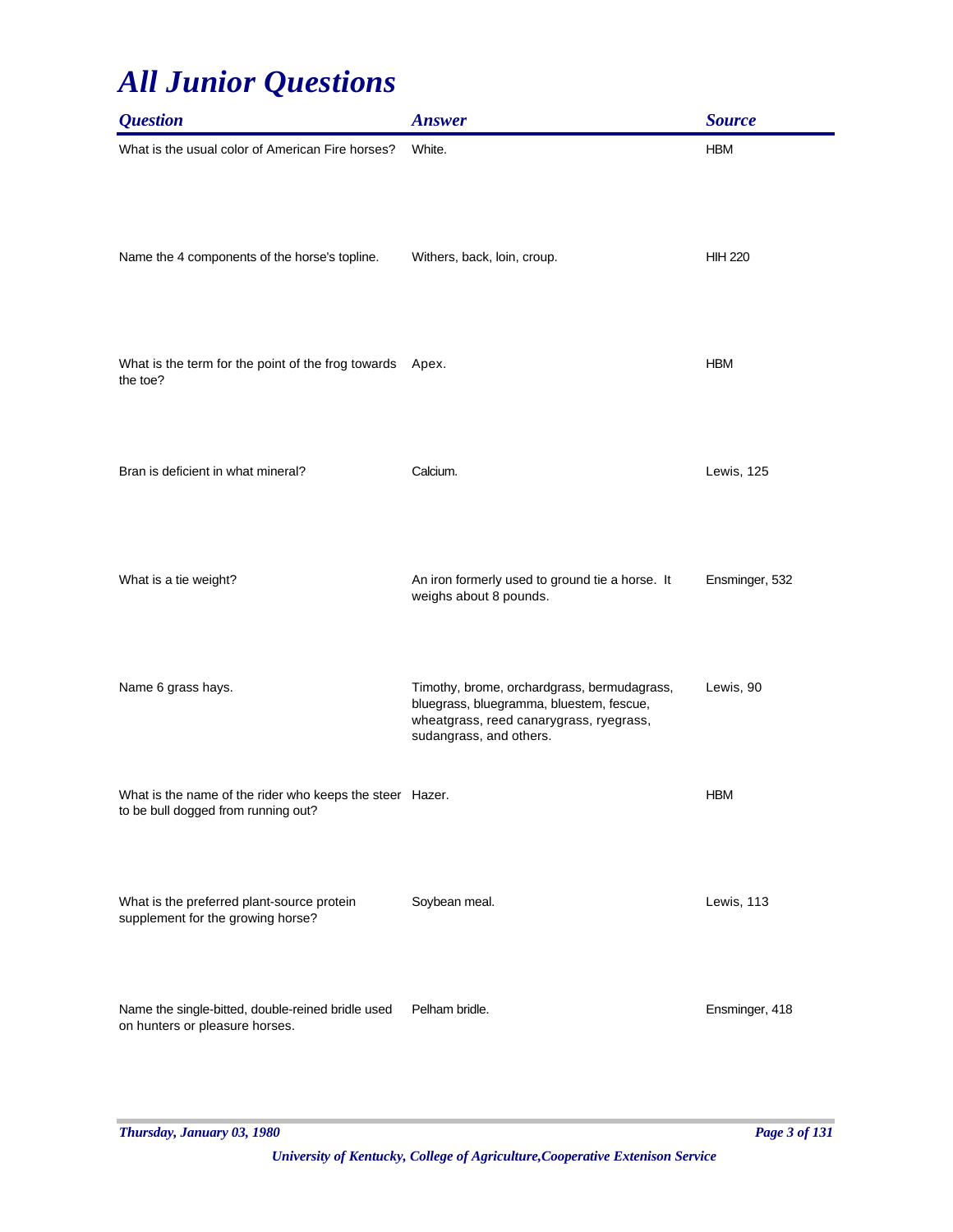| <i><b>Question</b></i>                                                                                               | <b>Answer</b>                                                      | <b>Source</b>      |
|----------------------------------------------------------------------------------------------------------------------|--------------------------------------------------------------------|--------------------|
| Name three of the Draft breeds of horses.                                                                            | Percheron, Belgian, Clydesdale, Shire, Suffolk,<br>American Cream. | Ensminger, 154-159 |
| What is a tandem hitch?                                                                                              | A hitch of 2 horses - one behind the other.                        | Ensminger, 531     |
| What is the common name for the disease that is<br>prevented by dipping the newborn foal's navel<br>stump in iodine? | Navel ill or Joint ill.                                            | Ensminger, 202     |
| In a horse suffering from founder, which bone<br>typically rotates?                                                  | Third phalanx (coffin bone or pedal bone).                         | Merck 551          |
| Describe the foot-fall sequence of a horse<br>cantering on the right lead.                                           | Hind left, fore left and hind right together, fore<br>right.       | Ensminger 135      |
| What is the horse's counterpart to the human<br>knee?                                                                | <b>Stifle</b>                                                      | Ensminger, 28      |
| What is the name of the periods in a polo match?                                                                     | Chukkers.                                                          | Ensminger, 515     |
| What is another word for the delivery of a foal?                                                                     | Parturition.                                                       | Ensminger, 197     |
| How many pairs of ribs does a horse have?                                                                            | 18 pairs.                                                          | Ensminger, 26      |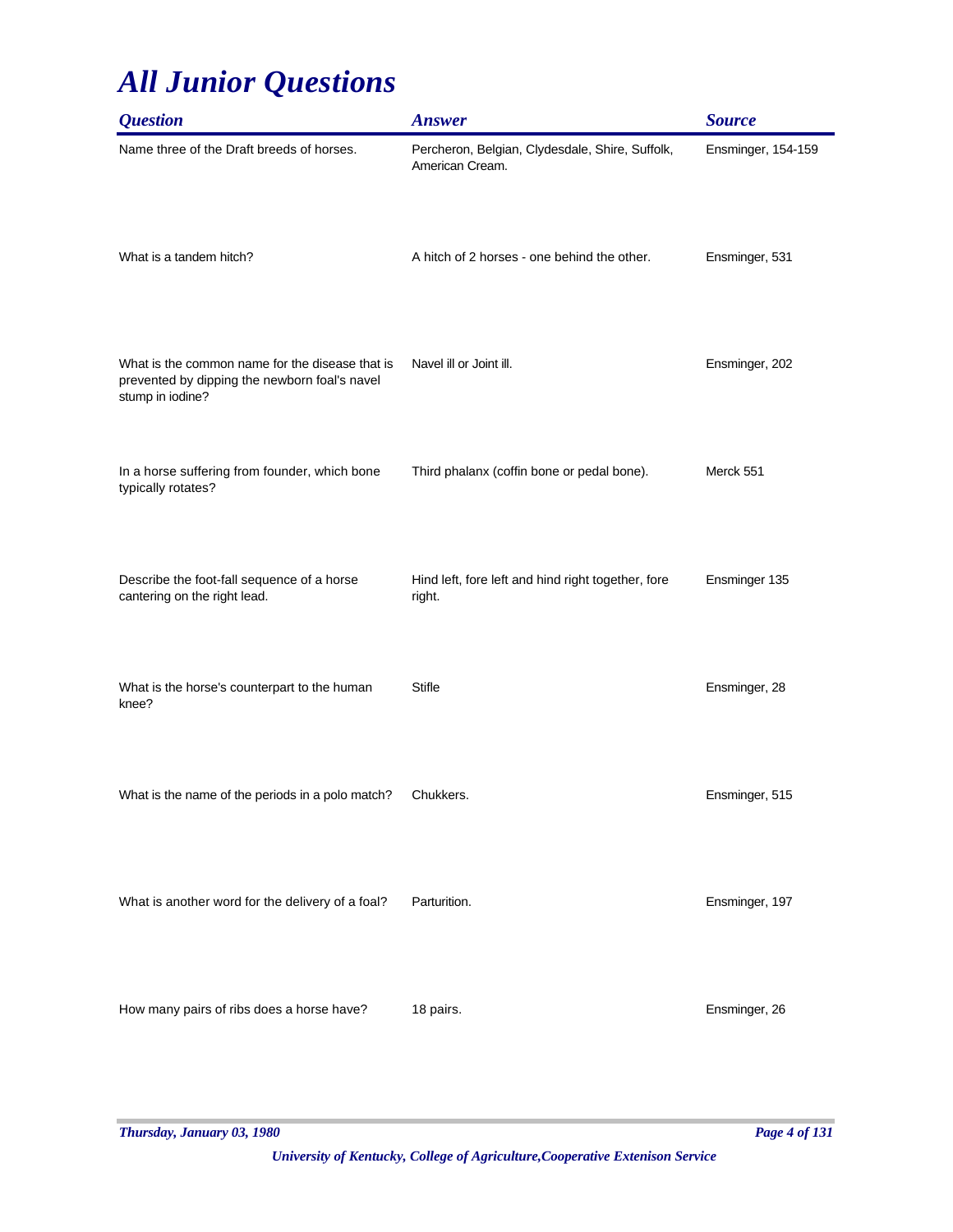| <i><b>Question</b></i>                                                                          | <b>Answer</b>                                                                           | <b>Source</b>  |
|-------------------------------------------------------------------------------------------------|-----------------------------------------------------------------------------------------|----------------|
| Name the fat soluble vitamins.                                                                  | A, D, E, & K.                                                                           | <b>HIH 760</b> |
| What are the positions of the 4 players on a Polo<br>team?                                      | 2 forwards, 1 half-back, and 1 back.                                                    | <b>HBM</b>     |
| Name 2 members of the Equine family who do not<br>absorb Carotene and therefore have white fat. | Donkey and Zebra.                                                                       | <b>HBM</b>     |
| Name the evolutionary stage of the horse that<br>produced the first one-toed horse.             | Pliohippus.                                                                             | Ensminger 3    |
| Why is an open shed with access to pasture a<br>preferred way to care for horses?               | Horses kept this way are healthier and have<br>fewer respiratory diseases.              | Ensminger, 308 |
| Name 4 classifications of mules.                                                                | Draft, Sugar, Cotton Farm, Pack, & Mining.                                              | Ensminger, 98  |
| If a horse was trotting, how could you tell if it<br>was lame?                                  | By looking to see if his head bobs excessively<br>when the lame leg strikes the ground. | Ensminger, 76  |
| What internal parasite primarily affects foals and<br>young horses?                             | Roundworms (Ascarids).                                                                  | <b>HIH 430</b> |
| True or False. Influenza is the most common<br>infectious respiratory disease of horses.        | True.                                                                                   | <b>HIH 445</b> |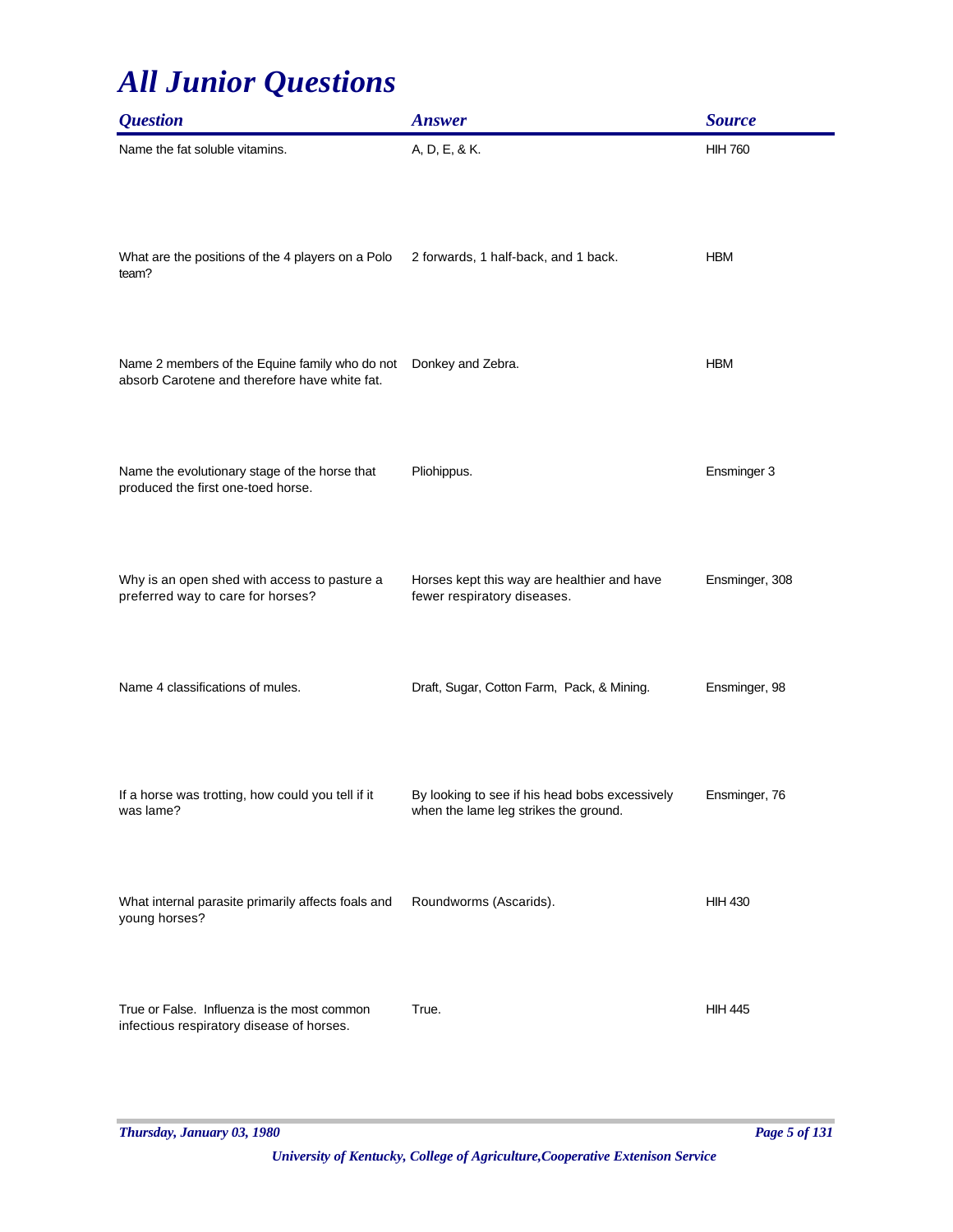| <b>Question</b>                                                                                                                         | <b>Answer</b>                                 | <b>Source</b>               |
|-----------------------------------------------------------------------------------------------------------------------------------------|-----------------------------------------------|-----------------------------|
| Where are a horse's blind spot?                                                                                                         | Directly behind or in front of the horse.     | <b>HIH 1220</b>             |
| What insect causes lyme disease?                                                                                                        | Ticks.                                        | <b>HIH 655</b>              |
| What breed is characterized by the flat foot walk,<br>running walk, and rocking chair canter?                                           | Tennessee Walking Horse.                      | <b>HIH 152</b>              |
| What is a miniature Saddlebred type of show<br>pony developed by crossing Shetland and<br>Hackney ponies called?                        | Americana.                                    | Evans, Borton et all,<br>66 |
| What events/activities make up a three day event? Dressage, stadium jumping, and cross country.                                         |                                               | <b>HBM</b>                  |
| What is crow-hopping?                                                                                                                   | Mild, playful bucking                         | Ensminger, 516              |
| How many teeth does a young horse have?                                                                                                 | 24                                            | <b>HIH 240</b>              |
| Which tem refers to grips on the heels and toe of<br>the front shoes designed to give the horse better<br>footing and prevent slipping? | Calk                                          | Ensminger, 514              |
| What is grading up?                                                                                                                     | Breeding a purebred stallion to a grade mare. | Ensminger, 178              |

*Thursday, January 03, 1980 Page 6 of 131*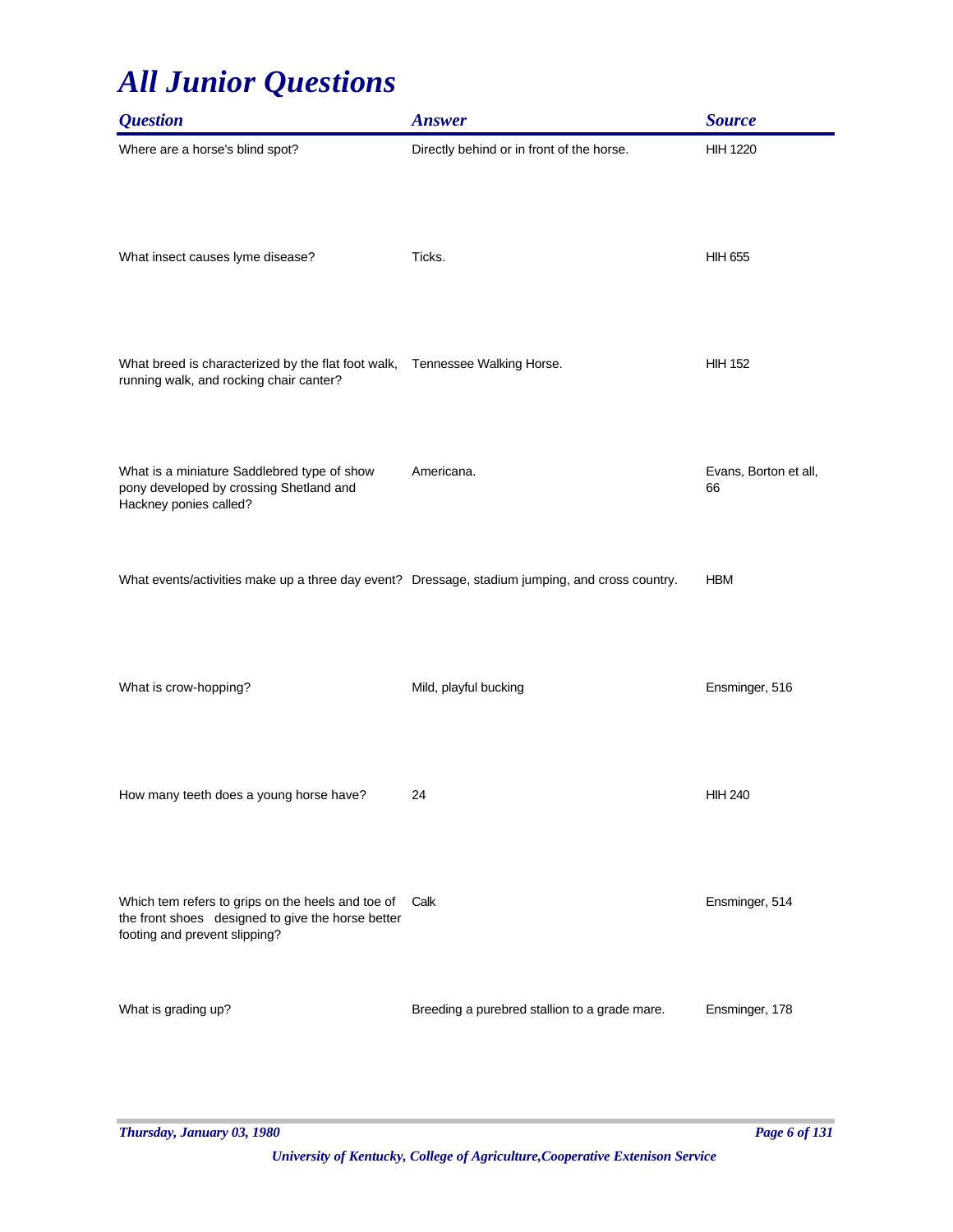| <b>Question</b>                                                                | <b>Answer</b>                        | <b>Source</b>                |
|--------------------------------------------------------------------------------|--------------------------------------|------------------------------|
| What is a Heel Knot?                                                           | The ball on the bottom of the bosal. | Miller, 149                  |
| What kind of vision does the horse use to judge<br>distance?                   | Binocular vision.                    | <b>HIH 1220</b>              |
| Name a lateral gait.                                                           | Pace.                                | Ensminger, 75                |
| What is swelling at the elbow called?                                          | Capped elbow or shoe boil.           | Ensminger, 528               |
| How long is the estrous cycle of the mare?                                     | 21 - 23 days.                        | Ensminger, 187               |
| In what country was the game of polo developed? Persia.                        |                                      | <b>HBM</b>                   |
| What is the French name for three day event?                                   | "Concours complete".                 | <b>HBM</b>                   |
| Name the artery that carries oxygen poor blood<br>from the heart to the lungs. | Pulmonary artery.                    | Evans 111                    |
| What is the predisposing cause of most colics?                                 | Parasites.                           | Evans, Borton et all,<br>606 |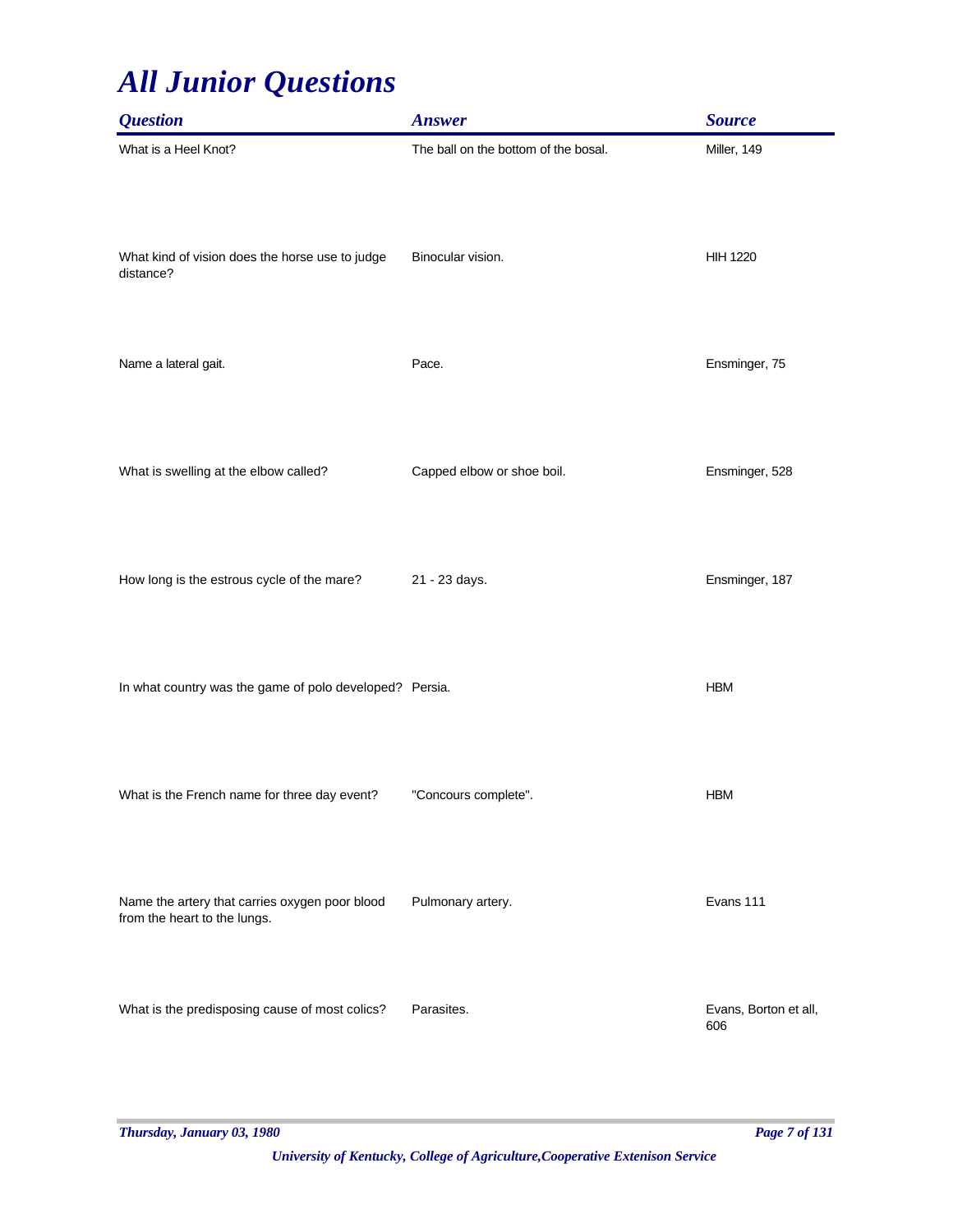| <b>Question</b>                                                    | <b>Answer</b>                                                                                                              | <b>Source</b>   |
|--------------------------------------------------------------------|----------------------------------------------------------------------------------------------------------------------------|-----------------|
| What vitamin does sunlight and sun-cured hay<br>provide?           | Vitamin D.                                                                                                                 | Ensminger, 246  |
| What portion of the hoof should never bear<br>weight?              | Sole.                                                                                                                      | Evans 272       |
| What are the 3 classifications of bits?                            | Hackamore bit, snaffle bit, curb.                                                                                          | Ensminger, 418  |
| How often does a horse shed its hair?                              | Twice a year.                                                                                                              | <b>HBM</b>      |
| What is another name for chronic obstructive<br>pulmonary disease? | Heaves.                                                                                                                    | Evans 301       |
| What color is a horse with white hairs mixed into<br>a base coat?  | Roan.                                                                                                                      | <b>HIH 1040</b> |
| Skin pliability is a test for what?                                | Dehydration.                                                                                                               | Lewis, 392t     |
| Equine Herpes Virus causes what disease?                           | Rhinopneumonitis.                                                                                                          | <b>HIH 610</b>  |
| What is epistaxis?                                                 | Nose bleed or hemorrhage from the nostrils due to Merck 895<br>t hemorrhage in the respiratory tract or guttural<br>pouch. |                 |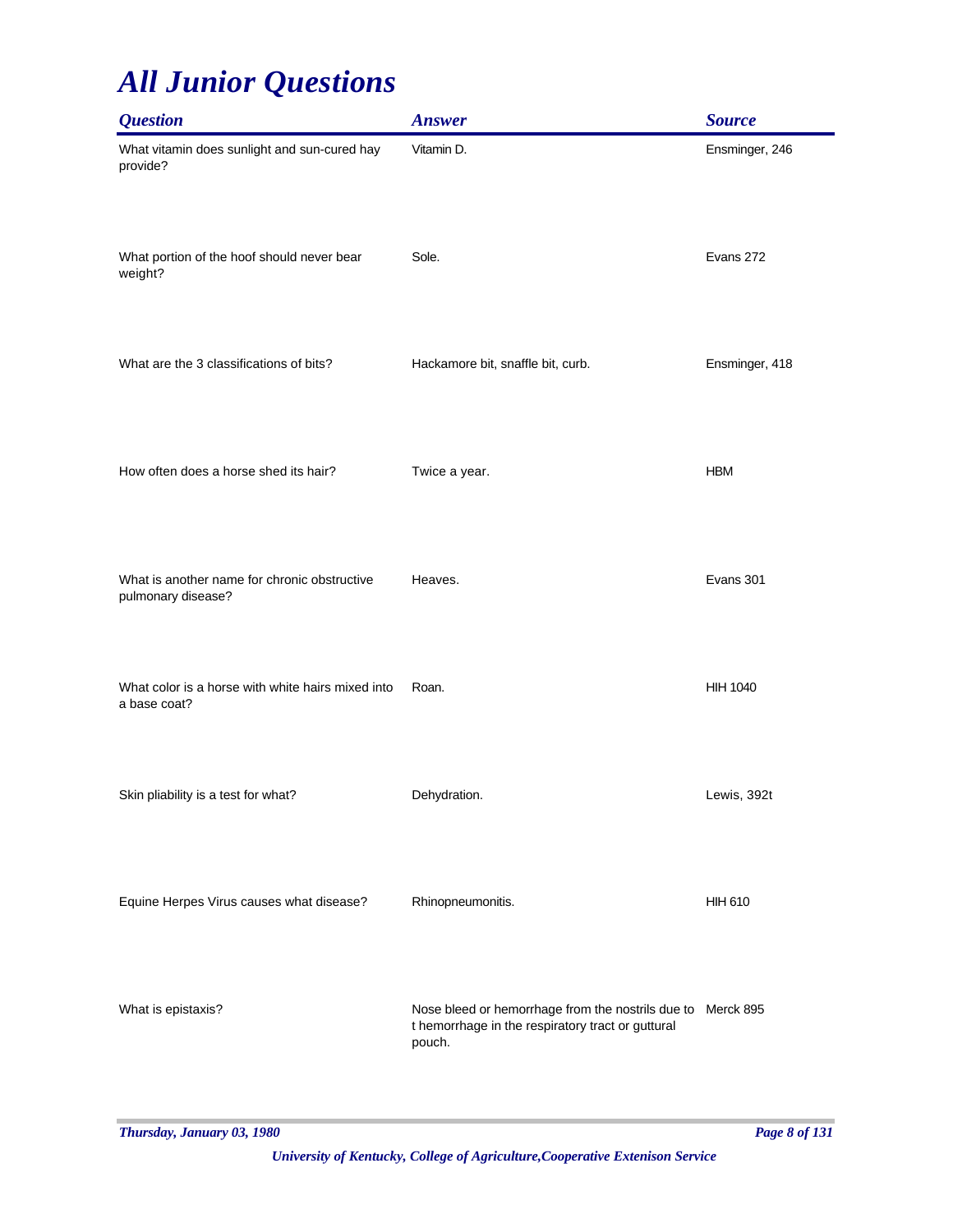| <b>Question</b>                                                                                    | <b>Answer</b>                                                                                                                   | <b>Source</b>                |
|----------------------------------------------------------------------------------------------------|---------------------------------------------------------------------------------------------------------------------------------|------------------------------|
| How many days is the heat period in mares?                                                         | 5 - 7 days.                                                                                                                     | <b>HIH 930</b>               |
| Which is the more energy dense feed, oats or<br>corn?                                              | Corn.                                                                                                                           | <b>HIH 760</b>               |
| What is forging and when does it most commonly<br>occur?                                           | A gait defect in which a hind foot contacts a front<br>foot on the same side. It is commonly heard when<br>a horse is trotting. | Stashak 69                   |
| What kind of hackamore has a braided rawhide or Bosal.<br>rope noseband?                           |                                                                                                                                 | Ensminger, 418               |
| What is the term for the teamster signaling a turn<br>to the right?                                | Gee.                                                                                                                            | Ensminger, 520               |
| The brain, brain stem, and spinal cord make up<br>what system?                                     | Central Nervous System.                                                                                                         | Evans, Borotn et all,<br>120 |
| What does the panniculus muscle do in the horse? It moves the skin and shakes flies off the horse. |                                                                                                                                 | <b>HBM</b>                   |
| What is a Macete?                                                                                  | A hackamore lead rope.                                                                                                          | <b>HBM</b>                   |
| How much does the hoof wall grow per month?                                                        | 1/8 - 1/4 inch.                                                                                                                 | Ensminger, 30                |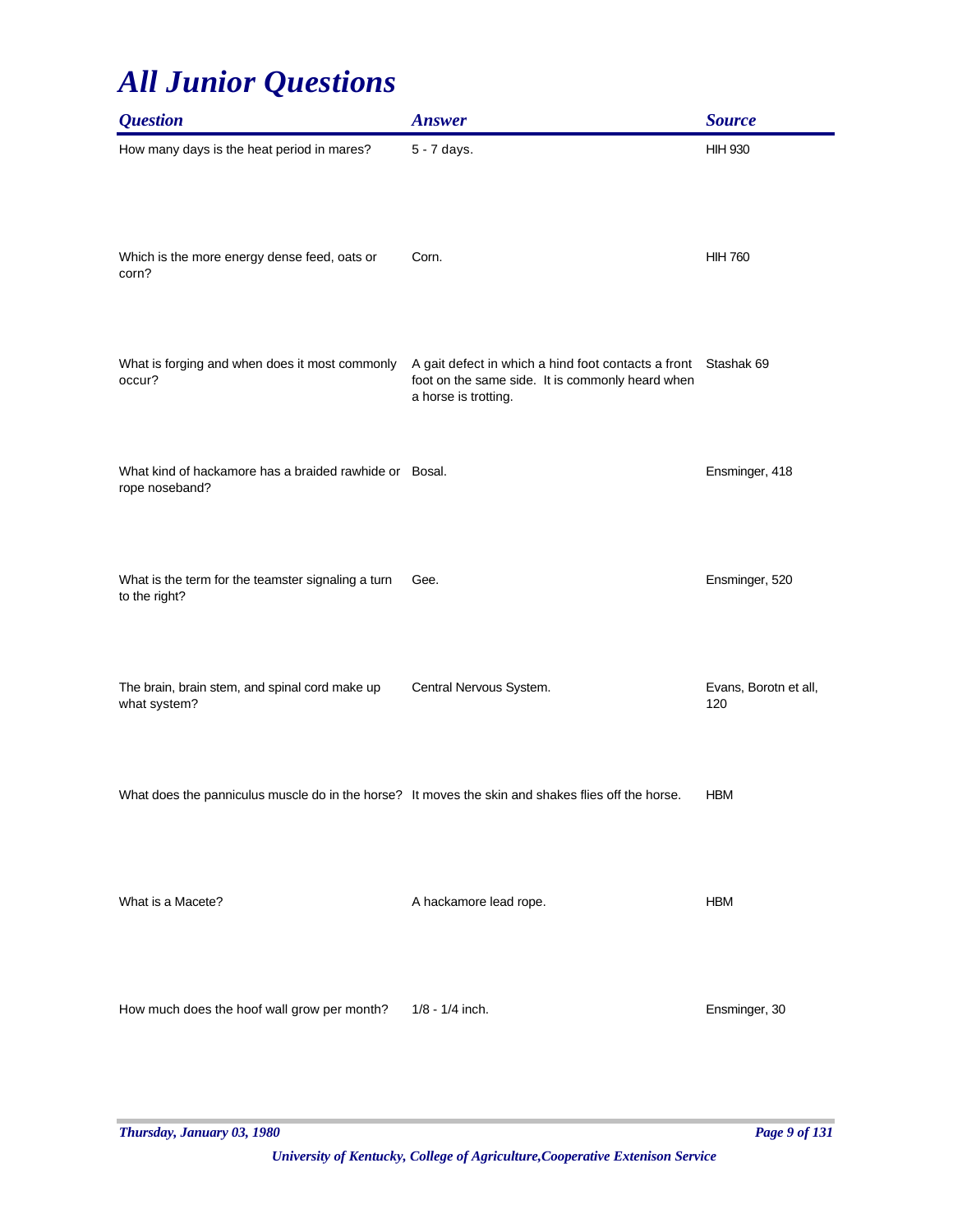| <i><b>Question</b></i>                                                                                                       | <b>Answer</b>                                                                                                                                                                                                        | <b>Source</b>                |
|------------------------------------------------------------------------------------------------------------------------------|----------------------------------------------------------------------------------------------------------------------------------------------------------------------------------------------------------------------|------------------------------|
| What is another name for the third metatarsal or<br>metacarpal bones?                                                        | Cannon bone.                                                                                                                                                                                                         | Stashak 27                   |
| Do the front legs or hindlegs have the most joints? Hindlegs (7).                                                            |                                                                                                                                                                                                                      | <b>HBM</b>                   |
| Where specifically would the Galvayne's Groove<br>be located?                                                                | At the gum margin of the upper corner incisor (at<br>about 10 years of age; extends halfway down<br>the tooth at 15 years; reaches the wearing<br>surface at 20 years; completely disappears by 30<br>years of age). | <b>HIH 240</b>               |
| What draft breed is only chestnut in color?                                                                                  | Suffolk.                                                                                                                                                                                                             | Ensminger, 159               |
| What is the term of the horny growth on the inside Chestnut.<br>of the horse's legs, above the knees and below<br>the hocks? |                                                                                                                                                                                                                      | Ensminger 722                |
| Where on the horse would there be no sweat<br>glands?                                                                        | Legs.                                                                                                                                                                                                                | Evans, Borton et all,<br>129 |
| What is cribbing?                                                                                                            | A habit of force-swallowing gulps of air. Usually<br>the horse will grasp an object with its incisor<br>teeth and then pull its neck back in a rigid arch as<br>it swallows air.                                     | Evans 183                    |
| A destruction of the frog by anaerobic bacteria<br>resulting in a black and strong smelling infection is<br>called what?     | Thrush.                                                                                                                                                                                                              | <b>HIH 540</b>               |
| Name the only breed named after a specific<br>person.                                                                        | Morgan, after Justin Morgan.                                                                                                                                                                                         | Ensminger, 126               |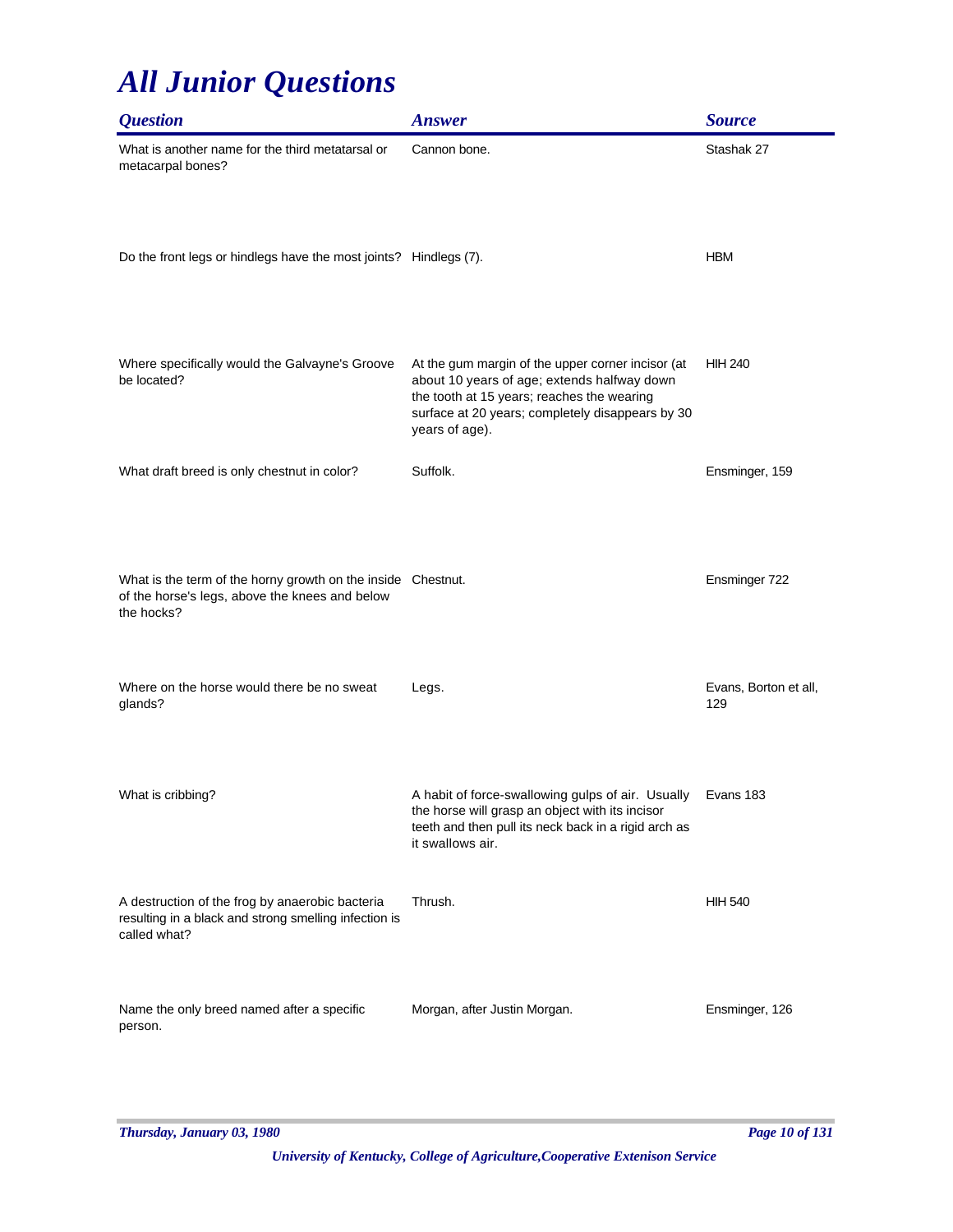| <i><b>Question</b></i>                                                                                                                      | <b>Answer</b>                                       | <b>Source</b>               |
|---------------------------------------------------------------------------------------------------------------------------------------------|-----------------------------------------------------|-----------------------------|
| What is the largest tissue mass in the horse's<br>body?                                                                                     | Muscles.                                            | Evans, Borton et all,<br>99 |
| In what part of the female reproductive tract is<br>estrogen produced?                                                                      | Ovaries.                                            | Evans 317                   |
| What color horse has a golden yellow body and a Palomino.<br>white mane and tail?                                                           |                                                     | <b>HIH 140</b>              |
| Name 3 natural gaits of the horse.                                                                                                          | Walk, trot, gallop.                                 | Ensminger, 72-74            |
| What is the term that refers to a horse's falling or<br>lying down close to a wall or fence so that it<br>cannot get up without assistance? | Cast.                                               | Ensminger, 515              |
| Should a horse be fed by weight or volume?                                                                                                  | Weight.                                             | Ensminger, 284              |
| How is the seat length of a stock saddle<br>measured?                                                                                       | From the base of the horn to the top of the cantle. | <b>HBM</b>                  |
| What is another name for the<br>metacarpophalangeal joint?                                                                                  | Fetlock joint.                                      | Stashak 13                  |
| When riding, what are the 4 natural aids?                                                                                                   | Voice, hands, legs, and weight.                     | Ensminger, 439              |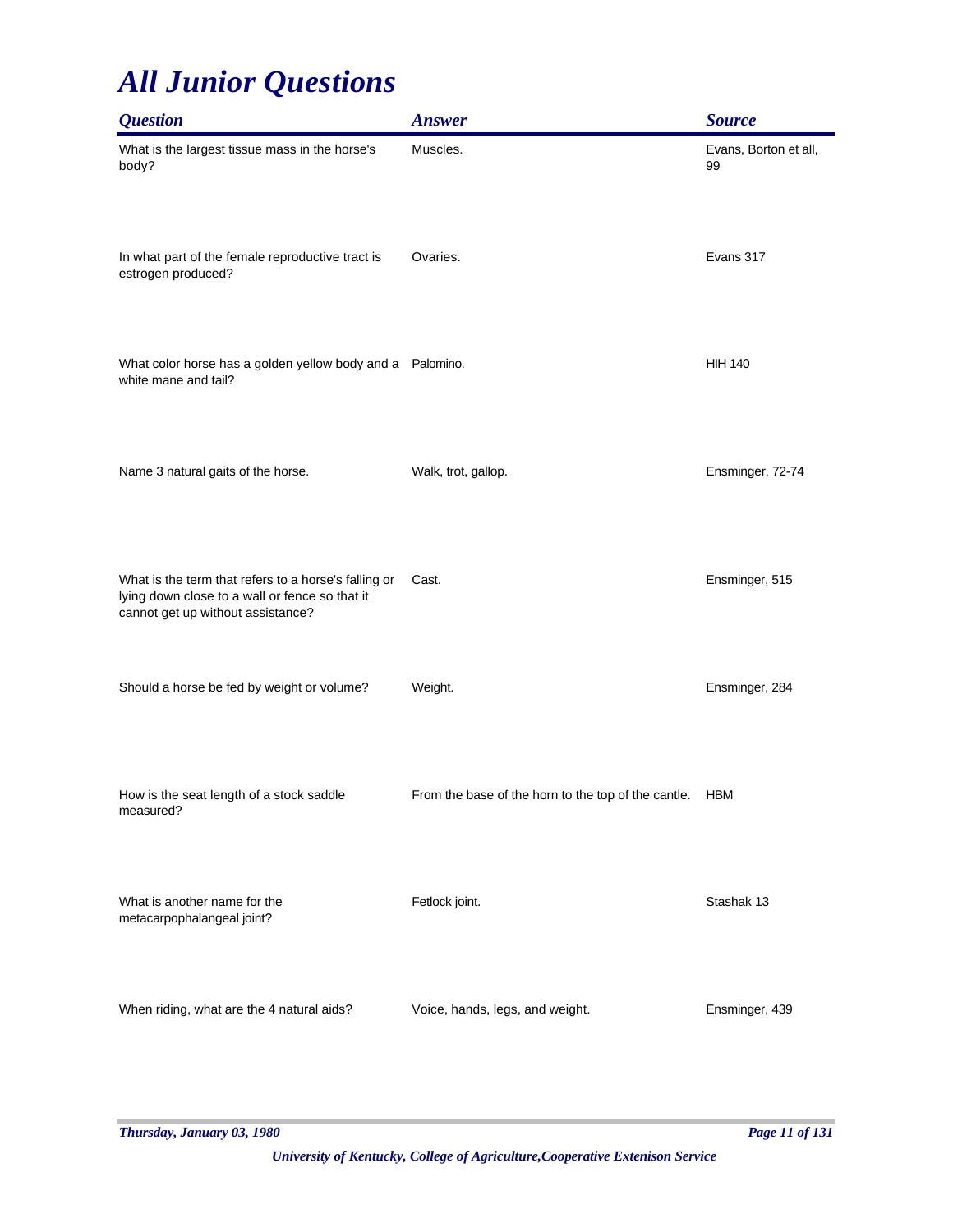| <i><b>Question</b></i>                                                      | <b>Answer</b>                                                                                                                                                                                                                                                             | <b>Source</b>                |
|-----------------------------------------------------------------------------|---------------------------------------------------------------------------------------------------------------------------------------------------------------------------------------------------------------------------------------------------------------------------|------------------------------|
| Is parrot mouth a genetic defect?                                           | Yes.                                                                                                                                                                                                                                                                      | Ensminger, 60                |
| List 5 of the most common leg markings.                                     | Coronet, pastern, ankle, half-stocking, stocking,<br>white outside heels, white inside heels, ermine<br>spotting or distal spots, sock.                                                                                                                                   | <b>HIH 140</b>               |
| What is the primary consideration of any horse<br>facility?                 | Safety.                                                                                                                                                                                                                                                                   | Evans, Borton et all,<br>753 |
| In racing terms, what is a "maiden" horse?                                  | A horse that has never won a race on a<br>recognized track.                                                                                                                                                                                                               | Ensminger, 524               |
| Name 2 breeds of the Native Horse.                                          | Chickasaw, American Indian Horse, Spanish<br>Mustang, Spanish Barb, American Mustang,<br>american Bashkir Curly, Rangerbred Horse.                                                                                                                                        | Ev, Borton et all, 55-58     |
| Name the saddle used by the calvary.                                        | McClellan.                                                                                                                                                                                                                                                                | <b>HBM</b>                   |
| What is the common name for Equine Spinal<br>Ataxia?                        | Wobbles.                                                                                                                                                                                                                                                                  | <b>HIH 410</b>               |
| What are three safety practices to establish in a<br>barn to prevent fires? | Prohibit smoking; sprinkler systems; fire<br>extinguishers; keep dust, cobwebs, and hay<br>particles cleaned up; check electrical wires;<br>protect wires from rodents; turn off electricity<br>when not in barn; inspect electrical equipment; no<br>flammahle materials | Evans 820                    |
| How many chromosome pairs does a horse have? 32 pairs.                      |                                                                                                                                                                                                                                                                           | <b>HIH 1020</b>              |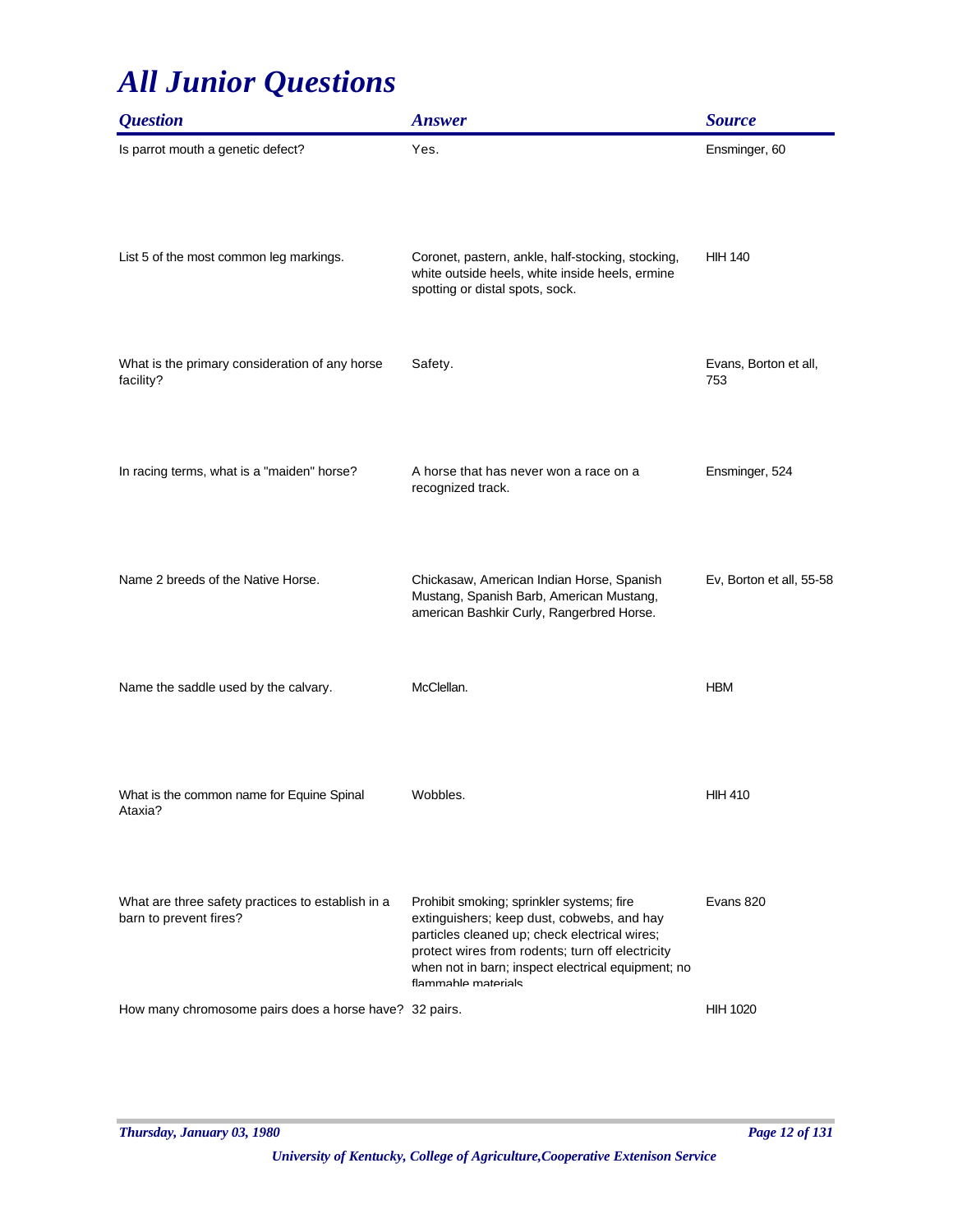| <i><b>Question</b></i>                                                                                                                 | <b>Answer</b>                      | <b>Source</b>               |
|----------------------------------------------------------------------------------------------------------------------------------------|------------------------------------|-----------------------------|
| What breed of horses are characterized by<br>Leopard spot markings?                                                                    | Appaloosas.                        | Evans, Borton et all,<br>34 |
| What piece of grooming equipment is used in a<br>gentle circular motion to remove caked mud and<br>loosen matted hair and dirt?        | Curry comb.                        | Ensminger 649               |
| What is the term that describes a horse that<br>humps his back and does not settle down until the<br>saddle has been on a few minutes? | Cold-backed.                       | Ensminger, 516              |
| What is the name of the horse drawn vehicle<br>used in standardbred racing?                                                            | Sulky.                             | Ensminger 640               |
| Name the two types of patterns used to describe<br>Paints.                                                                             | Tobiano and Overo.                 | Evans, Borton et all,<br>46 |
| What is hippology?                                                                                                                     | Study of the horse.                | Ensminger, 521              |
| What is the Tarpan?                                                                                                                    | A wild horse of central Europe.    | Evans 52                    |
| What are 3 sources of dietary energy?                                                                                                  | Carbohydrates, Fats, and Proteins. | Ensminger, 225              |
| How many feet are in one furlong?                                                                                                      | 660 feet.                          | Ensminger, 519              |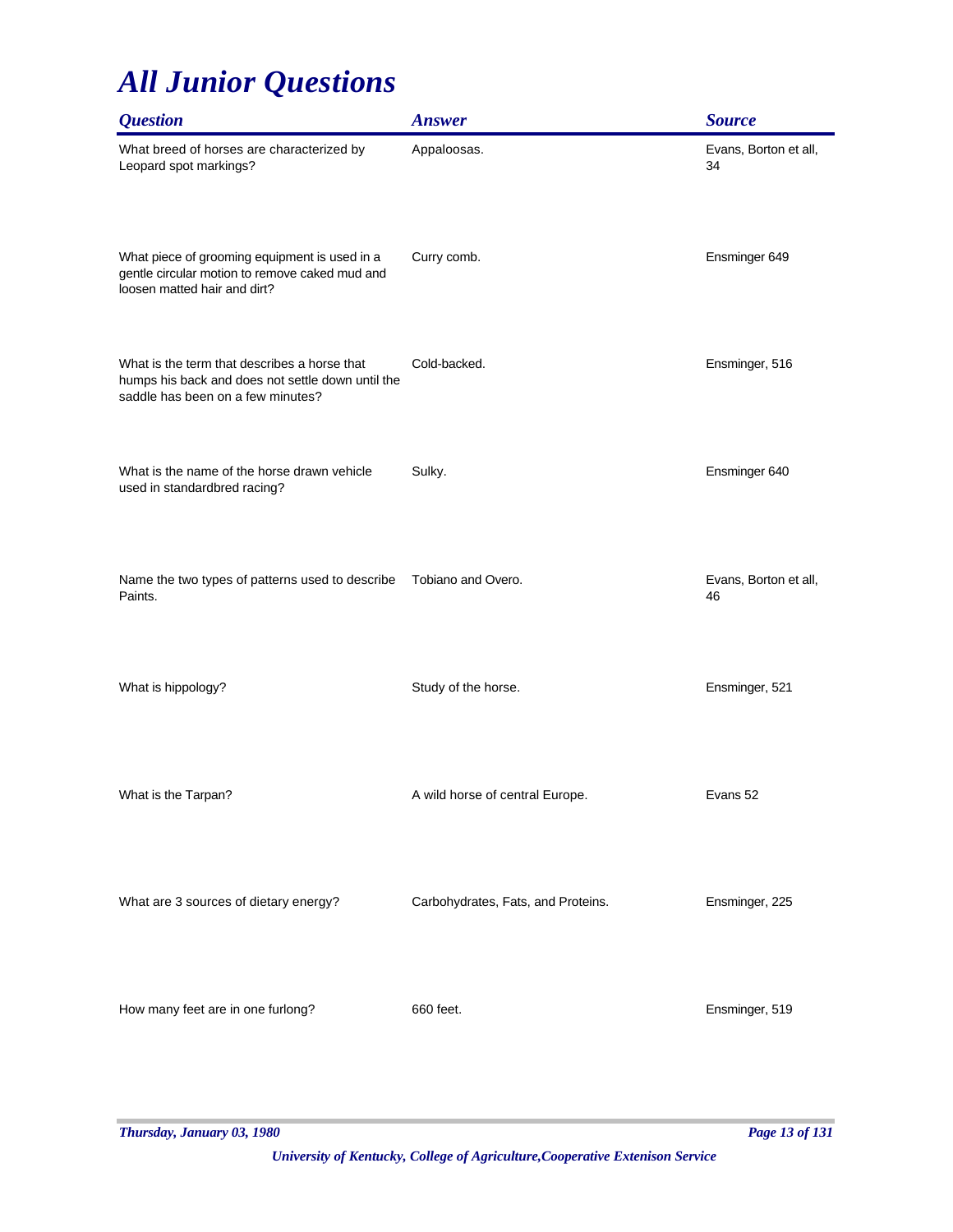| <i><b>Question</b></i>                                                                                                                                                          | <b>Answer</b>                                                                                                                                        | <b>Source</b>                |
|---------------------------------------------------------------------------------------------------------------------------------------------------------------------------------|------------------------------------------------------------------------------------------------------------------------------------------------------|------------------------------|
| What is the teamster's term for signaling a turn to<br>the left?                                                                                                                | Haw.                                                                                                                                                 | Ensminger 778                |
| What is the hardest working joint in the horse's<br>body?                                                                                                                       | The hock joint.                                                                                                                                      | Evans, Borton et all,<br>154 |
| What are the four major variations of the basic<br>coat colors?                                                                                                                 | Dun (Buckskin), Gray, Palomino, Pinto or Paint,<br>Roan.                                                                                             | Ensminger, 47                |
| What are the normal dimensions of an outdoor<br>polo field?                                                                                                                     | 300 yards long and 120-150 yards wide.                                                                                                               | Ensminger, 85                |
| In what country did the Connemara ponies<br>originate?                                                                                                                          | Ireland.                                                                                                                                             | Evans, Borton et all,<br>65  |
| Name and describe the three types of roan<br>colors.                                                                                                                            | Red roan - bay with white hairs.<br>Blue roan - black, brown, or liver chestnut with<br>white hairs.<br>Strawberry roan - chestnut with white hairs. | Evans, Borton et all,<br>81  |
| How long is a piggin string?                                                                                                                                                    | 6 feet.                                                                                                                                              | <b>HBM</b>                   |
| Which common forage plant in the southeast often Tall Fescue.<br>is infected with a fungus which can cause<br>abortions, still births, and lack of milk production in<br>mares? |                                                                                                                                                      | Evans, Borton et all,<br>276 |
| Name 3 vitamins that can be toxic if given in large<br>amounts.                                                                                                                 | Vitamins A, D, & K.                                                                                                                                  | Ev, Bort et all, 238-241     |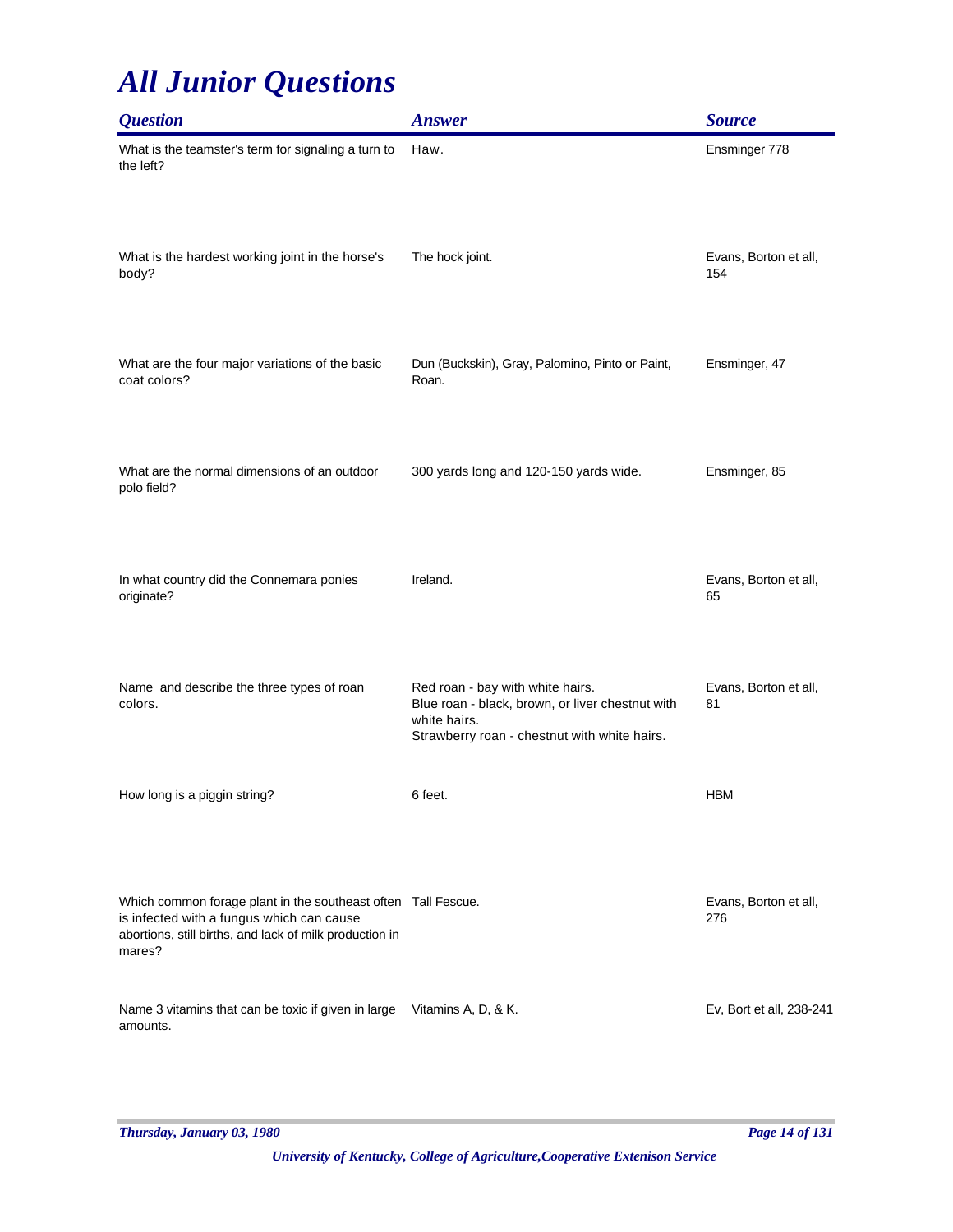| <b>Ouestion</b>                                                                                                                           | <b>Answer</b>                                                                                                    | <b>Source</b>  |
|-------------------------------------------------------------------------------------------------------------------------------------------|------------------------------------------------------------------------------------------------------------------|----------------|
| Approximately how long does a tetanus antitoxin<br>vaccination give protection?                                                           | 2 weeks.                                                                                                         | <b>HBM</b>     |
| What is another name for ringworm?                                                                                                        | Barn itch.                                                                                                       | Ensminger 580  |
| What is a defect in form or function that interferes An unsoundness.<br>with the usefulness of a horse called?                            |                                                                                                                  | Ensminger, 533 |
| What do the initials USDF stand for?                                                                                                      | United States Dressage Federation.                                                                               | USDF rule book |
| What disease do mites cause?                                                                                                              | Mange.                                                                                                           | Ensminger, 524 |
| Describe the normal presentation of a foal at<br>parturition.                                                                             | The forelegs are extended towards the vulva<br>with the heels down, and the nose rests between<br>the forelegs.  | Ensminger 315  |
| What breed is readily identified by a finely<br>chiseled head and dished face, long arching neck,<br>high tail carriage, and small build? | Arabian.                                                                                                         | <b>HIH 150</b> |
| How much fecal matter does a horse produce in a 28 - 50 pounds.<br>24 hour period?                                                        |                                                                                                                  | <b>HIH 820</b> |
| Name three qualities of good bedding.                                                                                                     | Absorb urine, be free from dust, be readily<br>available, be inexpensive, provide comfort, be<br>easy to handle. | Ensminger, 465 |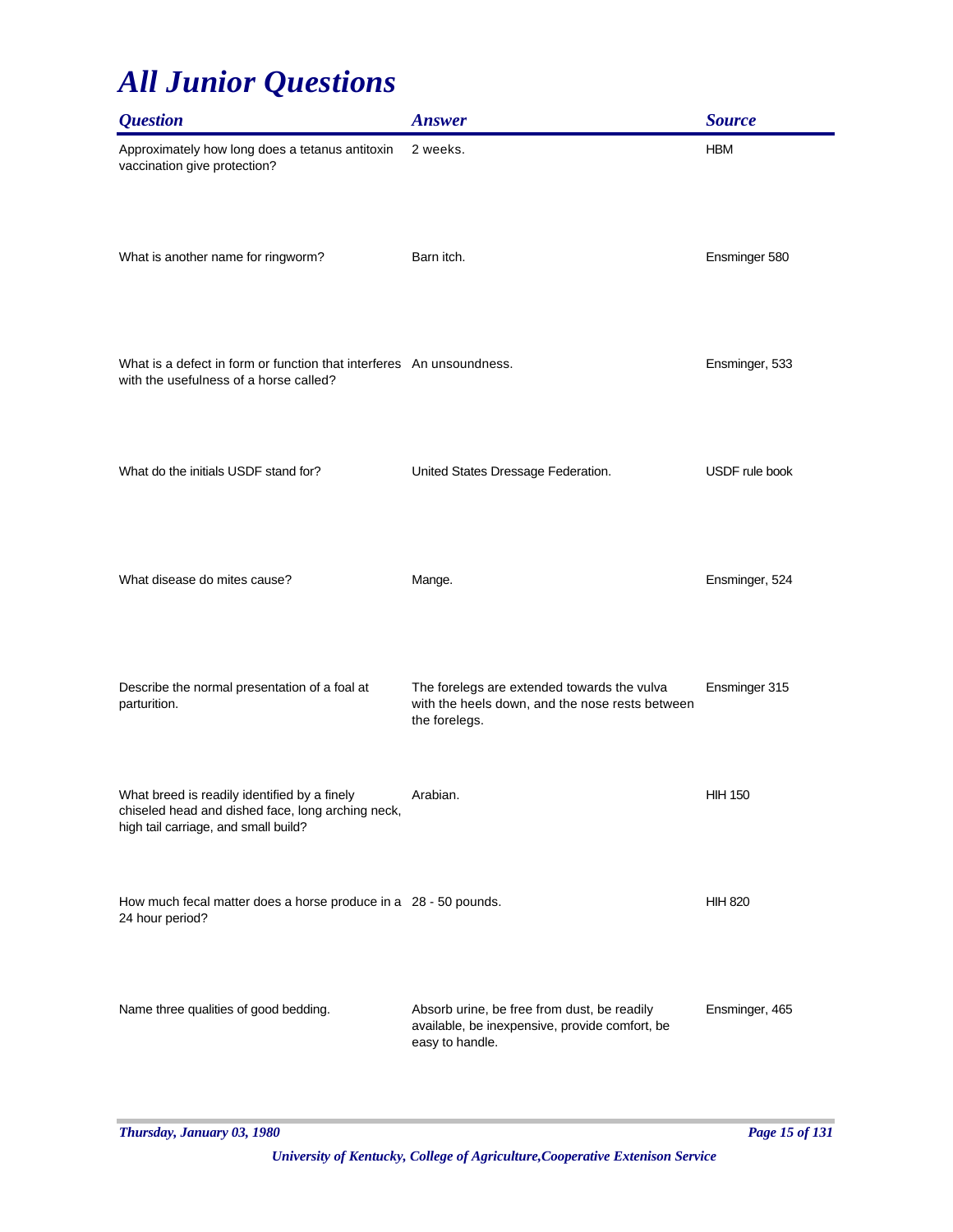| <b>Question</b>                                                                                                                         | <b>Answer</b> | <b>Source</b>               |
|-----------------------------------------------------------------------------------------------------------------------------------------|---------------|-----------------------------|
| What is the name of the bone that creates the<br>slope of the shoulder?                                                                 | Scapula.      | Evans, Borton et all,<br>91 |
| What is the normal body temperature of the horse? 99.5-101.5 degrees F                                                                  |               | Veterinary Medicines<br>595 |
| In what two ways can a male horse be a maiden? Racing and showing.                                                                      |               | Ensminger, 524              |
| Which amino acids must be supplied in the feed -<br>the essential or non-essential amino acids?                                         | Essential.    | Ensminger, 230              |
| Which national army had the greatest number of<br>horses in use during World War II?                                                    | Russia.       | Ensminger, 14               |
| A mare that was bred on May 20 should foal in<br>what month next year?                                                                  | April.        | Ensminger, 195              |
| What color is a horse with a yellowish or gold<br>body, black mane and tail, usually black on the<br>lower legs, but no dorsal stripes? | Buckskin.     | <b>HIH 140</b>              |
| What is the name of the race over natural or<br>artificial obstacles, such as fences, hedges, and<br>water jumps?                       | Steeplechase. | <b>HBM</b>                  |
| What is added to a ration to make it "sweet feed"? Molasses.                                                                            |               | Ensminger, 531              |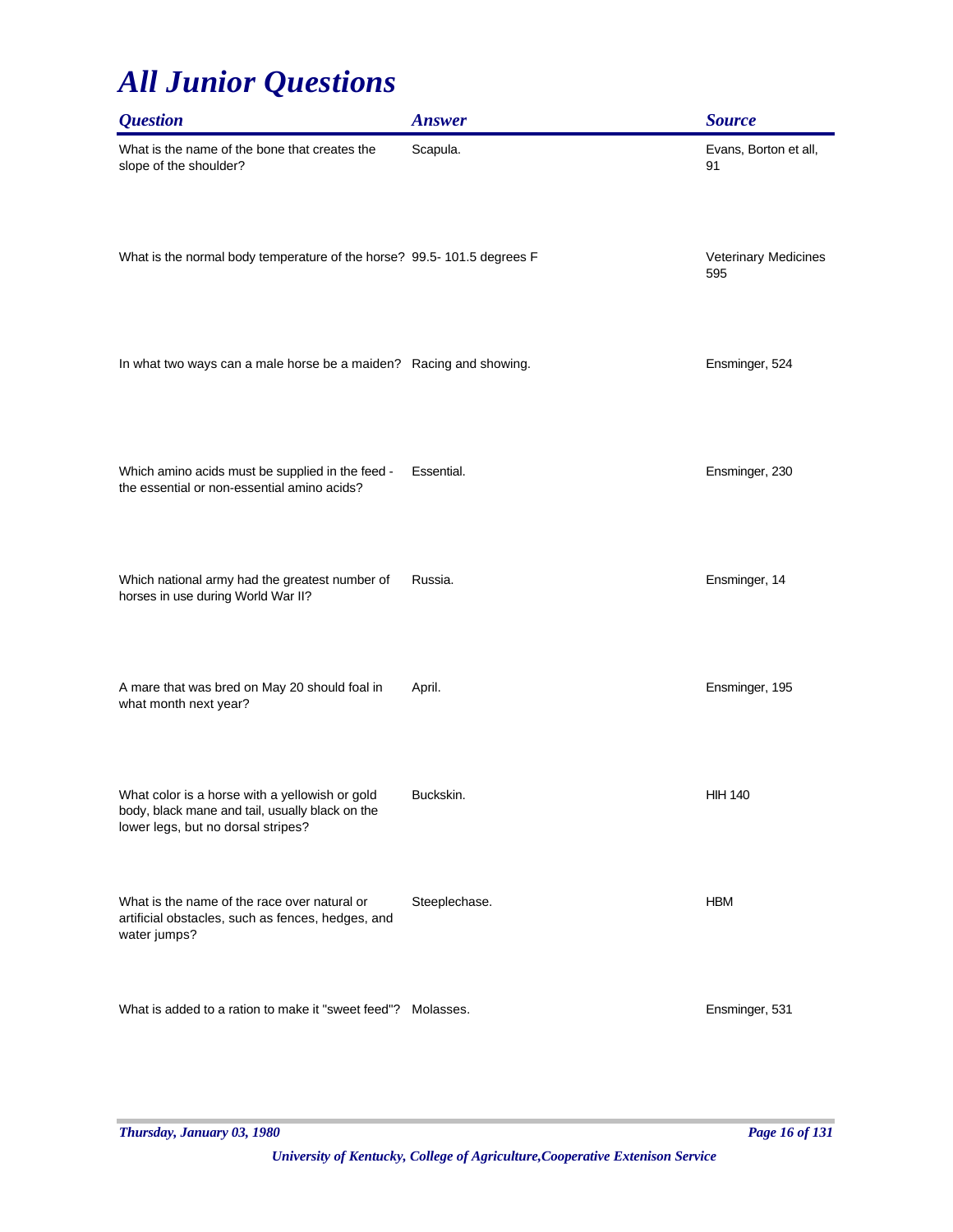| <i><b>Question</b></i>                                                                                      | <b>Answer</b>                                                                                                                                                        | <b>Source</b>                |
|-------------------------------------------------------------------------------------------------------------|----------------------------------------------------------------------------------------------------------------------------------------------------------------------|------------------------------|
| What is the name for the small snaffle bit in the full Bridoon.<br>bridle?                                  |                                                                                                                                                                      | Ensminger, 514               |
| What is the term for a tail cut off in a straight line?                                                     | Banged.                                                                                                                                                              | Ensminger, 512               |
| Which parasite deposits small, yellowish-white<br>eggs on the airs of the horse's leg, neck, and<br>flanks? | Bot flies.                                                                                                                                                           | Evans, Borton et all,<br>633 |
| What time of the year is a horse's true breeding<br>season if the horse is native to North America?         | Mid spring to mid summer.                                                                                                                                            | Ensminger, 205               |
| The hock joint is anatomically equivalent to what in The ankle.<br>a human?                                 |                                                                                                                                                                      | <b>HBM</b>                   |
| Define Proud flesh.                                                                                         | Excessive granulation tissue rising above the<br>edges of a wound, forming a raw ; mound which<br>makes further healing impossible without<br>medication or surgery. | Ensminger, 527               |
| What is a handicap race?                                                                                    | A race in which competing horses are assigned<br>weights to carry that will ideally equalize their<br>chances of winning.                                            | Ensminger, 521               |
| What term describes a condition resulting from<br>excessive loss of body fluids?                            | Dehydration.                                                                                                                                                         | Lewis, 392                   |
| Name 5 breeds of gaited horses.                                                                             | American Saddle Horse, Missouri Fox Trotter,<br>Paso Fino, Peruvian Paso, Tennessee Walker, and<br>Rocky Mountain Horse.                                             | <b>HBM</b>                   |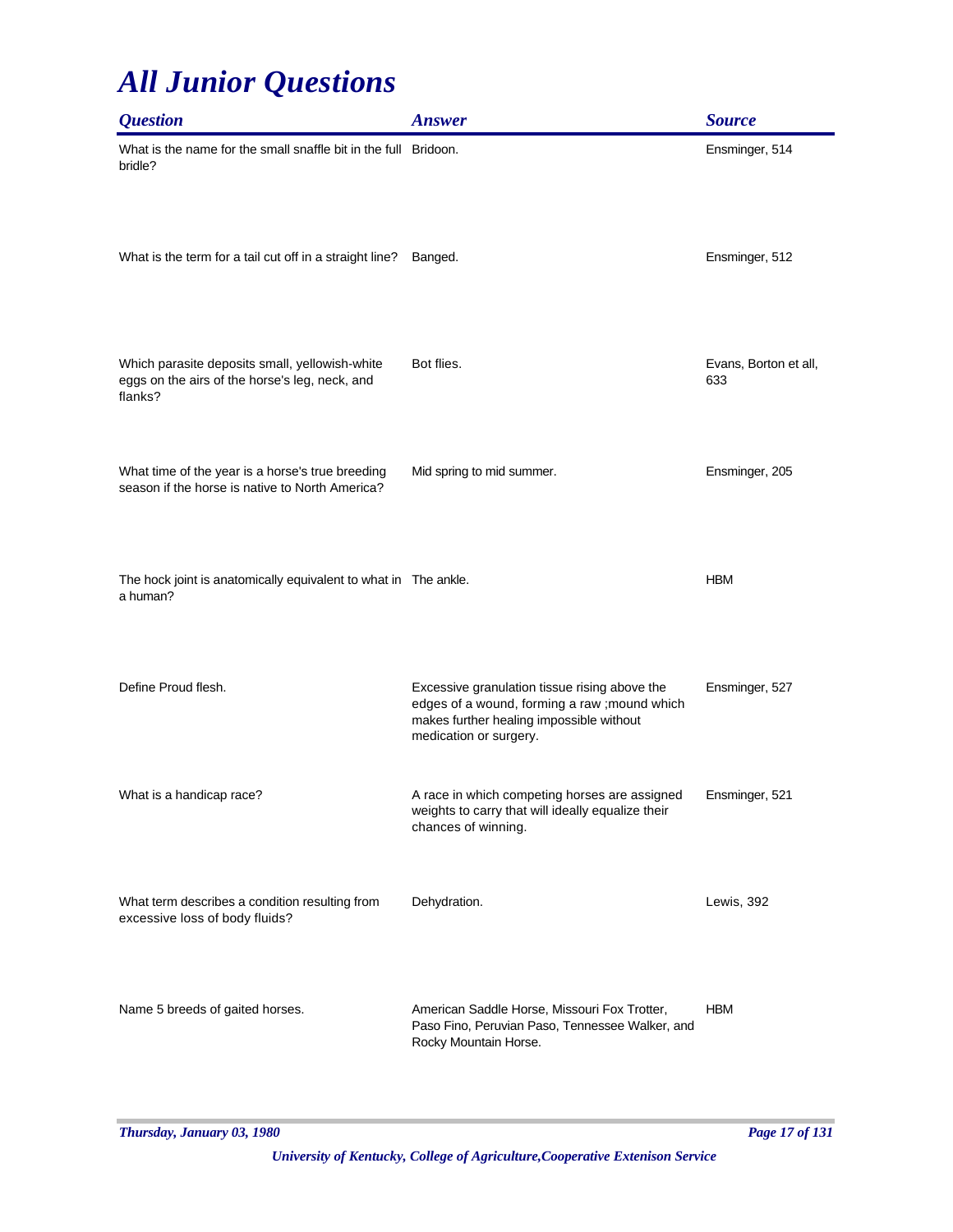| <b>Question</b>                                                                 | <b>Answer</b>                                                                    | <b>Source</b>                |
|---------------------------------------------------------------------------------|----------------------------------------------------------------------------------|------------------------------|
| What problems will increase if the hay rack is too<br>high when feeding horses? | Dust inhalation and respiratory problems.                                        | <b>HBM</b>                   |
| What is the scientific name for the windpipe?                                   | Trachea.                                                                         | <b>HBM</b>                   |
| What is the most popular cereal hay fed to<br>horses?                           | Oats.                                                                            | Evans, Borton et all,<br>251 |
| In pole-bending competition, how many poles are<br>used?                        | Six.                                                                             | AQHA Rulebook, 182           |
| What is the obstructive lodging of food in the<br>intestine called?             | Impaction.                                                                       | Evans, Borton et all,<br>303 |
| In a normal foaling, what part of the foal is the<br>first seen?                | Top of front feet.                                                               | Evans, Borton et all,<br>422 |
| What are the two major types of feedstuffs<br>available for the horse?          | Roughages (forages) and concentrates.                                            | <b>HBM</b>                   |
| What is a bench knee?                                                           | The cannon bone is not centered in the knee joint<br>when viewed from the front. | Evans, Borton et all,<br>147 |
| Name the vertebral section found in the tail.                                   | Coccygeal vertebrae.                                                             | Evans, Borton et all,<br>96  |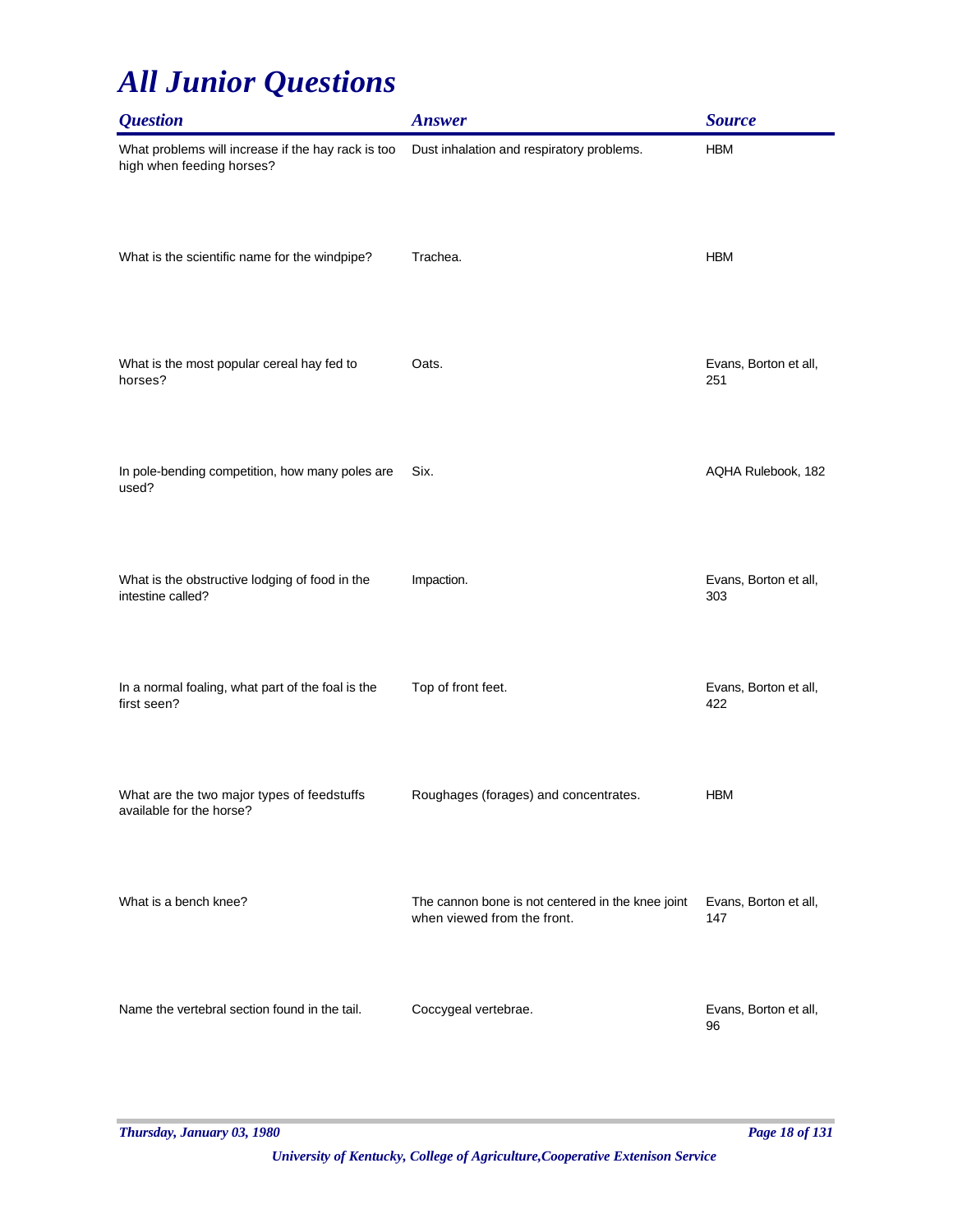| <b>Question</b>                                                                                                                            | <b>Answer</b>                               | <b>Source</b>                |
|--------------------------------------------------------------------------------------------------------------------------------------------|---------------------------------------------|------------------------------|
| Which farrier tool is used for cutting hot metals<br>and to cut blank bars to proper lengths to be made<br>into shoes?                     | Hardy                                       | Ensminger, 459               |
| What conformation fault does a horse usually<br>have if it paddles?                                                                        | Pigeon toed or toed in.                     | Evans, Borton et all,<br>181 |
| Name the five basic coat colors.                                                                                                           | Black, brown, bay, chestnut, and white.     | Evans, Borton et all,<br>80  |
| Where would you find ring bone?                                                                                                            | Pastern.                                    | Evans, Borton et all,<br>157 |
| Leading the horse several steps after tightening<br>the girth is referred to as what?                                                      | Untracking the horse.                       | <b>HBM</b>                   |
| What are sand cracks?                                                                                                                      | A general name for cracks in the hoof wall. | Evans, Borton et all,<br>166 |
| What is the term used to describe the condition<br>opposite to roach backed?                                                               | Sway back.                                  | Evans, Borton et all,<br>152 |
| When stimulated by certain odors or by pain, a<br>horse may stretch out his neck and head and curl<br>his lip upward. What is this called? | The flehmen (flay-men) posture.             | Evans, Borton et all,<br>121 |
| What are three forms of roughages fed to horses? Hay, silage or haylage, cubed, alfalfa pellets, and                                       | pasture.                                    | <b>HBM</b>                   |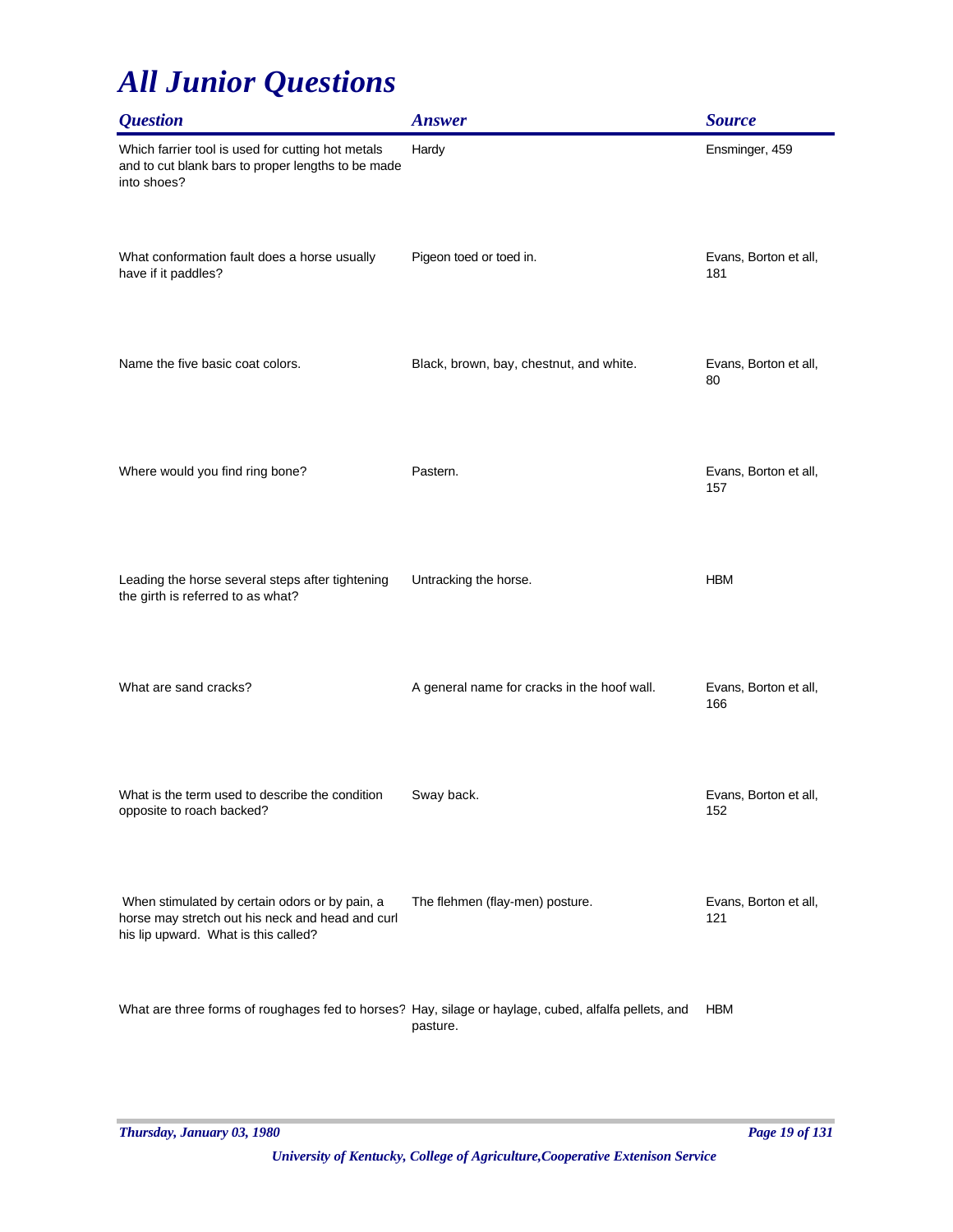| <b>Question</b>                                                                                                      | <b>Answer</b>                                                            | <b>Source</b>      |
|----------------------------------------------------------------------------------------------------------------------|--------------------------------------------------------------------------|--------------------|
| Which type of stall often used for draft or<br>carriage horses requires less bedding and takes<br>up less barn area? | Tie or straight stalls.                                                  | <b>HBM</b>         |
| Describe how the shape of the hindfoot differs<br>from that of the forefoot.                                         | The toe of the hindfoot is more pointed and the<br>sole is more concave. | <b>HBM</b>         |
| What is another name for the hamstring of the<br>horse?                                                              | Achilles' tendon.                                                        | <b>HBM</b>         |
| What is the term for a program of games on<br>horseback?                                                             | Gymkhana.                                                                | <b>HBM</b>         |
| What is the most vital of all nutrients for horses?                                                                  | Water.                                                                   | Lewis, 3           |
| Cottonseed meal, linseed meal and sunflower<br>meal are what type of feeds?                                          | Protein supplements.                                                     | Lewis, 112         |
| How are stomach worms transmitted to horses?                                                                         | Common house and stable flies.                                           | Ensminger, 354     |
| What is the name for a bit with a very shallow<br>port.                                                              | Mullen mouth.                                                            | <b>HBM</b>         |
| What is a class that is judged on Type,<br>Conformation, Quality, Substance, and<br>Soundness?                       | Halter class.                                                            | AQHA Rulebook, 136 |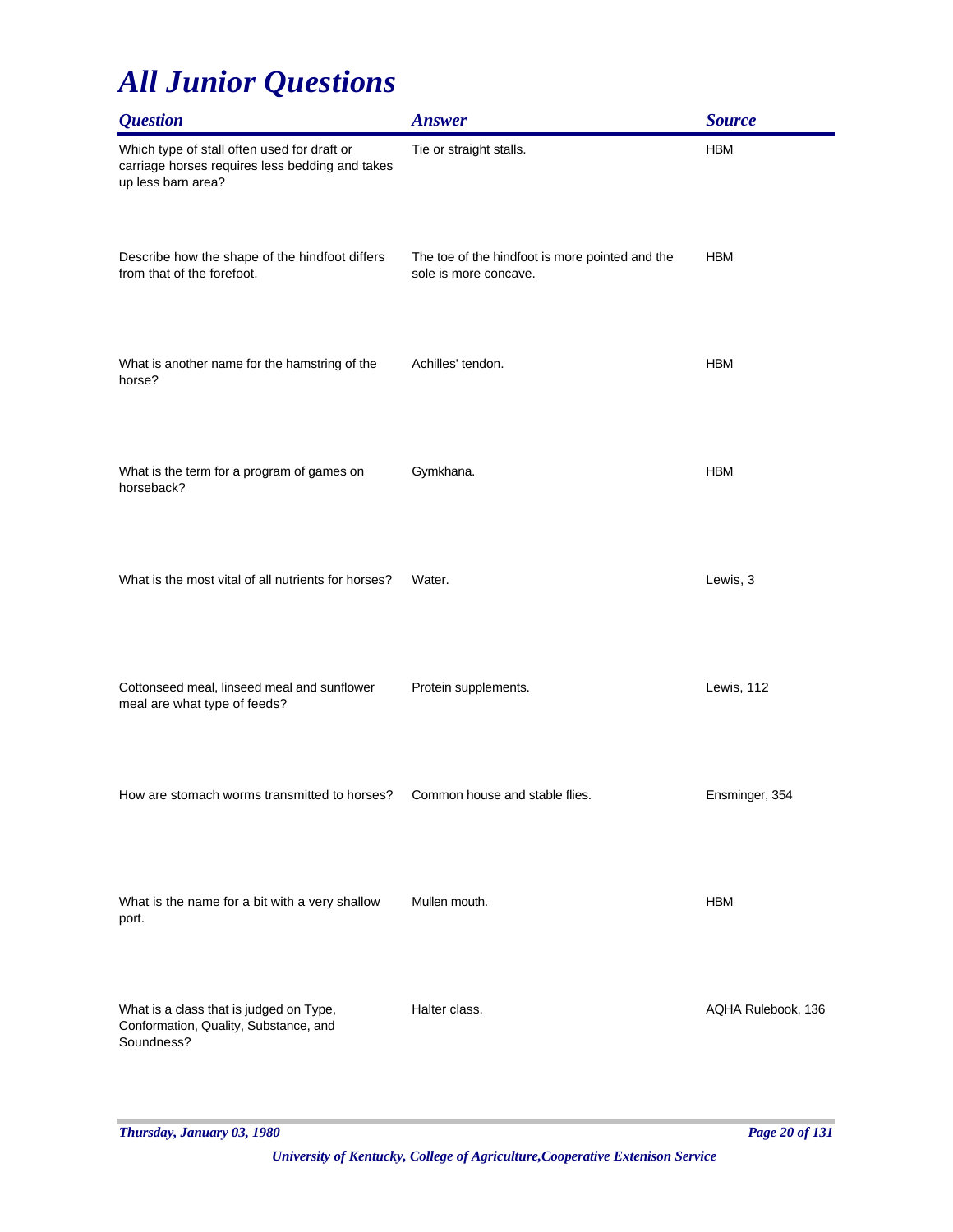| <b>Question</b>                                                                                            | <b>Answer</b>                                                | <b>Source</b>                |
|------------------------------------------------------------------------------------------------------------|--------------------------------------------------------------|------------------------------|
| A Standardbred horse that races with a diagonal<br>gait is called what?                                    | A trotter.                                                   | Ensminger, 89                |
| The act of giving birth is called what?                                                                    | Parturition or foaling.                                      | Ensminger, 519               |
| Which side of the horse is the near side?                                                                  | Left.                                                        | Ensminger, 525               |
| What were the first modern horses to reach North The well-bred mounts of the Spanish<br>America?           | Conquistadors.                                               | <b>HBM</b>                   |
| When do horses' teeth stop growing?                                                                        | At death or never.                                           | <b>HBM</b>                   |
| Who invented the curb bit?                                                                                 | The Romans.                                                  | <b>HBM</b>                   |
| The evolution of the horse has been traced by<br>detailed studies of which part of the horse's<br>anatomy? | Teeth.                                                       | <b>HBM</b>                   |
| Explain what an antibiotic is.                                                                             | A drug used to control and/or eliminate microbial<br>growth. | Ensminger, 265               |
| The lungs are filled primarily by the action of a<br>dome-shaped muscle called what?                       | Diaphragm.                                                   | Evans, Borton et all,<br>108 |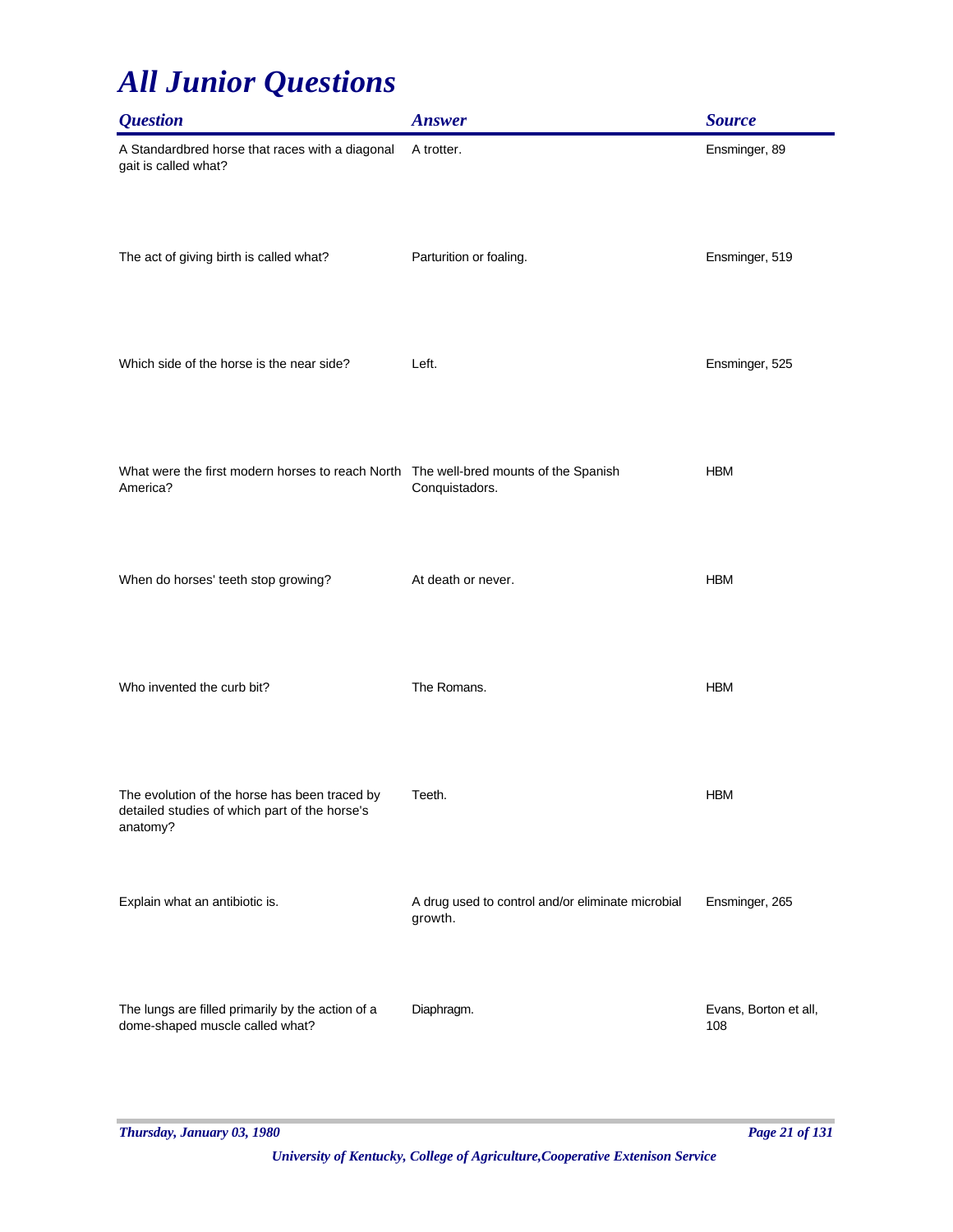| <i><b>Question</b></i>                                                                         | <b>Answer</b>                                                         | <b>Source</b>                |
|------------------------------------------------------------------------------------------------|-----------------------------------------------------------------------|------------------------------|
| Where do bot larvae attach themselves?                                                         | Stomach and intestinal wall.                                          | Evans, Borton et all,<br>635 |
| What rodeo event is commonly called bull dogging? Steer wrestling.                             |                                                                       | <b>HBM</b>                   |
| How many teeth does a mature male horse have? 40 or 42                                         |                                                                       | Evans 92                     |
| What does the term "creep feeding" refer to?                                                   | Feeding of foals in an area where the mare<br>cannot get to the feed. | Ensminger, 289               |
| Name the two breeds of horses developed by<br>American Indians.                                | Chickasaw and Appaloosa.                                              | <b>HBM</b>                   |
| In colonial America, which state was the center<br>of horse raising and racing?                | Virginia.                                                             | <b>HBM</b>                   |
| What is the name of the test for diagnosing equine Coggins test.<br>infectious anemia?         |                                                                       | Ensminger, 516               |
| A horse with "too much angle in the hocks" is<br>often described as having what kind of hocks? | Sickle hocks.                                                         | Evans, Borton et all,<br>154 |
| The most commonly used pre-sized horse shoes<br>are referred to by what name?                  | Keg shoes.                                                            | Evans, Borton et all,<br>731 |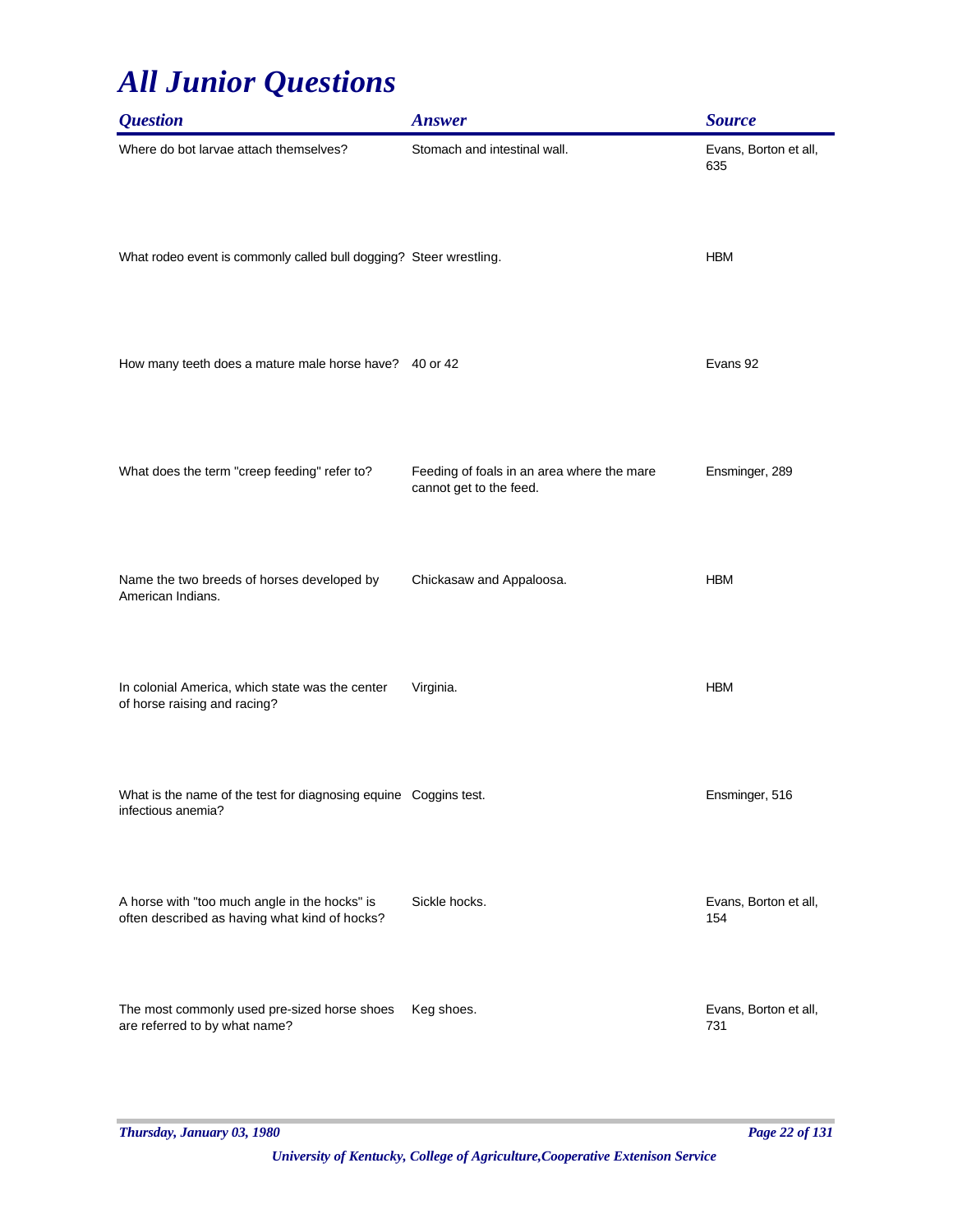| <i><b>Question</b></i>                                                                                                                                                                       | <b>Answer</b>                                                                                                                                                                                                            | <b>Source</b>               |
|----------------------------------------------------------------------------------------------------------------------------------------------------------------------------------------------|--------------------------------------------------------------------------------------------------------------------------------------------------------------------------------------------------------------------------|-----------------------------|
| The portion of a horse's topline between the point<br>of the hip and last rib is called what?                                                                                                | Coupling or loin.                                                                                                                                                                                                        | Ensminger, 32               |
| How long must a rider stay aboard a bareback<br>horse to qualify?                                                                                                                            | 8 seconds.                                                                                                                                                                                                               | <b>HBM</b>                  |
| What name is given to the synthetic breed used<br>for sulky racing, which originated in the 1960's,<br>and bred from crosses between Standardbreds<br>and Shetland, Hackney or Welsh ponies? | Trottingbred.                                                                                                                                                                                                            | Evans, Borton et all,<br>67 |
| What is the term which refers to a head stall with<br>a noseband used for exercising and training<br>horses?                                                                                 | Cavesson.                                                                                                                                                                                                                | Ensminger, 515              |
| What is the only breed of horse with a curly coat? American Bashkir Curly.                                                                                                                   |                                                                                                                                                                                                                          | Ensminger, 104              |
| What are two reasons why eating bedding is<br>undesirable?                                                                                                                                   | 1. Bedding materials are low in nutritional value.<br>2. Soiled bedding with feces adds to the parasite<br>problem.<br>3. Can perpetuate impaction.<br>4. Horse may not eat the ration provided-<br>nutritional problems | <b>HBM</b>                  |
| What is a mudder?                                                                                                                                                                            | A horse that runs well on a track that is wet,<br>sloppy, heavy.                                                                                                                                                         | Ensminger, 524              |
| Name two areas of the horse that are good<br>indicators of muscular development since little or<br>no fat can be placed there.                                                               | Forearm and gaskin.                                                                                                                                                                                                      | <b>HBM</b>                  |
| Name three breeds of horses and/or ponies<br>which originated in the United Kingdom.                                                                                                         | Cleveland Bay, Clydesdale, Connemara, Hackney,<br>Shetland, Shire, Suffolk, Thoroughbred, and<br>Welsh.                                                                                                                  | Ensminger, 115-159          |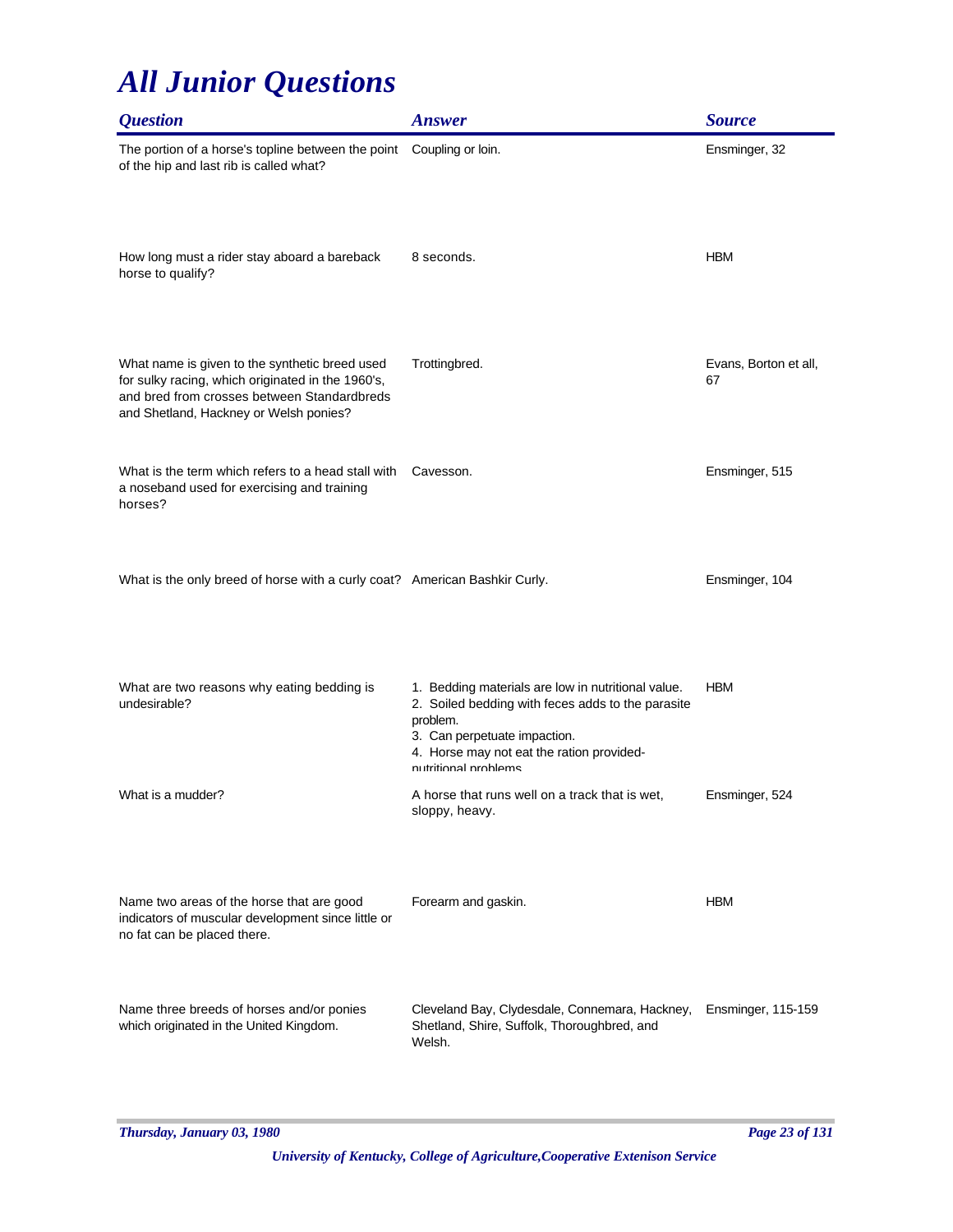| <i><b>Question</b></i>                                                                                                   | <b>Answer</b>                                                                                                           | <b>Source</b>                |
|--------------------------------------------------------------------------------------------------------------------------|-------------------------------------------------------------------------------------------------------------------------|------------------------------|
| What cross produces a mule?                                                                                              | Jack (Assinus male) X Mare (Caballus female)                                                                            | Ensminger, 97                |
| What is the effect of prolonged over-feeding?                                                                            | Obesity.                                                                                                                | Evans, Borton et all,<br>218 |
| A seven-and-one-half minute period in a polo<br>game is called what?                                                     | Chukker.                                                                                                                | Ensminger, 515               |
| What hormone is responsible for the mare's<br>outward sexual behavior and changes in sex<br>cycle?                       | Estrogen.                                                                                                               | Ensminger, 518               |
| What are two of the symptoms of tetanus?                                                                                 | Spasmodic or constant muscular rigidity, difficulty<br>walking and swallowing, prolapsed of the third<br>eyelid, death. | Evans, Borton et all,<br>601 |
| What Zoological classification does the horse<br>belong?                                                                 | Mammalia.                                                                                                               | <b>HBM</b>                   |
| What is the name of the disease-fighting<br>substance produced by the body in response to<br>the presence of an antigen? | Antibody.                                                                                                               | <b>HBM</b>                   |
| What is the "Book" of a stallion?                                                                                        | The mares that are to be bred to him.                                                                                   | <b>HBM</b>                   |
| Name two places where stomach worms are<br>found?                                                                        | Stomach and near summer sores.                                                                                          | Ensminger, 354               |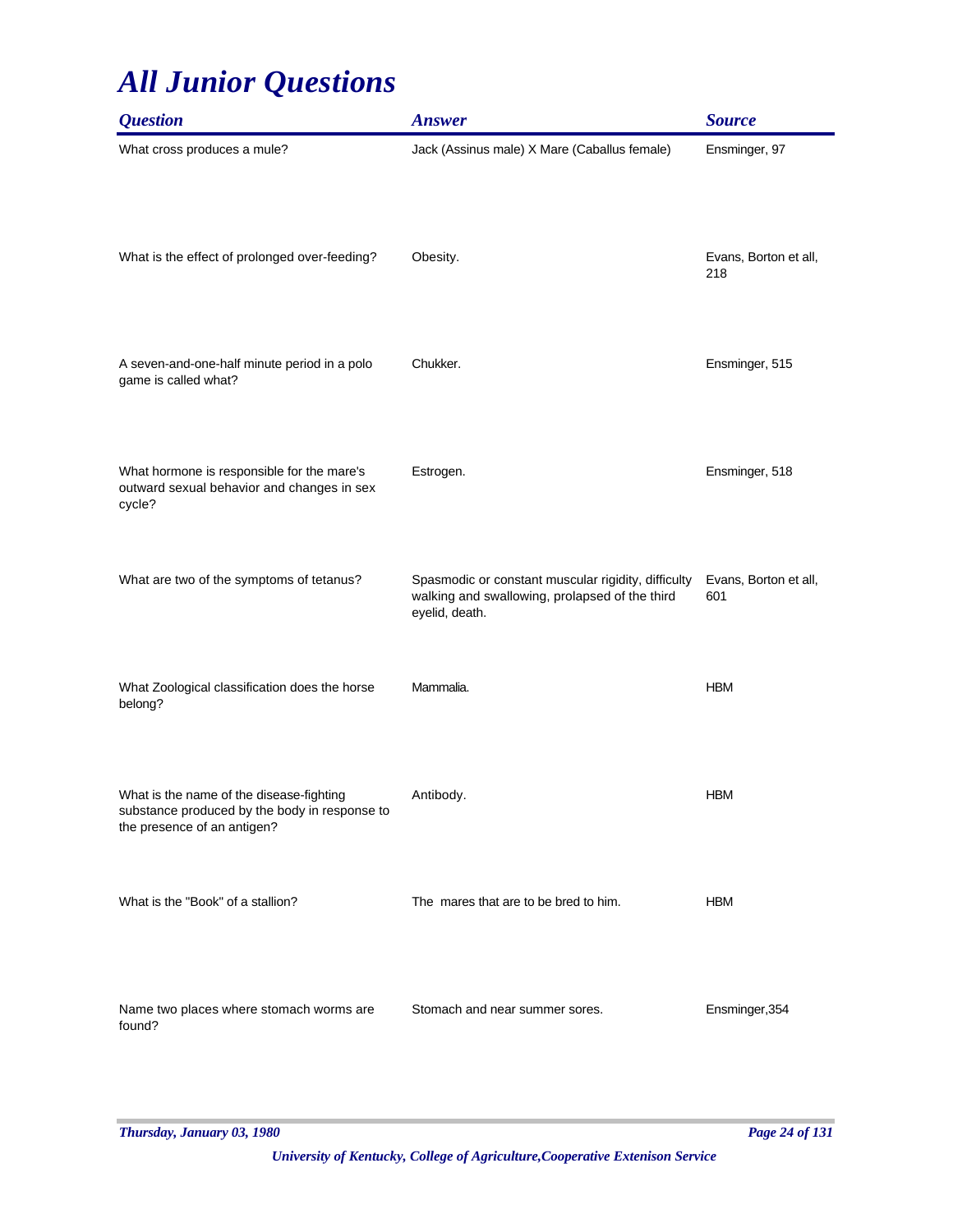| <i><b>Question</b></i>                                                                                                                      | <b>Answer</b>                                                                                                                          | <b>Source</b>  |
|---------------------------------------------------------------------------------------------------------------------------------------------|----------------------------------------------------------------------------------------------------------------------------------------|----------------|
| In team roping, what is the name of the roper how Heeler.<br>makes the last catch?                                                          |                                                                                                                                        | <b>HBM</b>     |
| How many horses did Pony Express riders use<br>during one route?                                                                            | 1 to 7 horses successively.                                                                                                            | Ensminger, 13  |
| What is the term for an abnormally upright foot<br>with high heel and short toe?                                                            | Clubfoot.                                                                                                                              | Curtis, 171    |
| What is the race in which all the horses are<br>entered at stated prices and may be purchases<br>by any other owner or starter in the race? | Claiming race.                                                                                                                         | Ensminger, 515 |
| What are the three members of the genus<br>"Equus"?                                                                                         | Horses, Asses, Zebras.                                                                                                                 | <b>HBM</b>     |
| Name the three divisions of equitation classes in<br>horse shows.                                                                           | Hunt Seat, Saddle Seat, and Stock Seat.                                                                                                | <b>HBM</b>     |
| Painful devices designed to enhance a horse's<br>gait and are illegal are generally called what?                                            | Soring.                                                                                                                                | Ensminger, 397 |
| Name three horses that have won the triple<br>crown.                                                                                        | Assault, Affirmed, Citation, Count Fleet, Gallant<br>Fox, Omaha, Seattle Slew, Secretariat, Sir Barton,<br>War Admiral, and Whirlaway. | <b>HBM</b>     |
| What is the normal resting heart rate of the horse? 28 -40 beats per minute.                                                                |                                                                                                                                        | Evans 111      |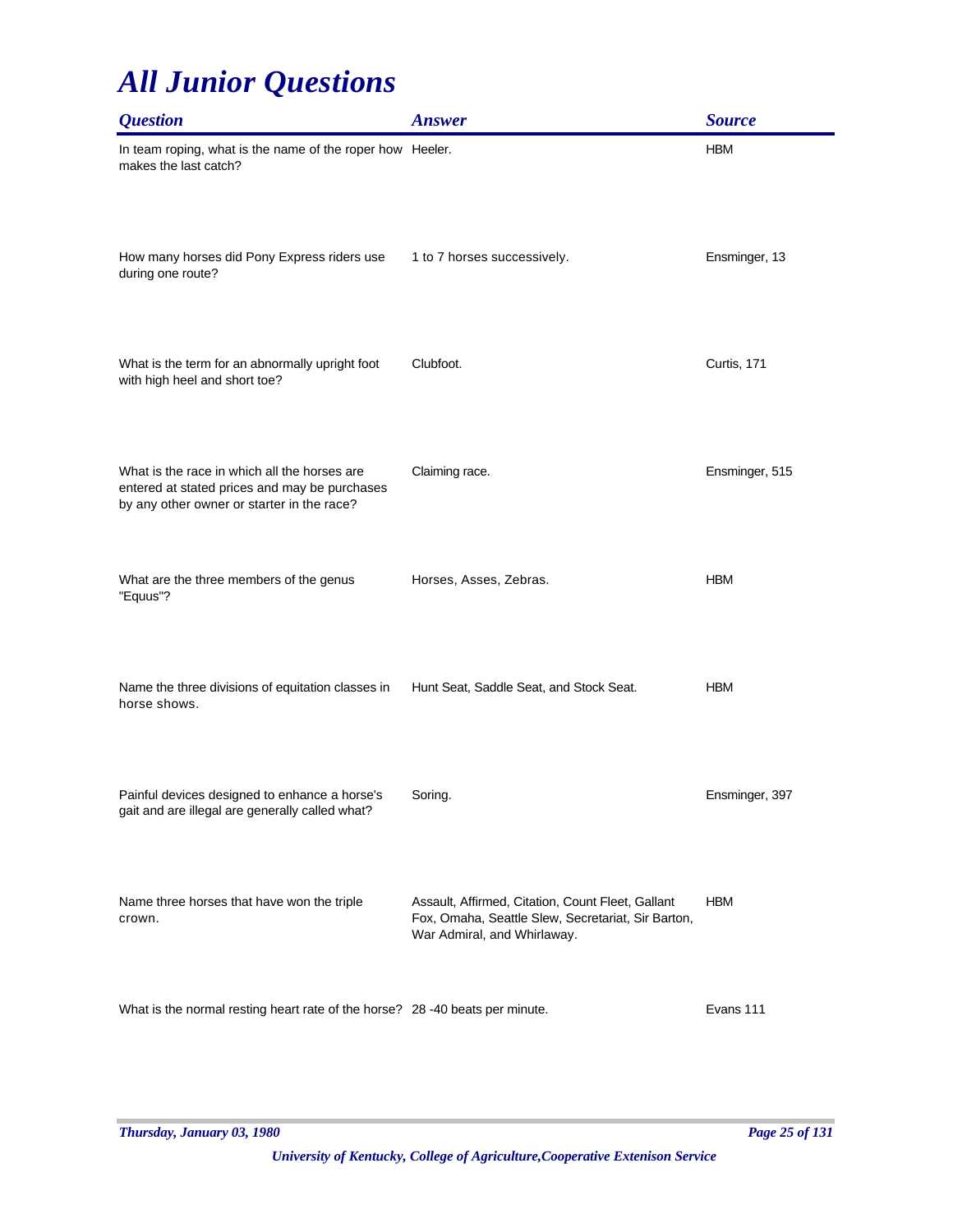| <b>Question</b>                                                                                            | <b>Answer</b>     | <b>Source</b>                |
|------------------------------------------------------------------------------------------------------------|-------------------|------------------------------|
| Draft, Cotton, Farm, and Pack are types of what?                                                           | Mules.            | Ensminger, 98                |
| What is another name for founder?                                                                          | Laminitis.        | Ensminger, 523               |
| What is a general term indicating abdominal pain?                                                          | Colic.            | Ensminger, 516               |
| What is term for the six-foot length of rope used<br>in calf roping to tie the calf's legs?                | Piggin string.    | Evans, 438                   |
| What is protected in the cranial cavity?                                                                   | Brain.            | Evans, Borton et all,<br>90  |
| What is the oxygen carrying complex in blood<br>called?                                                    | Hemoglobin.       | Evans, Borton et all,<br>307 |
| Cystitis is the inflammation of what organ?                                                                | Bladder.          | Evans, Borton et all,<br>276 |
| What horse has a natural overstride?                                                                       | Tennessee Walker. | Evans, Borton et all,<br>40  |
| It is believed the True Briton was the sire of Justin Thoroughbred.<br>Morgan. What breed was True Briton? |                   | Evans, Borton et all,<br>36  |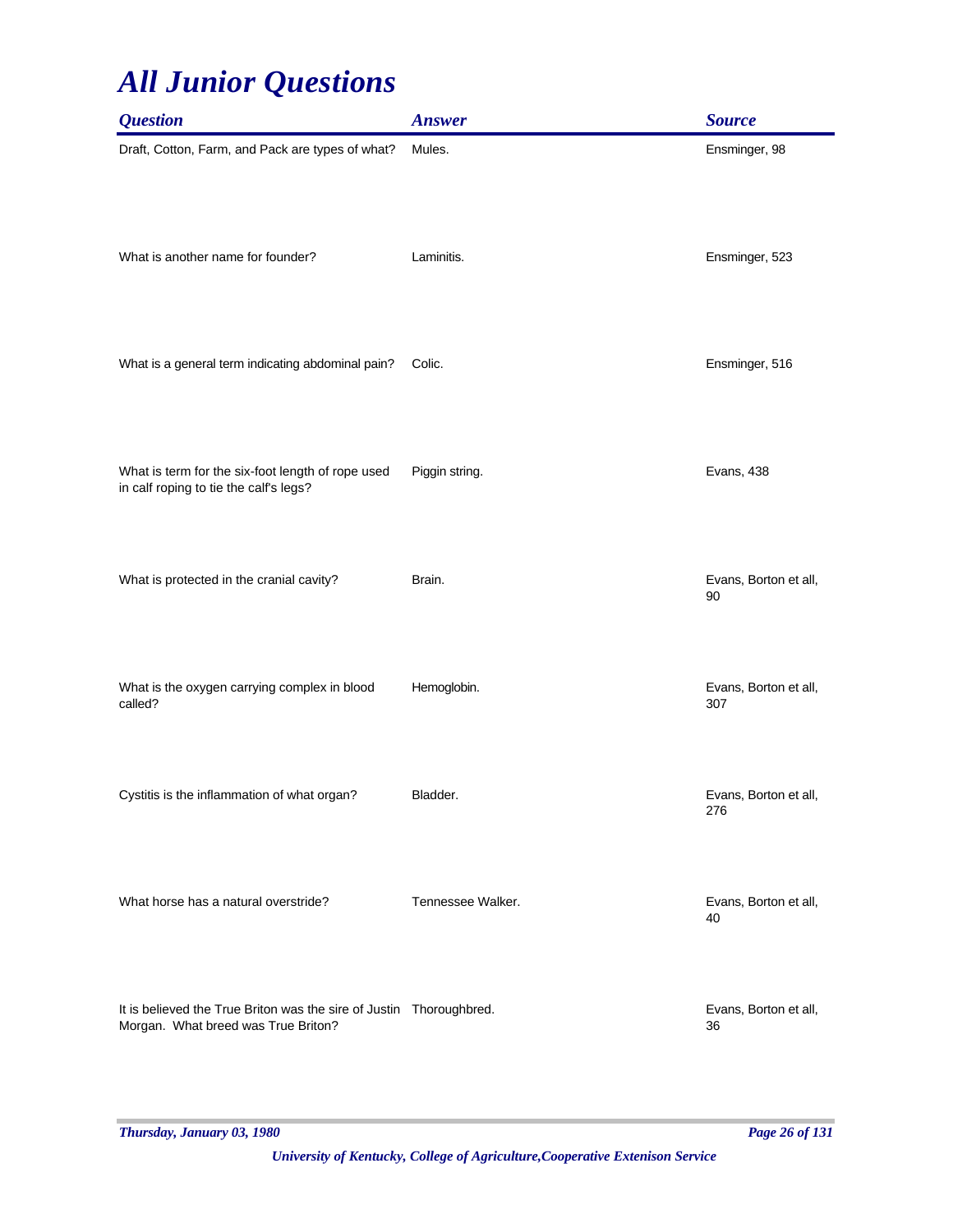| <i><b>Question</b></i>                                                                                                                                                            | <b>Answer</b>                                             | <b>Source</b>               |
|-----------------------------------------------------------------------------------------------------------------------------------------------------------------------------------|-----------------------------------------------------------|-----------------------------|
| What are the names of the first two vertebrae?                                                                                                                                    | Atlas and Axis.                                           | Evans, Borton et all,<br>96 |
| What term describes a horse playing with the bit?                                                                                                                                 | Champing or chomping.                                     | <b>HBM</b>                  |
| Name three kinds of snaffle bits.                                                                                                                                                 | Round, eggbutt, racing or dee, half check, full<br>check. | <b>HBM</b>                  |
| The carpus or knee of the horse corresponds<br>anatomically to what in a human?                                                                                                   | Human wrist.                                              | <b>HBM</b>                  |
| Name the two bones which make up the forearm.                                                                                                                                     | Radius and Ulna.                                          | Evans, Borton et all,<br>97 |
| What is a Zebroid?                                                                                                                                                                | A hybrid cross of a zebra and a horse.                    | <b>HBM</b>                  |
| What is the percent protein found in barley?                                                                                                                                      | 12%.                                                      | <b>HBM</b>                  |
| Small sharp teeth that appear at the base of the<br>first pre-molar and are often removed are called<br>what?                                                                     | Wolf teeth.                                               | Evans, Borton et all,<br>92 |
| What member of the equine world has a<br>characteristic cross on the back which, by<br>legend, is said to be the reward for carrying<br>Mary to Bethlehem and Jesus to Jerusalem. | Donkey.                                                   | <b>HBM</b>                  |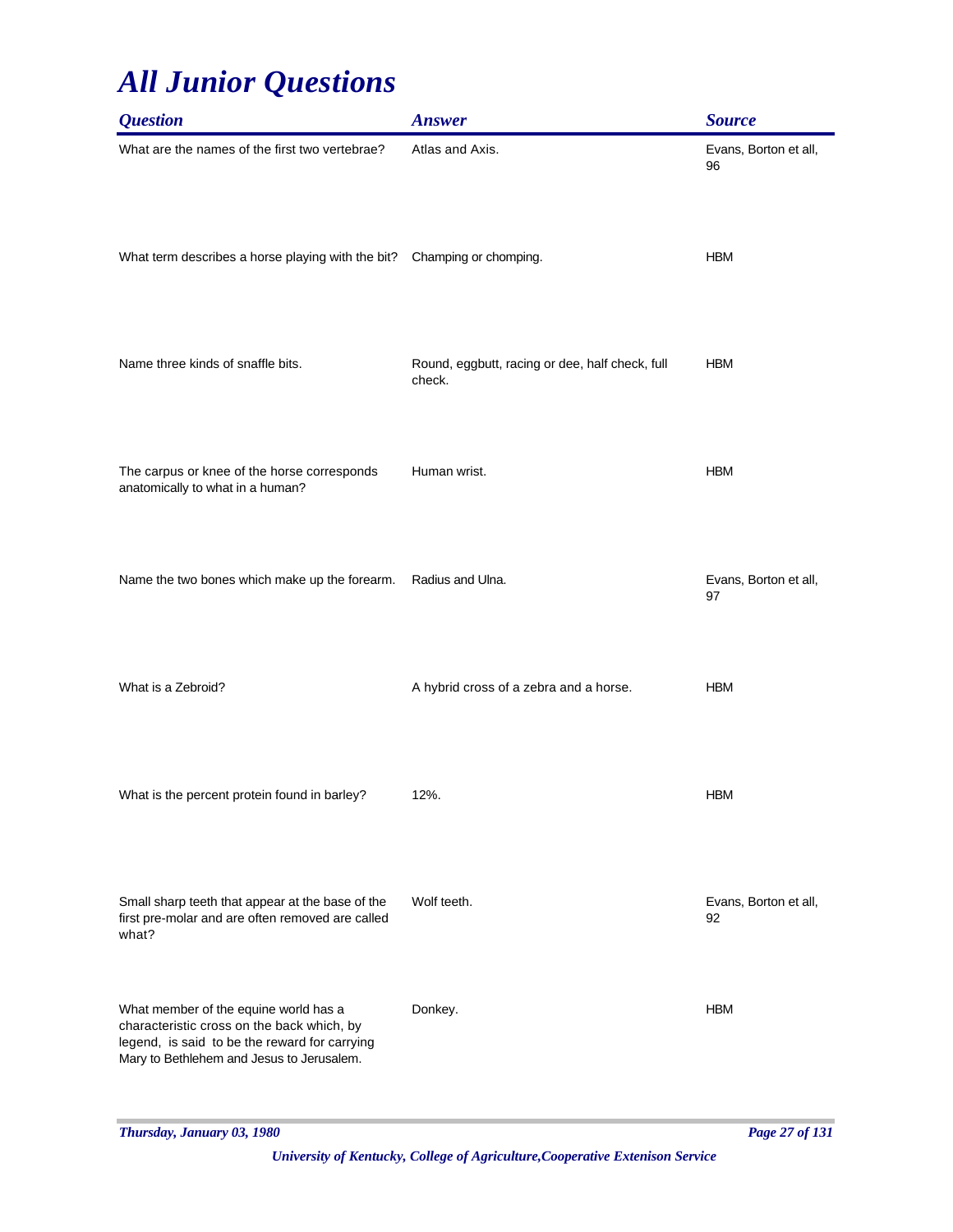| <i><b>Question</b></i>                                                                         | <b>Answer</b>                                                             | <b>Source</b>                |
|------------------------------------------------------------------------------------------------|---------------------------------------------------------------------------|------------------------------|
| What is the term for a heavy neck which breaks<br>over and falls to one side?                  | Broken crest or lop neck.                                                 | Evans, Borton et all,<br>145 |
| What is meant by the term "clean legs"?                                                        | It indicates that there are no blemishes or<br>unsoundnesses on the legs. | Ensminger, 515               |
| What is often considered the most common form<br>of malnutrition in horses in the U.S.?        | Obesity.                                                                  | <b>HBM</b>                   |
| When driving 2 unmatched horses as a team, on<br>which side is the smaller horse placed?       | Left side.                                                                | <b>HBM</b>                   |
| Define dished hoof.                                                                            | Hoof with a concave profile when viewed from<br>the side.                 | <b>HBM</b>                   |
| An enlargement at the point of the hock which is<br>usually caused by bruising is called what? | Capped hock.                                                              | Evans, Borton et all,<br>164 |
| What is the term for the condition where the<br>lower jaw is shorter than the upper jaw?       | Parrot mouth or overshot jaw.                                             | Evans, Borton et all,<br>144 |
| What tool is used by the farrier to remove excess Nippers.<br>hoof wall?                       |                                                                           | Evans, Borton et all,<br>722 |
| What horse identification method corresponds to<br>fingerprinting?                             | Matching chestnuts on the horse's legs.                                   | <b>HBM</b>                   |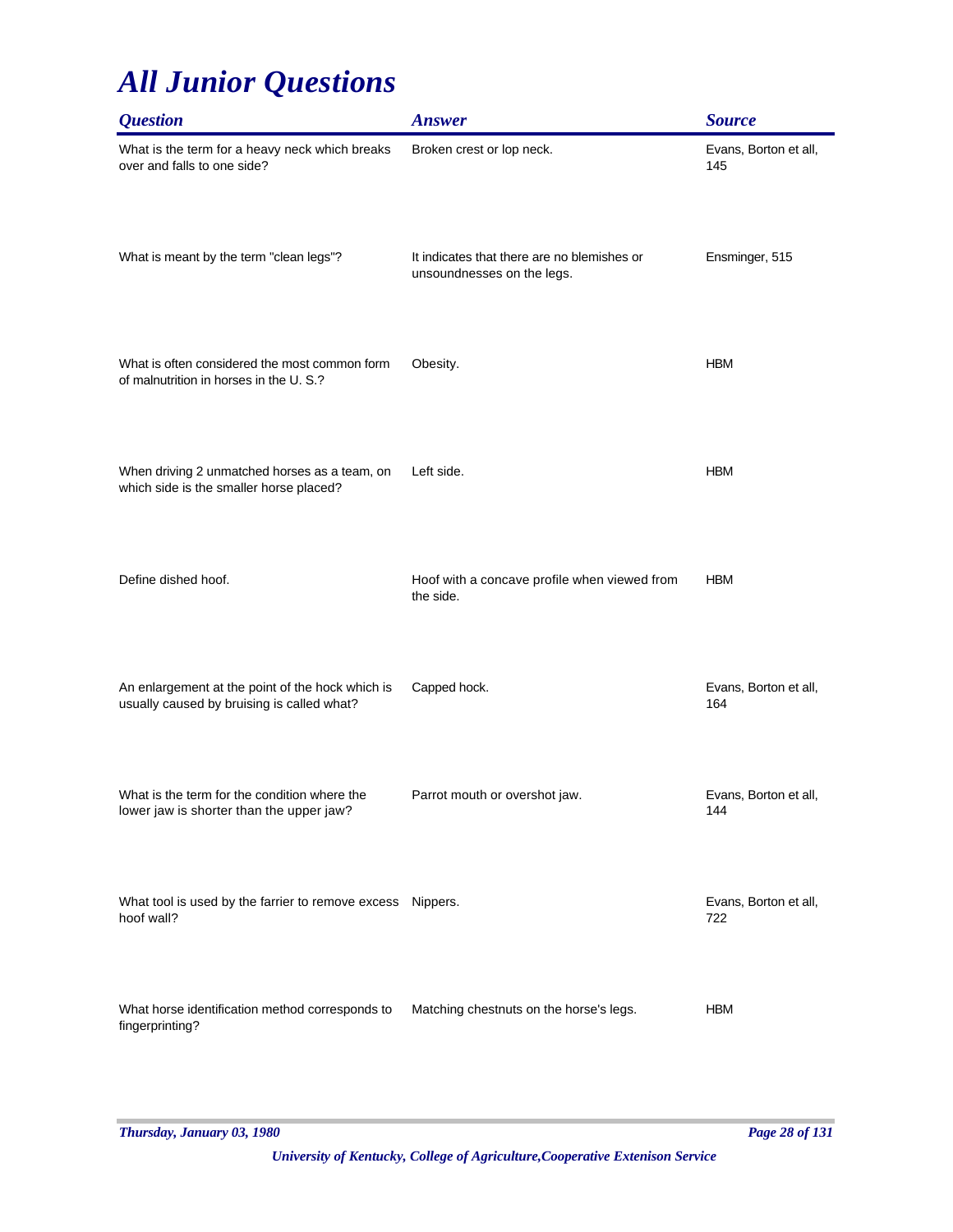| <b>Question</b>                                                                                                    | <b>Answer</b>                                                                                          | <b>Source</b>                |
|--------------------------------------------------------------------------------------------------------------------|--------------------------------------------------------------------------------------------------------|------------------------------|
| Striking the forefoot with the toe of the hind foot<br>on the same side is known as what?                          | Clicking or forging.                                                                                   | Ensminger, 515               |
| Why is it a good idea to switch stirrup leathers on<br>an English saddle from side to side on a regular<br>basis?  | Mounting causes leather to stretch, making them<br>uneven.                                             | <b>HBM</b>                   |
| When referring to a group of animals, what is the<br>more common term for the expression<br>"Dominance Hierarchy"? | Pecking order.                                                                                         | Evans, Borton et all,<br>183 |
| What is the device which produces a narrow,<br>focused, very intense light beam often used in<br>surgery?          | Laser.                                                                                                 | <b>HBM</b>                   |
| What does an artery do?                                                                                            | Carry blood form the heart to other parts of the<br>body.                                              | Evans, Borton at all,<br>112 |
| What are minerals found in small quantities in<br>feedstuffs and required in small quantities by the<br>body?      | Trace minerals.                                                                                        | <b>HBM</b>                   |
| What is "floating" with reference to horses?                                                                       | Rasping or filing sharp points on the horses teeth.                                                    | HIH 405                      |
| The products of the endocrine system are called<br>what?                                                           | Hormones.                                                                                              | Evans, Borton et all,<br>126 |
| Good grooming of your horse not only cleans<br>your horse but also does what?                                      | Keeps skin functioning naturally, lessens skin<br>diseases and parasites, and improves muscle<br>tone. | Ensminger, 444               |

*Thursday, January 03, 1980 Page 29 of 131*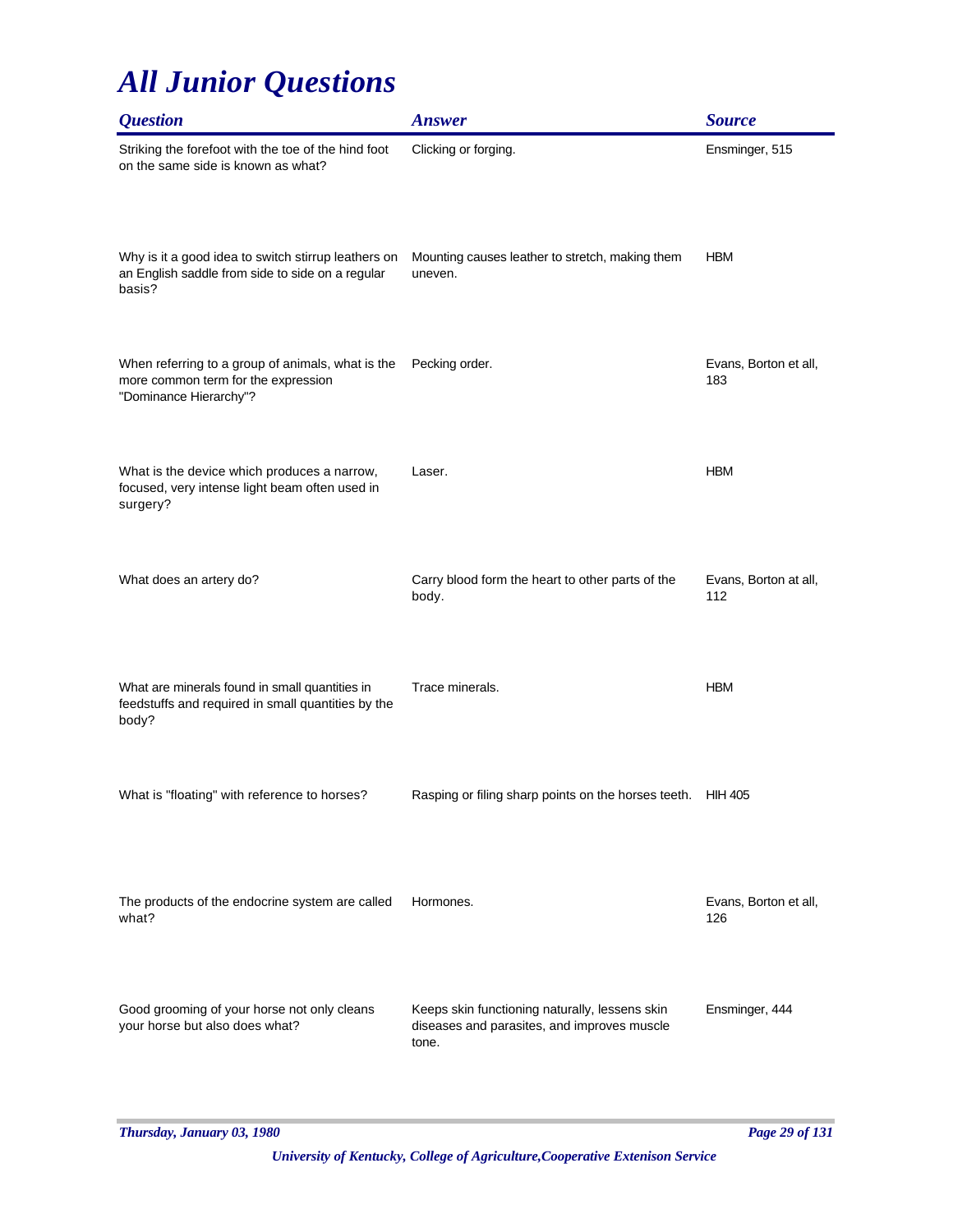| <i><b>Question</b></i>                                                                                                              | <b>Answer</b>                                                                                                                                | <b>Source</b>                |
|-------------------------------------------------------------------------------------------------------------------------------------|----------------------------------------------------------------------------------------------------------------------------------------------|------------------------------|
| What hormone is released in the "fight or flight"<br>response of a horse? This hormone is also<br>essential in stopping hemorrhage. | Epinephrine (adrenaline).                                                                                                                    | <b>HBM</b>                   |
| What is the normal respiration rate of an average<br>horse?                                                                         | 8 - 20 breaths per minute.                                                                                                                   | Evans 108                    |
| How long is the small intestine and what is its<br>capacity in quarts?                                                              | Approximately 70 feet long and capacity of 48<br>quarts.                                                                                     | <b>HBM</b>                   |
| Where do you usually take the pulse of a horse?                                                                                     | Under the cheek/jaw (facial artery), or on the<br>back of the pastern (digital pulse), inside the<br>elbow, or on the underside of the tail. | Ensminger, 325               |
| What are the five senses of the horse?                                                                                              | Sight, hearing, taste, smell, and touch.                                                                                                     | Ensminger, 389               |
| Do horses usually breathe through their mouth as No, they breathe through their nostrils.<br>humans do?                             |                                                                                                                                              | <b>HBM</b>                   |
| What endocrine tissue produces insulin?                                                                                             | Pancreas.                                                                                                                                    | Evans, Borton et all,<br>127 |
| The wall of the hoof consists of how much<br>water?                                                                                 | One fourth.                                                                                                                                  | <b>HBM</b>                   |
| Define FSH.                                                                                                                         | <b>Follicle Stimulating Hormone</b>                                                                                                          | Evans, Borton et all,<br>127 |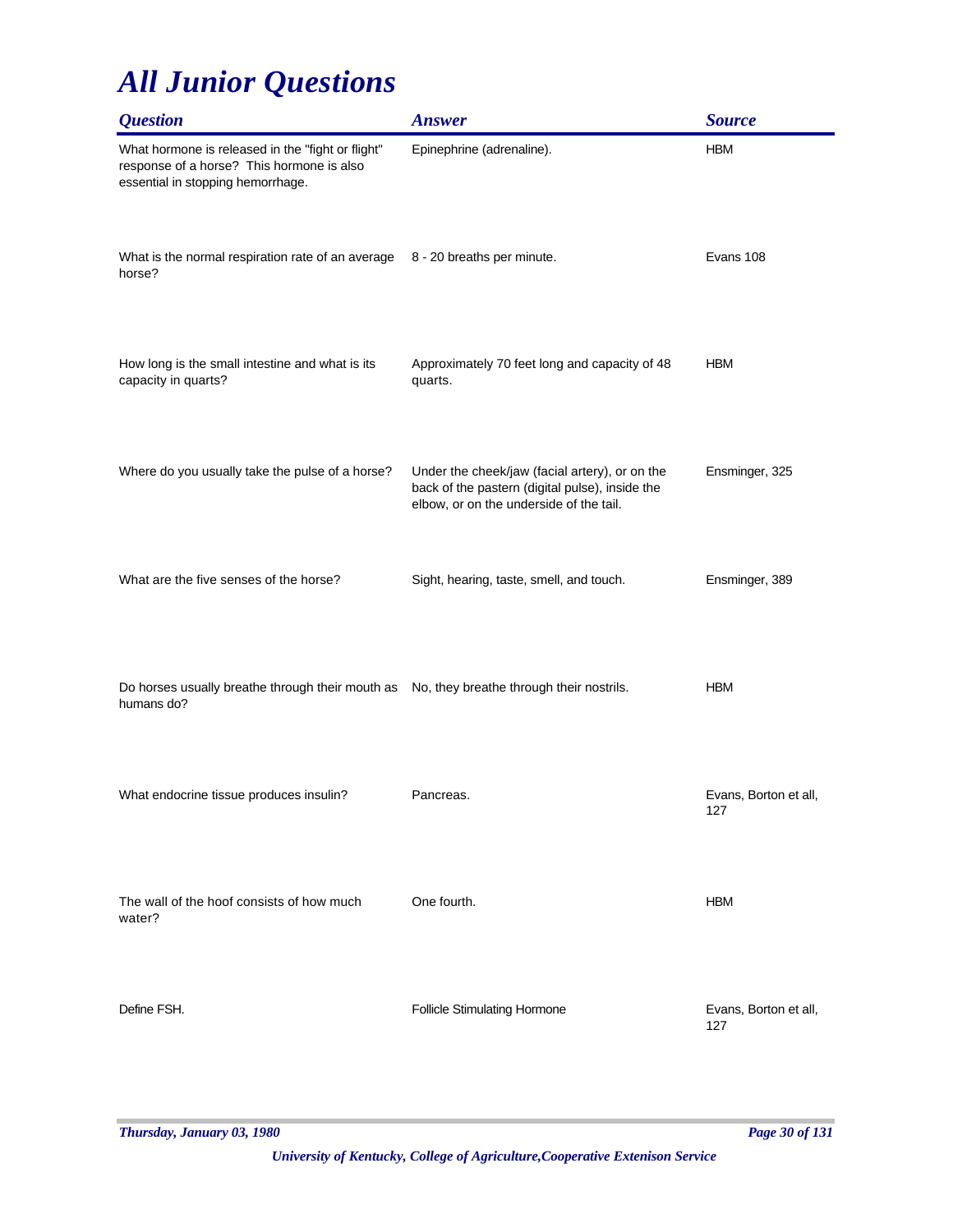| <b>Question</b>                                                                                                        | <b>Answer</b>               | <b>Source</b>                |
|------------------------------------------------------------------------------------------------------------------------|-----------------------------|------------------------------|
| Where in the horse's body is the hormone FSH<br>produced?                                                              | Pituitary gland. (Anterior) | Evans, Borton et all,<br>127 |
| What organ contains three parts called the<br>duodenum, ileum, and jejunum?                                            | Small intestine.            | Evans, Borton et all,<br>190 |
| What is another name for barn itch?                                                                                    | Ringworm.                   | Ensminger, 362               |
| What is the incubation period for ringworm?                                                                            | About one week.             | Ensminger, 362               |
| A deficiency of red corpuscles is described as<br>what?                                                                | Anemia.                     | Ensminger, 291               |
| What is the average temperature of the horse in<br>Celsius?                                                            | 37 -39 degrees Celsius.     | <b>HBM</b>                   |
| When does ovulation usually occur in the mare's<br>heat period?                                                        | Last two days.              | Evans, Borton et all,<br>334 |
| What is the collective name for the membranes<br>that surround the growing fetus?                                      | Placenta.                   | Evans, Borton et all<br>340  |
| Which organ's muscles contract with great<br>pressure to force the new foal through the birth<br>canal into the world? | Uterus or womb.             | Evans, Borton et all,<br>417 |

*Thursday, January 03, 1980 Page 31 of 131*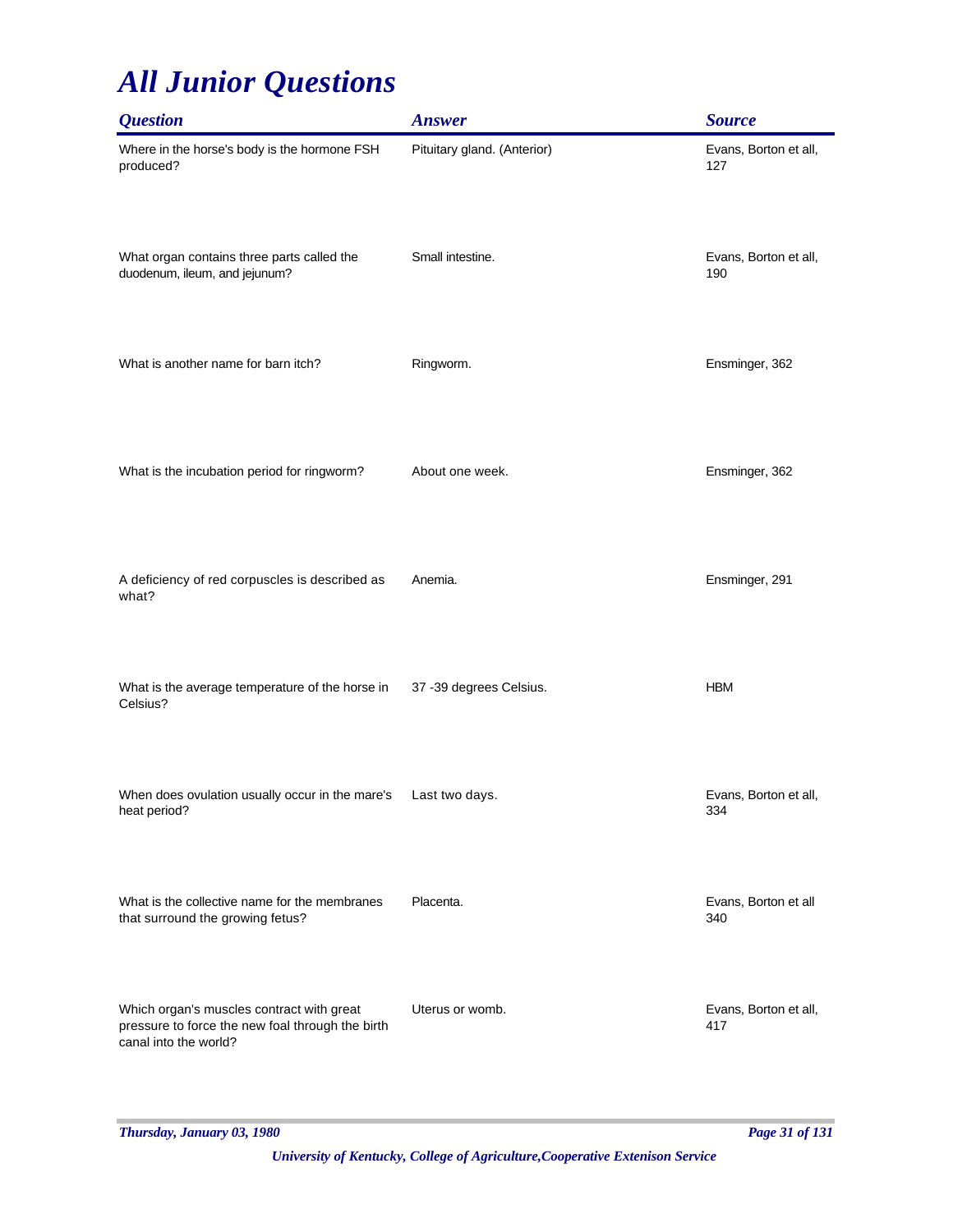| <b>Question</b>                                                                                          | <b>Answer</b>                                                                                                                      | <b>Source</b>                |
|----------------------------------------------------------------------------------------------------------|------------------------------------------------------------------------------------------------------------------------------------|------------------------------|
| What is the female reproductive cell called?                                                             | Ova or egg.                                                                                                                        | <b>HBM</b>                   |
| Delivery in which the fetus' rump or hind feet are<br>presented first in the birth canal is called what? | Breech birth.                                                                                                                      | Evans, Borton et all,<br>424 |
| What is the primary function of the mare's<br>ovaries?                                                   | Produce the eggs or ova.                                                                                                           | Evans, Borton et all,<br>317 |
| A foal's life begins with the process of uniting the<br>sperm and the ova. What is this process called?  | Fertilization.                                                                                                                     | Ensminger, 193               |
| In months, what is the average gestation period in Eleven months, about 340 days.<br>the horse?          |                                                                                                                                    | Evans, Borton et all,<br>342 |
| What do we call the unborn animal as it develops<br>in the uterus?                                       | Fetus.                                                                                                                             | Evans, Borton et all,<br>340 |
| Name four causes of equine abortion.                                                                     | Bacteria, virus, mycotic(fungal), twinning,<br>twisted cord, trauma, hormone imbalance,<br>treatments, malnutrition, malformation. | Ensminger, 335-337           |
| Within a few days of parturition, what begins to<br>form on the mare's teats?                            | Globulin or wax.                                                                                                                   | Evans, Borton et all,<br>417 |
| What is the common name for the umbilical cord?                                                          | Navel cord.                                                                                                                        | <b>HBM</b>                   |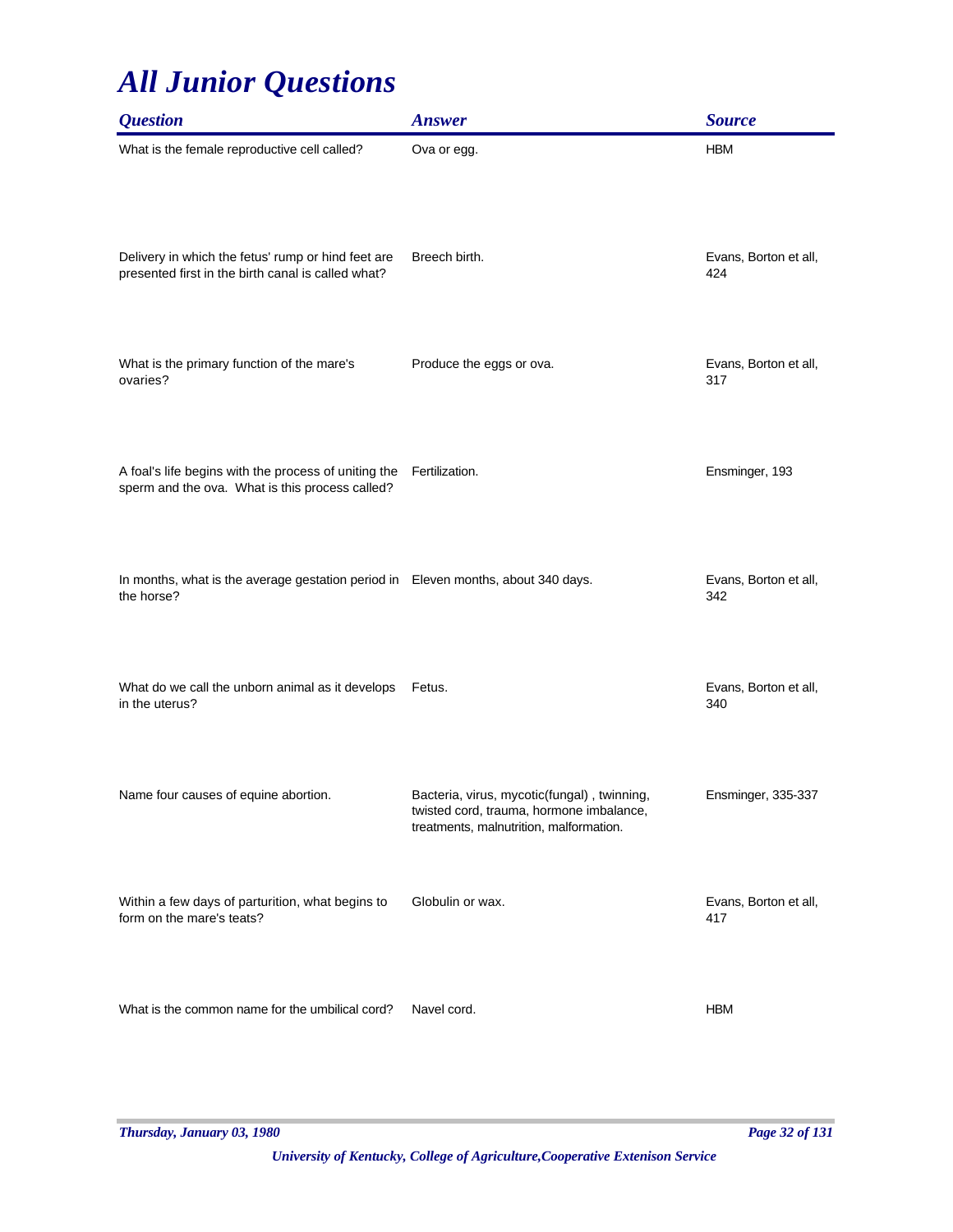| <b>Question</b>                                                                                           | <b>Answer</b>                  | <b>Source</b>                      |
|-----------------------------------------------------------------------------------------------------------|--------------------------------|------------------------------------|
| The translucent sac which the foal breaks during<br>parturition is called what?                           | The amnion                     | Lose, 39                           |
| What part of the female reproductive system<br>houses the foal during gestation?                          | Uterus.                        | Evans, Borton et all,<br>340       |
| What is meant by the term lactation?                                                                      | Production of milk.            | <b>Breeding</b><br>Management, 675 |
| The process known as parturition is more<br>commonly known as what?                                       | Birth.                         | <b>Breeding</b><br>Management, 679 |
| The first milk produced by the mare is called what? Colostrum.                                            |                                | <b>Breeding</b><br>Management, 668 |
| The birth of a foal is the end of a wondrous<br>process. It starts with the merging of how many<br>cells? | Two.                           | <b>Breeding</b><br>Management, 368 |
| Why should mares not be milked out prior to<br>foaling?                                                   | Colostrum would be eliminated. | <b>HBM</b>                         |
| Name the part of the female reproductive tract<br>where in the egg is produced?                           | Ovary.                         | <b>Breeding</b><br>Management, 677 |
| Where do the sperm and egg unite for fertilization? Oviduct (or fallopian tubes).                         |                                | Evans, Borton et all,<br>319       |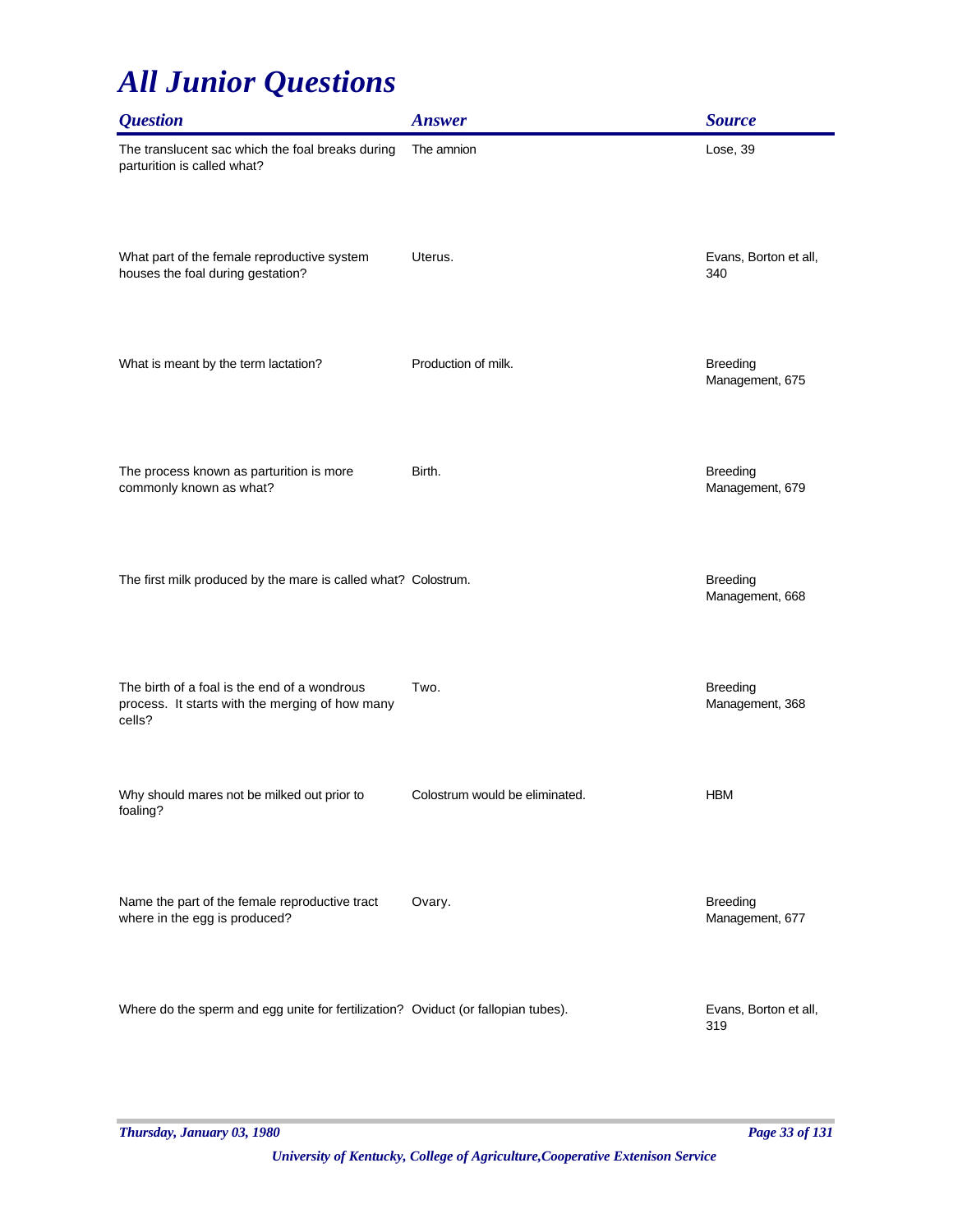| <i><b>Question</b></i>                                                                                                                                    | <b>Answer</b>                         | <b>Source</b> |
|-----------------------------------------------------------------------------------------------------------------------------------------------------------|---------------------------------------|---------------|
| According the AHSA rules, what is the maximum<br>height of a harness pony?                                                                                | 12.2 hands.                           | <b>HBM</b>    |
| According to AHSA, in hunt seat equitation, which Cavesson /nose band.<br>part of the bridle is recommended to be used on<br>all regulation hunt bridles? |                                       | <b>HBM</b>    |
| According to AHSA rules, a roadster class may<br>or may not be asked to walk, but they will be<br>asked to perform at three speeds. What are they?        | Jog trot, road gait, speed trot.      | <b>HBM</b>    |
| According to the AHSA rules, what are the colors 9th - gray; 10th - light blue.<br>of the 9th and 10th place ribbons?                                     |                                       | <b>HBM</b>    |
| How many seconds penalty is there for hitting but None.<br>not knocking down a pole in pole bending?                                                      |                                       | <b>HBM</b>    |
| In Arab horse mounted native costume class,<br>what percentage is given on performance and<br>what on appointments?                                       | 75% performance and 25% appointments. | <b>HBM</b>    |
| According to AHSA rules, may prize money be<br>awarded to winners in equitation or<br>showmanship classes for amateurs?                                   | No.                                   | <b>HBM</b>    |
| What 4 gaits will a western pleasure horse be<br>asked to perform?                                                                                        | Walk, jog, lope, and back.            | <b>HBM</b>    |
| When does a judge's license for the American<br>Horse Shows Association have to be renewed?                                                               | January 1 of every year.              | <b>HBM</b>    |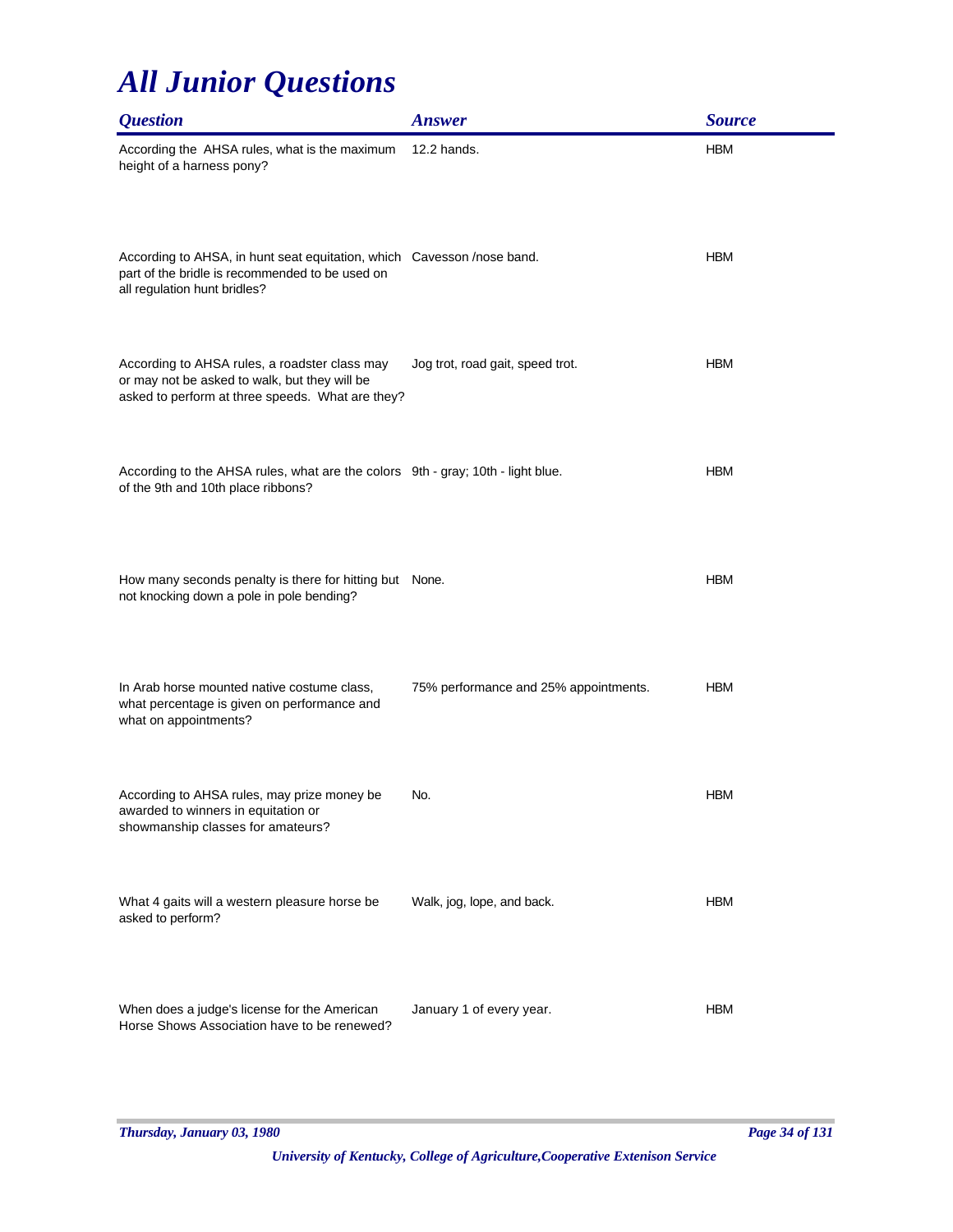| <i><b>Question</b></i>                                                                                                                                         | <b>Answer</b>                                       | <b>Source</b>      |
|----------------------------------------------------------------------------------------------------------------------------------------------------------------|-----------------------------------------------------|--------------------|
| At what marker does a rider and horse enter the<br>dressage arena?                                                                                             | At A.                                               | <b>HBM</b>         |
| How many cones are there in the current<br>western riding pattern #1?                                                                                          | 9 cones.                                            | AQHA rulebook, 166 |
| According to AHSA jumping regulations, how<br>many faults are given for the knockdown of<br>obstacles, standards or wings by the horse, rider<br>or equipment? | 4 faults.                                           | <b>HBM</b>         |
| At what gait should the Arabian Mounted Native<br>Costume horse enter the ring?                                                                                | Canter.                                             | <b>HBM</b>         |
| What is the only horse shown with a clipped<br>foretop and mane?                                                                                               | Three-gaited Saddlbred.                             | Ensminger, 82      |
| According to AHSA equitation division, after you<br>have mounted, on which side of the horse should<br>the romal be found?                                     | On the opposite side of the reining hand.           | <b>HBM</b>         |
| How many barrels are in a cloverleaf?                                                                                                                          | Three.                                              | <b>HBM</b>         |
| According to AHSA jumping rules, how many<br>faults for the first refusal?                                                                                     | Three.                                              | <b>HBM</b>         |
| When leading a horse in fitting and showmanship<br>classes, where should you be in relation to the<br>horse?                                                   | Half way between the horse's nose and shoulder. HBM |                    |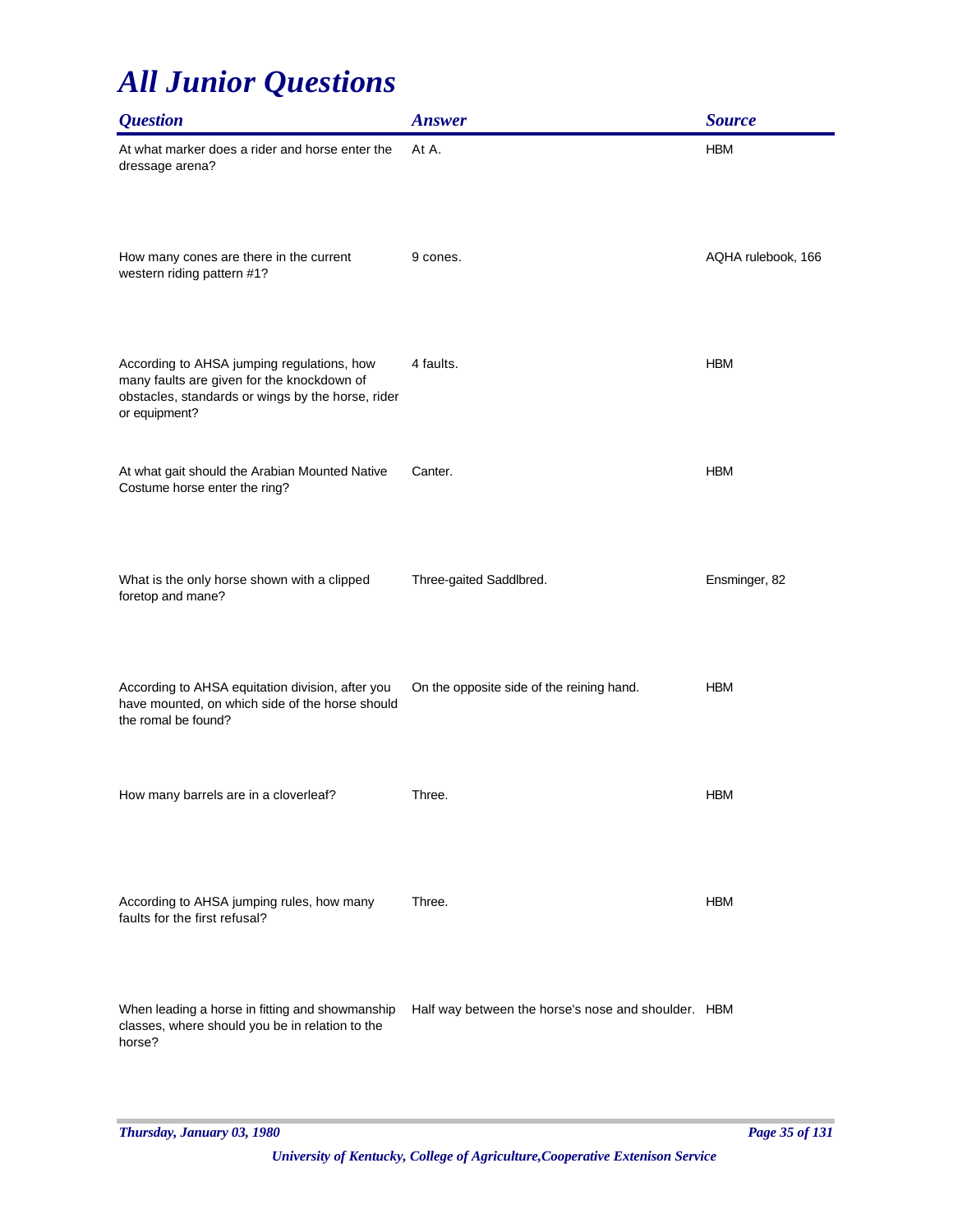| <i><b>Question</b></i>                                                                                                                         | <b>Answer</b>                             | <b>Source</b> |
|------------------------------------------------------------------------------------------------------------------------------------------------|-------------------------------------------|---------------|
| According to the AHSA Paint Reining Pattern, how Two roll backs.<br>many roll backs are required?                                              |                                           | <b>HBM</b>    |
| According to the AHSA, name 3 pieces of<br>personal attire or equipment that tradition<br>suggests when driving Hackney and Harness<br>Ponies. | Apron, gloves, whip.                      | <b>HBM</b>    |
| According to the AHSA, how many fingers can<br>be between the reins in a western equitation<br>class if split reins are used?                  | One.                                      | <b>HBM</b>    |
| In a 4-H judging contest, how many horses are<br>there in one class?                                                                           | Four.                                     | <b>HBM</b>    |
| What is the highest number of points that can be<br>scored for oral reasons in 4-H horse judging?                                              | 50 points.                                | <b>HBM</b>    |
| According to the AHSA, what date is used to<br>determine the age of the exhibitor?                                                             | January 1.                                | <b>HBM</b>    |
| According to the AHSA, what are the three gaits<br>used in Arabian Pleasure Driving classes?                                                   | Walk, normal trot, strong trot.           | <b>HBM</b>    |
| What type of shirt must be worn in a Western<br>Equitation class?                                                                              | Long sleeved shirt with buttons or snaps. | HBM           |
| According to the AHSA, in Hunt Seat Equitation,<br>what options are offered to the contestant when<br>dismounting?                             | To step down or slide down.               | <b>HBM</b>    |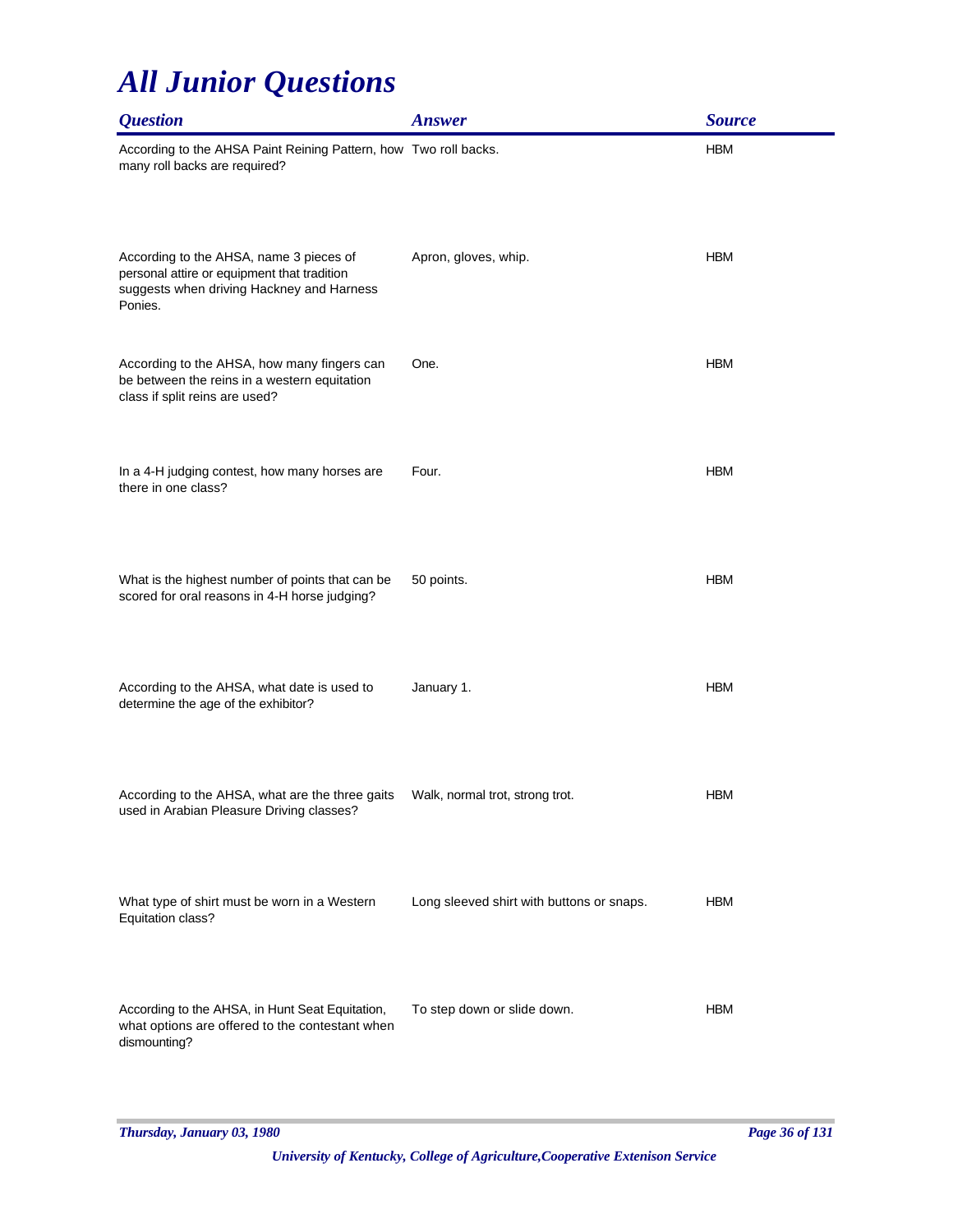| <i><b>Question</b></i>                                                                                                                                               | <b>Answer</b>                                                                     | <b>Source</b> |
|----------------------------------------------------------------------------------------------------------------------------------------------------------------------|-----------------------------------------------------------------------------------|---------------|
| How would you tell the difference between three<br>and five gaited horses when they are standing in<br>the center of the ring?                                       | Three gaited have a roached mane; five gaited<br>have a long mane and wear boots. | <b>HBM</b>    |
| When giving oral reasons for judging a class of<br>four horses, how do you divide the animals?                                                                       | Three pairs: Top, middle, and bottom.                                             | <b>HBM</b>    |
| Which AHSA class requires that all entrants have<br>roached manes?                                                                                                   | Three-gaited American Saddle Horse classes.                                       | <b>HBM</b>    |
| According to the AHSA, what is the difference<br>between Hunter classes and Jumper classes?                                                                          | Hunter: Judging form. Jumper: Only to clear<br>fences.                            | <b>HBM</b>    |
| According to the AHSA, what is the proper<br>diameter of the circle used in the Key Hole<br>competition?                                                             | 20 feet.                                                                          | <b>HBM</b>    |
| According to the AHSA, what is the proper<br>distance between the 6 poles in the Pole Bending<br>competition?                                                        | 20 feet.                                                                          | <b>HBM</b>    |
| In the preliminary, first, and second level<br>dressage tests, which item of equipment is<br>permitted by ladies riding sidesaddle that is<br>prohibited for others? | Whip.                                                                             | <b>HBM</b>    |
| Name two breeds that are shown with natural<br>mane and tail.                                                                                                        | Arabian and Morgan.                                                               | <b>HBM</b>    |
| If he misses his first throw, how many additional<br>throws is a calf roper allowed?                                                                                 | One more.                                                                         | <b>HBM</b>    |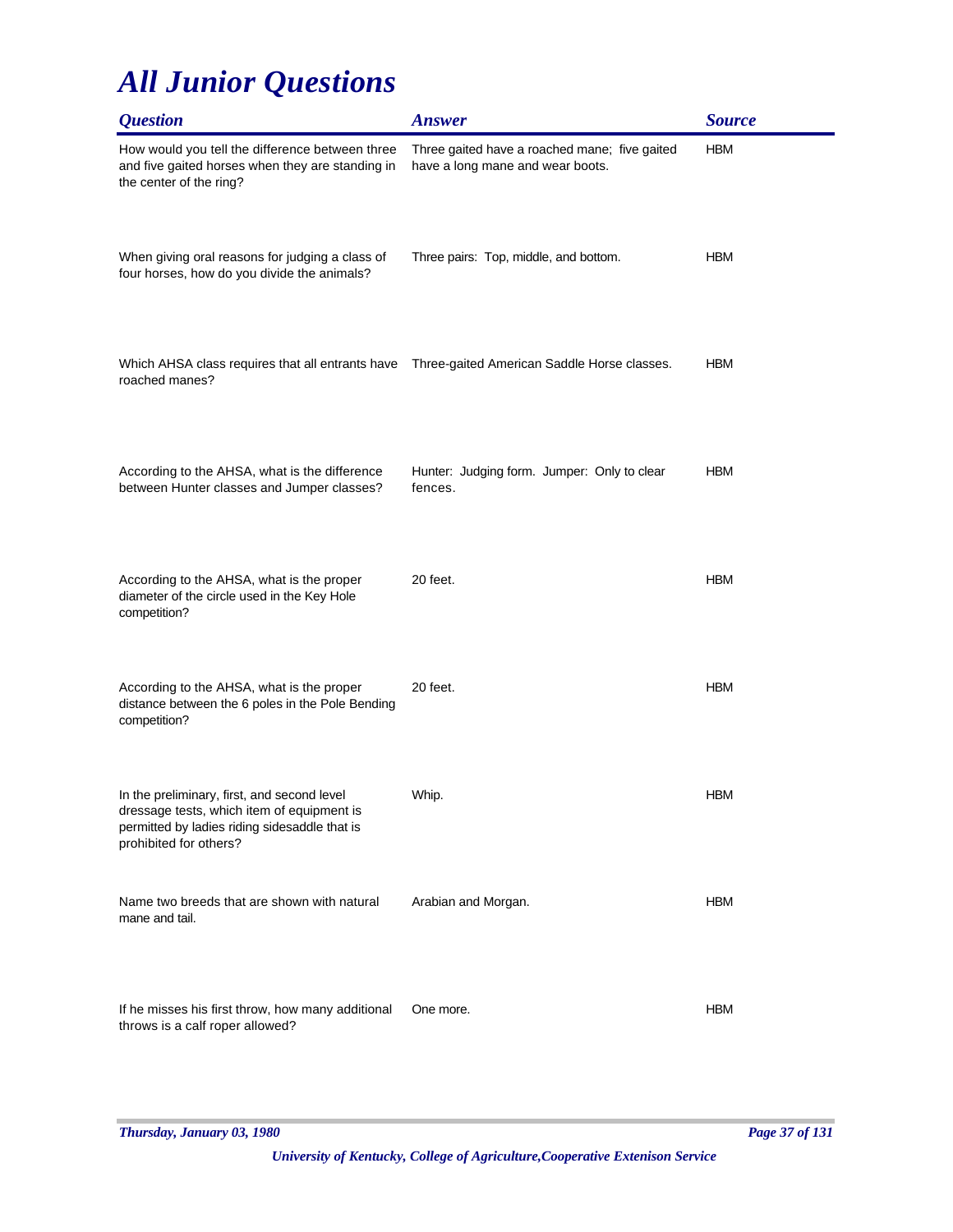| <i><b>Question</b></i>                                                                                                                                              | <b>Answer</b>                            | <b>Source</b> |
|---------------------------------------------------------------------------------------------------------------------------------------------------------------------|------------------------------------------|---------------|
| In jumping, what is the type of jump with two<br>fences set within 24 feet of each other?                                                                           | Combination or in-and-out.               | <b>HBM</b>    |
| According to the AHSA, what are the two<br>qualifying gaits in the Saddle Horse Fine Harness<br>class?                                                              | Walk or park trot.                       | <b>HBM</b>    |
| According to the AHSA, in Saddle Seat equitation, Either toward or away from the rail.<br>which way should you execute a turn when the<br>reverse command is given? |                                          | <b>HBM</b>    |
| In which direction of the show ring are roadsters<br>asked to trot at speed?                                                                                        | Counterclockwise/tracking left.          | <b>HBM</b>    |
| According to the AHSA, in Hunt Seat equitation of One time.<br>over jumps, how many times may a contestant<br>circle before approaching the first jump?             |                                          | <b>HBM</b>    |
| When judging the width of the gaskin muscle,<br>where would you want to stand?                                                                                      | Rear view/ behind the horse.             | <b>HBM</b>    |
| Does the Arabian horse registry allow the use of<br>any chains or devices to improve animation or the<br>action of the horse?                                       | No, action should be completely natural. | <b>HBM</b>    |
| According to the AHSA Hunt division, when a<br>horse knocks down an obstacle with any part of<br>its body in front of the stifle, how many faults are<br>awarded?   | 8 faults.                                | <b>HBM</b>    |
| Name the show class in which the rider is judged<br>while maneuvering around 8 cones and a rail, at<br>all three gaits.                                             | Western Riding.                          | <b>HBM</b>    |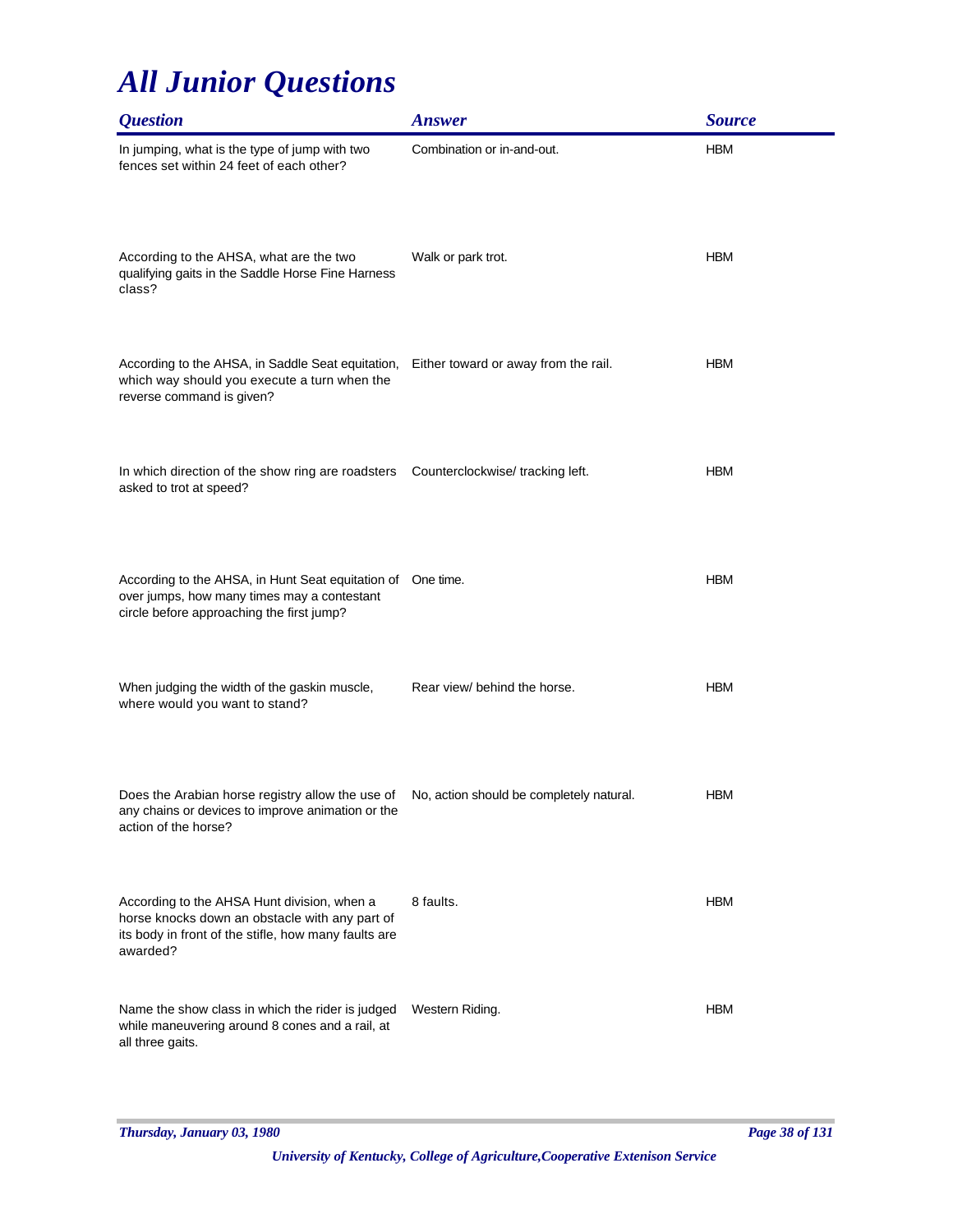| <i><b>Question</b></i>                                                                                     | <b>Answer</b>                        | <b>Source</b> |
|------------------------------------------------------------------------------------------------------------|--------------------------------------|---------------|
| Where is it legal to hit a horse with a bat in a game Behind the cinch.<br>class?                          |                                      | <b>HBM</b>    |
| What is the maximum number of ropes a calf<br>roper can carry?                                             | Two.                                 | <b>HBM</b>    |
| Give the gaits, and the order in which they are<br>called for, in a 5 gaited American Saddlebred<br>class. | Walk, trot, slow gait, rack, canter. | <b>HBM</b>    |
| What are the traditional colors for the 6th and 7th<br>place horse show ribbons?                           | 6th: Green, 7th: Purple.             | <b>HBM</b>    |
| At what letter of the dressage arena does the<br>judge sit while judging a dressage test?                  | Behind letter C.                     | <b>HBM</b>    |
| According to the AHSA, the Palomino Parade<br>horse shall be shown at what two gaits?                      | Animated walk and parade gait.       | <b>HBM</b>    |
| What is the name of the preferred slow gait of the Stepping pace.<br>five-gaited horses?                   |                                      | Ensminger, 81 |
| In which direction do Roadster Ponies enter the<br>ring?                                                   | Clockwise.                           | Ensminger, 90 |
| In which breed is the application of hoof dressing<br>not permitted in its breed shows?                    | Appaloosa.                           | <b>HBM</b>    |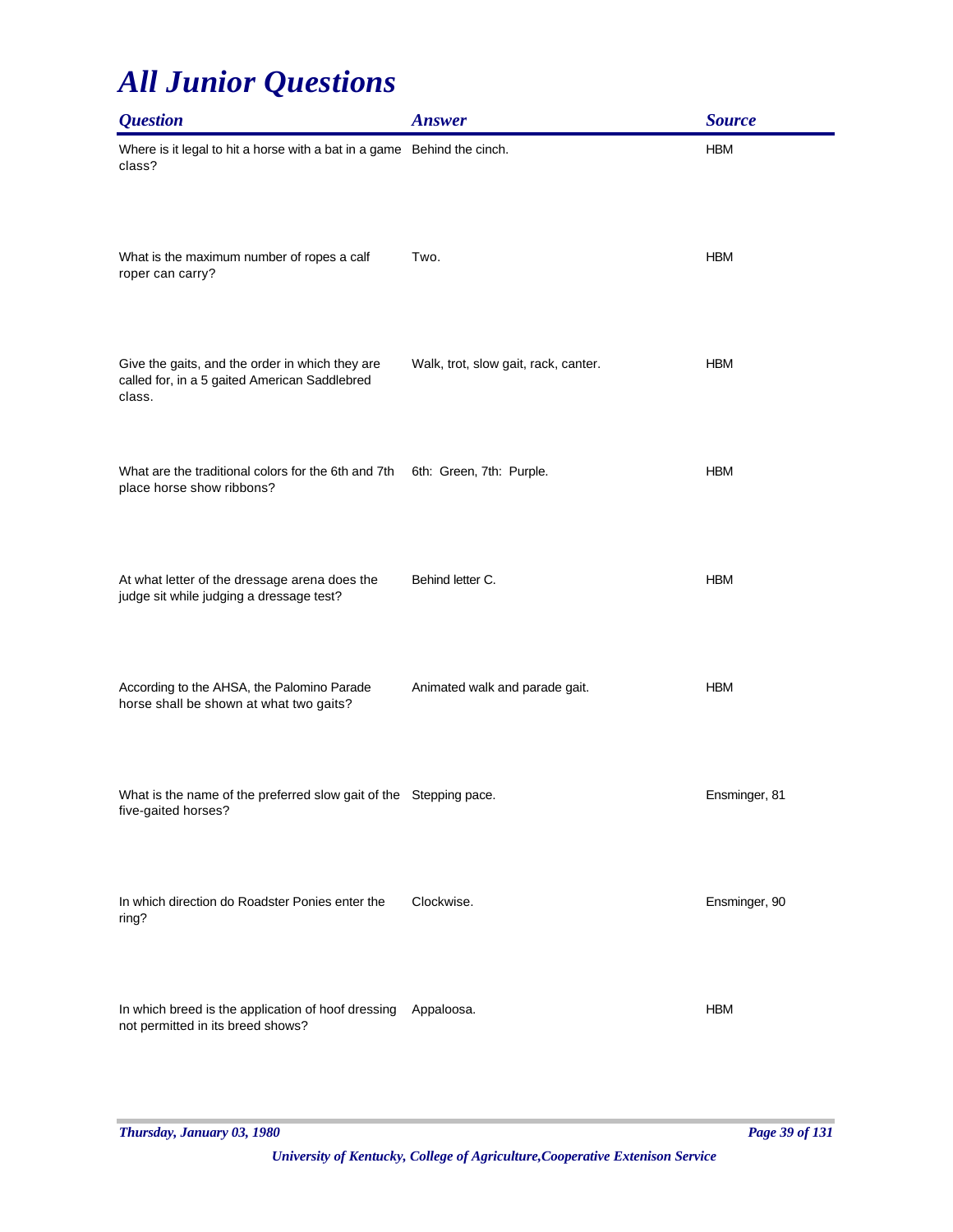| <i><b>Question</b></i>                                                                                                                                | <b>Answer</b>                                                                                                                                                                    | <b>Source</b>  |
|-------------------------------------------------------------------------------------------------------------------------------------------------------|----------------------------------------------------------------------------------------------------------------------------------------------------------------------------------|----------------|
| According to NATRC rules, what is the minimum<br>age for a horse to compete in a novice ride?                                                         | Four.                                                                                                                                                                            | <b>HBM</b>     |
| What two people in addition to the judge and the<br>steward are required to be at "A" rated shows<br>throughout its duration according to AHSA rules? | Farrier and Veterinarian.                                                                                                                                                        | <b>HBM</b>     |
| In a dressage test, according to FEI rules, at what<br>point does the timing of the test begin and when<br>does it end?                               | Start: After the salute to the judge at the exact<br>moment when the horse moves forward. Stops:<br>At the end of the test, as soon as the rider halts<br>his horse and salutes. | <b>HBM</b>     |
| What vice might an owner try to dissuade by<br>using a blanket bib?                                                                                   | Biting at the blanket.                                                                                                                                                           | <b>HBM</b>     |
| Which term describes the habit horses have of<br>eating too fast?                                                                                     | Bolting.                                                                                                                                                                         | Ensminger, 513 |
| What vice is described as a rhythmical swaying<br>back and forth while standing in the stall?                                                         | Weaving.                                                                                                                                                                         | Ensminger, 533 |
| What behavioral problem will you encounter if you Head shy.<br>attempt to train a nipping colt by hitting him on the<br>nose?                         |                                                                                                                                                                                  | <b>HBM</b>     |
| A rein back is a movement signaled by the rider to<br>the horse. What does the horse do when this<br>signal is given?                                 | Back up.                                                                                                                                                                         | <b>HBM</b>     |
| What psychological trick is often used in<br>competitive trail riding to get the horse to give an<br>all effort at the finish?                        | Riders often ride the last 20 miles of the trail so<br>that the horse will recognize it and make it a<br>"going home" effort.                                                    | <b>HBM</b>     |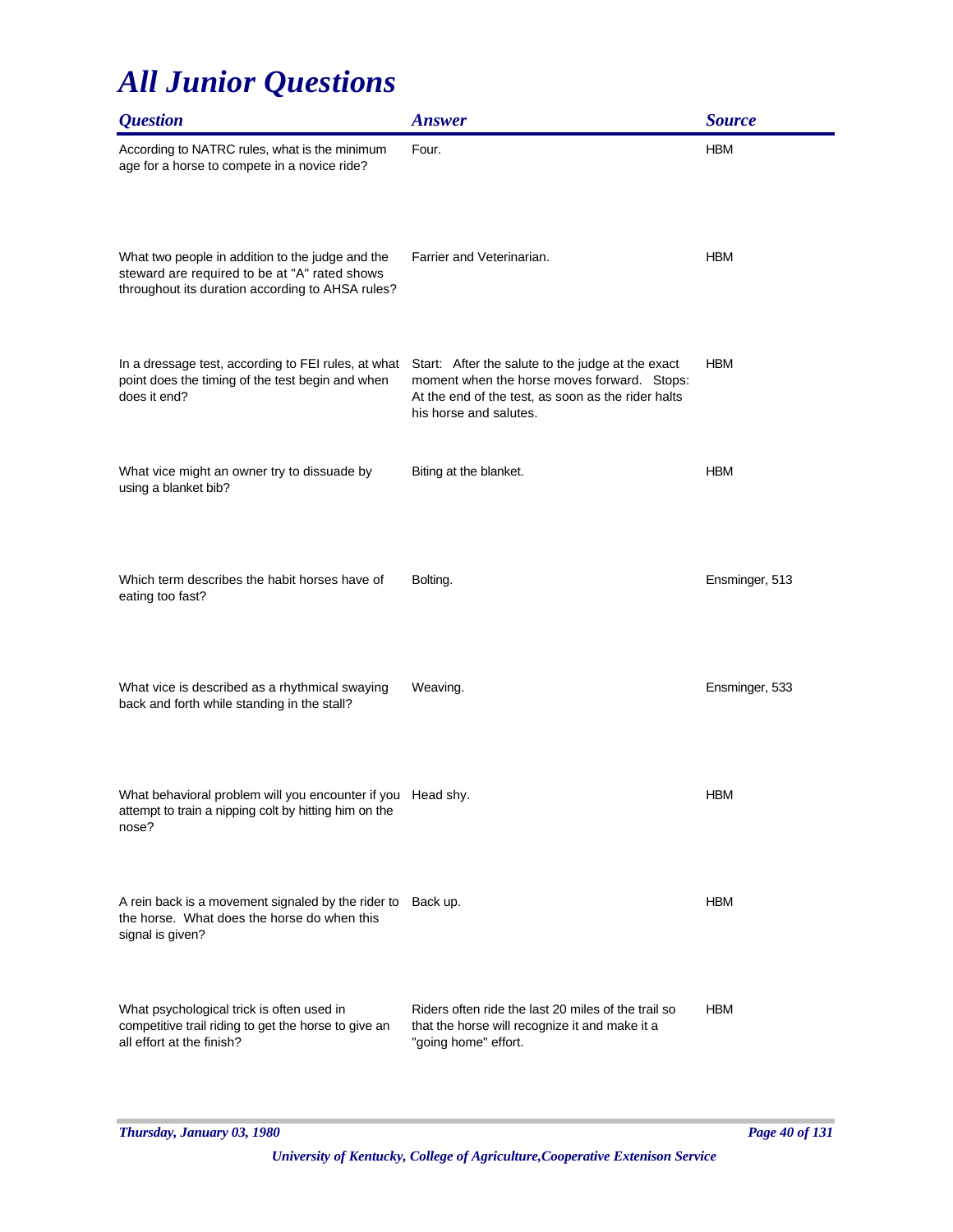| <b>Question</b>                                                                                                  | <b>Answer</b>                                                                                                    | <b>Source</b>  |
|------------------------------------------------------------------------------------------------------------------|------------------------------------------------------------------------------------------------------------------|----------------|
| What are two principle innate methods of self-<br>protection utilized by horses?                                 | Flight or fight.                                                                                                 | <b>HBM</b>     |
| Fear in the horse will cause what instinctive<br>behavioral reaction?                                            | Flight from the feared object.                                                                                   | <b>HBM</b>     |
| What do you call an acquired bad habit that is<br>annoying or may interfere with the horse's<br>usefulness?      | Vice.                                                                                                            | Ensminger, 533 |
| Which term describes the mental attitude<br>sometimes referred to as temperament or<br>disposition of the horse? | Behavior.                                                                                                        | <b>HBM</b>     |
| Ears pinned backwards indicate what about a<br>horse's attitude?                                                 | Anger, sour, or threatening.                                                                                     | <b>HBM</b>     |
| What is the safest way to turn any horse loose in<br>a paddock?                                                  | Stand at gate, turn horse directly towards<br>yourself, step back out of the paddock as you let<br>the horse go. | <b>HBM</b>     |
| What are toothed wheels on spurs called?                                                                         | Rowels.                                                                                                          | <b>HBM</b>     |
| Which part of the western saddle is used for<br>tying equipment to the saddle?                                   | Lace strings or latigos.                                                                                         | <b>HBM</b>     |
| What is a western girth called?                                                                                  | Cinch or cinch strap.                                                                                            | Ensminger, 515 |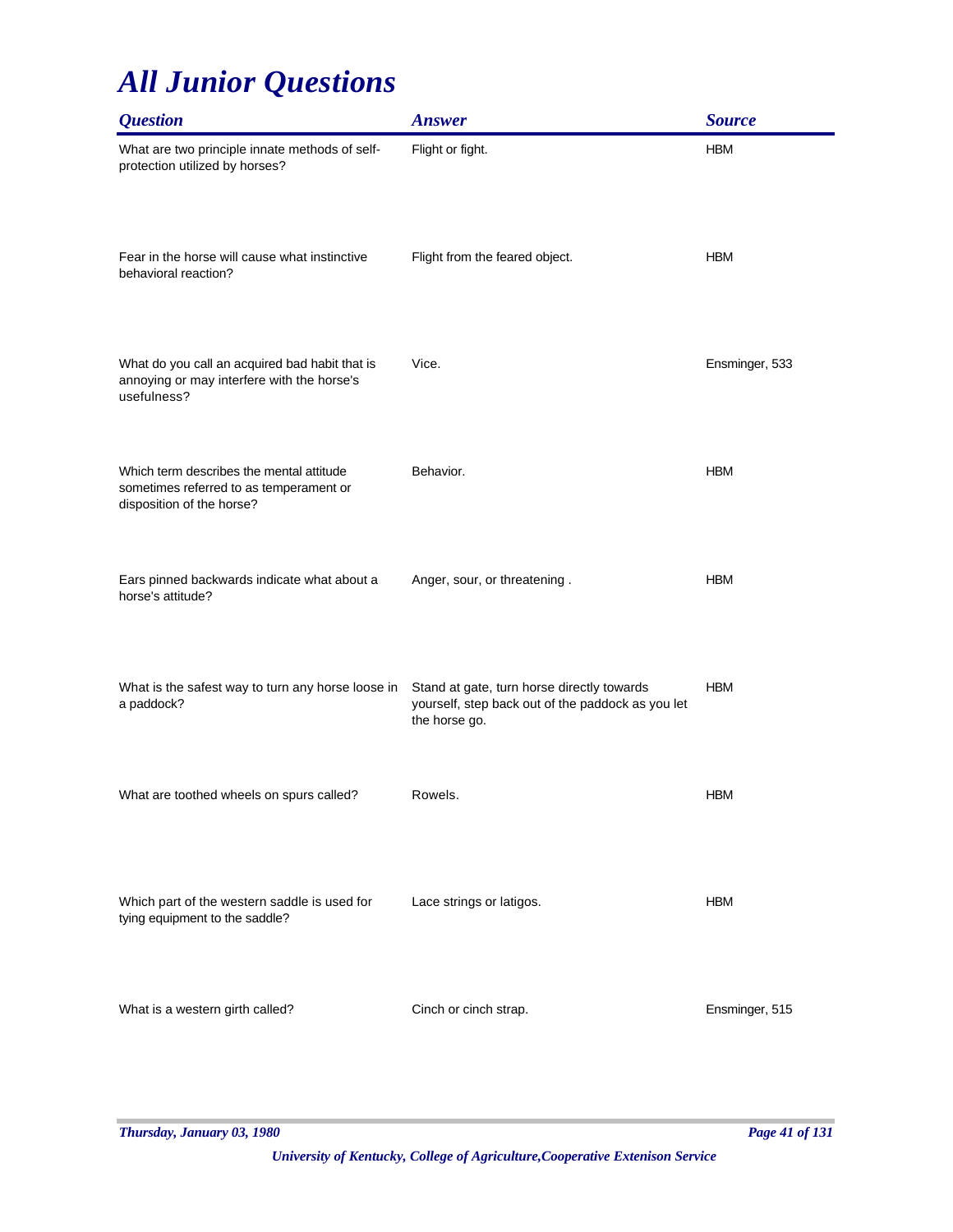| <i><b>Question</b></i>                                                                             | <b>Answer</b>                                                                                                                                                                                                                                                         | <b>Source</b>                |
|----------------------------------------------------------------------------------------------------|-----------------------------------------------------------------------------------------------------------------------------------------------------------------------------------------------------------------------------------------------------------------------|------------------------------|
| What is a corona pad?                                                                              | A saddle pad cut to fit the shape of the saddle.                                                                                                                                                                                                                      | Ensminger, 428               |
| What type of bit has a mouthpiece designed to<br>create pressure on the bars of the horse's mouth? | Curb.                                                                                                                                                                                                                                                                 | <b>HBM</b>                   |
| Name three tools of a blacksmith.                                                                  | Rasp, nippers, knife, anvil, hammer, hoofpick,<br>apron, clinch cutter, pull-off, hoof knife, sole knife,<br>finishing file, hoof gauge, divider and rule, driving<br>hammer, clinch block, hoof tester, shoe spreader,<br>crease nail puller, pritchel, shoes, nails | Evans, Borton et all,<br>725 |
| When riding with two reins in each hand, the rein<br>from which bit is held to the outside?        | Snaffle or bridoon.                                                                                                                                                                                                                                                   | <b>HBM</b>                   |
| Into what classification does a pelham bit fall:<br>snaffle, curb, or both?                        | Both.                                                                                                                                                                                                                                                                 | Ensminger, 418               |
| The part of the saddle behind the seat is called<br>what?                                          | Cantle.                                                                                                                                                                                                                                                               | Ensminger, 421               |
| What is another name for a noseband?                                                               | Cavesson.                                                                                                                                                                                                                                                             | Ensminger, 419               |
| In horse terminology, what are "appointments"?                                                     | Equipment and clothing.                                                                                                                                                                                                                                               | Ensminger, 512               |
| Do snaffle bits always have a single joint in the<br>middle?                                       | No.                                                                                                                                                                                                                                                                   | <b>HBM</b>                   |

*Thursday, January 03, 1980 Page 42 of 131*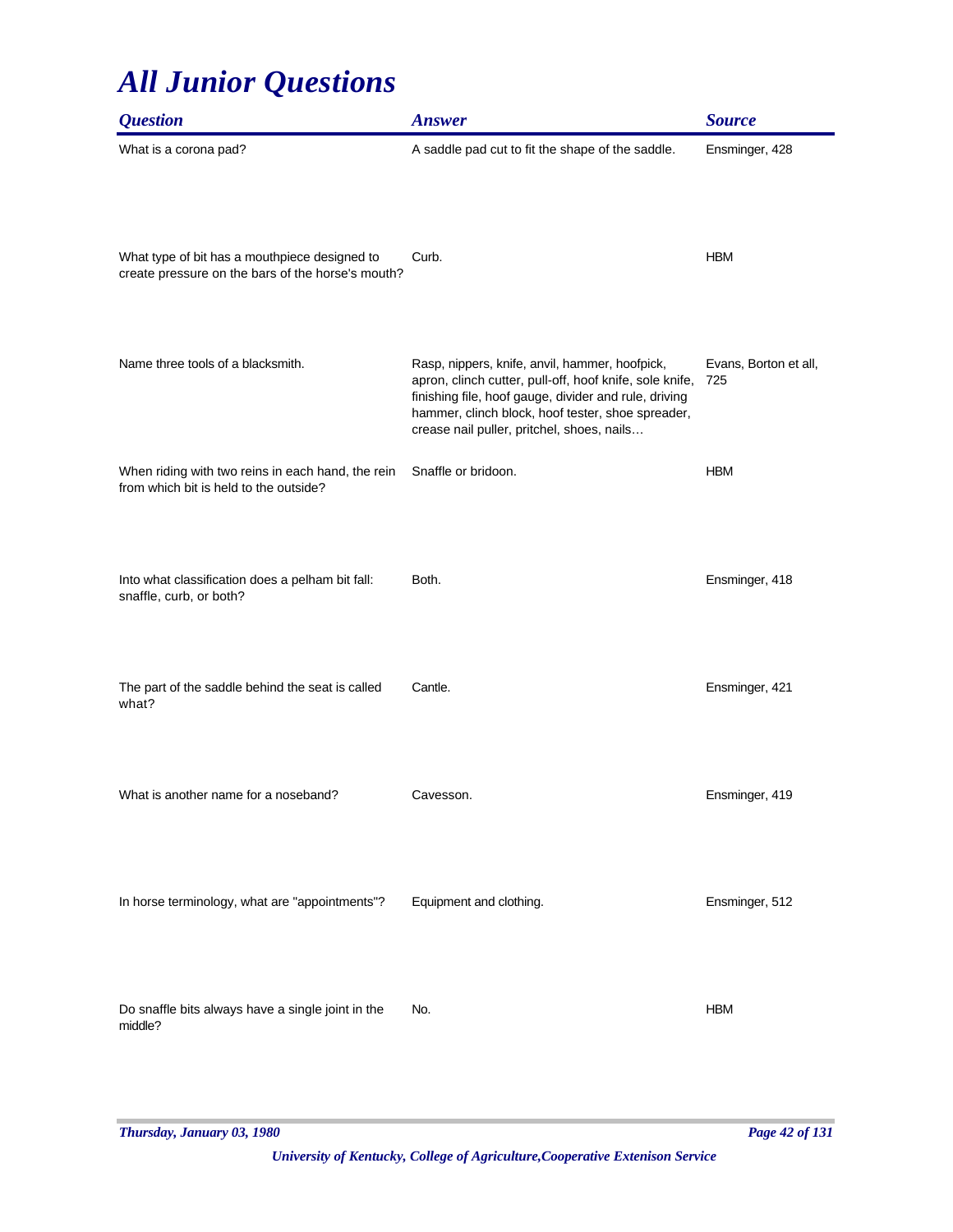| <b>Question</b>                                                                                                              | <b>Answer</b>                             | <b>Source</b>  |
|------------------------------------------------------------------------------------------------------------------------------|-------------------------------------------|----------------|
| When properly adjusted, the curb chain should be<br>adjusted by having how many fingers between it<br>and the horse?         | Two.                                      | <b>HBM</b>     |
| If you are going to use a corona, which type of<br>saddle would you be using?                                                | Stock saddle or western saddle.           | Ensminger, 428 |
| Does a hackamore have a bit with a mouthpiece?                                                                               | No.                                       | Ensminger, 419 |
| The rider sits in the deepest part of the saddle<br>between what two parts?                                                  | Pommel and cantle.                        | Ensminger, 421 |
| True or false. The thinner or smaller the bit<br>mouthpiece, the harsher the bit.                                            | True.                                     | <b>HBM</b>     |
| What is the inverted U-shaped segment of the<br>mouthpiece of a bit?                                                         | Port.                                     | Ensminger, 418 |
| What are two materials numnahs can be made of? Felt, Mohair, blended materials, wool, cotton.                                |                                           | <b>HBM</b>     |
| Can a pelham bit be used in a dressage test?                                                                                 | No.                                       | <b>HBM</b>     |
| A horse with hair worn off the back of his gaskin<br>and the front of his forearm probably wears what<br>piece of equipment? | Hobbles, either for a trotter or a pacer. | <b>HBM</b>     |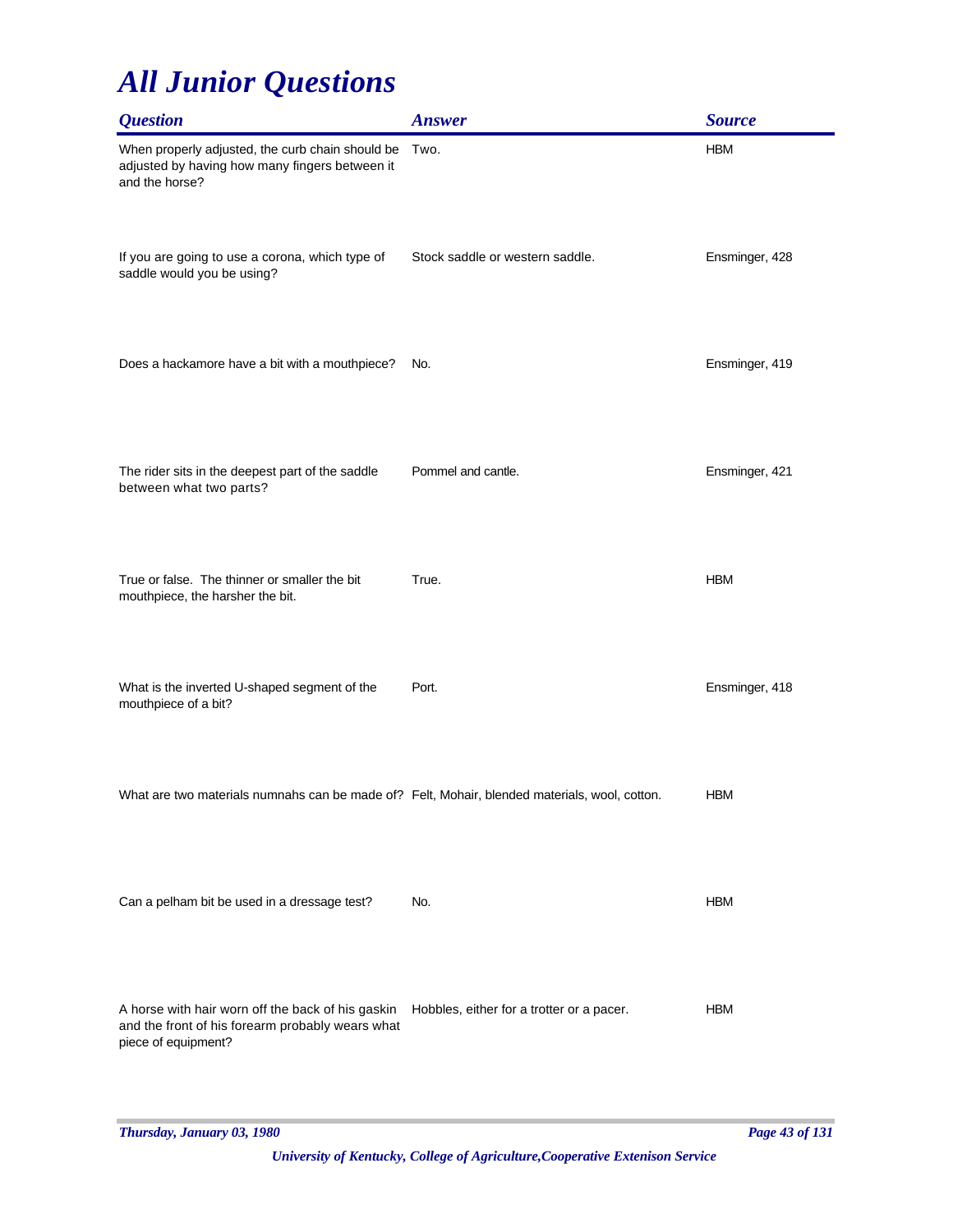| <b>Question</b>                                                                                                               | <b>Answer</b>                                                                                                 | <b>Source</b>  |
|-------------------------------------------------------------------------------------------------------------------------------|---------------------------------------------------------------------------------------------------------------|----------------|
| What is the proper name of the lash on a whip?                                                                                | Thong.                                                                                                        | Ensminger, 531 |
| What is another name for a double bridle?                                                                                     | Weymouth bridle.                                                                                              | Ensminger, 419 |
| Seatless leggings made of leather and worn for<br>protection from the cold and brush are called<br>what?                      | Chaps.                                                                                                        | <b>HBM</b>     |
| What is the proper name for the padded leather<br>that goes under the tail and is connected to the<br>saddle by a long strap? | Crupper.                                                                                                      | <b>HBM</b>     |
| Name four parts of the western saddle.                                                                                        | Pommel, fork, seat, cantle, skirt, fender, horn, D-<br>ring, front jockey, stirrup, cinch strap, back jockey. | Ensminger, 421 |
| What part of the bridle prevents the headstall from Throat latch.<br>sliding off over the ears?                               |                                                                                                               | <b>HBM</b>     |
| The double-bitted, reined bridle used in showing 3  Weymouth bridle.<br>and 5 gaited horses is called what?                   |                                                                                                               | Ensminger, 419 |
| What is a port?                                                                                                               | The part of the mouthpiece of a bit curving up<br>over the tongue.                                            | <b>HBM</b>     |
| Name two pieces of equipment used most when<br>longeing?                                                                      | Whip, longe line.                                                                                             | Ensminger, 427 |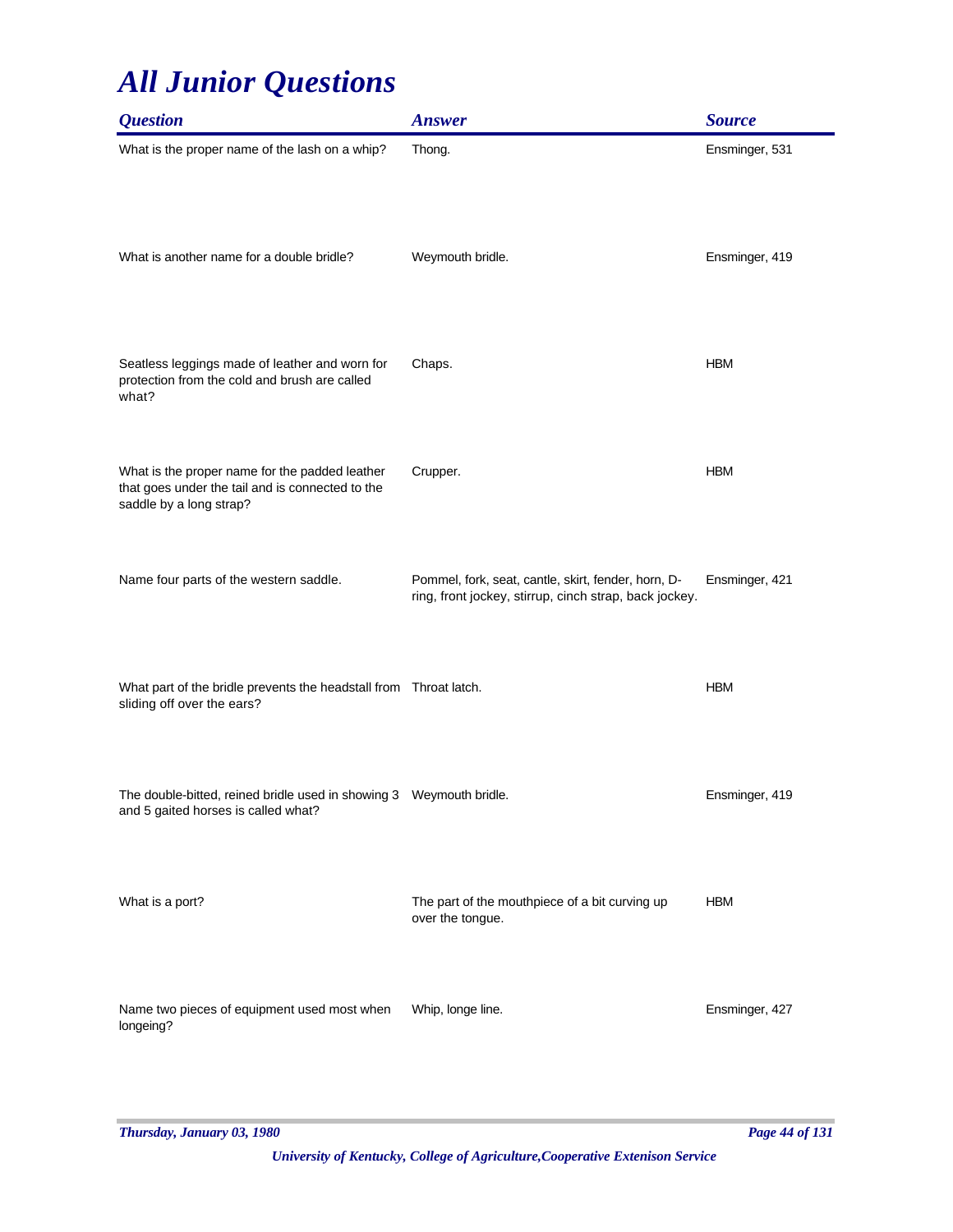| <b>Question</b>                                                                                                                                | <b>Answer</b>                                                                                                   | <b>Source</b>  |
|------------------------------------------------------------------------------------------------------------------------------------------------|-----------------------------------------------------------------------------------------------------------------|----------------|
| What is the proper name of the strap that couples<br>the bit of a bridle to the harness saddle to keep<br>the horse's head up and in position? | Check rein.                                                                                                     | Ensminger, 422 |
| Fender, D-ring, skirt and front jockey are parts of Western saddle.<br>what?                                                                   |                                                                                                                 | Ensminger, 421 |
| Name the two main kinds of bronc riding.                                                                                                       | Saddle and bareback.                                                                                            | <b>HBM</b>     |
| Name four different bits.                                                                                                                      | Snaffle, pelham, curb, bridoon, dee, kimberwick,<br>Weymouth, bar, walking horse, liverpool, spade<br>mouth bit | <b>HBM</b>     |
| In unsaddling a horse, which cinch would you<br>undo first, front or back?                                                                     | Back.                                                                                                           | <b>HBM</b>     |
| What breed of horse most commonly uses an<br>aluminum shoe due to their occupation?                                                            | Racing Thoroughbred or Quarter Horse.                                                                           | <b>HBM</b>     |
| The part of the english saddle which covers the<br>stirrup bar is called what?                                                                 | Skirt                                                                                                           | <b>HBM</b>     |
| What is a numnah?                                                                                                                              | A saddle pad or blanket.                                                                                        | Ensminger, 428 |
| The frame on which a saddle is built is called<br>what?                                                                                        | Tree.                                                                                                           | <b>HBM</b>     |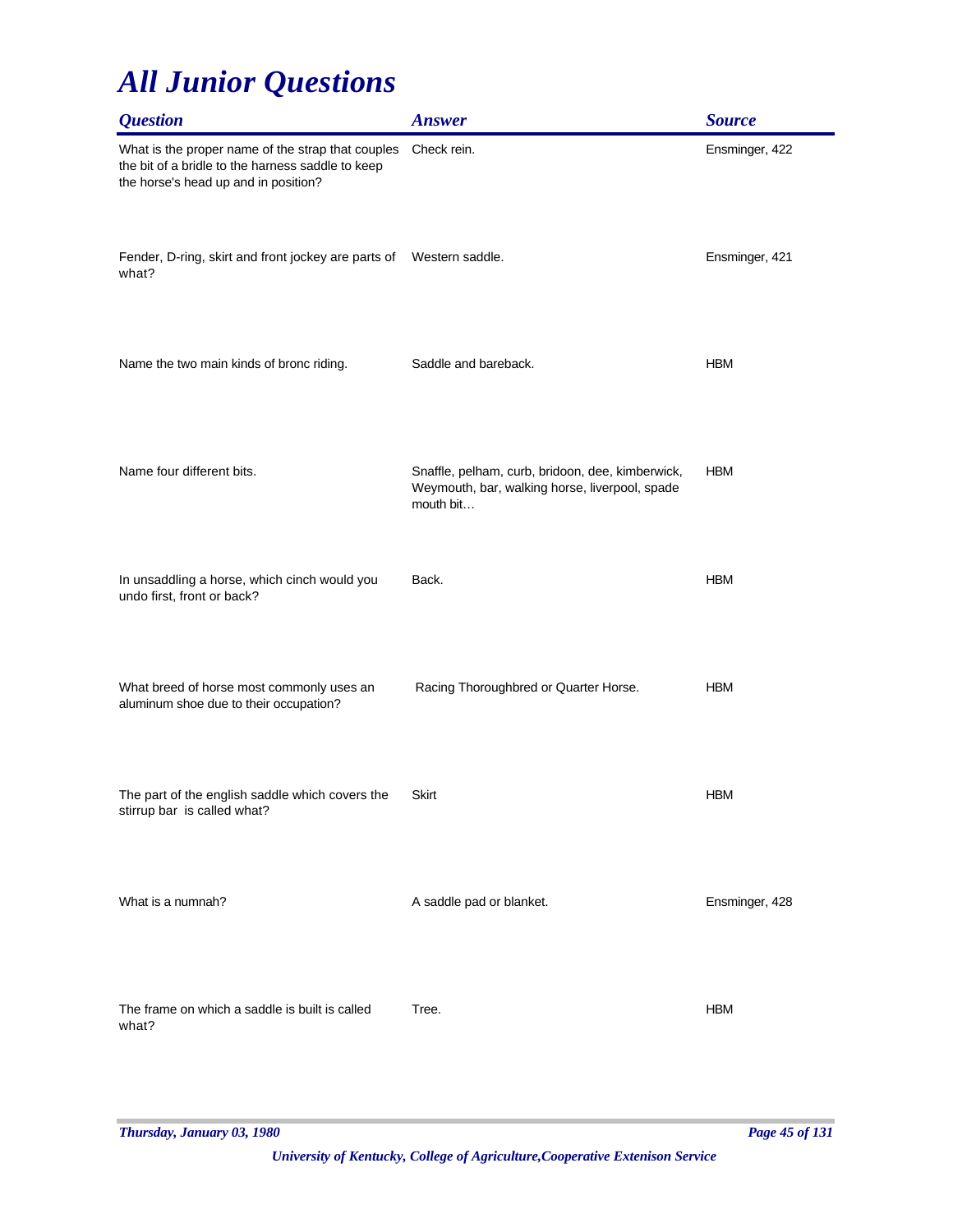| <i><b>Question</b></i>                                                                                                         | <b>Answer</b>                                                                                                | <b>Source</b>  |
|--------------------------------------------------------------------------------------------------------------------------------|--------------------------------------------------------------------------------------------------------------|----------------|
| What type of equipment does the polo pony wear<br>to guard the cannons from injury from the mallet<br>or balls?                | Leg wraps and polo boots.                                                                                    | <b>HBM</b>     |
| A standing martingale is connected to the girth on Cavesson/noseband.<br>one end and where on the upper end?                   |                                                                                                              | Ensminger, 427 |
| What is the proper name for a storage room<br>where bridles, saddles and other equipment used<br>in horseback riding are kept? | Tack room.                                                                                                   | <b>HBM</b>     |
| How could you check the stirrup leathers of an<br>English saddle for approximate length prior to<br>mounting?                  | Stirrup should just reach into armpit, with arm fully Ensminger, 433<br>extended and fingers on pommel seam. |                |
| What is the correct name for the throatlatch on a<br>hackamore bridle?                                                         | Fedora.                                                                                                      | <b>HBM</b>     |
| What device prevents a horse from bending his<br>neck enough to chew on clothing or dressings or<br>wounds?                    | Cradle.                                                                                                      | Ensminger, 516 |
| What is the proper name of the lock of hair falling<br>forward over the horse's face?                                          | Forelock or foretop.                                                                                         | Ensminger, 519 |
| When leading a horse, what should you never do<br>with the lead rope?                                                          | Never wrap lead strap, halter shank, or reins<br>around your hand, wrist, or body.                           | <b>HBM</b>     |
| When a horse is trotting, and lifts his head when<br>his right front leg hits the ground, what leg or legs<br>is he lame in?   | Right front and or left rear.                                                                                | Ensminger, 76  |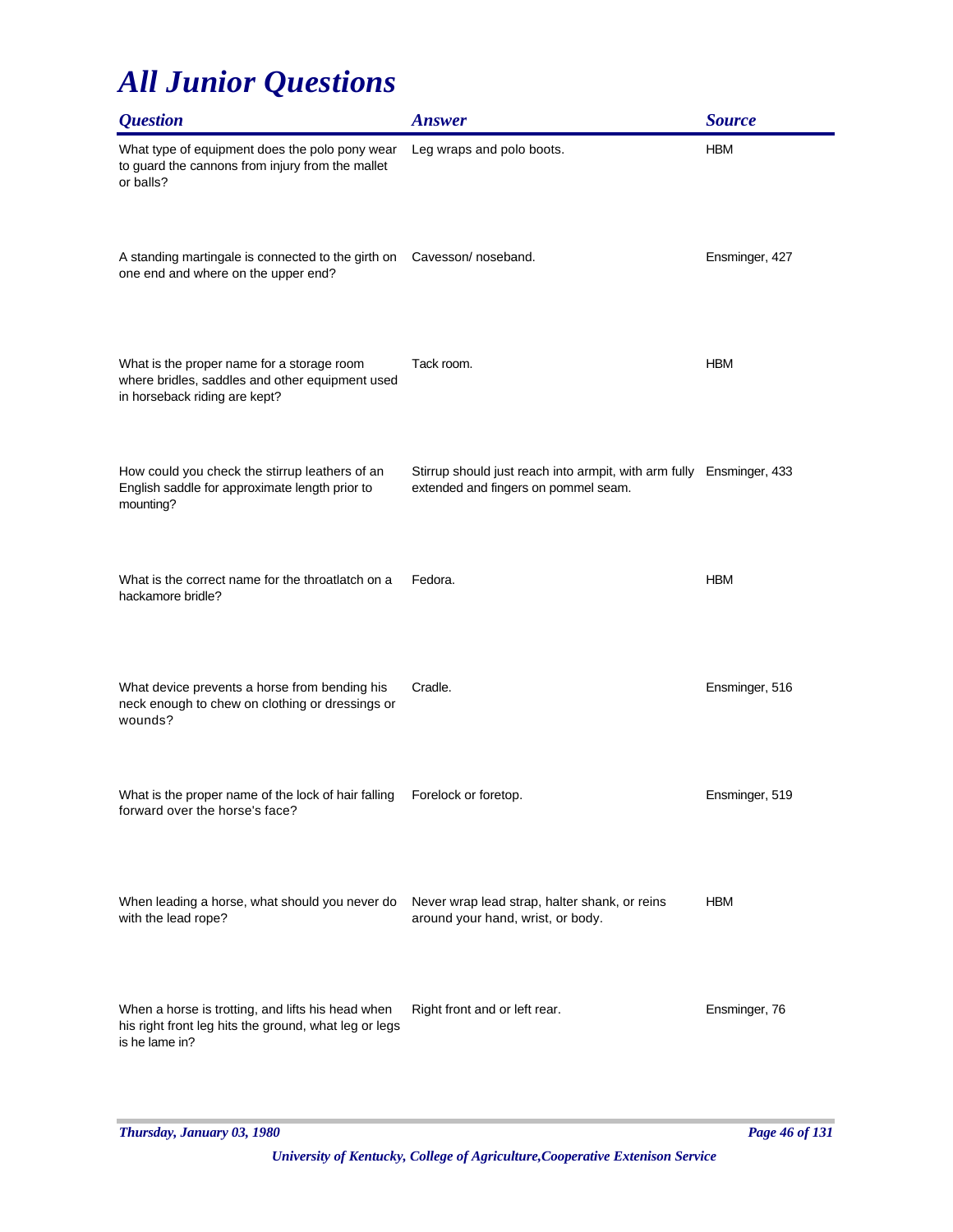| <b>Question</b>                                                                       | <b>Answer</b>               | <b>Source</b>                |
|---------------------------------------------------------------------------------------|-----------------------------|------------------------------|
| In polo, what are the dimensions of the goal?                                         | 10 feet high, 24 feet wide. | <b>HBM</b>                   |
| How long is a chukker in a polo match?                                                | 7 and 1/2 minutes.          | Ensminger, 515               |
| How many beats are there to the running walk of Four.<br>a Tennessee Walking Horse?   |                             | Ensminger, 75                |
| At what gait is a horse most apt to crossfire?                                        | Pace.                       | Evans, Borton et all,<br>179 |
| A great deal of side to side rolling motion is<br>associated with what two beat gait? | Pace.                       | Ensminger, 75                |
| How long can a Saddlebred horse's hooves be?                                          | Any length.                 | <b>HBM</b>                   |
| Parking or stretching is performed at the walk,<br>halt, or rack?                     | Halt.                       | <b>HBM</b>                   |
| The walk is a four-beat gait. Is the order of<br>footfalls lateral or diagonal?       | Diagonal.                   | <b>HBM</b>                   |
| Is the pace a lateral or diagonal gait?                                               | Lateral gait.               | Ensminger, 525               |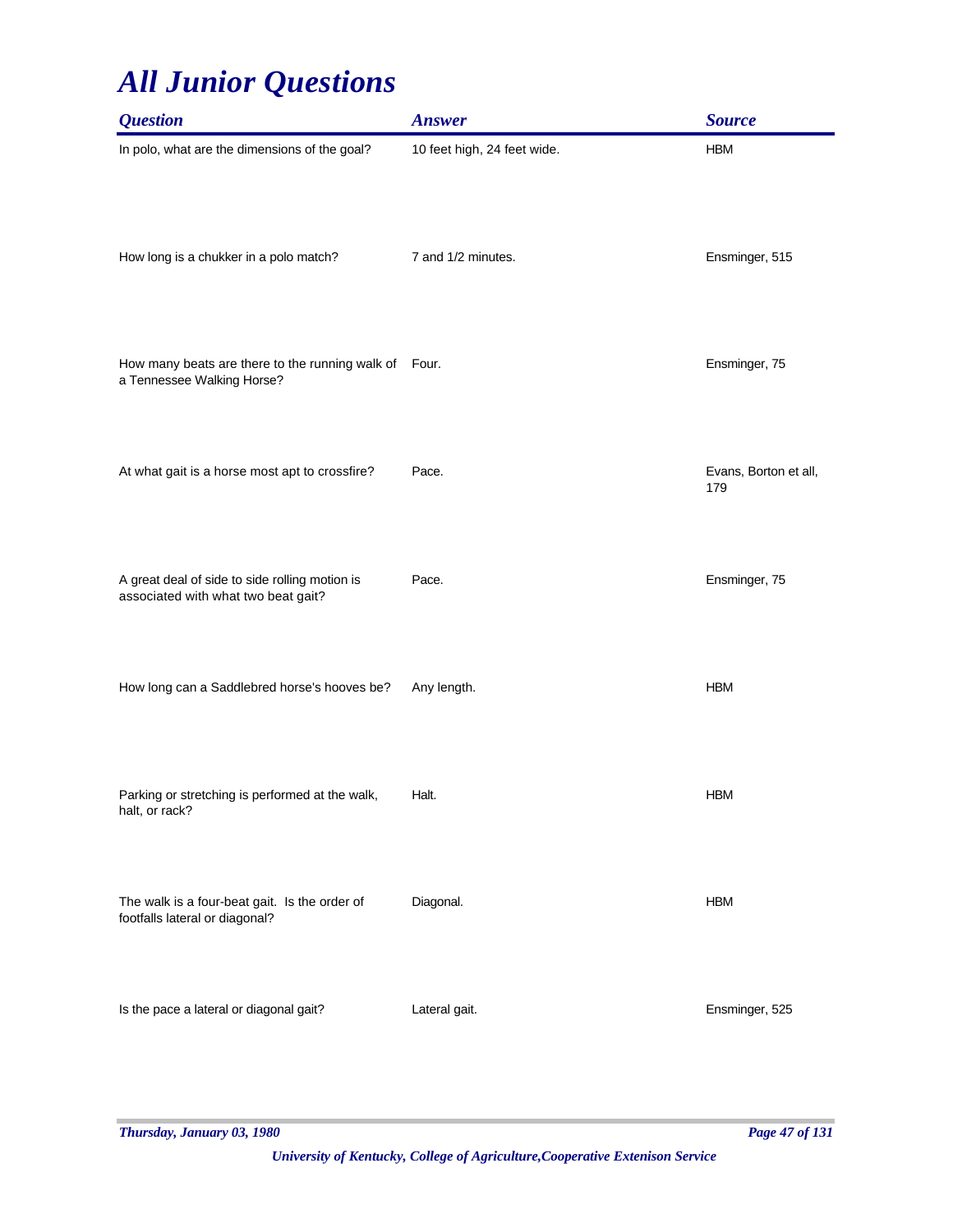| <i><b>Question</b></i>                                                                                                                    | <b>Answer</b>                                                          | <b>Source</b>   |
|-------------------------------------------------------------------------------------------------------------------------------------------|------------------------------------------------------------------------|-----------------|
| Is the trot a lateral or diagonal gait?                                                                                                   | Diagonal gait.                                                         | Ensminger, 532  |
| What three types of training exercises would be<br>done on a three month old foal?                                                        | Haltering, leading, brushing, picking up the feet,<br>and tying.       | Ensminger, 394  |
| What term is used to describe any breed of horse Light horse.<br>used primarily for riding or driving with the<br>exception of the draft? |                                                                        | Ensminger, 79   |
| Who was the first jockey to win more the \$5<br>million in one year?                                                                      | Steve Cauthen.                                                         | <b>HBM</b>      |
| How often should a stabled horse be groomed?                                                                                              | At least once a day.                                                   | Ensminger, 444  |
| Name one thing you check for when judging the<br>horse at the trot?                                                                       | Straightness of action, ease and smoothness of<br>action, lameness.    | <b>HBM</b>      |
| What should you do when riding over rough<br>ground or in sand, mud, ice, or snow?                                                        | Reduce speed.                                                          | <b>HBM</b>      |
| How long should a thermometer be left in a horse At least 3 minutes.<br>to obtain an accurate reading?                                    |                                                                        | Ensiminger, 325 |
| What is a "crying room"?                                                                                                                  | The main office or headquarters of a rodeo<br>where excuses are aired. | <b>HBM</b>      |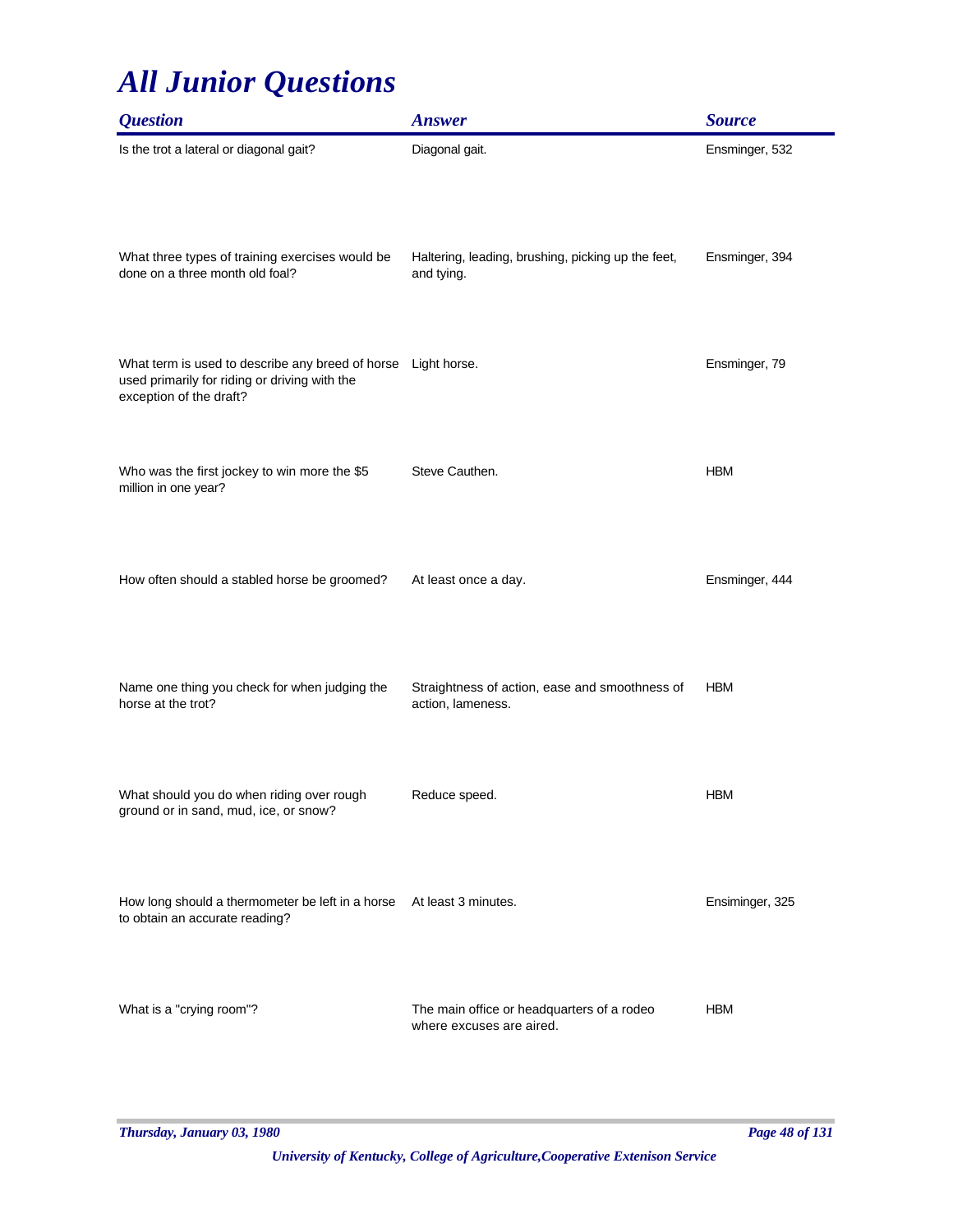| <i><b>Question</b></i>                                                                                                                      | <b>Answer</b>                                                                                                                             | <b>Source</b>  |
|---------------------------------------------------------------------------------------------------------------------------------------------|-------------------------------------------------------------------------------------------------------------------------------------------|----------------|
| How does one determine the height of a horse?                                                                                               | Standing the horse squarely on level ground and<br>measuring the vertical distance from the highest<br>part of the withers to the ground. | Ensminger, 55  |
| This country introduced the stirrup to the saddle.<br>It is also the most populated country in the world.<br>What country is it?            | China.                                                                                                                                    | <b>HBM</b>     |
| The first triple crown winner was crowned in<br>1919. Who was it?                                                                           | Sir Barton.                                                                                                                               | <b>HBM</b>     |
| What famous stallion has sired and grandsired the Bold Ruler.<br>majority of the last 10 Kentucky Derby winners?                            |                                                                                                                                           | <b>HBM</b>     |
| His mounts won over 63 million dollars, over 7200<br>races and he is considered the most successful<br>jockey of all time on theses counts. | Willie Shoemaker.                                                                                                                         | <b>HBM</b>     |
| What is America's most famous annual endurance The Tevis Cup.<br>ride?                                                                      |                                                                                                                                           | Ensminger, 85  |
| Define acclimatize.                                                                                                                         | To become used to a new climate or management. HBM                                                                                        |                |
| In a horse race, what is the official name for<br>one's starting position?                                                                  | Post position.                                                                                                                            | Ensminger, 526 |
| The head of the fox is called the what?                                                                                                     | Mask.                                                                                                                                     | <b>HBM</b>     |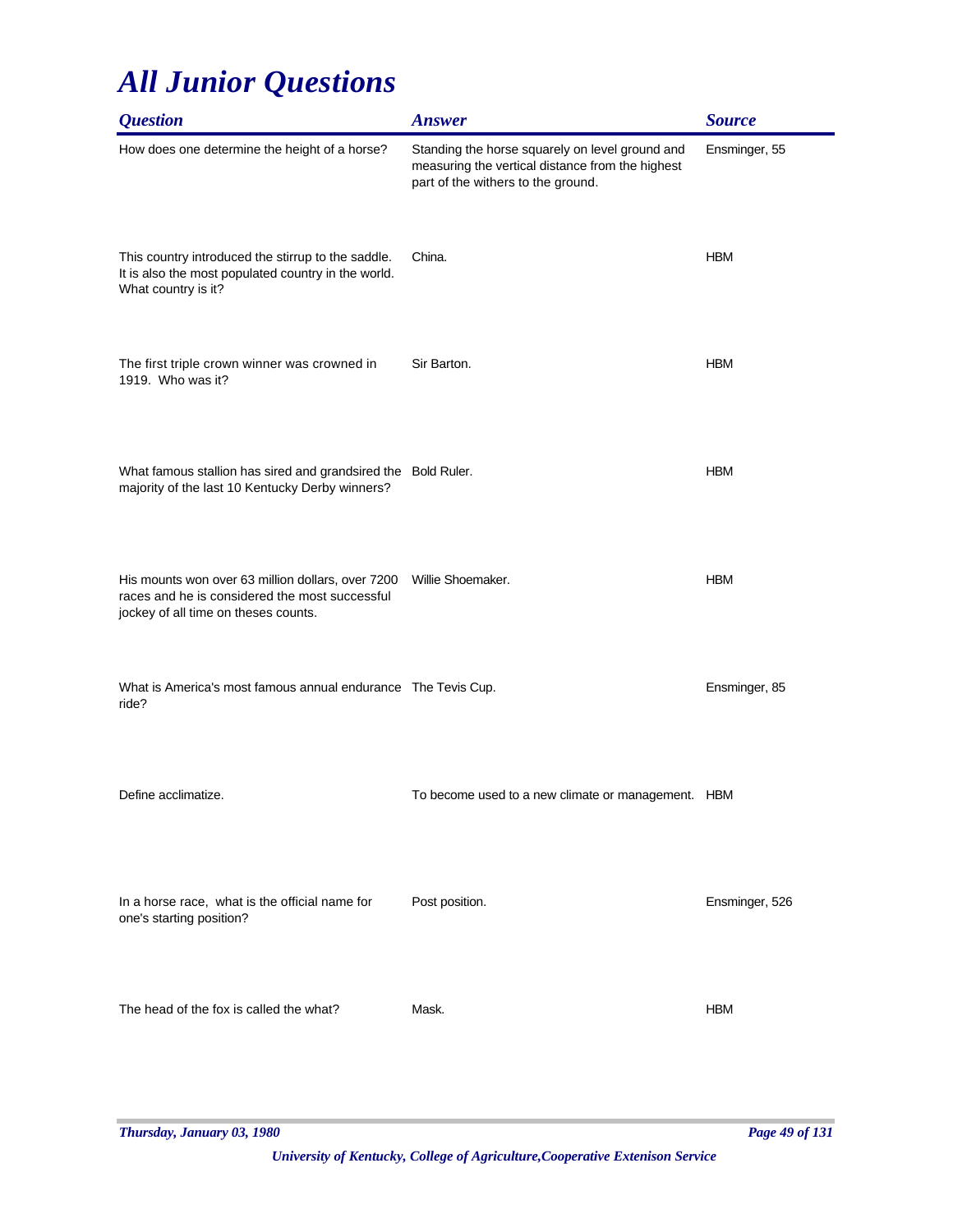| <i><b>Question</b></i>                                                                                                              | <b>Answer</b>                                             | <b>Source</b>      |
|-------------------------------------------------------------------------------------------------------------------------------------|-----------------------------------------------------------|--------------------|
| Where is a Thoroughbred race horse tattooed?                                                                                        | On the inside of the top lip.                             | Ensminger, 454     |
| How long is a furlong?                                                                                                              | 1/8 mile, 220 yards or 660 feet (any of these<br>answers) | Ensminger, 519     |
| Name two forms of artificial permanent<br>identification method used on horses.                                                     | Lip tattoo, freeze branding, hot brand.                   | Ensminger, 454-455 |
| Cantering in a circle to the right while performing a Counter-canter.<br>left-lead canter is known as what?                         |                                                           | Gardiner, 136      |
| What is the type of betting called when you bet on Across the board or combination pari-mutuel.<br>a horse to win, show, and place? |                                                           | <b>HBM</b>         |
| What breed was Ranger, the sire of the gray<br>charger ridden by George Washington in the<br>Revolutionary War?                     | Arabian.                                                  | Ensminger, 112     |
| How many inches high is a horse which stands at 66 inches.<br>16.2 hands?                                                           |                                                           | <b>HBM</b>         |
| Which horse typically races the slowest, a<br>Thoroughbred, trotter or pacer?                                                       | Trotter.                                                  | Ensminger, 88-89   |
| The Kentucky Derby is run at what track?                                                                                            | Churchill Downs.                                          | <b>HBM</b>         |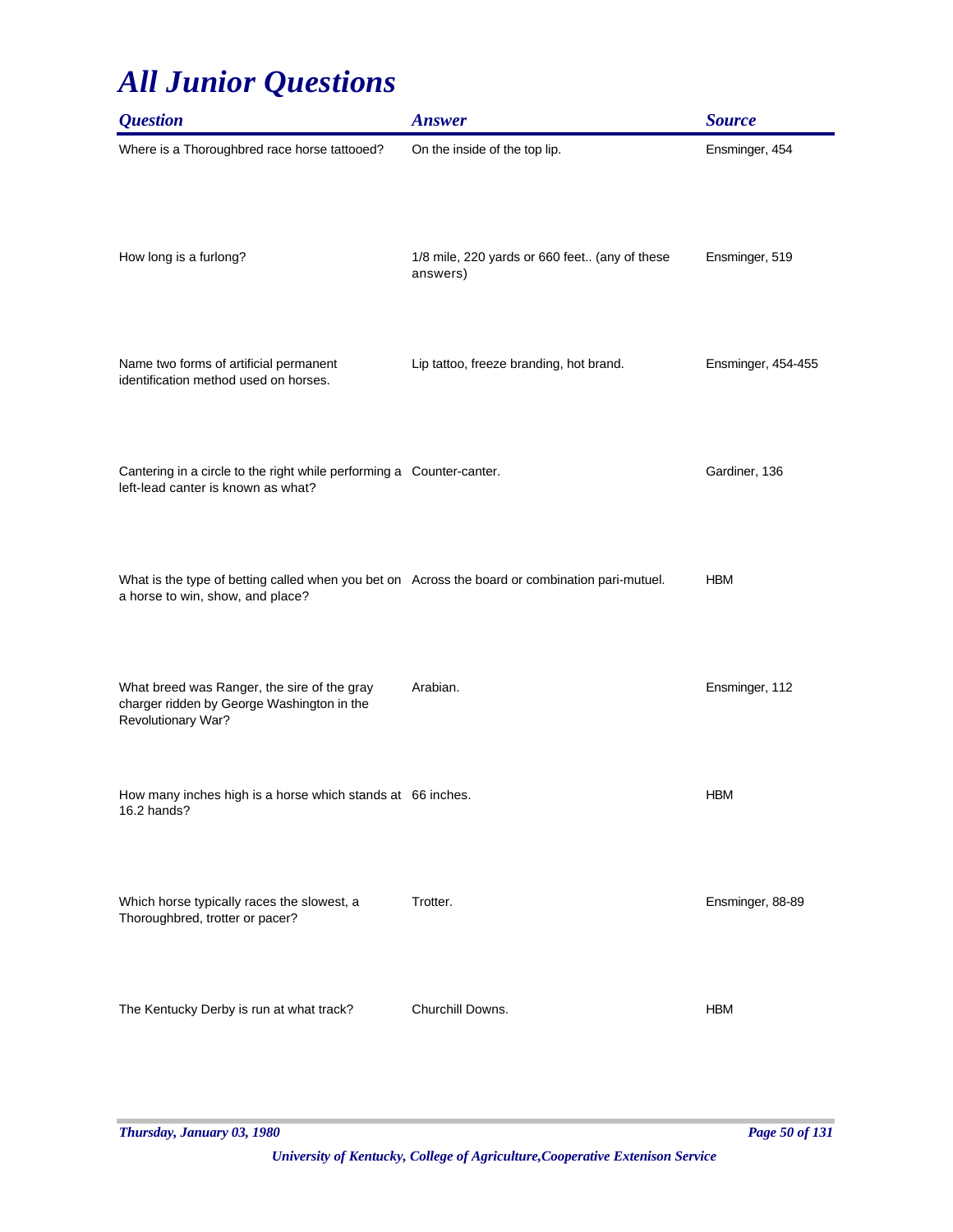| <i><b>Question</b></i>                                           | <b>Answer</b>                                                                                                                                                                                                                                                              | <b>Source</b>  |
|------------------------------------------------------------------|----------------------------------------------------------------------------------------------------------------------------------------------------------------------------------------------------------------------------------------------------------------------------|----------------|
| What are the three races that make up the triple<br>crown?       | Kentucky Derby, Preakness, and The Belmont.                                                                                                                                                                                                                                | Ensminger, 532 |
| Which state was the home of the first imported<br>Belgian?       | Illinois.                                                                                                                                                                                                                                                                  | Ensminger, 155 |
| Name two advantages and two disadvantages of<br>concrete floors. | Pros.: durable, impervious to moisture, when<br>properly poured and sloped it drains quickly; does<br>not collect urine; rat hole proof; can be hosed,<br>scrubbed, and disinfected thoroughly and easily.<br>Neg.: Cold; hard; and needs more bedding,<br>slinnerv if wet | Ensminger, 309 |
| Name three names of cars that involve horses.                    | Colt, Pinto, Charger, Mustang.                                                                                                                                                                                                                                             | <b>HBM</b>     |
| What was the rider's name in the "Black Stallion"<br>series?     | Alex Ramsey.                                                                                                                                                                                                                                                               | <b>HBM</b>     |
| What is a ringer?                                                | A horse that is passed off under false identity.                                                                                                                                                                                                                           | Ensminger, 527 |
| What side of the road should you ride your horse<br>on?          | The right hand side with traffic.                                                                                                                                                                                                                                          | <b>HBM</b>     |
| There are two main kinds of stalls. What are<br>they?            | Box and Tie (Straight, Standing, or Slip).                                                                                                                                                                                                                                 | Ensminger, 308 |
| Name two NFL teams whose nicknames relate to<br>horses.          | Colts, Broncos, Chargers.                                                                                                                                                                                                                                                  | <b>HBM</b>     |

 $\overline{\phantom{0}}$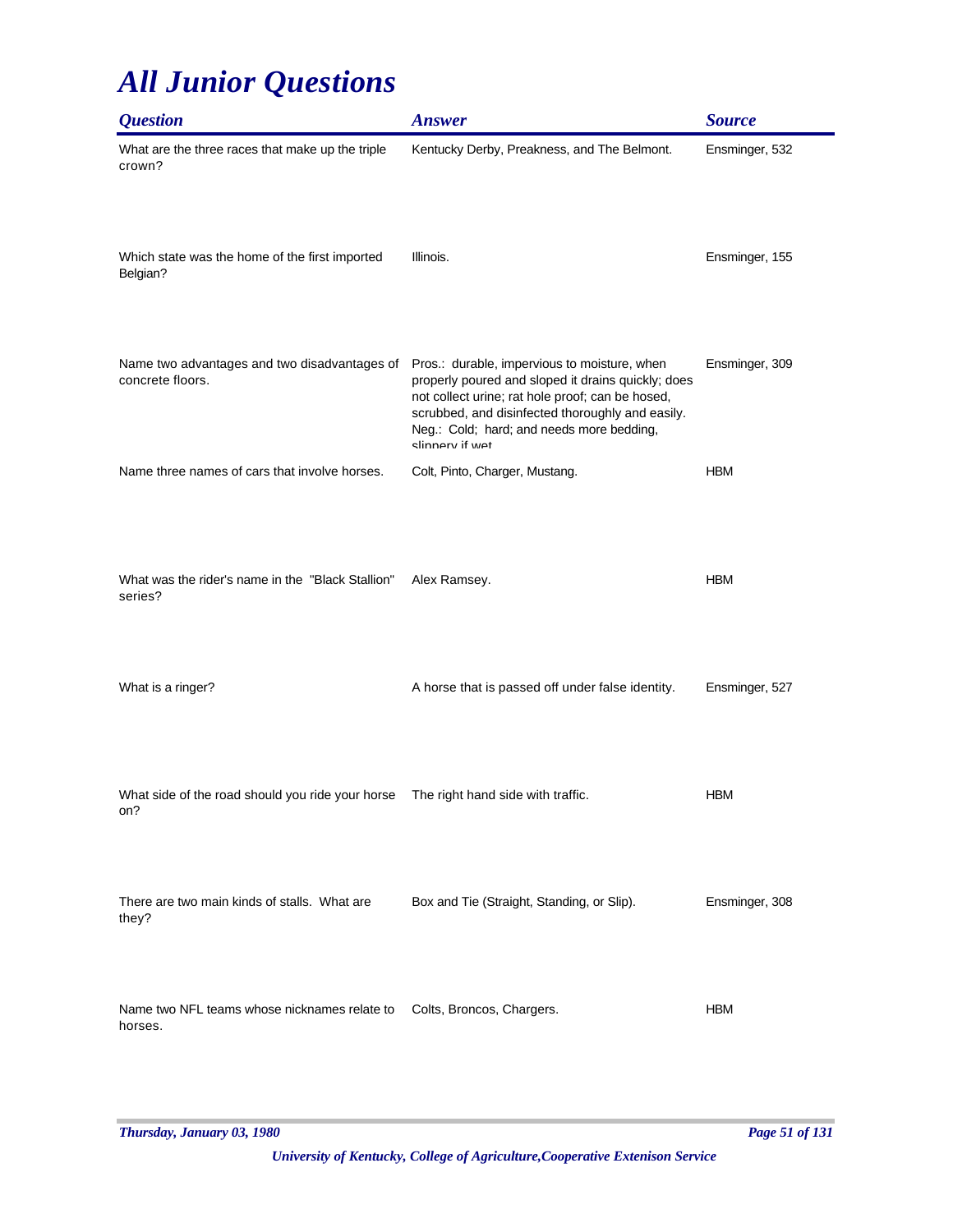| <b>Question</b>                                                                                            | <b>Answer</b>                     | <b>Source</b> |
|------------------------------------------------------------------------------------------------------------|-----------------------------------|---------------|
| About how long is a hogged mane?                                                                           | Up to 3 inches.                   | <b>HBM</b>    |
| The All American Futurity is a famous race held at Two.<br>Ruidoso Downs for Quarter Horses of what age?   |                                   | <b>HBM</b>    |
| Where in the United States can you see wild<br>ponies in their native habitat?                             | Chincotigue Island.               | <b>HBM</b>    |
| What was the first race track established in the U. Saratoga, NY.<br>S.?                                   |                                   | <b>HBM</b>    |
| At what track is the Preakness run?                                                                        | Pimlico.                          | <b>HBM</b>    |
| A horse that is 5 feet tall is how many hands?                                                             | 15.0 hands.                       | <b>HBM</b>    |
| Why would horse meat not be considered kosher? Not cloven hooved and does not chew cud.                    |                                   | <b>HBM</b>    |
| Where is the location of the oldest competitive trail  Woodstock, Vermont.<br>ride held on the east coast? |                                   | <b>HBM</b>    |
| Rank the following track conditions from slowest<br>to fastest: heavy, good, muddy, fast, sloppy.          | Heavy, muddy, sloppy, good, fast. | <b>HBM</b>    |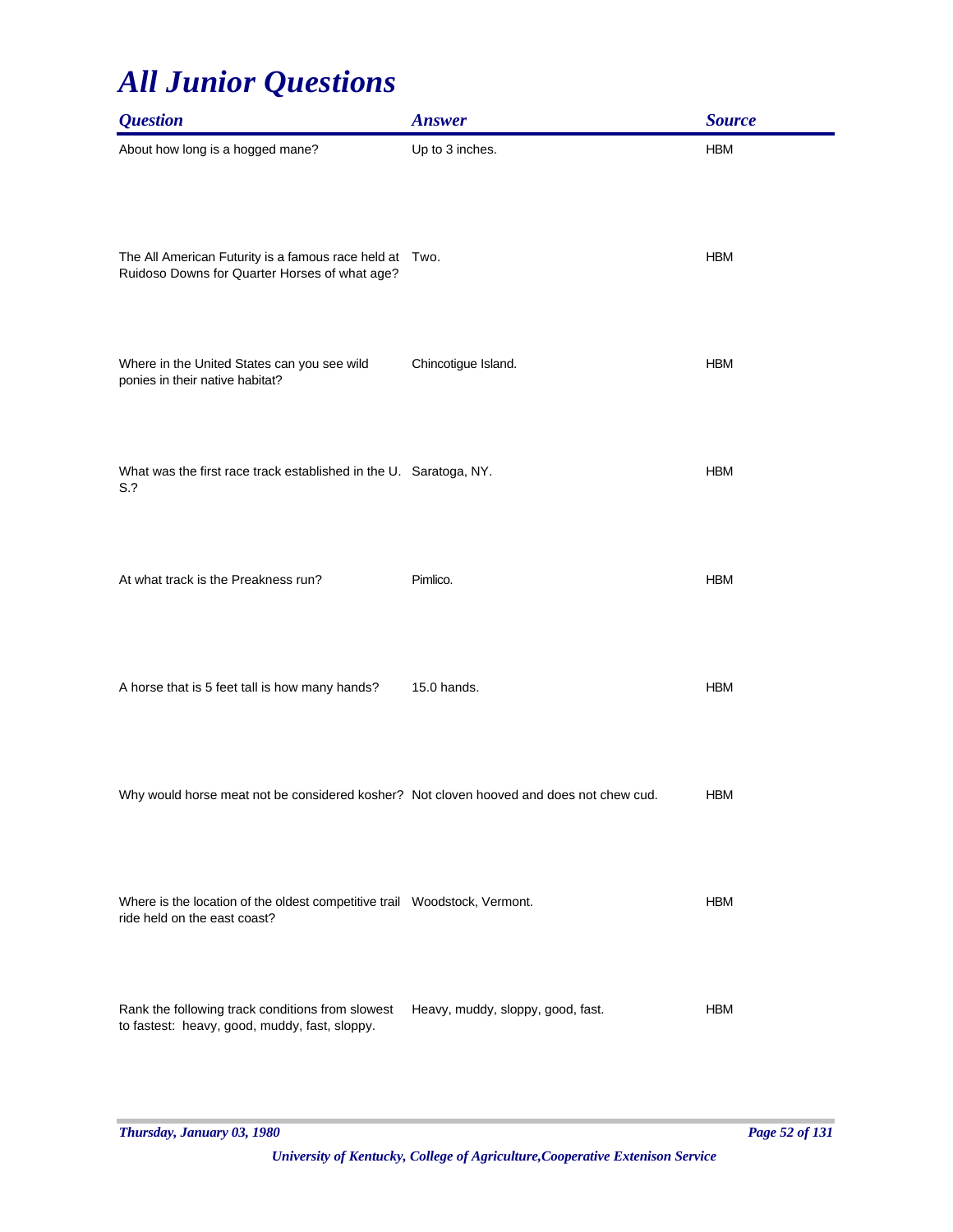| <b>Question</b>                                                                                                               | <b>Answer</b>                                                            | <b>Source</b>               |
|-------------------------------------------------------------------------------------------------------------------------------|--------------------------------------------------------------------------|-----------------------------|
| Forging is most apt to occur at what gait?                                                                                    | Trot.                                                                    | <b>HBM</b>                  |
| Two definitions of forging as applied to horses<br>are what?                                                                  | Shaping of iron and striking forefoot with hind foot. Ensminger, 459 and | 76                          |
| The stallion True Britton sired Justin Morgan. True Beautiful Bay.<br>Britton was also known by another name. What<br>was it? |                                                                          | Evans, Borton et all,<br>36 |
| What class would you expect to see Savage Sam Roadster Pony.<br>in?                                                           |                                                                          | <b>HBM</b>                  |
| What is the proper name for a horseshoer?                                                                                     | Farrier.                                                                 | Ensminger, 519              |
| For what riding innovation is Toe Sloan famous?                                                                               | The racing or jockey seat.                                               | <b>HBM</b>                  |
| Which direction around the track do race horses<br>run in this country?                                                       | Counterclockwise.                                                        | <b>HBM</b>                  |
| The distance of 1/8 mile on a track is commonly<br>called what?                                                               | Furlong.                                                                 | Ensmnger, 519               |
| What is the name of the brand using extreme cold Freeze branding.<br>rather than heat?                                        |                                                                          | Ensminger, 455              |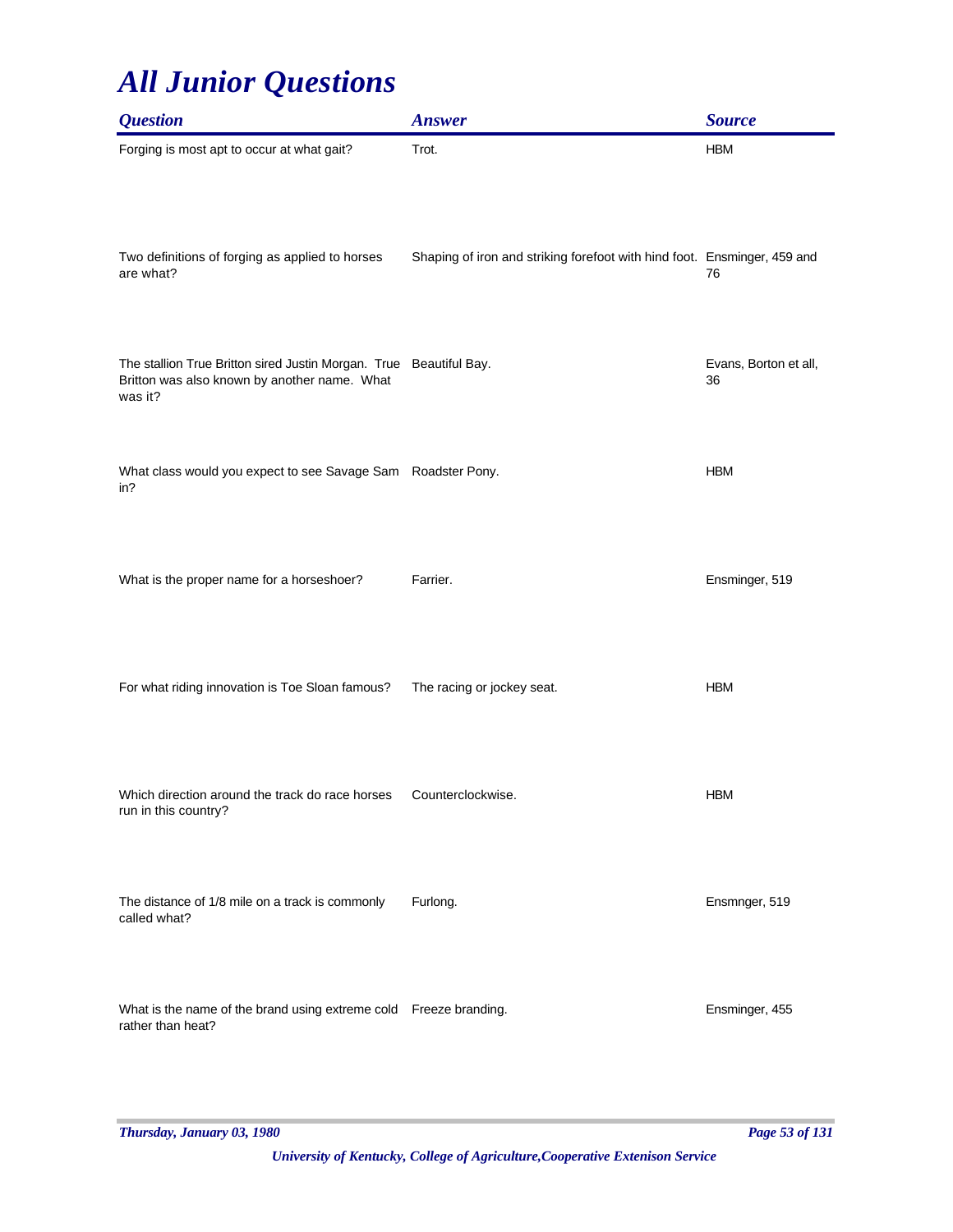| <i><b>Question</b></i>                                                              | <b>Answer</b>                                                           | <b>Source</b>  |
|-------------------------------------------------------------------------------------|-------------------------------------------------------------------------|----------------|
| Spell Przewalski's Horse.                                                           | Przewalskl's Horse.                                                     | Ensminger, 7   |
| In common everyday superstition, why is the<br>horseshoe hung "upside down"?        | So the luck will not run out.                                           | <b>HBM</b>     |
| In a race, the second place horse is said to what? Placed.                          |                                                                         | <b>HBM</b>     |
| What is the world's hardest to win steeplechase<br>and where is it held?            | The British Grand National held at Aintree, near<br>Liverpool, England. | <b>HBM</b>     |
| Name four of the five leading states in racing<br>revenues earned.                  | New York, California, Illinois, Florida, Kentucky.                      | <b>HBM</b>     |
| What is the official name for the prize money in a<br>horse race?                   | Purse.                                                                  | Ensminger, 527 |
| Give an example of where overreaching is most<br>likely to occur.                   | Jumping or galloping.                                                   | <b>HBM</b>     |
| In horse racing terms, if a horse and rider<br>showed, what place did they come in? | Third.                                                                  | <b>HBM</b>     |
| Who has better hearing, you or your horse?                                          | Horse.                                                                  | <b>HBM</b>     |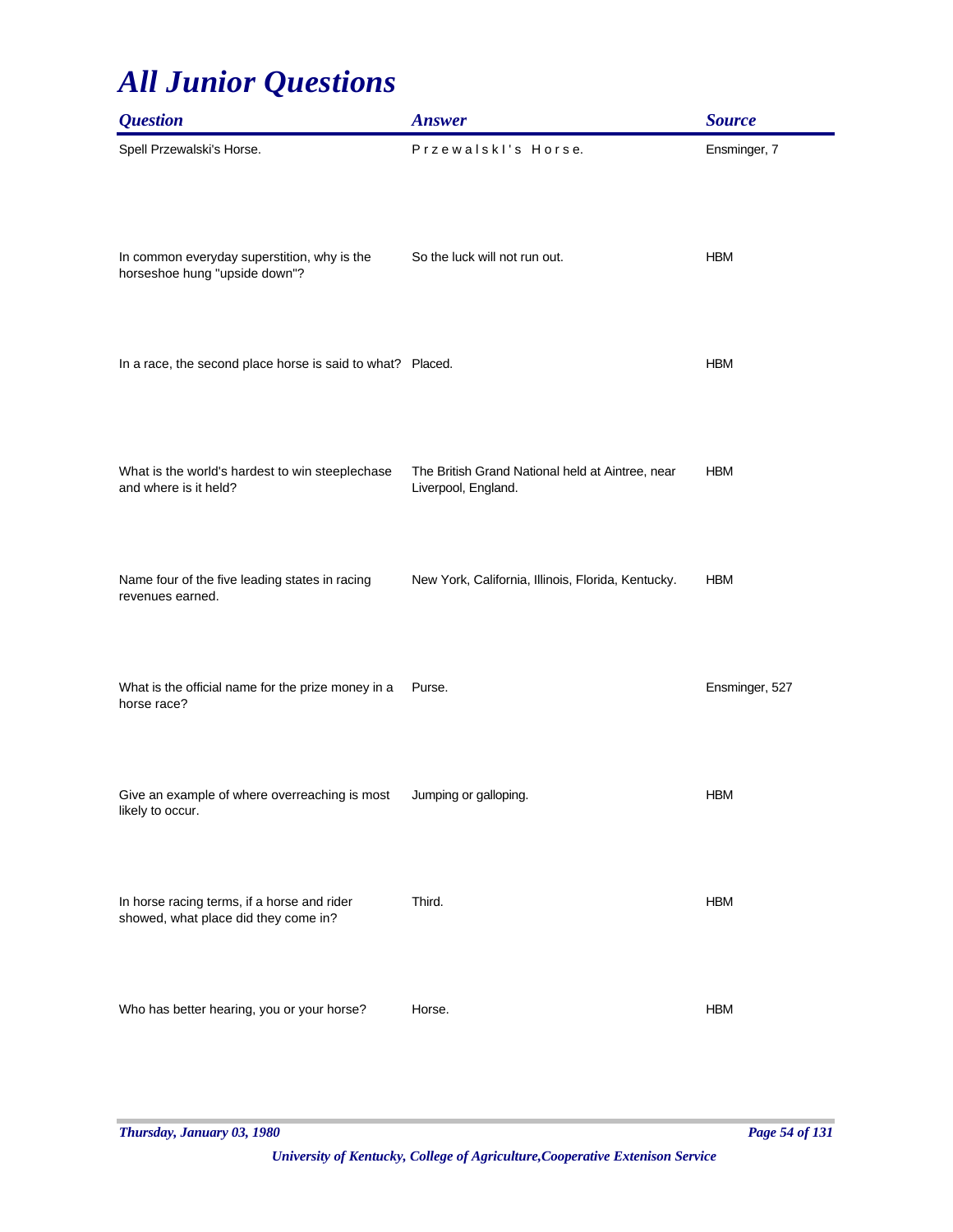| <b>Question</b>                                                                                                   | <b>Answer</b>                   | <b>Source</b>  |
|-------------------------------------------------------------------------------------------------------------------|---------------------------------|----------------|
| On the average, how many tons of manure does<br>the average horse produce in one year (free of<br>bedding)?       | 8 tons average.                 | Ensminger, 468 |
| Name the mounts ridden by the Lone Ranger and<br>Tonto.                                                           | Silver and Scout, respectively. | <b>HBM</b>     |
| A castout stallion from a wild herd is commonly<br>called a what?                                                 | Dog soldier.                    | <b>HBM</b>     |
| Which breeds of horses might use a shadow roll? Standardbred, thoroughbred, Quarter Horse or                      | any other that races.           | <b>HBM</b>     |
| A 360 degree or 180 degree turn on the front legs A turn on the forehand.<br>is called what?                      |                                 | <b>HBM</b>     |
| What does the term "four in hand" mean?                                                                           | A hitch of four horses.         | Ensminger, 519 |
| Which term describes cleaning and brushing a<br>horse?                                                            | Grooming.                       | Ensminger, 444 |
| A horse standing 14.3 hands tall is how many<br>inches tall?                                                      | 59 inches.                      | <b>HBM</b>     |
| What do you call a space or compartment open at Tie stall.<br>the back in which a horse is tied at the front end? |                                 | Ensminger, 309 |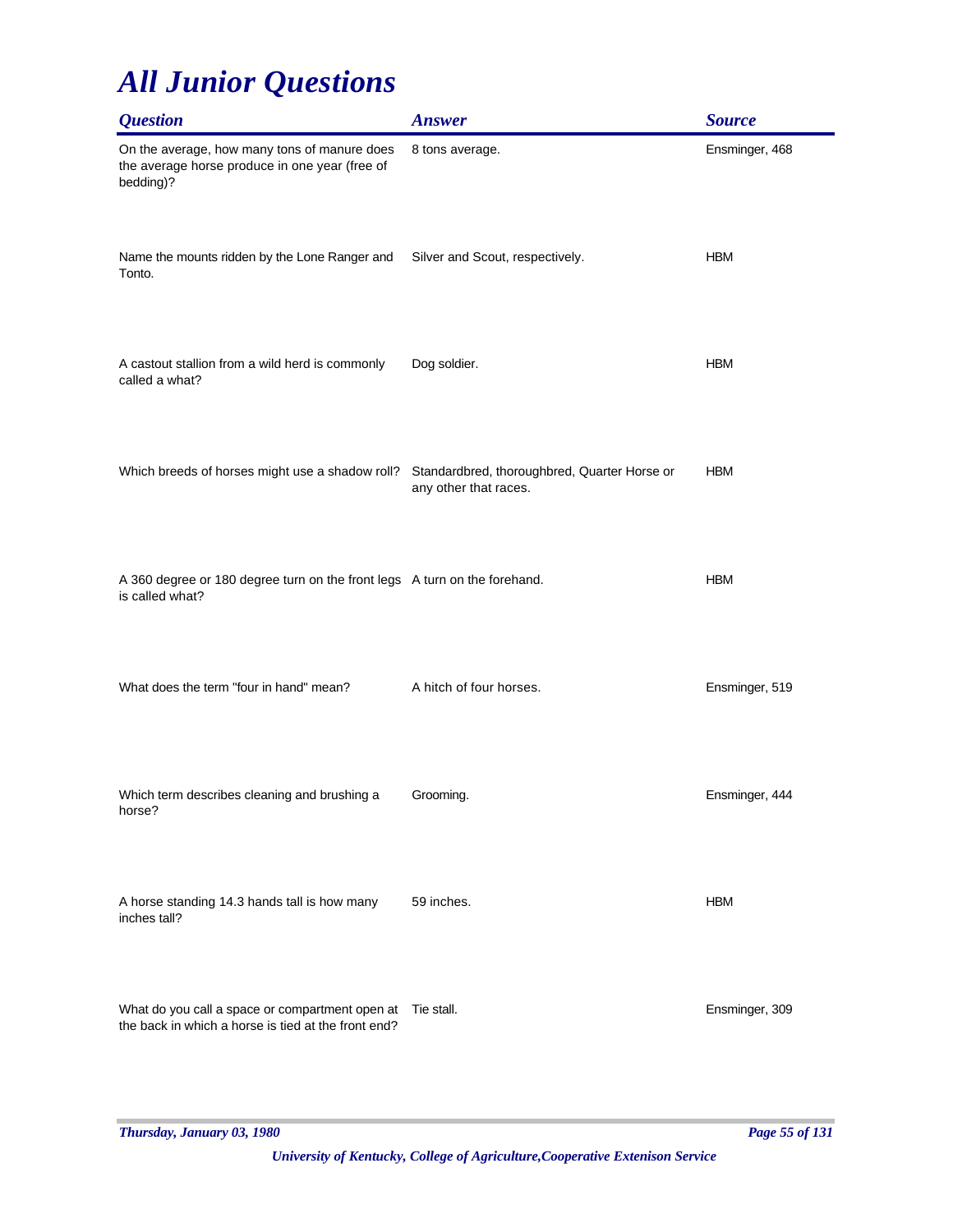| <b>Question</b>                                                                                      | <b>Answer</b>                        | <b>Source</b>  |
|------------------------------------------------------------------------------------------------------|--------------------------------------|----------------|
| When grooming your horse, in which direction<br>should you brush the hair?                           | With the natural lay of the hair.    | <b>HBM</b>     |
| Which common term refers to a horse said to be<br>free from injury, flaw, mutilation, and decay?     | Sound horse.                         | Ensminger, 529 |
| What do you call a space or compartment that is<br>enclosed with the horse being loose inside?       | Box stall.                           | Ensminger, 309 |
| What is the required weight of the saddle and<br>jockey for colts and fillies in the Kentucky Derby? | Colts - 126 lbs.; fillies - 121 lbs. | <b>HBM</b>     |
| What type of race is started behind a moving<br>barrier?                                             | Harness race.                        | <b>HBM</b>     |
| What team won the gold medal in the three day<br>event in the 1976 Olympics?                         | United States.                       | <b>HBM</b>     |
| Where did the first Thoroughbred imported to<br>America come from?                                   | England.                             | Ensminger, 147 |
| In furlongs, how long is the Kentucky Derby?                                                         | 10 furlongs.                         | <b>HBM</b>     |
| Who was the first undefeated triple crown<br>winner?                                                 | Seattle Slew.                        | <b>HBM</b>     |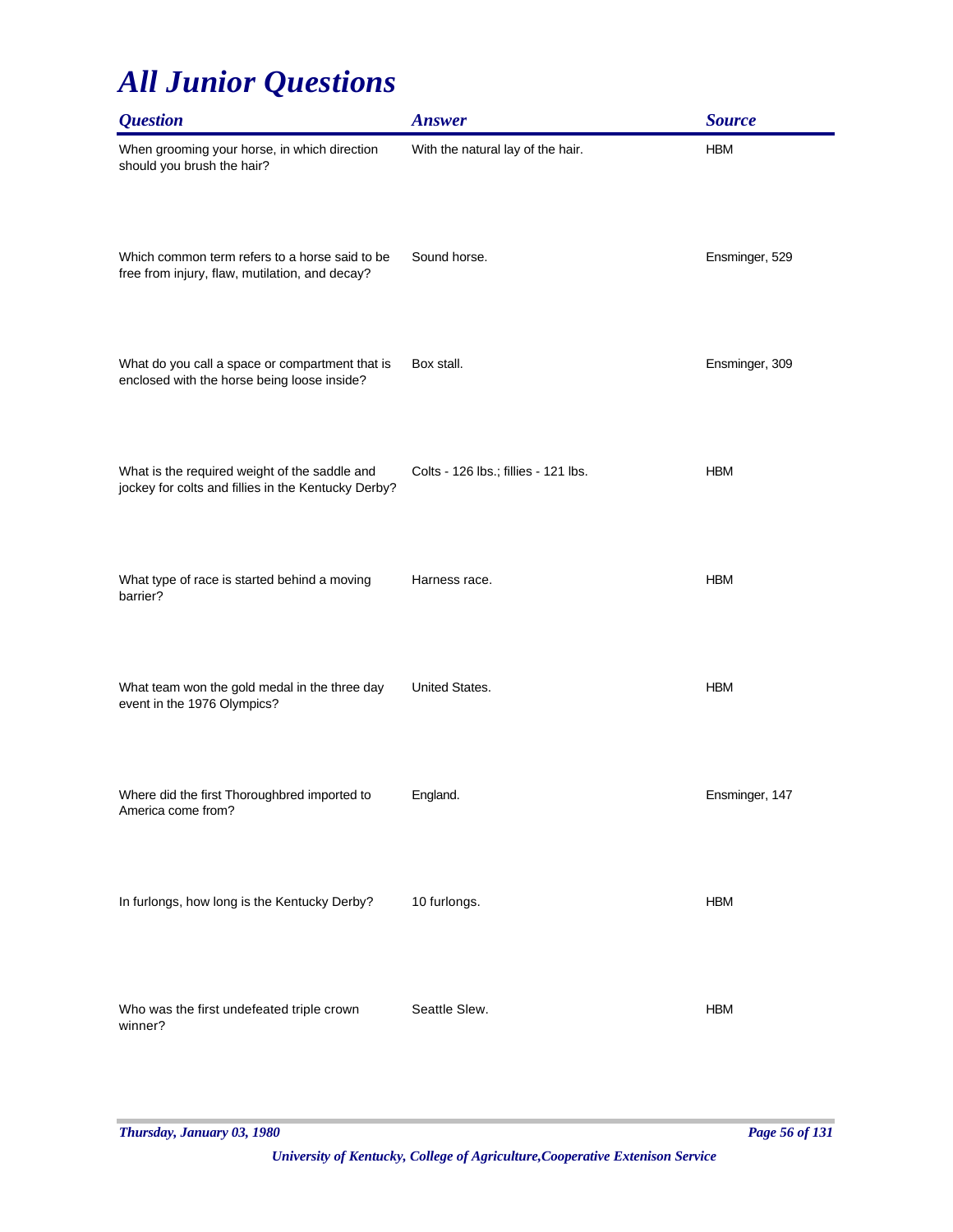| <b>Question</b>                                                        | <b>Answer</b>                                                                                                 | <b>Source</b>                |
|------------------------------------------------------------------------|---------------------------------------------------------------------------------------------------------------|------------------------------|
| Which side of the horse id the far side or off side? Right side.       |                                                                                                               | <b>HBM</b>                   |
| What is the name of the lubricating fluid found in<br>joints?          | Synovial fluid.                                                                                               | Stashak 119                  |
| Where is the fibrous fraction of the diet primarily<br>digested?       | Large intestine.                                                                                              | Evans, Borton et all,<br>192 |
| The horse's stomach makes up what percent of<br>the digestive tract?   | Eight percent.                                                                                                | <b>HIH 710</b>               |
| What type of blood cells carry oxygen?                                 | Red blood cells.                                                                                              | <b>HIH 830</b>               |
| Describe monocular vision.                                             | The ability to see separate objects with each eye<br>at the same time.                                        | Ensminger, 388               |
| What is the technical term used when horses eat<br>unnatural material? | Allotriophogy.                                                                                                | Evans 606                    |
| What are three factors that affect a good horse<br>fence?              | Strength, height, durability.                                                                                 | Ensminger, 315               |
| horse's teeth floated"?                                                | What do I mean when I say, "I'm going to have my Rasping or filing sharp points on the horse's teeth. HIH 405 |                              |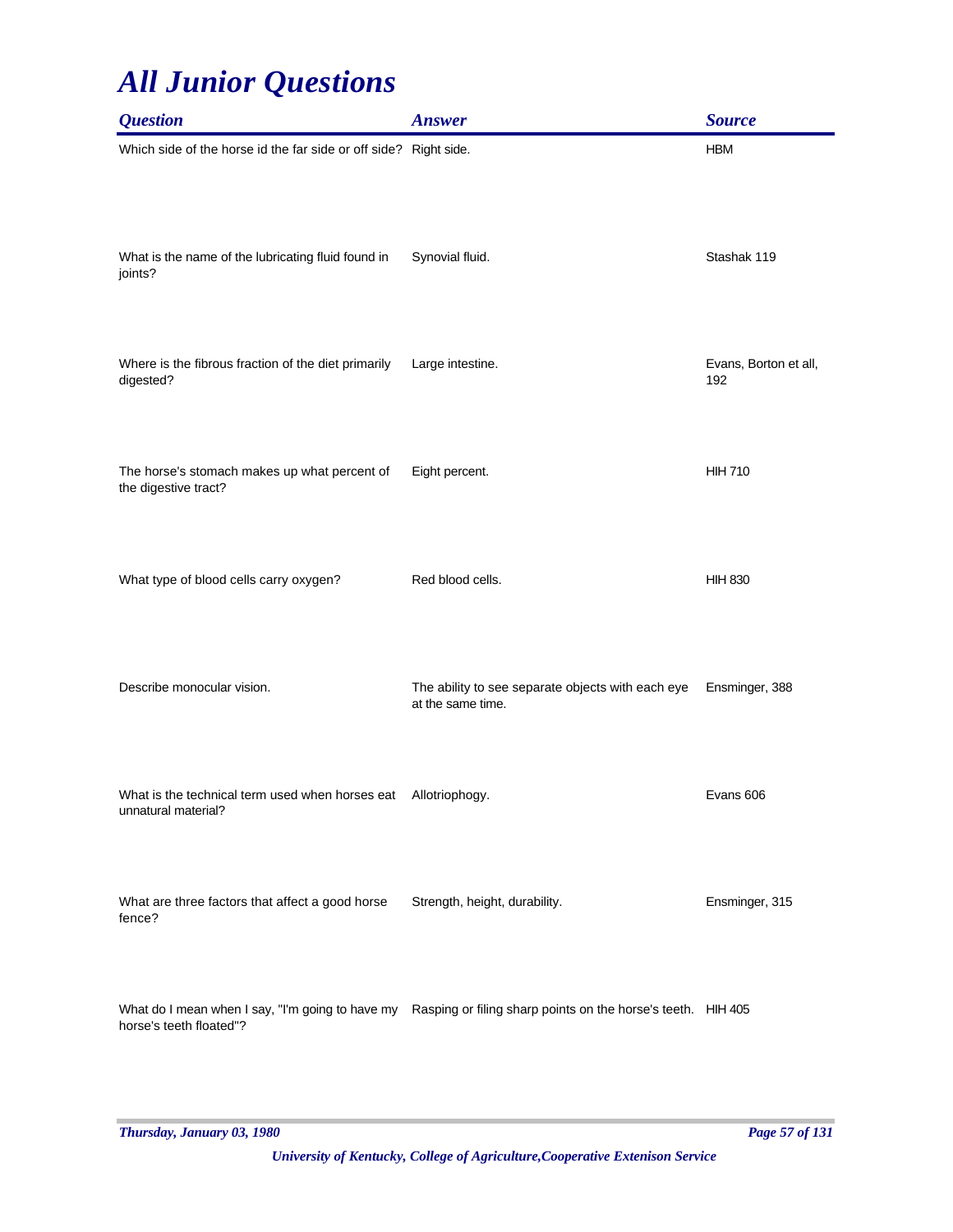| <b>Question</b>                                                                                                              | <b>Answer</b>                                                                                                                                                        | <b>Source</b>                |
|------------------------------------------------------------------------------------------------------------------------------|----------------------------------------------------------------------------------------------------------------------------------------------------------------------|------------------------------|
| What is a hoof knife used for?                                                                                               | To pare away the dead sole from the hoof,<br>remove ragged parts from the frog, relieve<br>pressure on corns and cracks, and remove<br>foreign bodies from the foot. | <b>HIH 530</b>               |
| Name three parts of the sperm cell.                                                                                          | Head, midpiece, tail.                                                                                                                                                | Evans, Borton et all,<br>364 |
| True or false. The medial side of the hoof is on<br>the outside of the leg.                                                  | False.                                                                                                                                                               | Stashak 370                  |
| What sense in the horse functions with the<br>following components: auricle, tympanic cavity,<br>anvil, hammer, and stirrup? | Hearing.                                                                                                                                                             | <b>HBM</b>                   |
| Where does sperm production occur?                                                                                           | Seminiferous tubules.                                                                                                                                                | <b>HIH 920</b>               |
| How many teats does a mare have?                                                                                             | Two.                                                                                                                                                                 | Evans 322                    |
| With what conformational defect is "winging in"<br>associated?                                                               | Toed out (or narrow).                                                                                                                                                | Stashak 83                   |
| Name four different types of rings on the ends of<br>the mouthpiece of snaffle bits.                                         | Round, egg butt, D-ring (racing D), and full cheek,<br>half cheek.                                                                                                   | <b>HBM</b>                   |
| Other than the hoof, what is the heel a part of?                                                                             | A shoe.                                                                                                                                                              | <b>HBM</b>                   |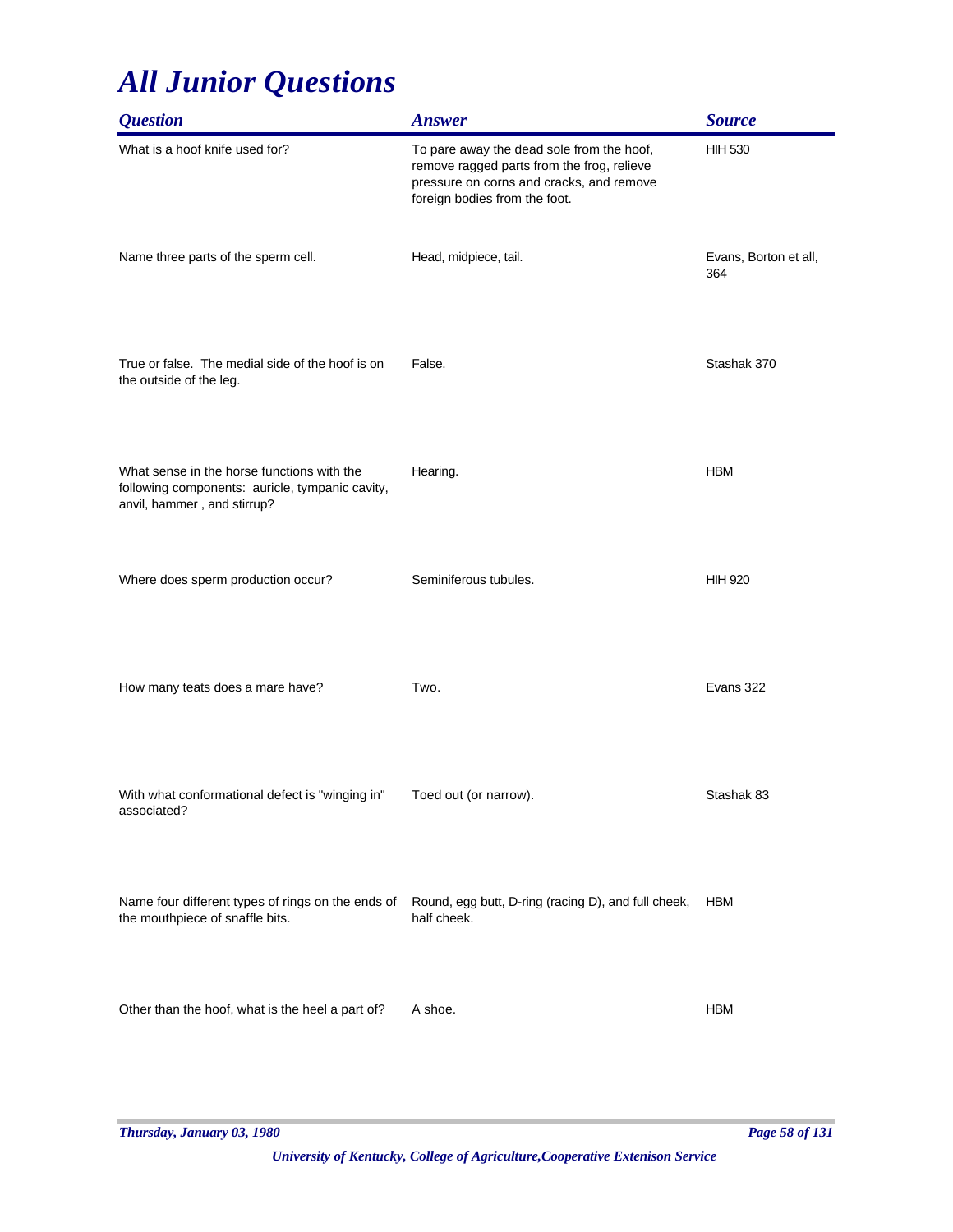| <b>Question</b>                                                                                            | <b>Answer</b>                                                                                 | <b>Source</b>                |
|------------------------------------------------------------------------------------------------------------|-----------------------------------------------------------------------------------------------|------------------------------|
| Name the operation performed on mares where<br>the upper part of the vulva is sewn to reduce<br>infection. | Caslick's                                                                                     | Evans, Borton et all,<br>410 |
| What is a more common name for hyperthermia?                                                               | Heat stroke.                                                                                  | <b>HIH 410</b>               |
| What is the widest part of the hoof?                                                                       | Quarter.                                                                                      | <b>HIH 525</b>               |
| What is another name of pigeon-toed?                                                                       | Toed-in.                                                                                      | Stashak 53                   |
| Name three types of saddles considered<br>"Forward Seat".                                                  | All purpose, close contact, dressage.                                                         | <b>HIH 1100</b>              |
| Define capillary refill time.                                                                              | The amount of time required for blood to return to<br>the gums after application of pressure. | <b>HBM</b>                   |
| What is considered normal capillary refill time?                                                           | One to two seconds.                                                                           | <b>HBM</b>                   |
| Name the three types of muscles.                                                                           | Smooth, skeletal, and cardiac.                                                                | Evans, Borton et all,<br>99  |
| Name two accessory organs of the horse's<br>digestive system.                                              | Teeth, salivary glands, tongue.                                                               | <b>HBM</b>                   |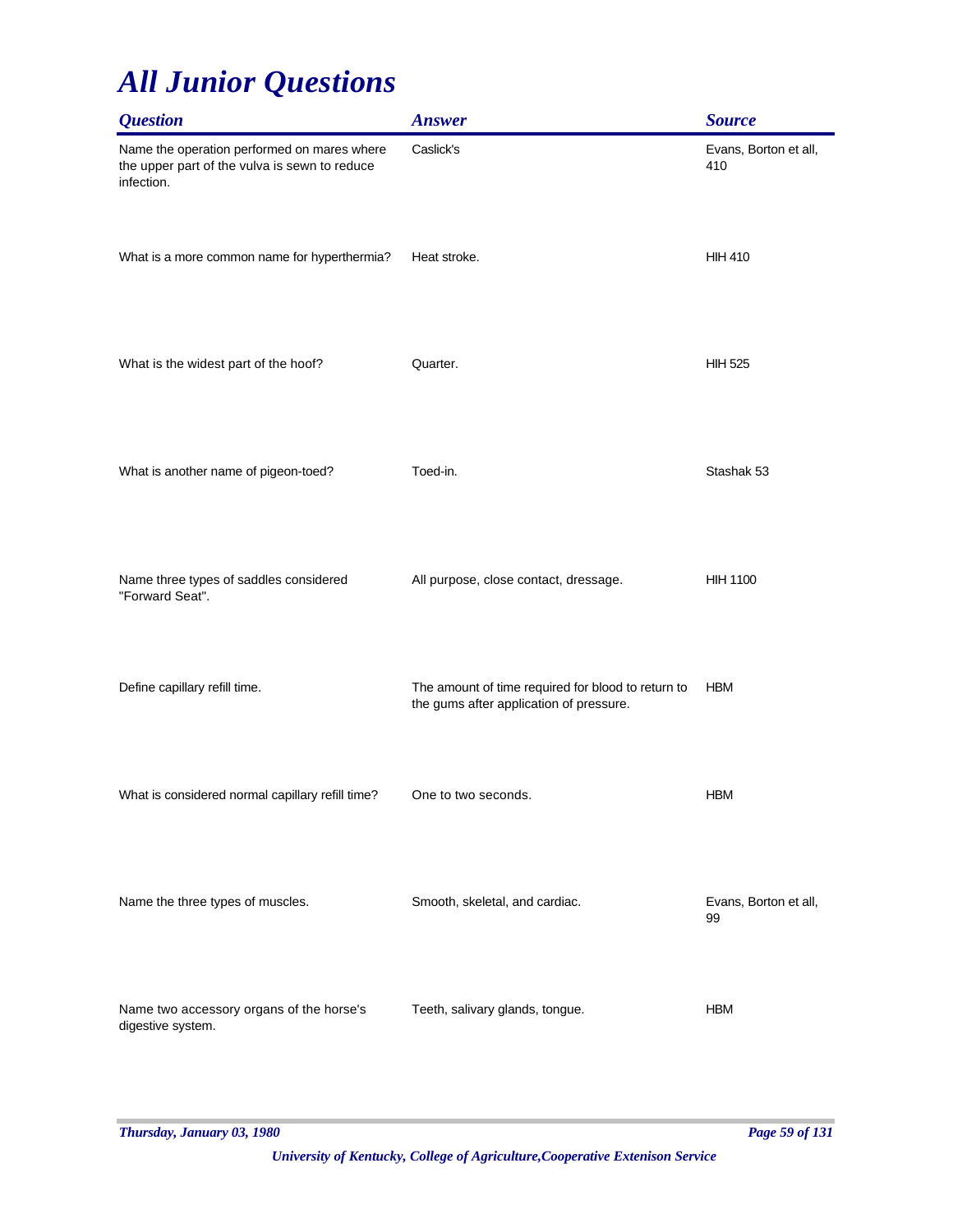| <i><b>Question</b></i>                                                                                 | <b>Answer</b>                                                                                                                                      | <b>Source</b>               |
|--------------------------------------------------------------------------------------------------------|----------------------------------------------------------------------------------------------------------------------------------------------------|-----------------------------|
| Name the facial marking characterized by a white<br>mark between the nostrils or on the lips.          | Snip.                                                                                                                                              | Ensminger 80                |
| Which breed of horses is the oldest breed and<br>foundation of all light horse breeds?                 | Arabian.                                                                                                                                           | Evans, Borton et all,<br>17 |
| Besides the star, name four other face markings?                                                       | Stripe, blaze, snip, bald face, connected star and<br>stripe, connected stipe and snip, white muzzle,<br>race, apron face, bonnet, and paper face. | Sponenberg, 44-45           |
| What two gaits does the five-gaited horse<br>perform that a three-gaited horse does not?               | Slow gait and rack.                                                                                                                                | Ensminger, 82               |
| What is the common name for laminitis?                                                                 | Founder.                                                                                                                                           | Ensminger, 523              |
| What is a scar or abnormality that does not affect Blemish.<br>the serviceability of the horse called? |                                                                                                                                                    | Ensminger, 513              |
| What is a hot walker?                                                                                  | A person or mechanical device which walks the<br>horse to cool it after exercise.                                                                  | Ensminger, 522              |
| Which pony breed would you expect to be the<br>smallest - Connemara, Welsh or Shetland?                | Shetland.                                                                                                                                          | <b>HBM</b>                  |
| Name four methods of restraint.                                                                        | Blindfolding, twitching, lifting a foot, holding an ear<br>or the tail, chain over the nose, chain through the<br>mouth, lip chain, sedatives.     | HBM                         |

*Thursday, January 03, 1980 Page 60 of 131*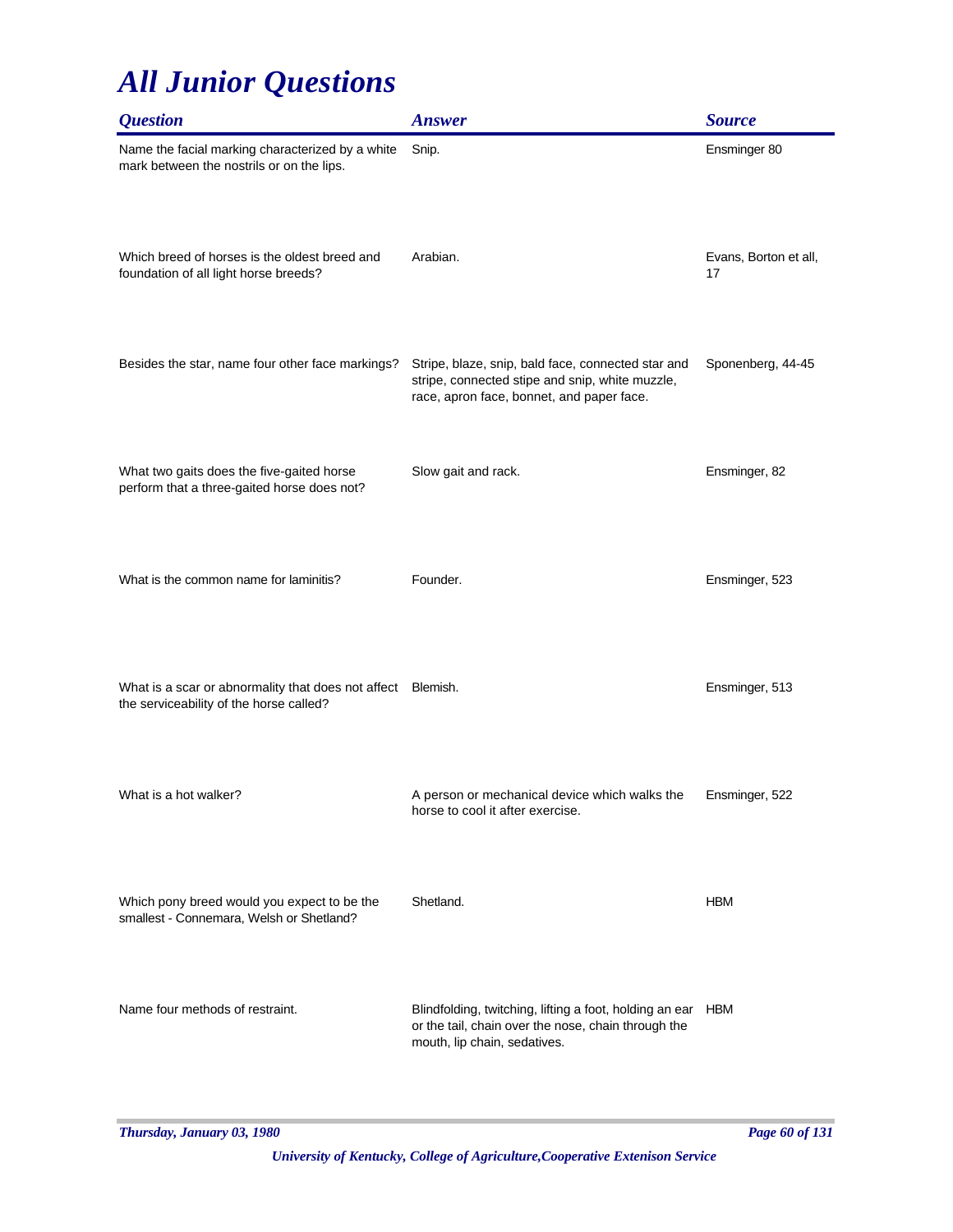| <b>Question</b>                                                                                              | <b>Answer</b>                     | <b>Source</b>     |
|--------------------------------------------------------------------------------------------------------------|-----------------------------------|-------------------|
| What color is the eye of a "glass-eyed" horse?                                                               | Light blue or hazel.              | Evans et all, 104 |
| Permanently separating the mare and foal to allow Weaning.<br>the mare to "dry up" is called what?           |                                   | Ensminger, 462    |
| What do the initials AHSA stand for?                                                                         | American Horse Shows Association. | <b>HBM</b>        |
| Protective boots fitting over the coronet and down Bell boots or quarter boots.<br>the hoof are called what? |                                   | Ensminger, 425    |
| To get up after laying down, the horse raises<br>which part of their body first?                             | Front end.                        | <b>HBM</b>        |
| When combined, sodium and chloride make up<br>what essential dietary component?                              | Salt.                             | Ensminger, 233    |
| What are the three weight bearing structures of<br>the hoof?                                                 | Wall, bars, and frog.             | Ensminger, 29     |
| How many beats does the rack have?                                                                           | Four.                             | Ensminger, 75     |
| A pincher-like instrument used to squeeze the<br>hooves to detect soreness is called what?                   | Hoof testers.                     | <b>HBM</b>        |

*Thursday, January 03, 1980 Page 61 of 131*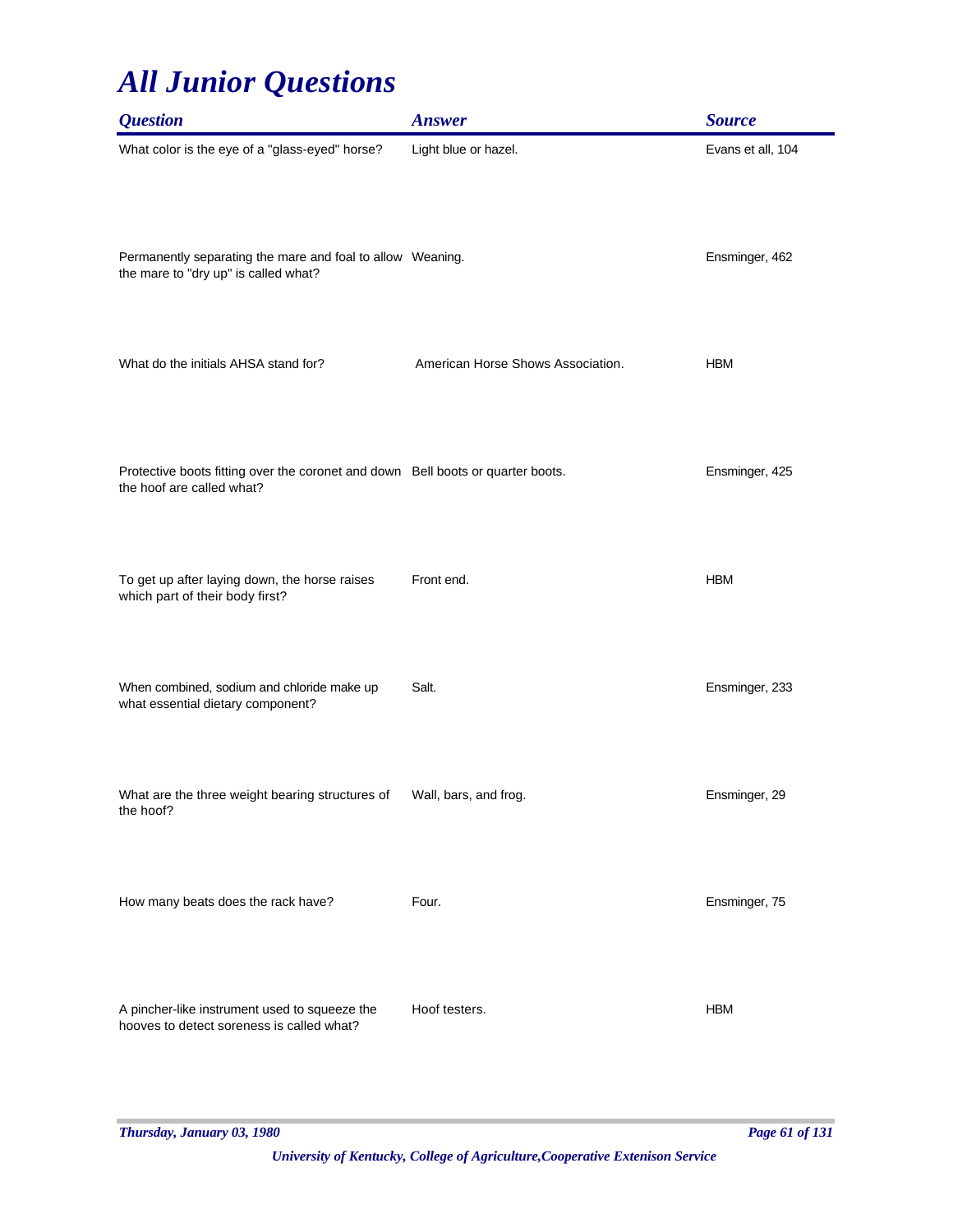| <b>Question</b>                                                                     | <b>Answer</b>                                               | <b>Source</b>  |
|-------------------------------------------------------------------------------------|-------------------------------------------------------------|----------------|
| Which is more serious, the cutting of a vein or an<br>artery?                       | Artery.                                                     | <b>HBM</b>     |
| Name three problems associated with<br>overfeeding horses.                          | Obesity, laminitis, colic, epiphysitis.                     | <b>HBM</b>     |
| When tying a horse, you should always use what Quick release knot.<br>type of knot? |                                                             | <b>HBM</b>     |
| Which hay would supply more calcium - timothy or Alfalfa.<br>alfalfa?               |                                                             | Lewis, 142     |
| Name the rear teeth or grinding teeth of the horse. Molars.                         |                                                             | Ensminger, 50  |
| What is the name of the V-shaped pad in the<br>middle of the sole?                  | Frog.                                                       | Ensminger, 519 |
| Give two ways that horses adapt to cold weather. 1. Grow more hair.                 | 2. Consume more feed.<br>3. Increase their thyroid activity | Ensminger, 414 |
| When a horse is lame in his left foreleg, when<br>does his head bob down?           | When his right foreleg lands.                               | Ensminger, 523 |
| A race horse that pulls on the bit is called a what? Lugger.                        |                                                             | Ensminger, 523 |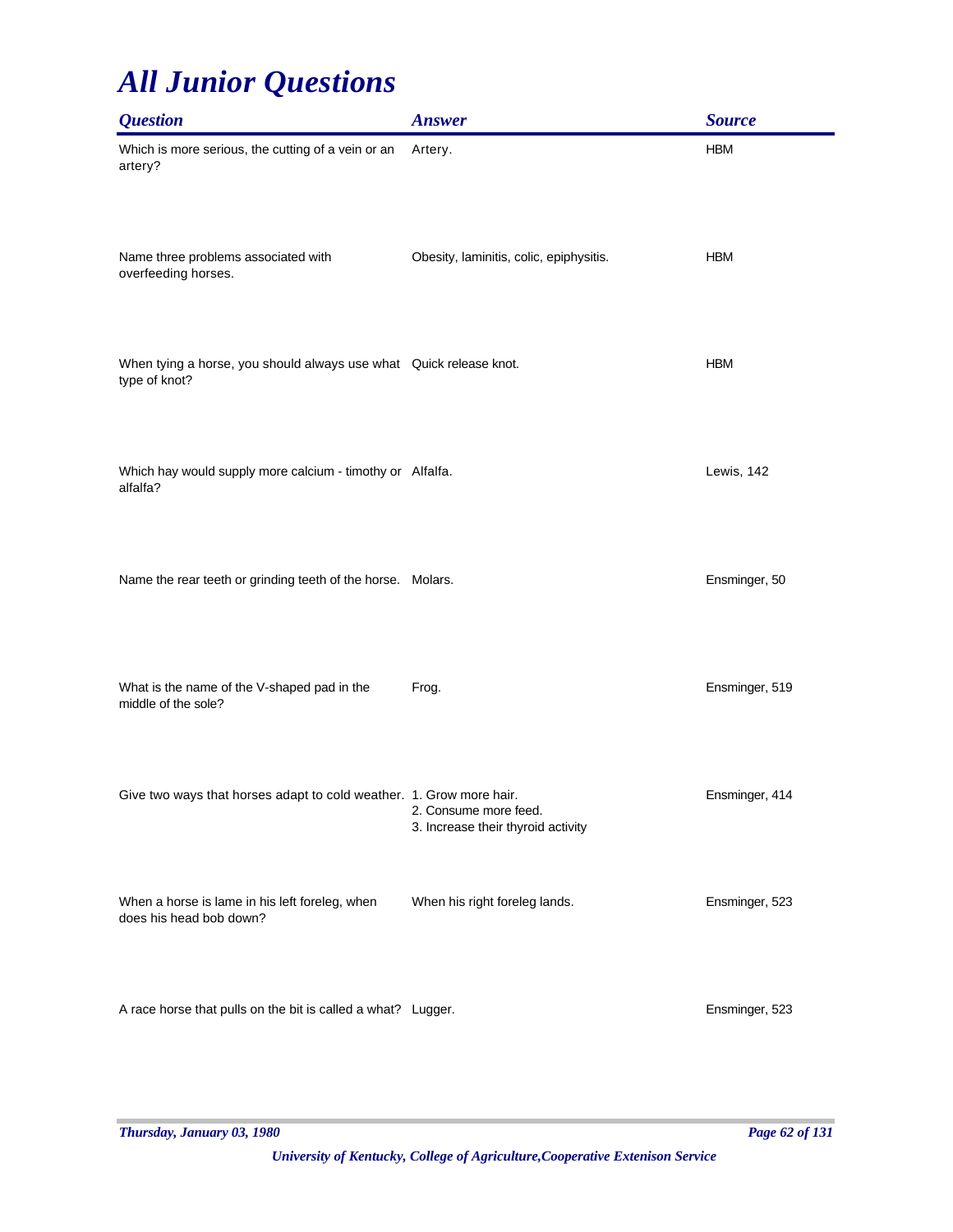| <b>Question</b>                                                                           | <b>Answer</b>                                                                                         | <b>Source</b>                |
|-------------------------------------------------------------------------------------------|-------------------------------------------------------------------------------------------------------|------------------------------|
| The first estrus following parturition is called<br>what?                                 | Foal heat.                                                                                            | Evans, Borton et all,<br>399 |
| Differentiate between a monkey mouth and a<br>parrot mouth.                               | Monkey mouth - undershot jaw.<br>Parrot mouth - overshot jaw.                                         | Ensminger, 525 & 533         |
| What is the name of the condition where the hoof Seedy toe.<br>wall separates at the toe? |                                                                                                       | Curtis, 151                  |
| Where would you look to find ergots?                                                      | At the back of the fetlock.                                                                           | Ensminger, 518               |
| Which horse shoe nail head is larger - regular or<br>city?                                | Regular.                                                                                              | Evans, Borton et all,<br>738 |
| True white horses are what color when they are<br>born?                                   | White.                                                                                                | <b>HBM</b>                   |
| Which parent's DNA determines the sex of a foal?                                          | Sire.                                                                                                 | <b>HBM</b>                   |
| Name the two classifications of vitamins.                                                 | Fat soluble and water soluble.                                                                        | Evans, Borton et all,<br>200 |
| Name five trace or micro minerals.                                                        | lodine, manganese, iron, zinc, copper, fluorine,<br>selenium, silicon, cobalt, sodium chloride, lead. | Ev, Bort, et al, 231-238     |

*Thursday, January 03, 1980 Page 63 of 131*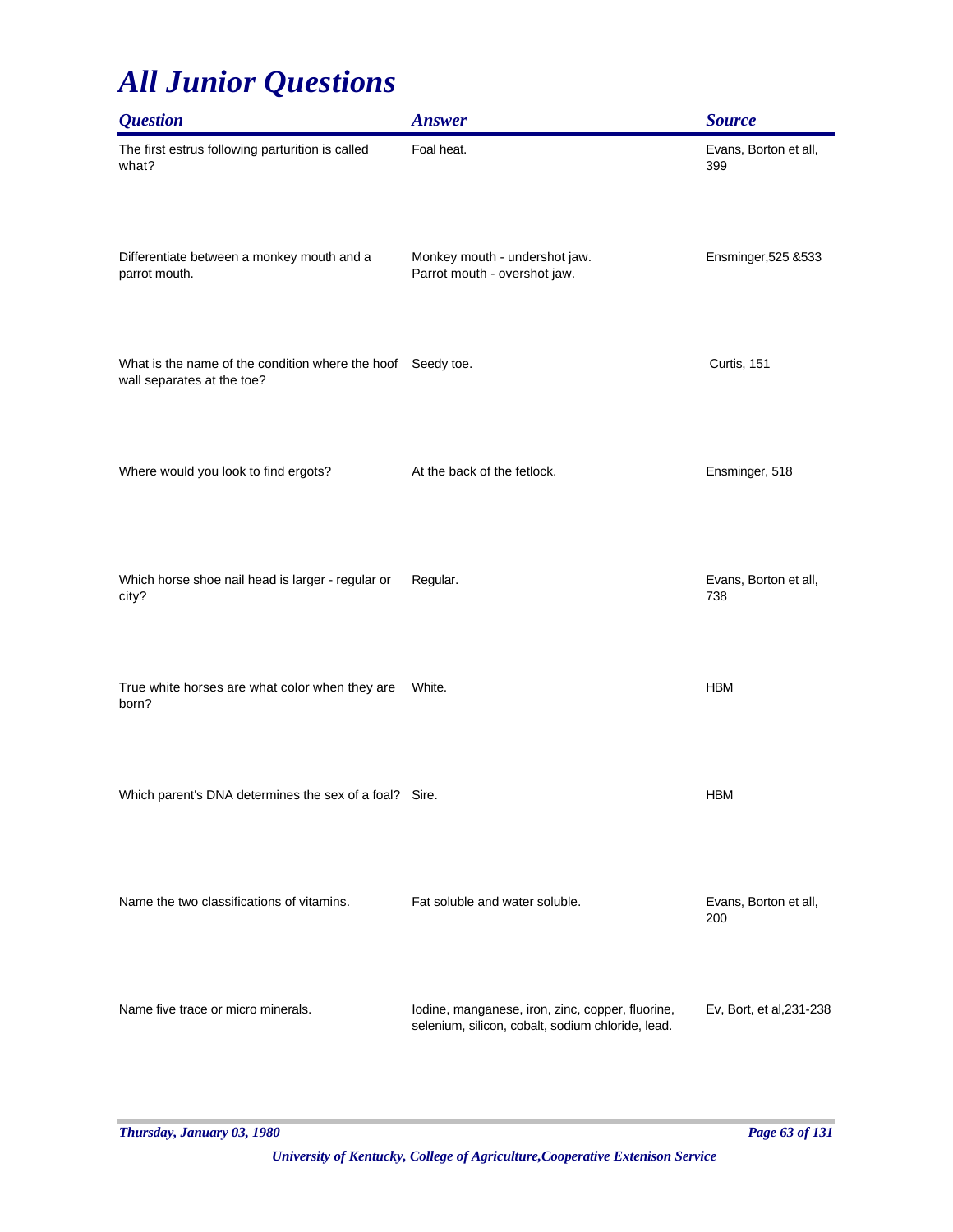| <b>Ouestion</b>                                                                                                                                                                                   | <b>Answer</b>                                                                                                      | <b>Source</b>                |
|---------------------------------------------------------------------------------------------------------------------------------------------------------------------------------------------------|--------------------------------------------------------------------------------------------------------------------|------------------------------|
| What term refers to a noticeable pause in the<br>flight of the foot?                                                                                                                              | Dwelling.                                                                                                          | Ensminger, 518               |
| The Tennessee Walking Horse performs a<br>distinctive gait called the running walk. How<br>many beats are in the running walk?                                                                    | Four.                                                                                                              | Ensminger, 528               |
| What breed of horse would you expect to find<br>entered in the All American Futurity held annually<br>at Ruidoso Downs?                                                                           | Quarter Horse.                                                                                                     | <b>HBM</b>                   |
| Bandaging a horse too tightly or unevenly may<br>cause the horse to develop an inflammation or<br>enlargement of the flexor tendon at the back of<br>the cannon. What is this unsoundness called? | Bowed tendon or bandage bow.                                                                                       | Ensminger, 513               |
| Horses may sometimes bolt their feed. How can<br>it be curbed?                                                                                                                                    | Several large, round rocks can be placed in the<br>feeder to discourage bolting.                                   | Ensminger, 513               |
| The spasmodic muscle contraction that produces<br>heat to help maintain body temperature in cold<br>weather is called what?                                                                       | Shivering.                                                                                                         | Evans, Borton et all,<br>104 |
| Which of the following breeds did Wing<br>Commander have the greatest influence on -<br>Morgan, Arabian, or American Saddlebred?                                                                  | American Saddlebred.                                                                                               | Evans, Borton et all,<br>39  |
| The starting point of a race is called the what?                                                                                                                                                  | Post.                                                                                                              | Ensminger, 526               |
| Standard rodeo events are classified as timed<br>events and riding events. Give two timed events<br>and two riding events.                                                                        | Timed: Steer wrestling, calf roping, team roping.<br>Riding: Bareback riding, saddle bronc riding, bull<br>riding. | <b>HBM</b>                   |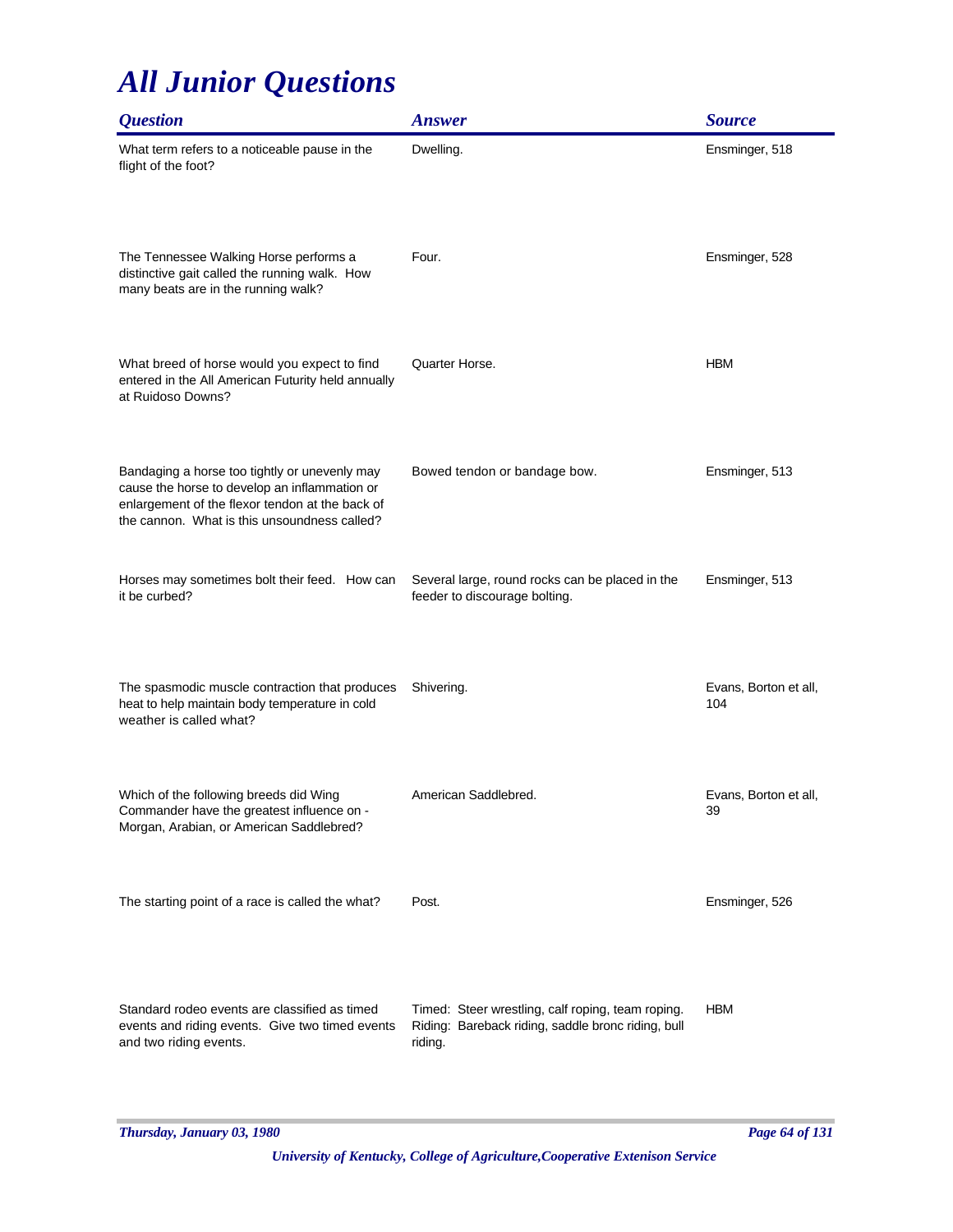| <b>Question</b>                                                                                             | <b>Answer</b>                                  | <b>Source</b>                |
|-------------------------------------------------------------------------------------------------------------|------------------------------------------------|------------------------------|
| Name the part of the bridle designed to restrict the Blinkers or blinders.<br>vision of the horse.          |                                                | Ensminger, 513               |
| Define "trappy".                                                                                            | A short, quick, high, and often choppy stride. | Evans, Borton et all,<br>181 |
| What should be applied immediately to a newborn<br>foal's navel stump?                                      | lodine.                                        | Ensminger, 201               |
| In what part of the body is the mature tapeworm<br>found?                                                   | Small intestine.                               | <b>HBM</b>                   |
| Bran that is commonly fed to horses is a by-<br>product of what cereal grain?                               | Wheat, corn, rice, oats.                       | Lewis, 124                   |
| What is the feeder arrangement where a foal has<br>access to a supplemental feed, but the mare does<br>not? | Creep feeder.                                  | Ensminger, 288               |
| Why should black walnut shavings be avoided as It causes laminitis if eaten.<br>bedding?                    |                                                | Ensminger, 466               |
| A horse which can both trot and pace with good<br>speed is known as what?                                   | Double gaited.                                 | Ensminger, 517               |
| Failure of peripheral circulation is a symptom of<br>what?                                                  | Shock.                                         | Veterinary Medicine,<br>593  |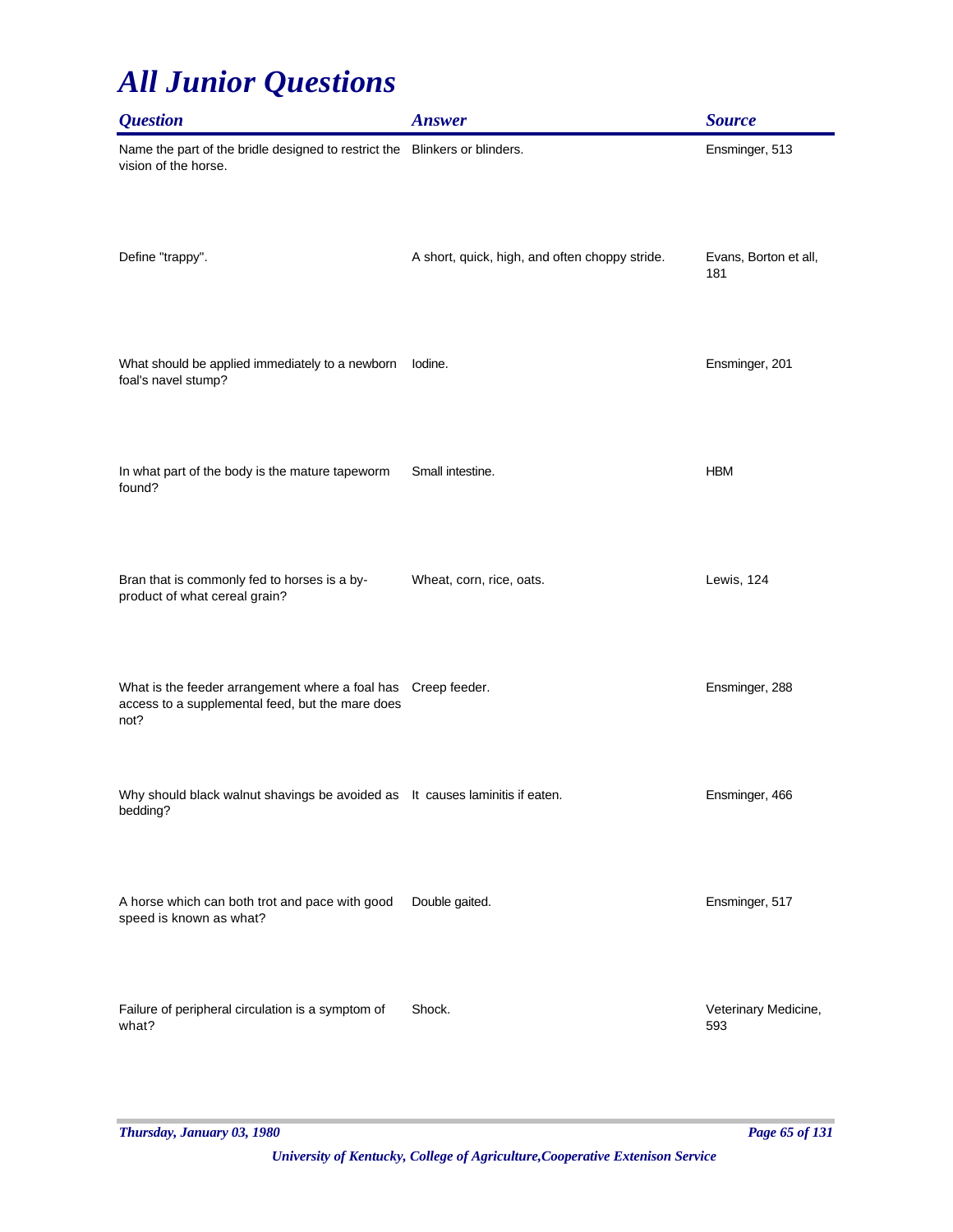| <i><b>Question</b></i>                                                                                      | <b>Answer</b>                                                                                                 | <b>Source</b>                |
|-------------------------------------------------------------------------------------------------------------|---------------------------------------------------------------------------------------------------------------|------------------------------|
| Which British draft horse breed does not have<br>feathers?                                                  | Suffolk                                                                                                       | Ensminger, 159               |
| A fixation of the patella which leaves the leg in an<br>extended position is more commonly called what?     | Stifled or Upward Fixation of the Patella.                                                                    | Evans et all, 224            |
| What are the paired, long, threadlike structures in<br>a cell nucleus that contain genetic material?        | Chromosomes.                                                                                                  | Ensminger, 515               |
| Combined Immunodeficiency affects horses of<br>what breed or breeding?                                      | Arabian.                                                                                                      | Evans, Borton et all,<br>429 |
| Differentiate between true ribs and false ribs.                                                             | True ribs - joined to the sternum.<br>False ribs - are attached to the Cartilage extention<br>of the sternum. | Frandson, 130                |
| What does PMSG stand for?                                                                                   | Pregnant Mare Serum Gonadotropin.                                                                             | Evans, Borton et all,<br>344 |
| A localized collection of pus in a cavity formed by Abscess.<br>disintegration of tissue is called what?    |                                                                                                               | Veterinary Medicine,<br>573  |
| In breeding terms, explain the difference in maiden Maiden - mare which has never been bred.<br>and barren. | Barren - mare which is not in foal.                                                                           | Ensminger, 512 & 524         |
| In reference to the skeletal system, what is the<br>atlas?                                                  | The first cervical vertebrae.                                                                                 | Evans, Borton et all,<br>91  |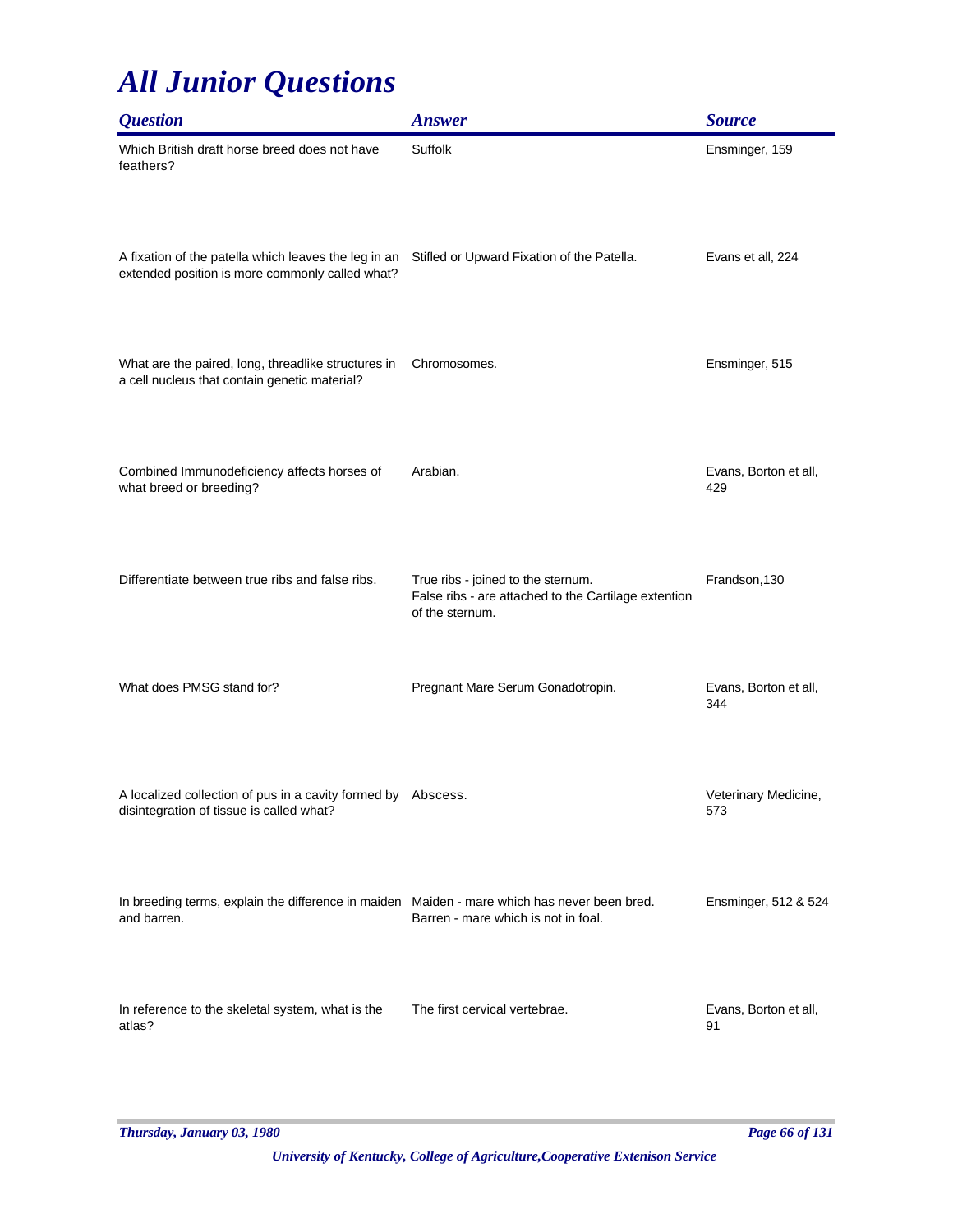| <i><b>Question</b></i>                                                                                                                  | <b>Answer</b>                                                                                                                                                                        | <b>Source</b>               |
|-----------------------------------------------------------------------------------------------------------------------------------------|--------------------------------------------------------------------------------------------------------------------------------------------------------------------------------------|-----------------------------|
| When judging horses from the rear, what should<br>be the widest part of the hindquarters?                                               | Stifle.                                                                                                                                                                              | Evans 154                   |
| The navicular bone and bursa are associated<br>with what tendon?                                                                        | Deep flexor tendon.                                                                                                                                                                  | Frandson, 401               |
| Combining Hackney and Shetland blood produced<br>what breed of show pony?                                                               | Americana.                                                                                                                                                                           | Evans, Borton et all,<br>66 |
| Hambletonian 10 was an influential sire of what<br>breed?                                                                               | Standardbreds.                                                                                                                                                                       | Evans, Borton et all,<br>28 |
| How would a horseman test for dehydration?                                                                                              | Checking for normal skin pliability, goms and other<br>mucus membranes for capillary refill time less<br>than 2 seconds, dull and sunken eyes are also<br>indicative of dehydration. | Evans, 281                  |
| The retrieval of an embryo from one mare and the<br>introduction of that same embryo into another<br>mare for gestation is termed what? | Embryo transfer.                                                                                                                                                                     | Ensminger, 518              |
| If your horse was a ridgeling, would it be a mare,<br>gelding or stallion?                                                              | Stallion.                                                                                                                                                                            | Ensminger, 527              |
| What acts as a lever, stores minerals and is the<br>site of blood cell formation in the horse's body?                                   | Bones.                                                                                                                                                                               | Evans, Borton et all,<br>90 |
| In the breeding industry, what is the term given<br>for the owner of the dam at the time of service?                                    | Breeder.                                                                                                                                                                             | Ensminger, 514              |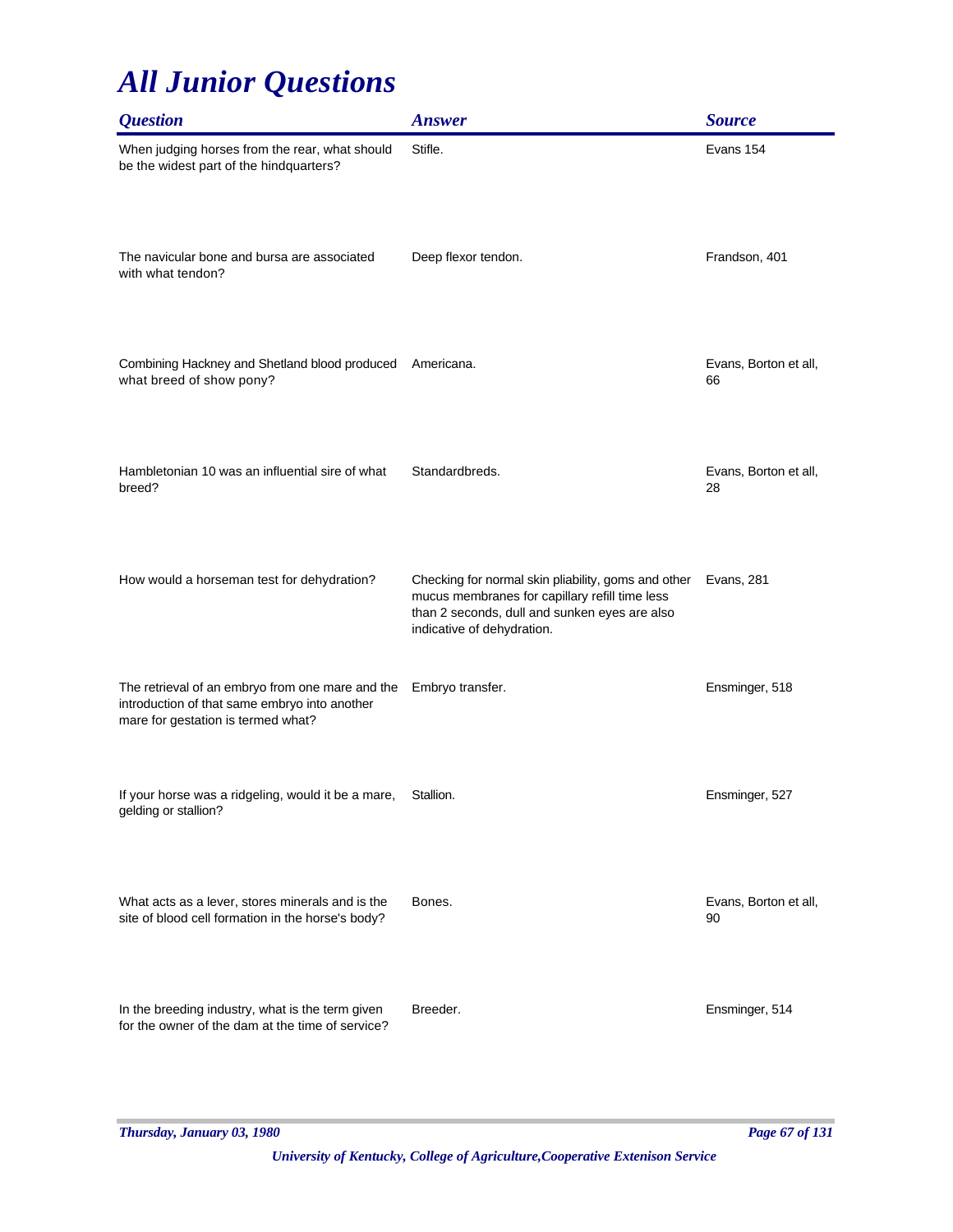| <i><b>Question</b></i>                                                                                                                                                   | <b>Answer</b>                                                                                           | <b>Source</b>                |
|--------------------------------------------------------------------------------------------------------------------------------------------------------------------------|---------------------------------------------------------------------------------------------------------|------------------------------|
| Why would a horseman use a sugar flotation test? To examine for parasite eggs (fecal examination).                                                                       |                                                                                                         | <b>HBM</b>                   |
| Lactation can double the requirement for what?                                                                                                                           | Energy.                                                                                                 | Evans, Borton et all,<br>209 |
| A body system which consists of the largest<br>tissue mass in the horse's body is called what?                                                                           | Muscular.                                                                                               | Evans, Borton et all,<br>99  |
| The rising and descending of the rider with the<br>rhythm of the trot is called what?                                                                                    | Posting.                                                                                                | Ensminger, 526               |
| Name three reasons why a horse may lose<br>weight.                                                                                                                       | Parasites, milk production, hard work, poor teeth,<br>too much competition for food, and malabsorption. | <b>HBM</b>                   |
| What color would you expect a piebald horse to<br>be?                                                                                                                    | Black and white.                                                                                        | <b>HBM</b>                   |
| If a horse has a mixture of white hair with its<br>basic coat color and no change in the quantity of<br>white hairs is seen with age, the horse is called<br>what color? | Roan                                                                                                    | Evans, Borton et all,<br>81  |
| What hormone stimulates estrus?                                                                                                                                          | Estrogen.                                                                                               | Ensminger, 518               |
| How many furlongs are there in a 1/2 mile race?                                                                                                                          | Four.                                                                                                   | <b>HBM</b>                   |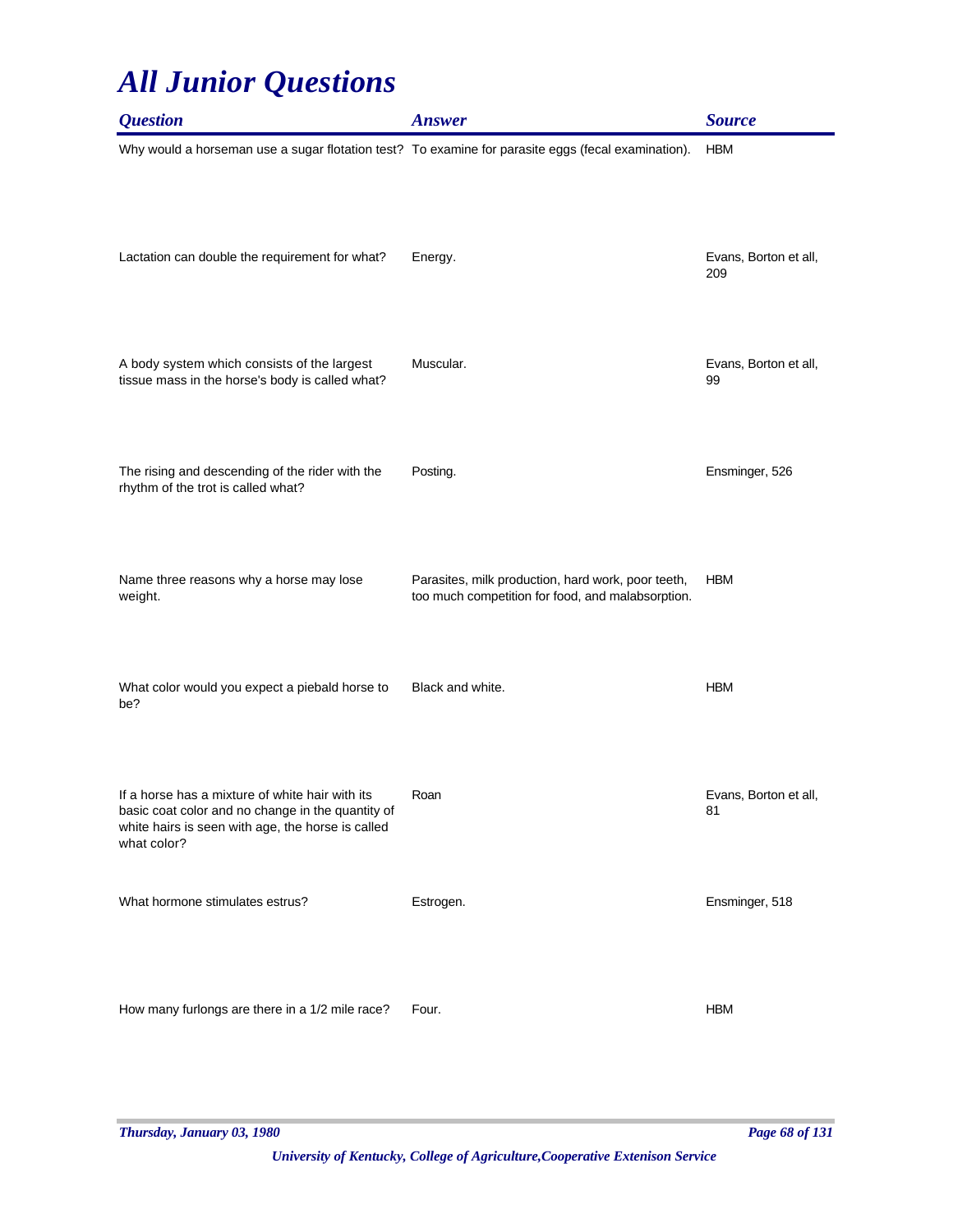| <i><b>Question</b></i>                                                                                                                 | <b>Answer</b>                                                                             | <b>Source</b>                |
|----------------------------------------------------------------------------------------------------------------------------------------|-------------------------------------------------------------------------------------------|------------------------------|
| The Palouse River country of the northwestern<br>United States has given its name to what<br>distinctive breed of horse?               | Appaloosa.                                                                                | Evans, Borton et all,<br>32  |
| Name the condition caused by a fungus that<br>affects the hair and skin and can be easily<br>transferred through touch, even to humans | Ringworm.                                                                                 | Evans, 325                   |
| Name the external area of the horse's topline<br>found between the last rib and the croup.                                             | Loin.                                                                                     | Ensminger, 32                |
| What term identifies the white marking that<br>extends from the coronet to the middle of the<br>cannon on the horse's leg?             | Half-stocking or sock.                                                                    | Evans, Borton et all,<br>83  |
| Name the horse breed known as the breed of the<br>blacks and grays.                                                                    | Percheron.                                                                                | Evans, Borton, et all,<br>69 |
| Define a blaze on the horse's face.                                                                                                    | A wide white stripe on the horse's face that<br>covers the full width of the nasal bones. | Evans, borton, et all,<br>82 |
| What term identifies the harsh voice of the ass?                                                                                       | Bray.                                                                                     | Ensminger, 160               |
| Name two environmental factors that affect the<br>early development of the horse.                                                      | Altitude, soil, climate, forages, health, stress,<br>water availability.                  | Ensminger, 399-403           |
| Name the people thought to be largely responsible<br>for the spread of domesticated horses to other<br>countries.                      | Egyptians.                                                                                | Ensminger, 4                 |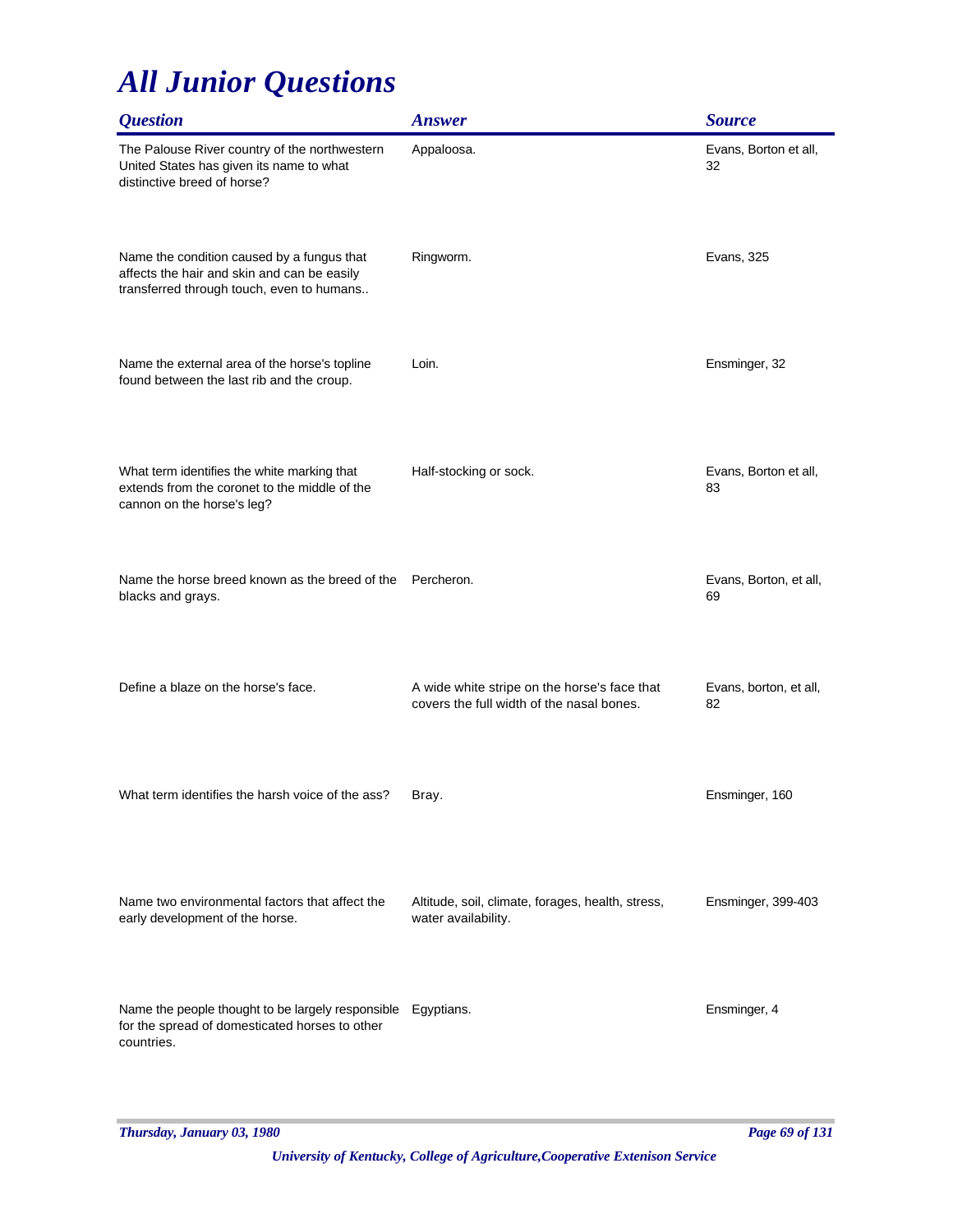| <b>Question</b>                                                                                                           | <b>Answer</b>                                                                        | <b>Source</b>               |
|---------------------------------------------------------------------------------------------------------------------------|--------------------------------------------------------------------------------------|-----------------------------|
| What type of wound is commonly caused by<br>barbed wire?                                                                  | Lacerations.                                                                         | <b>HBM</b>                  |
| Name the type of vehicle used in war, pursuit,<br>and games by the Greeks.                                                | The chariot.                                                                         | Ensminger, 10               |
| Name the two small bones found at the base of<br>the horse's cannon bone that form the back part<br>of the fetlock joint. | Proximal sesamoids.                                                                  | Evans, Borton et all,<br>98 |
| What is the name of the bone found between the<br>femur and the tarsus?                                                   | Tibia.                                                                               | Evans, Borton et all,<br>91 |
| Name the association that assigns the colors to<br>racing stables.                                                        | The Jockey Club.                                                                     | Ensminger, 57               |
| What term refers to a mare that has produced a<br>foal?                                                                   | A matron mare.                                                                       | Ensminger, 524              |
| What does the horse have on its legs that the ass Chestnuts.<br>does not have?                                            |                                                                                      | Ensminger, 160              |
| Give one example of a safety feature which must<br>be considered when putting windows in horse<br>stalls.                 | They must be open cut, screened or barred, and<br>should never be lower than 5 feet. | <b>HBM</b>                  |
| Name the horse that won the Triple Crown in<br>1973.                                                                      | Secretariat.                                                                         | Evans, Borton et all,<br>22 |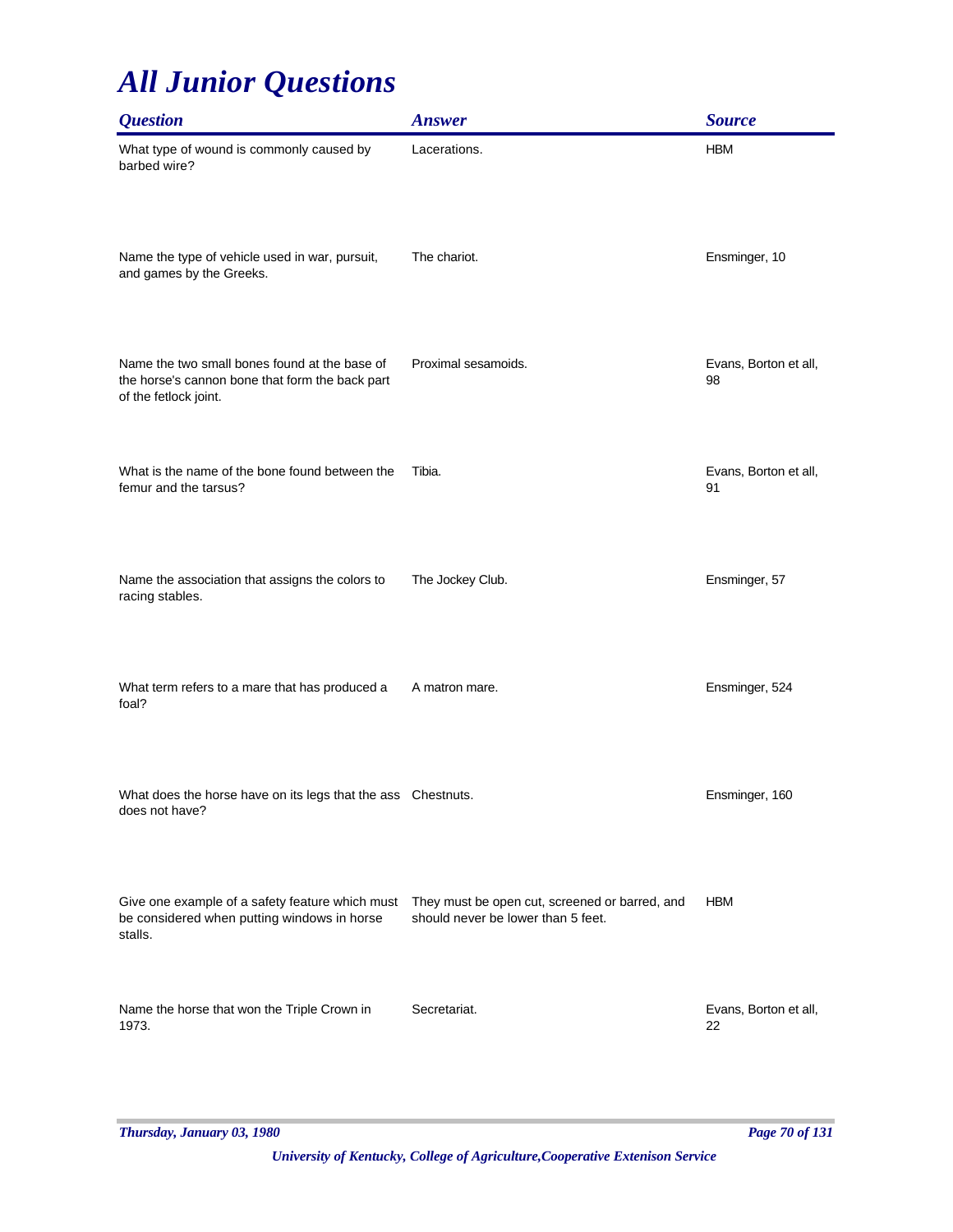| <i><b>Question</b></i>                                                                              | <b>Answer</b>                                                               | <b>Source</b>                |
|-----------------------------------------------------------------------------------------------------|-----------------------------------------------------------------------------|------------------------------|
| What was the early function of the splint bones<br>on the horse's front legs?                       | They were the second and fourth toes of the<br>Mesohippus and the Eohippus. | Ensminger, 3                 |
| Name the breed of horse and the person who<br>rescued them from the Germans during World<br>War II. | Lipizzan horses, General Patton.                                            | Ensminger, 123               |
| How often should your horse receive a<br>vaccination for strangles?                                 | Annually.                                                                   | Evans, Borton et all,<br>596 |
| What is the normal resting heart rate for a eight<br>week old foal?                                 | 60 - 79 beats per minute.                                                   | Evans, Borton et all,<br>112 |
| Name the conformation defect that is opposite of<br>calf-kneed.                                     | Buck kneed or knee sprung.                                                  | Evans, Borton et all,<br>147 |
| Name the sex chromosomes in a sperm cell.                                                           | X or Y.                                                                     | <b>HBM</b>                   |
| How much will the average western saddle<br>weigh?                                                  | 35 to 40 pounds (can get up to 65 or 70lbs).                                | Ensminger, 421               |
| What part of the horse's hoof wall is the thickest? The toe.                                        |                                                                             | <b>HBM</b>                   |
| The Hanoverian originated in what country?                                                          | Germany.                                                                    | Evans, Borton et all,<br>74  |

*Thursday, January 03, 1980 Page 71 of 131*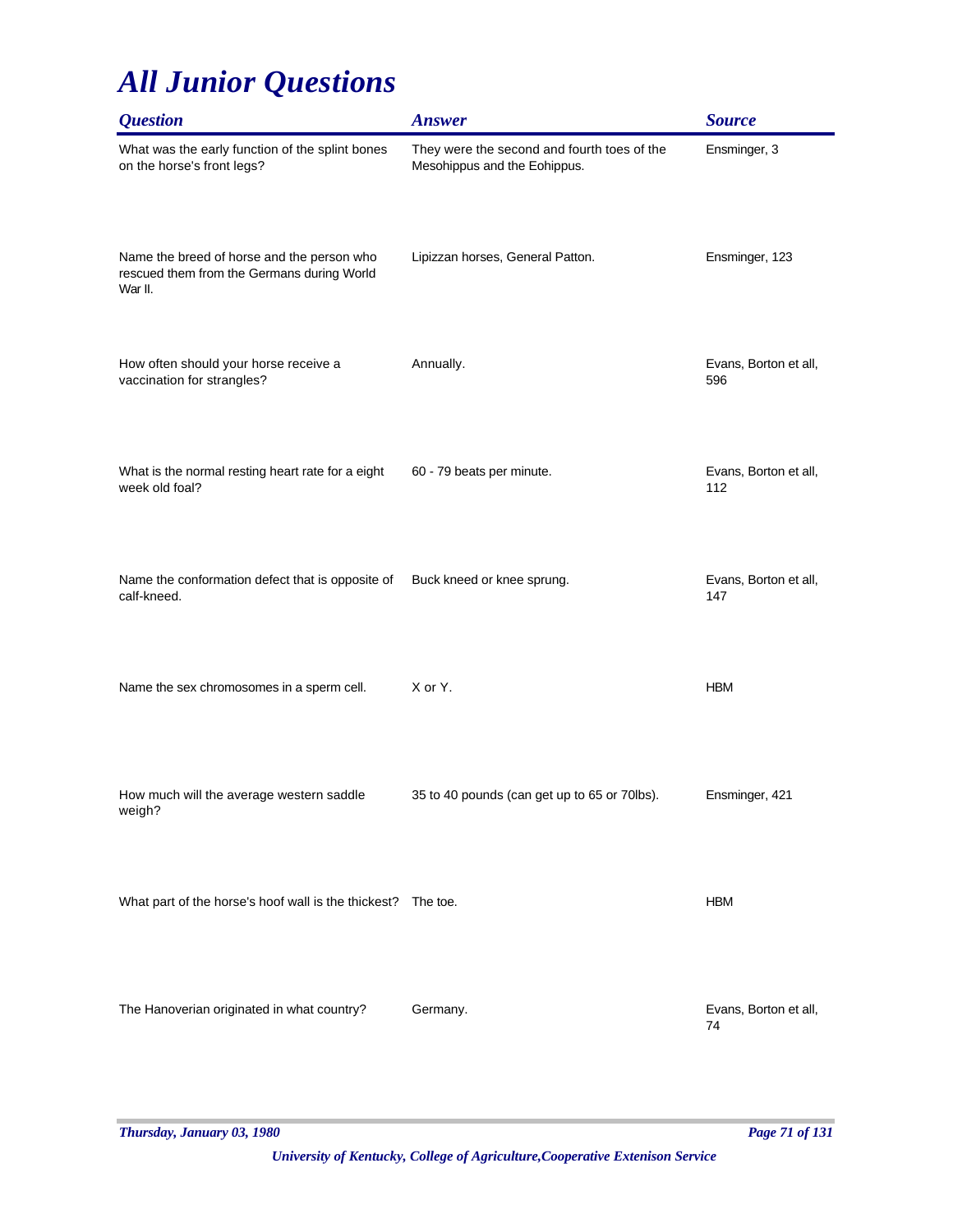| <i><b>Question</b></i>                                                                                                                                                             | <b>Answer</b>                                                                                                                                                                | <b>Source</b>                |
|------------------------------------------------------------------------------------------------------------------------------------------------------------------------------------|------------------------------------------------------------------------------------------------------------------------------------------------------------------------------|------------------------------|
| The Palimino coat color is a dilution of what basic<br>coat color?                                                                                                                 | Chestnut.                                                                                                                                                                    | Evans, Borton et all,<br>475 |
| Name the unsoundness characterized by an<br>irritation of the tendon sheath, joint capsule, or<br>bursa, resulting in a soft swelling above the<br>horse's fetlock and/or pastern. | Windpuff or windgall.                                                                                                                                                        | Evans, Borton et all,<br>162 |
| Name the action defect characterized by the<br>horse throwing its front feet outward while in<br>flight.                                                                           | Paddling.                                                                                                                                                                    | Evans, Borton et all,<br>181 |
| When do the canine teeth erupt in the male horse? 4 to 5 years of age.                                                                                                             |                                                                                                                                                                              | Evans, Borton et all,<br>92  |
| Which bone in the horse's forearm is more<br>frequently broken, the ulna or the radius?                                                                                            | Ulna.                                                                                                                                                                        | Stashak, 299                 |
| Describe how an individual can determine if the<br>rider is on the correct diagonal.                                                                                               | While watching the horse's shoulder and knee-<br>rise, the rider must be rising or out of the saddle<br>as the outside (nearest the rail) shoulder and<br>knee come forward. | <b>HBM</b>                   |
| How many bones would you find in the horse's<br>pelvic limb?                                                                                                                       | 40 bones.                                                                                                                                                                    | Ensminger, 28                |
| Name the continent where the first known<br>ancestors of the modern horse developed.                                                                                               | North America.                                                                                                                                                               | Evans, Borton et all, 4      |
| What is another name for a lop neck?                                                                                                                                               | Broken crest.                                                                                                                                                                | Evans, Borton et all,<br>145 |

*Thursday, January 03, 1980 Page 72 of 131*

*University of Kentucky, College of Agriculture,Cooperative Extenison Service*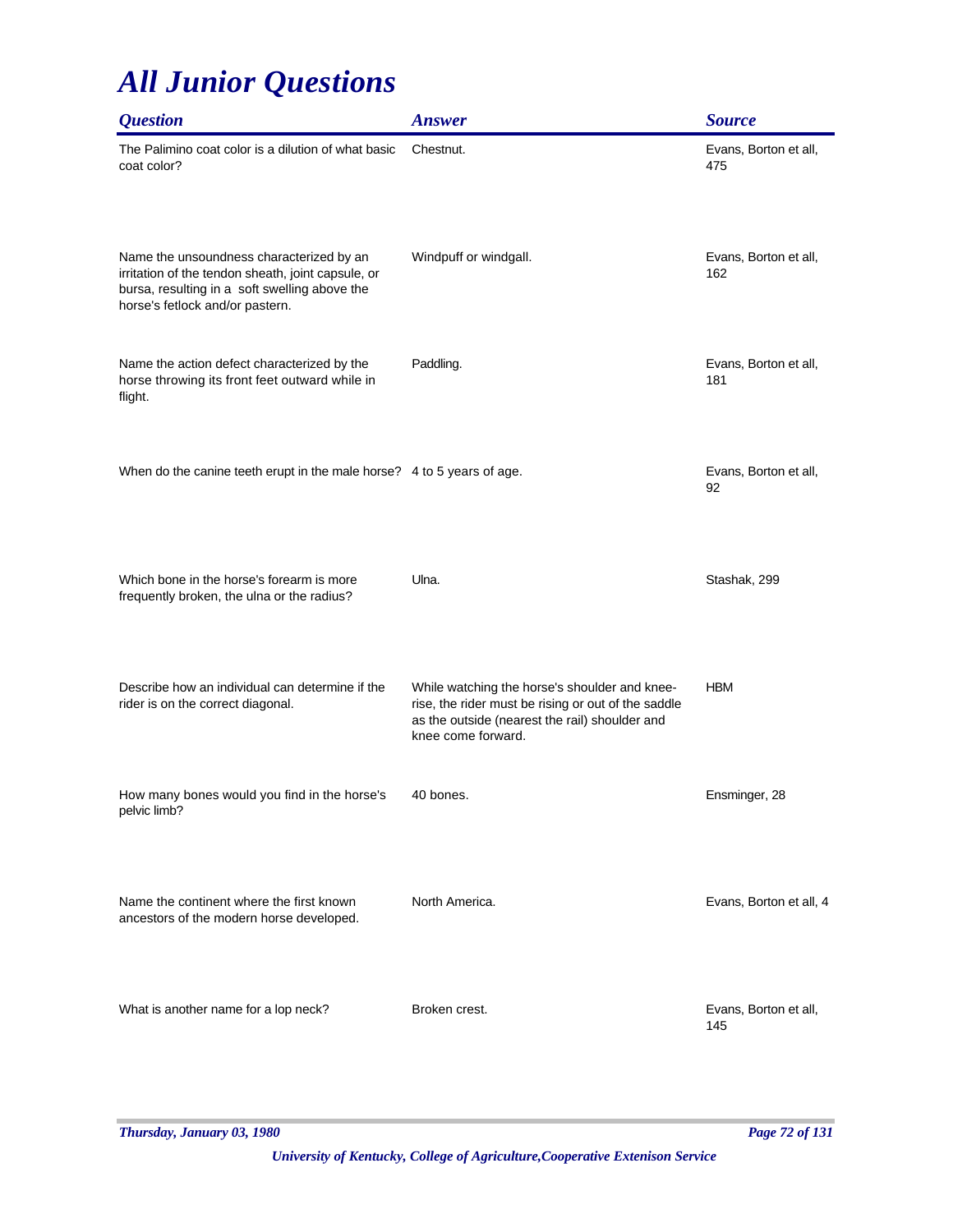| <i><b>Ouestion</b></i>                                                                                                                                               | <b>Answer</b>                                          | <b>Source</b>                |
|----------------------------------------------------------------------------------------------------------------------------------------------------------------------|--------------------------------------------------------|------------------------------|
| Name the most important gait for a draft horse.                                                                                                                      | Walk.                                                  | <b>HBM</b>                   |
| Name the portion of the horse's digestion tract<br>found between the stomach and the cecum.                                                                          | Small intestine.                                       | Evans, Borton et all,<br>190 |
| What is the name of the mark of white hair on the<br>horse's forehead, located above a line running<br>from eye to eye?                                              | Star.                                                  | Evans, Borton et all,<br>82  |
| Name the primary bone in the horse's forearm.                                                                                                                        | Radius.                                                | Evans, Borton et all,<br>97  |
| What was the habitat of eohippus?                                                                                                                                    | Swamp/swampy areas.                                    | Ensminger, 3                 |
| Who domesticated the horse and where were<br>they from?                                                                                                              | Nomads/Scythians; from the steppes of Central<br>Asia. | Ensminger, 4                 |
| What was the approximate height of mesohippus? 24 inches, the size of a Collie dog.                                                                                  |                                                        | Ensminger, 3                 |
| Where on a young horse would you find the<br>epiphysis?                                                                                                              | At the ends of the long bones.                         | Stashak, 127                 |
| What term describes the protrusion of the horse's Umbilical hernia.<br>intestines through an opening in the muscle,<br>causing a swelling or lump in the navel area? |                                                        | Evans, Borton et all.<br>519 |

*Thursday, January 03, 1980 Page 73 of 131*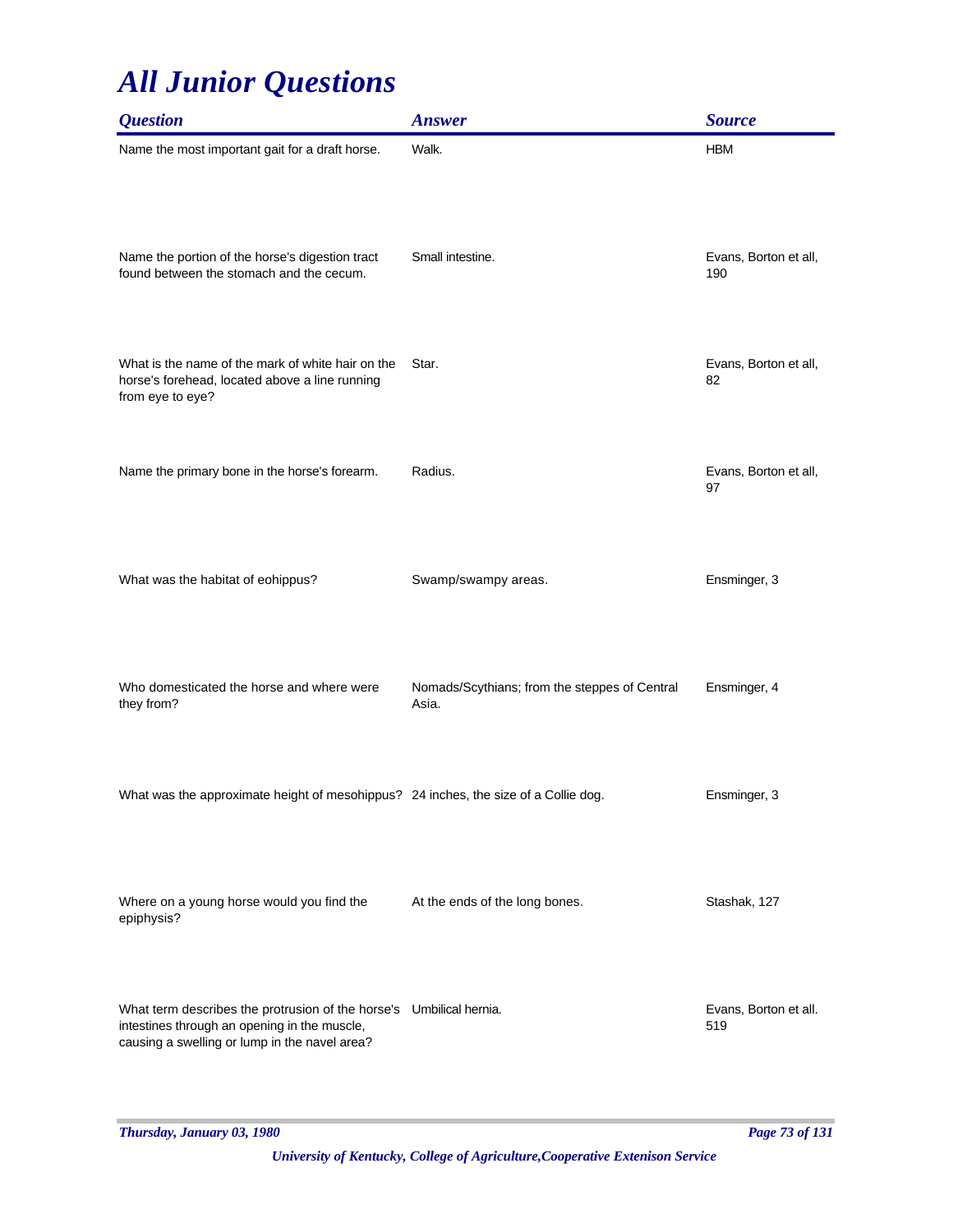| <i><b>Question</b></i>                                                                                                                | <b>Answer</b>                                                                                                    | <b>Source</b>                |
|---------------------------------------------------------------------------------------------------------------------------------------|------------------------------------------------------------------------------------------------------------------|------------------------------|
| What is the maximum height of the American<br>Miniature Horse?                                                                        | 34 inches or 8.2 hands.                                                                                          | Ensminger, 124               |
| Name a riding event where unconditioned horses<br>are predisposed to thumps.                                                          | Endurance riding.                                                                                                | Evans, Borton et all,<br>273 |
| Name the country where the Trakehner originated. Germany.                                                                             |                                                                                                                  | Evans, Borton et all,<br>74  |
| What is the most distinctive characteristic of a<br>Clydesdale horse in motion?                                                       | The white feathering on its legs or their long<br>springy stride with extreme flexion of the knees<br>and hocks. | Evans, Borton et all,<br>72  |
| What is the recommended width of a horse tie<br>stall?                                                                                | Five feet wide.                                                                                                  | Ensminger, 309               |
| What is the suggested length of a longe line?                                                                                         | 25 to 30 feet.                                                                                                   | Ensminger, 427               |
| Give two examples of how man can manipulate<br>the estrous cycle of the mare.                                                         | Artificial lighting in the off season; hormonal<br>control.                                                      | Ev. Borton, etc, 399-<br>409 |
| What part of the horse's circulatory system<br>serves to pump blood away from its heart?                                              | Ventricles.                                                                                                      | Evans, Borton et all,<br>111 |
| Name a rapidly growing horse industry that<br>specializes in measuring fitness emphasizing<br>conditioning and injury rehabilitation. | Equine sports medicine.                                                                                          | <b>HBM</b>                   |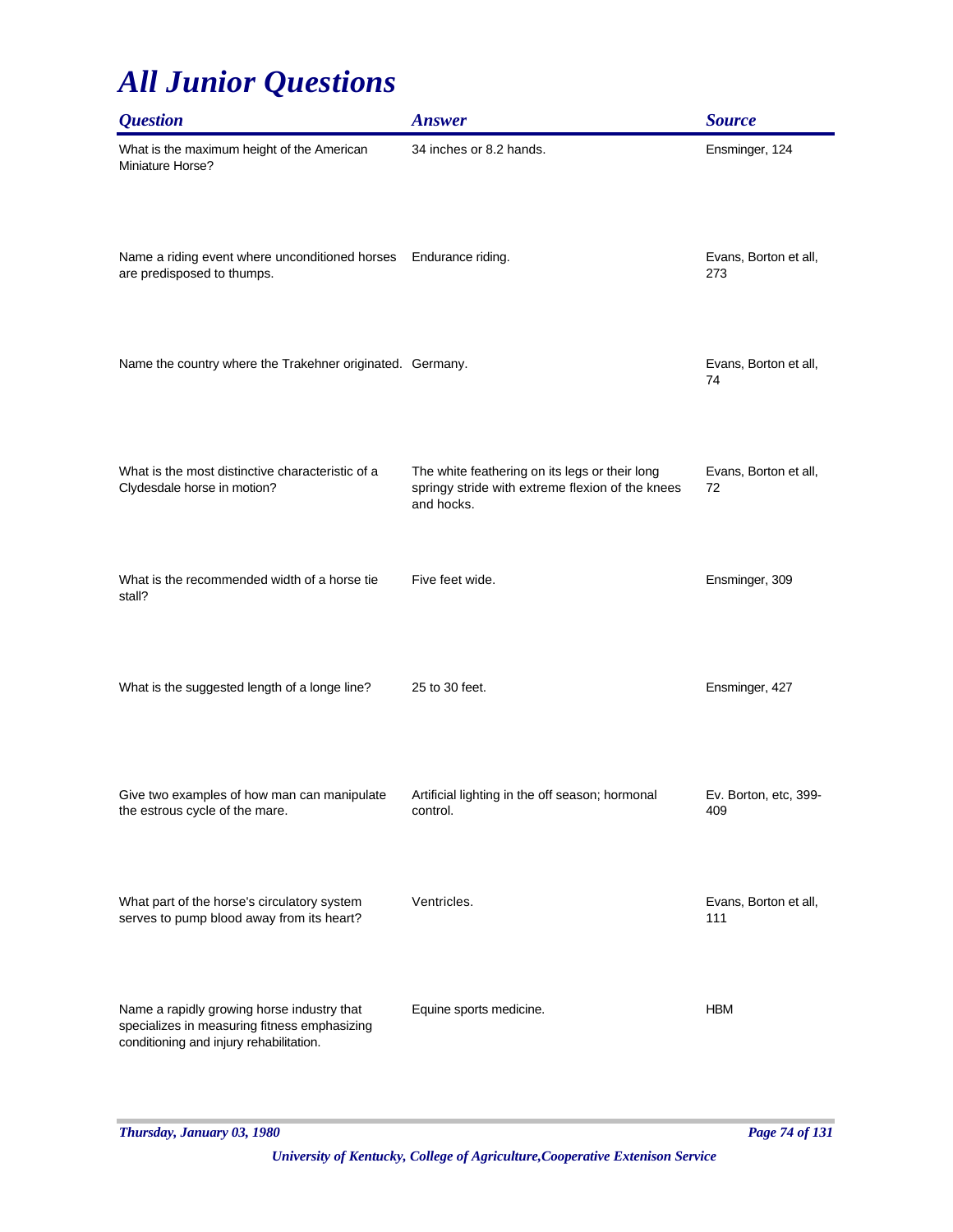| <i><b>Question</b></i>                                                                   | <b>Answer</b>                                                                                                  | <b>Source</b>                |
|------------------------------------------------------------------------------------------|----------------------------------------------------------------------------------------------------------------|------------------------------|
| Where exactly would you look if you suspected<br>that your horse had thrush?             | In the commisures (clefts) of the hoof between<br>the frog and the bars, or around the frog.                   | Ensminger, 531               |
| How long after birth should a normal foal begin to<br>nurse?                             | Within a few minutes, no longer than 2 hours                                                                   | Evans, Borton et all,<br>427 |
| What term identifies an unsoundness caused by<br>the thickening of the plantar ligament? | Curb.                                                                                                          | Evans, Borton et all,<br>165 |
| Name one of the two offshoot breeds of the Paso Paso Fino; Peruvian Paso.<br>horse.      |                                                                                                                | Evans, Borton et all,<br>42  |
| What outstanding ability is the Connemara pony<br>noted for?                             | Jumping.                                                                                                       | Evans, Borton et all,<br>65  |
| Describe a contusion or bruise.                                                          | There is swelling and bleeding beneath the skin<br>without a break in the skin.                                | Veterinary Medicine,<br>577  |
| Name one pony breed that qualifies as a harness<br>show pony.                            | Hackney, Welsh, Shetland.                                                                                      | Ensminger, 423               |
| Define infection.                                                                        | Condition of a wound where disease causing<br>organisms cause swelling, heat, redness and<br>often exudes pus. | Veterinary Medicine,<br>127  |
| Name the country of origin of the Gotland horse.                                         | Sweden, the island of Gotland.                                                                                 | Evans, Borton et all,<br>74  |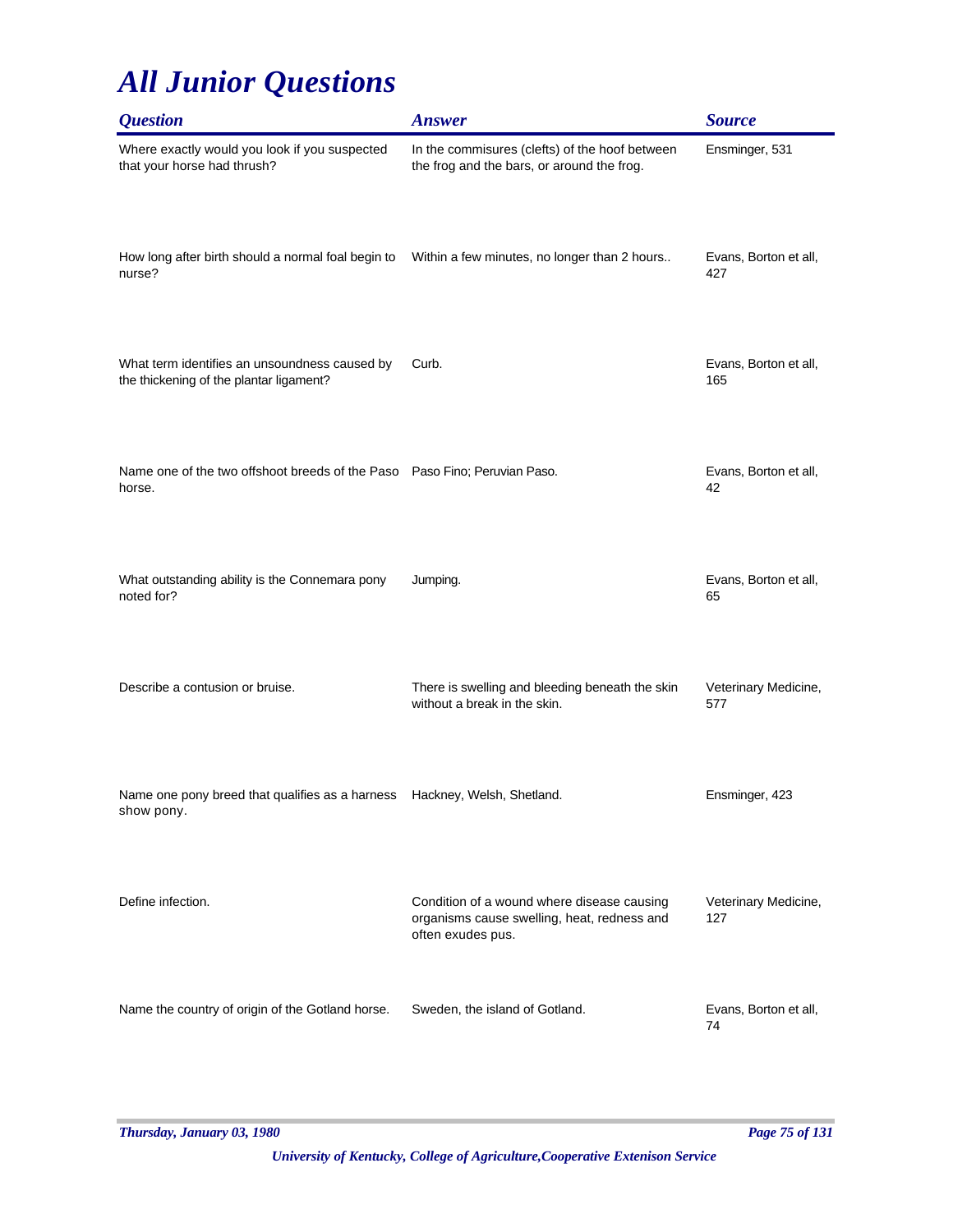| <i><b>Question</b></i>                                                                                                                                                        | <b>Answer</b>                                                                                   | <b>Source</b>                |
|-------------------------------------------------------------------------------------------------------------------------------------------------------------------------------|-------------------------------------------------------------------------------------------------|------------------------------|
| How long does it take for the fertilized ovum to<br>migrate from the fallopian tube to the mare's<br>uterus?                                                                  | Approximately six days.                                                                         | Evans, Borton et all,<br>340 |
| Name one of the minerals which when deficient<br>can cause rickets in a foal.                                                                                                 | Calcium, phosphorus, or Vitamin D.                                                              | Evans, Borton et all,<br>227 |
| What is the purpose of the cutting horse?                                                                                                                                     | To separate a cow/calf from a herd and prevent it Ensminger, 517<br>from returning to the herd. |                              |
| What term identifies any drug that temporarily<br>relieves pain without causing unconsciousness?                                                                              | Analgesic.                                                                                      | Veterinary Medicine,<br>573  |
| Name the infection which localizes in the lungs<br>and is characterized by the walls of the alveoli<br>being irritated and filled with fluid.                                 | Pneumonia.                                                                                      | Evans, Borton et all,<br>110 |
| Name the breed association that only registers<br>stock type horses of registered paints, quarter<br>horses and thoroughbred horses.                                          | American Paint Horse Association.                                                               | Evans, Borton et all,<br>48  |
| What is the name of the small horny growth found Ergot.<br>on the back of the horse's fetlock?                                                                                |                                                                                                 | Evans, Borton et all,<br>128 |
| Name a healing process that responds to a<br>sublethal injury by attempting to destroy, dilute or<br>remove irritating substancesby increasing the<br>blood flow to the area. | Inflammation.                                                                                   | Veterinary Medicine,<br>585  |
| Name three colors recognized by the International Buckskin, grulla, dun, red dun.<br>Buckskin Horse Association.                                                              |                                                                                                 | Evans, Borton et all,<br>51  |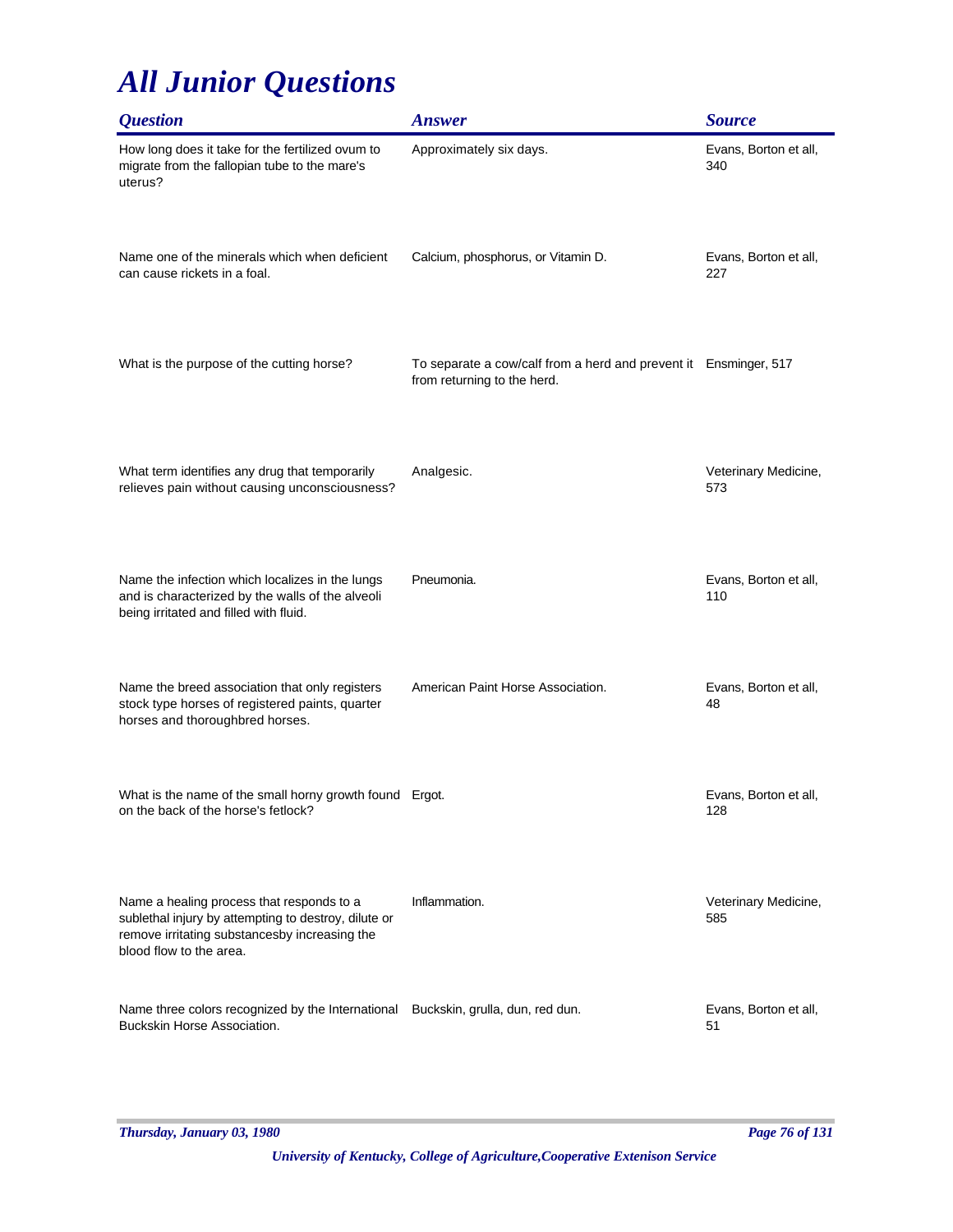| <b>Question</b>                                                                                                                                                            | <b>Answer</b>                                                             | <b>Source</b>                |
|----------------------------------------------------------------------------------------------------------------------------------------------------------------------------|---------------------------------------------------------------------------|------------------------------|
| What part of the zoological scheme does<br>"equidae" belong to?                                                                                                            | Family.                                                                   | Ensminger, 8                 |
| What term describes a lessening of the intensity<br>in the basic color of each hair in the horse's coat?                                                                   | Dilution.                                                                 | Evans, Borton et all,<br>81  |
| If your horse is having epitaxis, what is<br>happening?                                                                                                                    | It is having a nosebleed.                                                 | Frandson, 253                |
| Name the type of treatment that can stimulate the<br>healing process by running a fairly strong stream<br>of water directly into or around a wound once or<br>twice a day. | Hydrotherapy.                                                             | Veterinary Medicine,<br>585  |
| What is one of the functions of the horse's<br>sternum?                                                                                                                    | 1. Attachment for ribs.<br>2. A place of origin for the pectoral muscles. | Frandson, 129                |
| What term describes the physical location of a<br>gene on a chromosome?                                                                                                    | Locus.                                                                    | Evans, Borton et all,<br>451 |
| What makes it possible for a horse to sleep<br>standing up?                                                                                                                | The stay apparatus.                                                       | Stashak, 40                  |
| Name the country that claims to be the place of<br>origin for the Andalusian horse.                                                                                        | Spain.                                                                    | Ensminger, 109               |
| What is the recognized maximum height for a<br>pony classification?                                                                                                        | 14.2 hands or under.                                                      | Ensminger, 526               |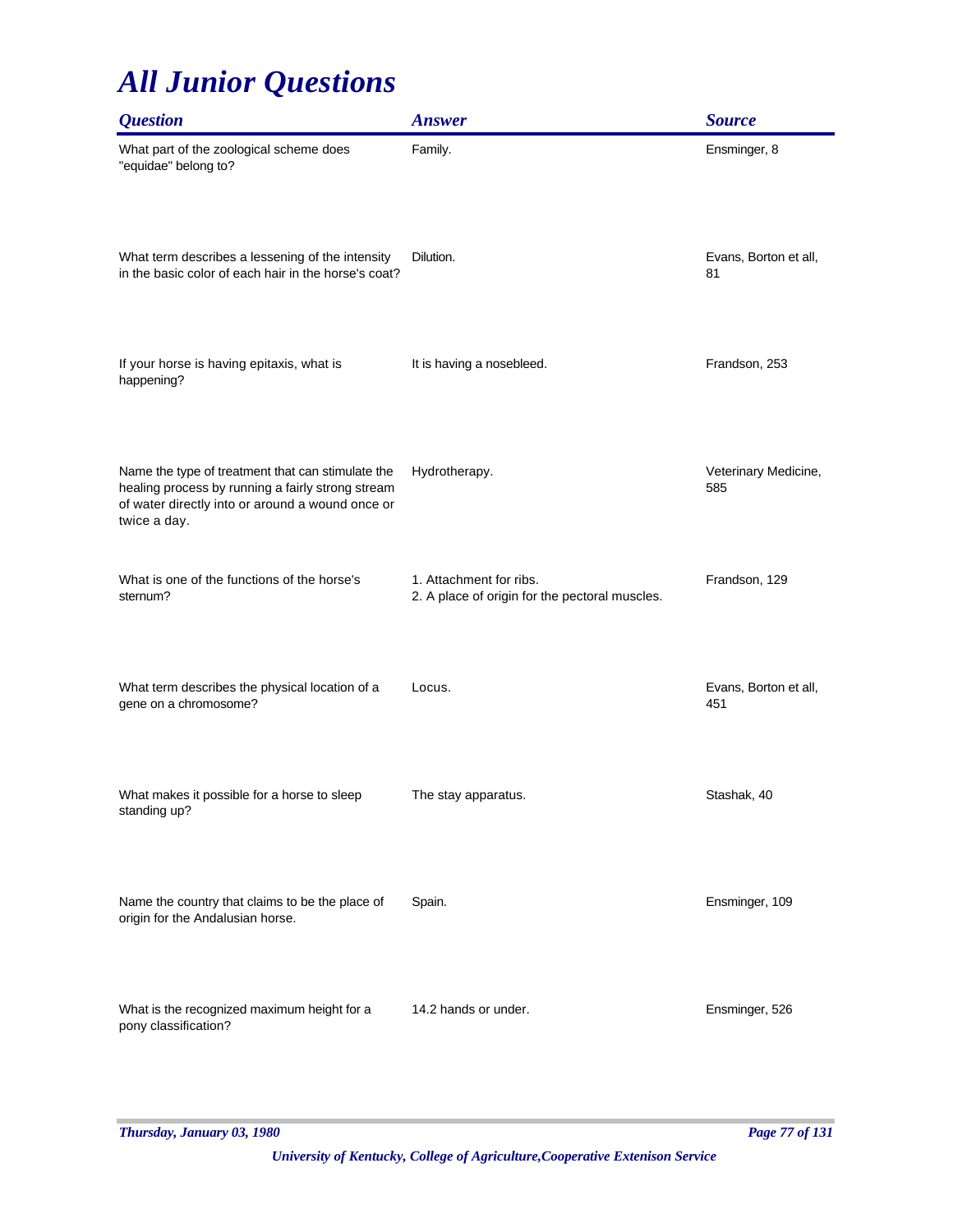| <i><b>Question</b></i>                                                                                                 | <b>Answer</b>                                                                                                                                                                       | <b>Source</b>                |
|------------------------------------------------------------------------------------------------------------------------|-------------------------------------------------------------------------------------------------------------------------------------------------------------------------------------|------------------------------|
| What is another name for a donkey?                                                                                     | Burro.                                                                                                                                                                              | Evans, Borton et all,<br>78  |
| What is the medical name for a wound caused by<br>a sharp object, such as a knife, glass or sharp<br>metal?            | Incision.                                                                                                                                                                           | <b>HBM</b>                   |
| Name two things that can be applied to wood to<br>stop horses from chewing it.                                         | Motor oil, commercial anti-chew products, liquid<br>asphalt, apply metal/steel angle iron to edge, using<br>hardwood such as oak, free choice exercise and<br>forage accessibility. | Evans, Borton et all,<br>304 |
| What is the primary function of the periople?                                                                          | To protect the hoof wall and reduce drying of<br>hoof.                                                                                                                              | Ensminger, 29                |
| Describe the saddling problem that occurs with a<br>mutton withered horse.                                             | The saddle slips and will not stay in place.                                                                                                                                        | Evans, Borton et all,<br>151 |
| Name two tendons in the foreleg that are involved Deep flexor tendon; superficial flexor tendon.<br>in a bowed tendon. |                                                                                                                                                                                     | Evans, Borton et all,<br>160 |
| How can you protect your horse's fore heel<br>when it is being bruised by the toe of the hind<br>foot?                 | Quarter boot.                                                                                                                                                                       | Ensminger, 425               |
| Name the three pieces of leather that attach the<br>girth to an English saddle.                                        | Billets.                                                                                                                                                                            | Ensminger, 420               |
| Why are fluorescent lights not recommended for<br>barns and stalls in the northern/colder regions?                     | Because at 50 degrees F and lower, they flicker<br>and lose power.                                                                                                                  | <b>HBM</b>                   |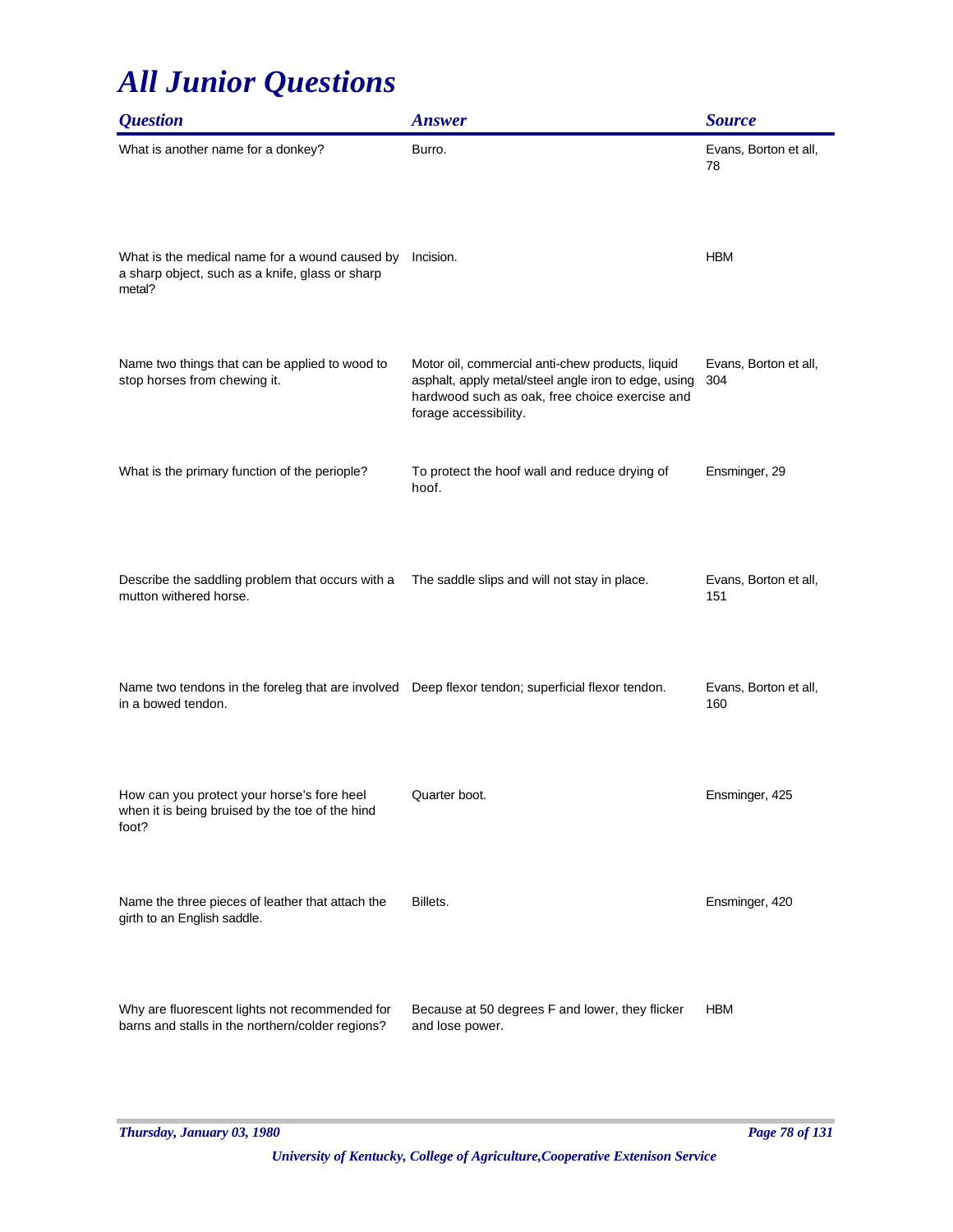| <b>Question</b>                                                                                                       | <b>Answer</b>                           | <b>Source</b>                |
|-----------------------------------------------------------------------------------------------------------------------|-----------------------------------------|------------------------------|
| Name the only draft horse breed thought to have<br>an infusion of Arabian and Barb ancestry.                          | Percheron.                              | Ensminger, 157               |
| Give another name for chronic obstructive<br>pulmonary disease.                                                       | Heaves.                                 | Evans, Borton et all,<br>301 |
| Where on the horse would you find the thoracic<br>limbs?                                                              | Front legs or forelimbs.                | Evans, Borton et al,<br>152  |
| Name the holder of the first permanent registration Wimpy P-1<br>number in the American Quarter Horse<br>Association. |                                         | Evans, Borton et all,<br>27  |
| Name the organ that is associated with gastritis.                                                                     | Stomach.                                | Vterinary Medicine,<br>583   |
| What color term describes a pinto horse that is<br>white with any color except black?                                 | Skewball                                | Evans, Borton et all,<br>46  |
| What is the key to successful parasite control?                                                                       | Interrupting the parasite's life cycle. | <b>HIH 430-4</b>             |
| What is the most common mistake made when<br>constructing a horse facility?                                           | Failure to provide proper ventilation.  | Ensminger, 301               |
| What is the horse's primary behavioral<br>characteristic of self protection?                                          | Flight.                                 | <b>HIH 320-1</b>             |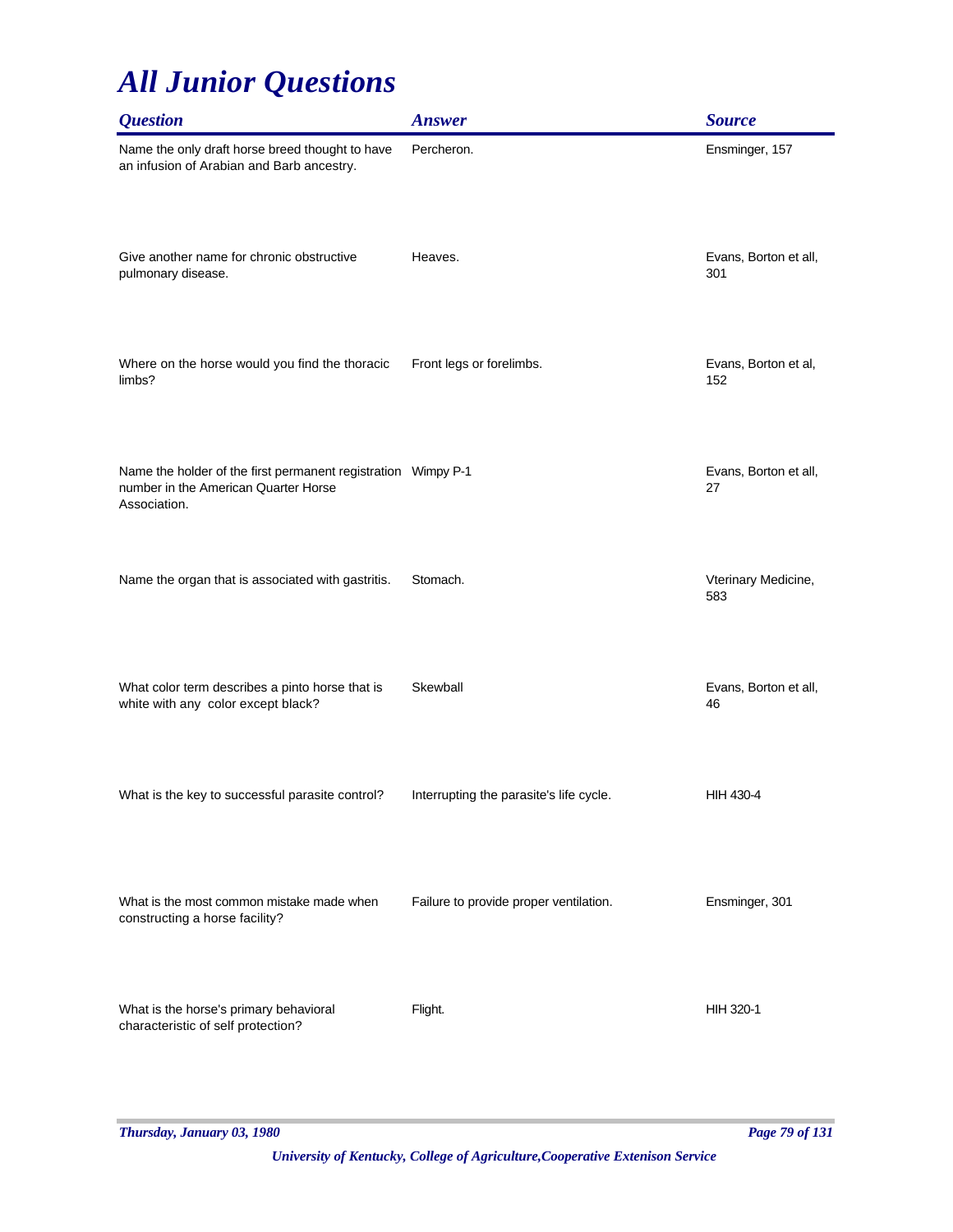| <i><b>Question</b></i>                                                                                                                          | <b>Answer</b>                                                                                              | <b>Source</b>                |
|-------------------------------------------------------------------------------------------------------------------------------------------------|------------------------------------------------------------------------------------------------------------|------------------------------|
| Name four different vaccinations that should be<br>current prior to traveling with your horse.                                                  | Eastern/Western Encephalomyelitis, Tetanus,<br>Influenza, Rhinopneumonitis, Potomac<br>HorseFever, Rabies. | HIH 1150-1                   |
| What is the classification of smooth and cardiac<br>muscles?                                                                                    | Involuntary muscles.                                                                                       | <b>HBM</b>                   |
| Name the hormone that keeps mares out of estrus Progesterone.<br>and helps to maintain early stages of pregnancy.                               |                                                                                                            | HIH 930-4                    |
| If you can easily feel a horse's ribs through a<br>thick winter hair coat, what kind of body condition<br>would you find?                       | A horse that is too thin.                                                                                  | <b>HIH 420-1</b>             |
| What is the purpose of the horse's respiratory<br>system?                                                                                       | To take in oxygen and rid it's body of carbon<br>dioxide.                                                  | Evans, Borton et all,<br>104 |
| Name the fastest Paso gait.                                                                                                                     | Paso largo.                                                                                                | Ensminger, 133               |
| To provide a safe interior in a horse trailer, what<br>should be on the side walls, partitions, and front<br>of the manger to prevent injuries? | Padding.                                                                                                   | HIH 1155-3                   |
| What general term describes abdominal pain that<br>causes a horse to be restless, paw, kick at it's<br>belly, get up and down, and roll?        | Colic.                                                                                                     | Ensminger, 516               |
| What term describes a horse with a convex<br>backbone?                                                                                          | Roach back.                                                                                                | Evans, Borton et all,<br>152 |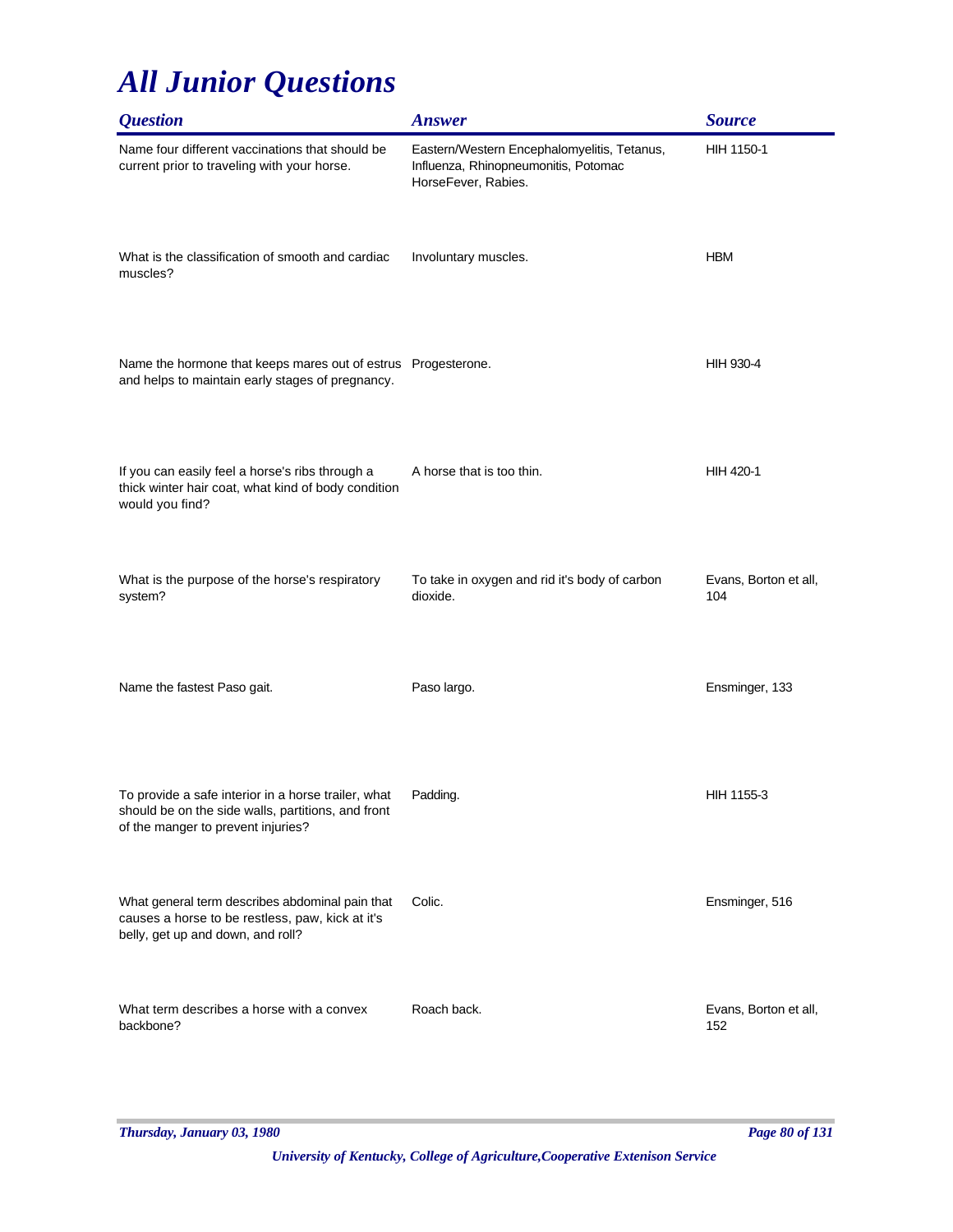| <i><b>Question</b></i>                                                                                                                                            | <b>Answer</b>                                                                                                                                    | <b>Source</b>                |
|-------------------------------------------------------------------------------------------------------------------------------------------------------------------|--------------------------------------------------------------------------------------------------------------------------------------------------|------------------------------|
| What term describes a preventive injection of<br>bacteria or viruses that have been modified or<br>inactivated to immunize the horse against certain<br>diseases? | Vaccination.                                                                                                                                     | <b>HIH 445-1</b>             |
| Name a piece of safety equipment used on horse<br>trailers to prevent the horse from backing out if<br>the door is open.                                          | Butt bar or butt chain.                                                                                                                          | HIH 1155-3                   |
| What is the major difference between the<br>Hackney horse and the Hackney pony?                                                                                   | The size.                                                                                                                                        | Evans, Borton et all,<br>63  |
| What percent of protein should be in a suckling<br>foal's creep feed?                                                                                             | 16 to 18 %.                                                                                                                                      | <b>HIH 950-5</b>             |
| Describe a horse that is travelling on two tracks.                                                                                                                | The horse is moving with the front half of his<br>body on one line and the back half of his body on<br>a second line, for example a shoulder in. | <b>HBM</b>                   |
| What is the incubation time for bot eggs and what<br>stimulates them to hatch?                                                                                    | Incubation - about 5 days; hatch - when the horse HIH 415-5<br>licks, breathes on, warms, or injests them.                                       |                              |
| How many days after conception can a fetal<br>heartbeat be determined?                                                                                            | Approximately 60 days after conception.                                                                                                          | Evans, Borton et all,<br>344 |
| Name the action defect of pacers that occurs<br>when the hind foot on one side strikes the<br>diagonal forefoot.                                                  | Cross-firing or forging.                                                                                                                         | Evans, Borton et all,<br>179 |
| Define the term "cue" as it pertains to horses.                                                                                                                   | A signal given by the rider/exhibitor that shows or HIH 1240-1<br>tells the horse what to do.                                                    |                              |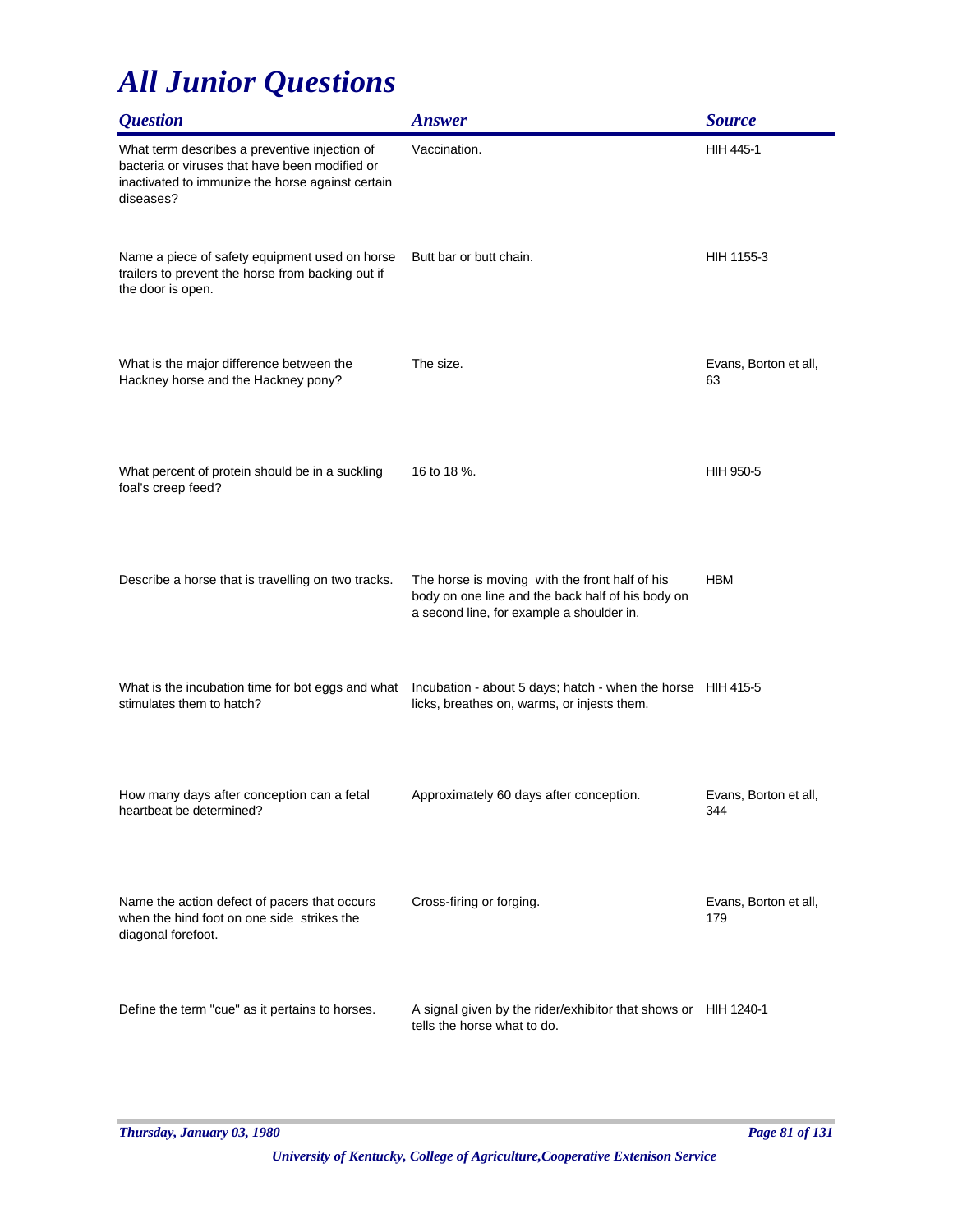| <i><b>Question</b></i>                                                                                                                                                               | <b>Answer</b>                                                                                                                                                 | <b>Source</b>               |
|--------------------------------------------------------------------------------------------------------------------------------------------------------------------------------------|---------------------------------------------------------------------------------------------------------------------------------------------------------------|-----------------------------|
| Name the horse hair coat color that has a<br>transverse stripe across the horse's<br>withers/shoulders.                                                                              | Dun or buckskin.                                                                                                                                              | <b>HIH 140-1</b>            |
| What do polo ponies wear to protect their cannon<br>bones from mallet injuries?                                                                                                      | Shin boots.                                                                                                                                                   | Ensminger, 425              |
| Why should ; you never coil a lead rope around<br>your hand?                                                                                                                         | To prevent the rope/strap from tightening around<br>your hand if your horse bolts or runs away.                                                               | <b>HBM</b>                  |
| Assuming that there is adequate ventilation, what<br>should be another primary consideration that<br>should apply in any stable, outdoor area, or<br>facility?                       | Safety.                                                                                                                                                       | Ensminger, 300              |
| Name the pair of horses hitched to the tongue or<br>pole directly in front of the rig or wagon in a four<br>or more horse hitch.                                                     | Wheelers.                                                                                                                                                     | Ensminger, 533              |
| Name the type of treatment involving penetrating<br>the horse's skin at specific points with smooth,<br>sharp, stainless steel needles used both as a pain<br>killer and anesthetic. | Acupuncture.                                                                                                                                                  | Veterinary Medicine,<br>391 |
| In training horses, what is a conditioned<br>response?                                                                                                                               | Response that is learned through practice.                                                                                                                    | HIH 1240-1                  |
| Describe four visual signals that would give you<br>an indication of your horse's mood.                                                                                              | Position of ears; tail switching; action of mouth<br>and lips; wild eyed/showing fear; squealing or<br>snorting; flared nostrils; kicking; charging; rearing. | <b>HBM</b>                  |
| Where is the home of the American Quarter Horse Amarillo, Texas.<br>Association?                                                                                                     |                                                                                                                                                               | HIH 153-1                   |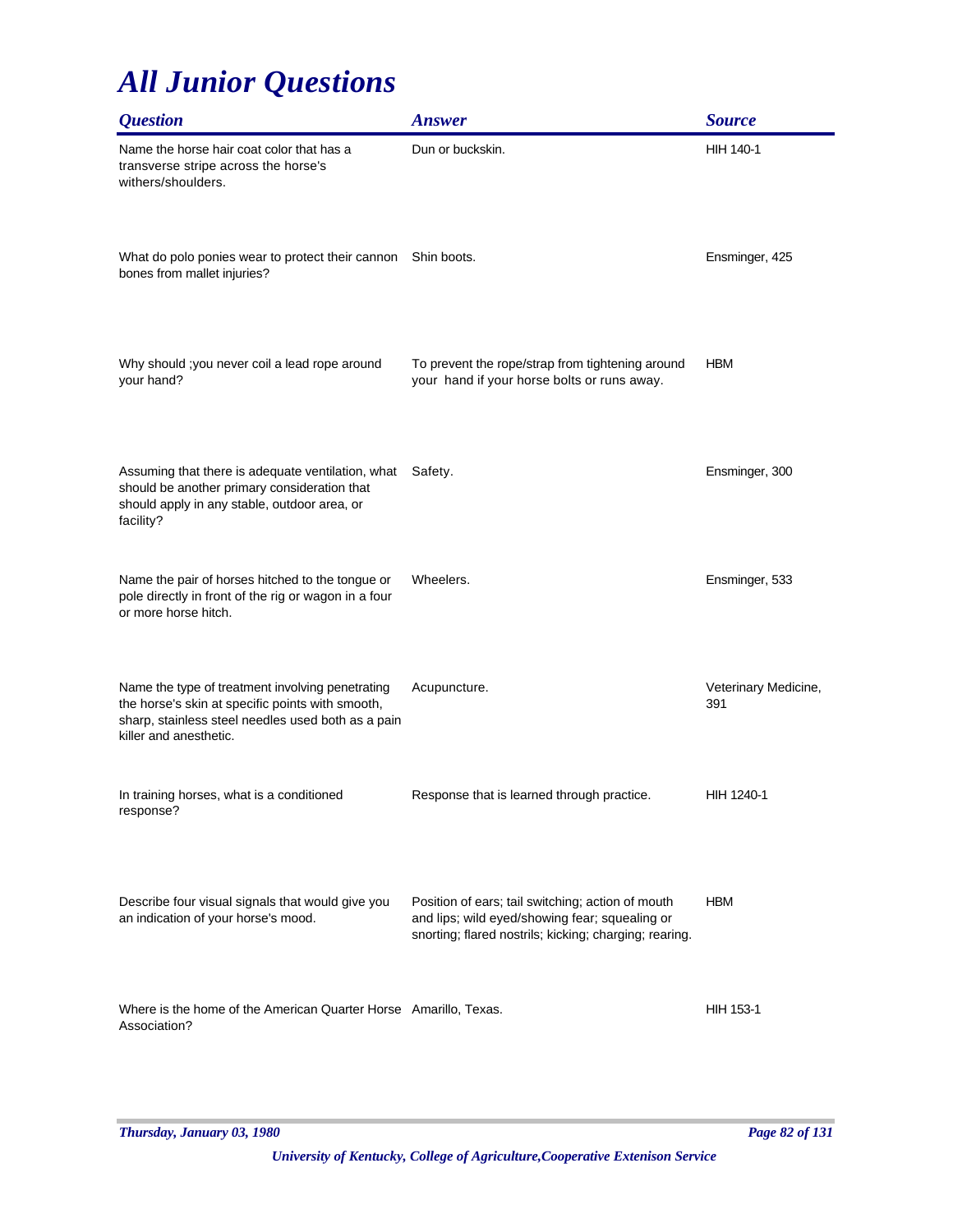| <b>Question</b>                                                                            | <b>Answer</b>                                                                                                                            | <b>Source</b>                 |
|--------------------------------------------------------------------------------------------|------------------------------------------------------------------------------------------------------------------------------------------|-------------------------------|
| Name two conformation faults found on the<br>horse's head.                                 | Roman nose; parrot mouth; monkey mouth; thick<br>ears; pig-eyed; course muzzle; lopped ears; mule<br>eared, disproportionate head.       | Ev, Borton et all 141-<br>143 |
| Name two age groups of horses that have the<br>greatest need for calcium.                  | Young foals and lactating mares.                                                                                                         | Evans, Borton et all,<br>226  |
| Other than the horse trailer, name two other<br>methods of transporting horses.            | Van, truck, train, boat, airplane.                                                                                                       | Ensminger, 463                |
| Name two Haute Ecole movements used in<br>dressage.                                        | Pirouette, piaff, passage.                                                                                                               | Ensminger, 525-526            |
| What two basic choices of tack are available to<br>you in a Saddle Seat showmanship class? | Show halter or English bridle.                                                                                                           | <b>HBM</b>                    |
| Name the genetic disease of foals caused by<br>deficiency of B and T lymphocytes.          | Combined immunodeficiency/CID.                                                                                                           | Evans, Borton et all,<br>508  |
| Describe two things you can do to help prevent<br>equine encephalomyelitis.                | Use insecticides and repellents; eliminate standing<br>water; put fine screen on stalls; immediately<br>report an outbreak to officials. | HIH 440-4                     |
| Name four things you might wrap in a manta<br>when packing or trail riding.                | Bedroll; hay; sack of grain; tent; clothing;<br>miscellaneous items, first aid items, a halter and<br>lead, lunch.                       | <b>HBM</b>                    |
| Name five bones found in the horse's head.                                                 | Incisive bone/premaxillary; nasal bone; maxillary<br>bone; mandible; orbit; frontal bone; temporal fossa. 91                             | Evans, Borton et all,         |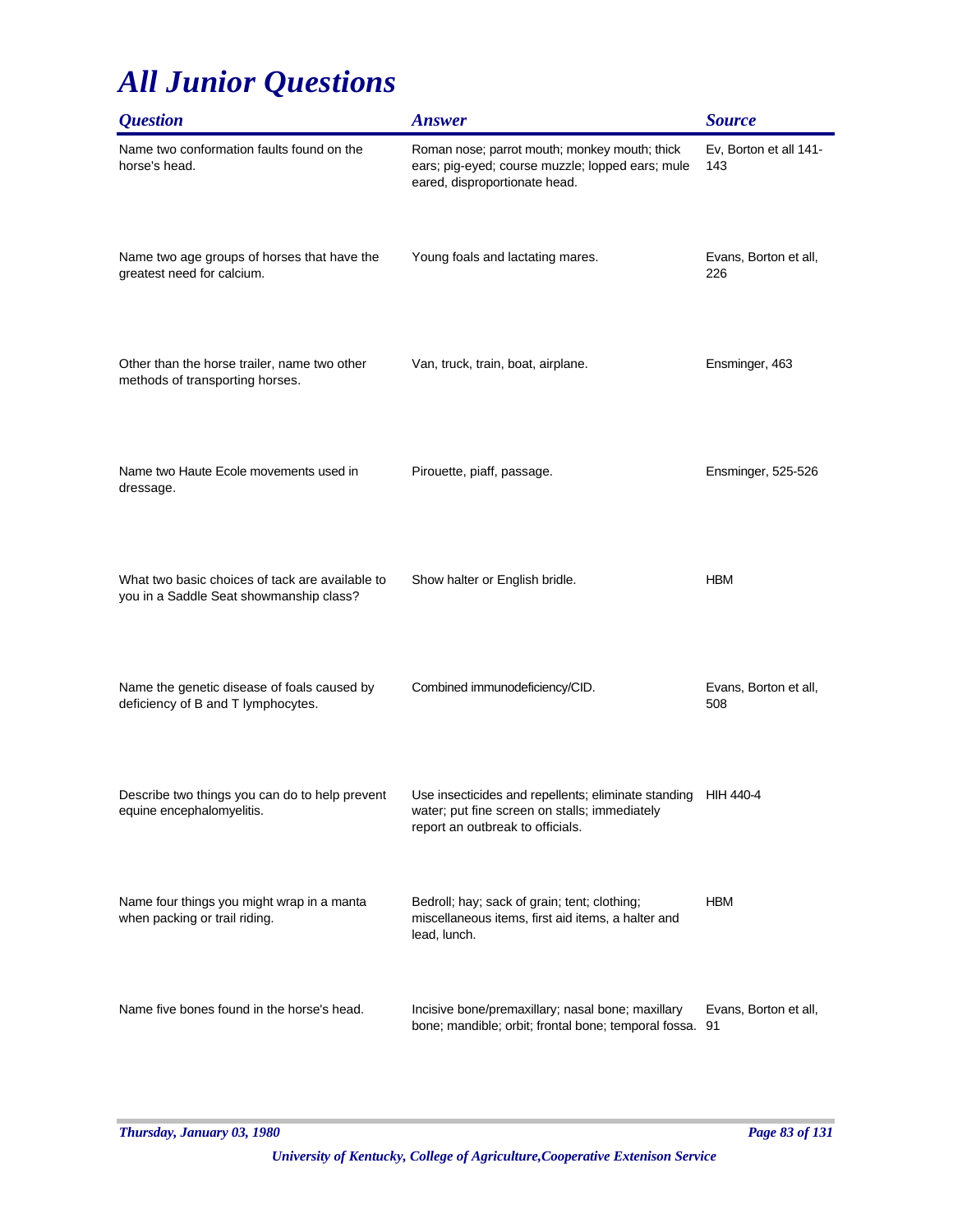| <i><b>Question</b></i>                                                                                       | <b>Answer</b>                                                                                                                                  | <b>Source</b>                |
|--------------------------------------------------------------------------------------------------------------|------------------------------------------------------------------------------------------------------------------------------------------------|------------------------------|
| What feature appears on the horse's upper<br>incisors at ten years of age?                                   | Galvayne's groove.                                                                                                                             | <b>HIH 240-1</b>             |
| What genetic term describes what your horse<br>looks like?                                                   | Phenotype.                                                                                                                                     | Evans, Borton et all,<br>458 |
| How long after birth, can a foal digest and absorb Approximately 36 hours.<br>the antibodies from colostrum? |                                                                                                                                                | Evans, Borton et all,<br>427 |
| How does the shorter length of winter daylight<br>hours affect the horse's hair coat?                        | It stimulates the horse to grow their longer winter<br>coats.                                                                                  | HIH 420-1                    |
| Name the color term that describes a white and<br>black pinto horse.                                         | Piebald.                                                                                                                                       | Evans, Borton et all,<br>46  |
| Name one function of the American Horse Shows<br>Association.                                                | Regulates all A. H. S. A. rules; schedules all A. H.<br>S. A. approved shows and other horse events<br>such as dressage and combined training. | <b>HBM</b>                   |
| When is the cry "Tally-Ho" used?                                                                             | Used when a fox has been sighted during a fox<br>hunt.                                                                                         | Ensminger, 531               |
| Name the horse breed that is associated with the<br>famous horse named Steel Dust.                           | American Quarter Horse.                                                                                                                        | Ensminger, 137               |
| What is recommended as the best type of<br>covering for the floor of a horse trailer?                        | Rubber mats.                                                                                                                                   | HIH 1155-2                   |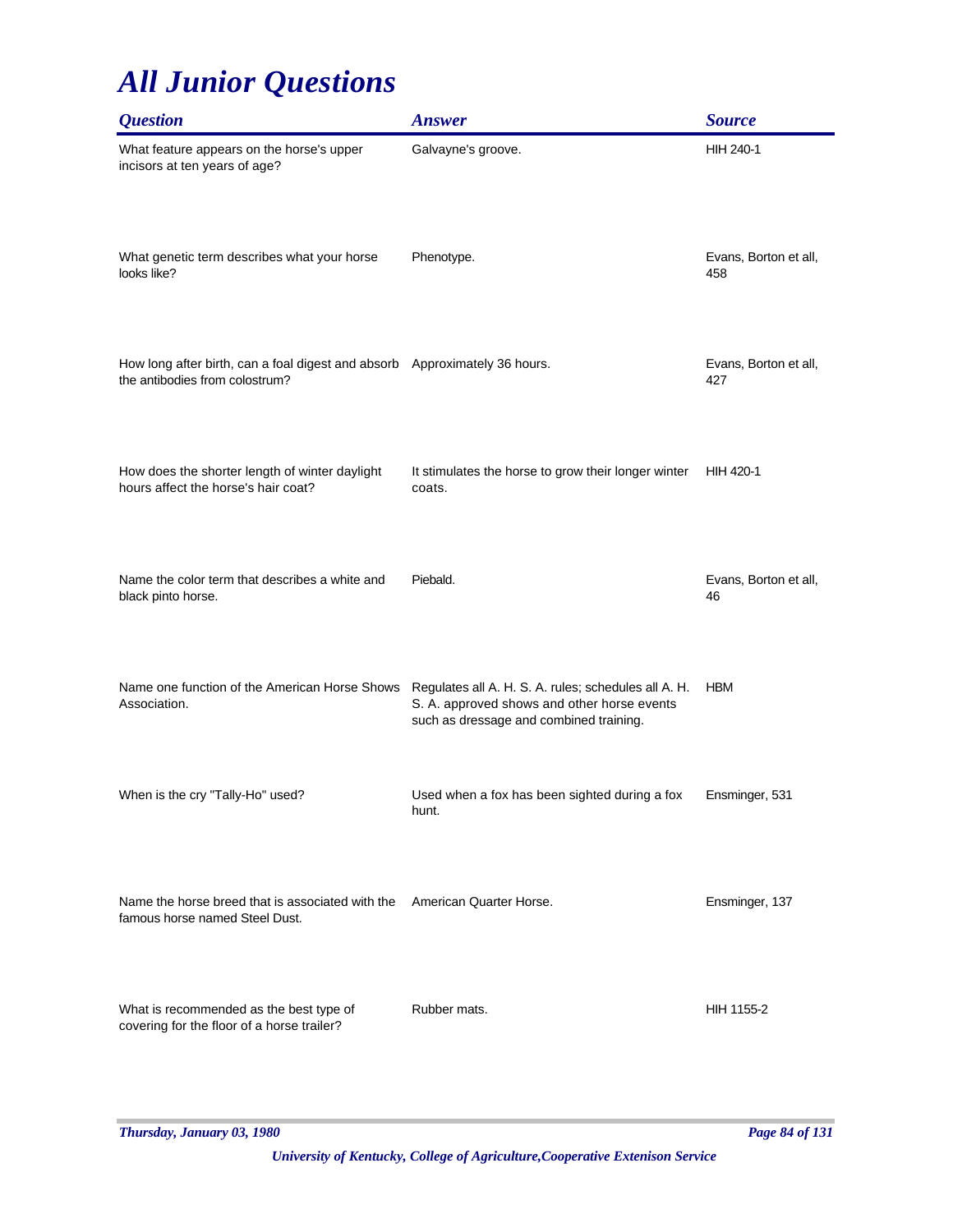| <i><b>Question</b></i>                                                                                                         | <b>Answer</b>                                                                                                                 | <b>Source</b>                |
|--------------------------------------------------------------------------------------------------------------------------------|-------------------------------------------------------------------------------------------------------------------------------|------------------------------|
| How many rein attachments would you find on a<br>pelham bridle?                                                                | Four rein attachments.                                                                                                        | Ensminger, 525               |
| Why would you give your foal two vaccinations<br>of tetanus toxoid and how long does the immunity<br>last?                     | Why - provide long term active immunity against<br>tetanus.<br>How long - approximately one year, annual<br>booster required. | <b>HIH 445</b>               |
| Name the two most important dietary "energy"<br>components in a horse's feed.                                                  | Carbohydrates and fats                                                                                                        | HIH 820-1                    |
| Describe three features of the keg shoe.                                                                                       | Pre-sized; extra light; pre-punched; heels<br>finished; cold shaped; cold fitted.                                             | Evans, Borton et all,<br>732 |
| Name the disease caused by Borrelia burgdorferi. Lyme disease.                                                                 |                                                                                                                               | HIH 655-1                    |
| Name the two sex chromosome pairs for the<br>stallion and the mare.                                                            | Stallion - XY<br>Mare - XX                                                                                                    | Evans, Borton et all,<br>462 |
| If it becomes necessary for you to cut a newborn Two inches.<br>foal's umbilical cord, how long should you leave<br>the stump? |                                                                                                                               | HIH 950-1                    |
| Name one kind of fencing that is never<br>recommended for horses.                                                              | Barbed wire.                                                                                                                  | <b>HBM</b>                   |
| What feature of a horse's upper incisors<br>completely disappears after 30 years of age?                                       | Galvayne's groove.                                                                                                            | HIH 240-4                    |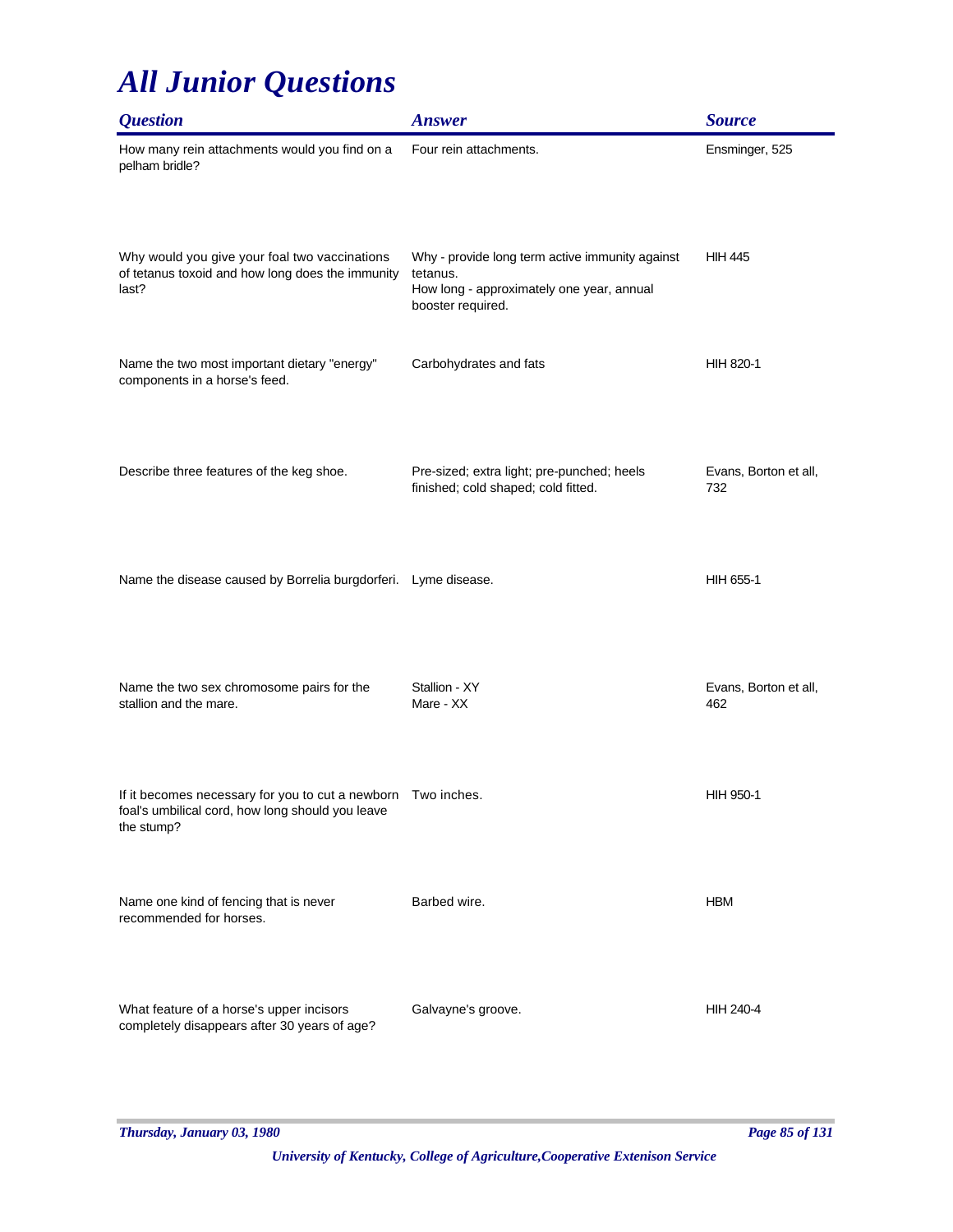| <i><b>Question</b></i>                                                                                                                                                                      | <b>Answer</b>                                | <b>Source</b>                 |
|---------------------------------------------------------------------------------------------------------------------------------------------------------------------------------------------|----------------------------------------------|-------------------------------|
| What specific part of a bridle prevents injury to<br>the roof of the horse's mouth?                                                                                                         | Curb strap or curb chain.                    | HIH 1100-10                   |
| What disease is present when the horse's blood<br>does not clot in a normal amount of time?                                                                                                 | Hemophilia.                                  | Evans, Borton et all,<br>462  |
| Name the specie of parasite that have vestigial<br>(non-working) mouth parts as adults and feed<br>only in their larval stage, on blood and tissues of<br>the horse's stomach and duodenum. | Bot or gasterophilus.                        | Evans, Borton et all,<br>633  |
| Name the three things that work together to form<br>the basis of horse psychology.                                                                                                          | Stimuli, responses, and reinforcement.       | Ev., Bort, et al, 660-<br>664 |
| What is the ultimate result when lethal genes are<br>present in the genetic make-up of a foal?                                                                                              | Death (prenatal, at birth or later in life). | Evans, Borton et all,<br>508  |
| Name one equine species related to the horse that Mule; hinny.<br>is most commonly sterile.                                                                                                 |                                              | Evans, Borton et all,<br>76   |
| Name the horse breed developed by crossing<br>Arabian and Saddlebred horses.                                                                                                                | National Show horse.                         | Ensmnger, 128                 |
| Name the horse breed that is known for it's<br>"termino" gait.                                                                                                                              | Peruvian Paso.                               | Evans, Borton et all,<br>43   |
| Name the type of hay that can be infested with<br>blister beetles.                                                                                                                          | Alfalfa hay.                                 | HIH 415-9                     |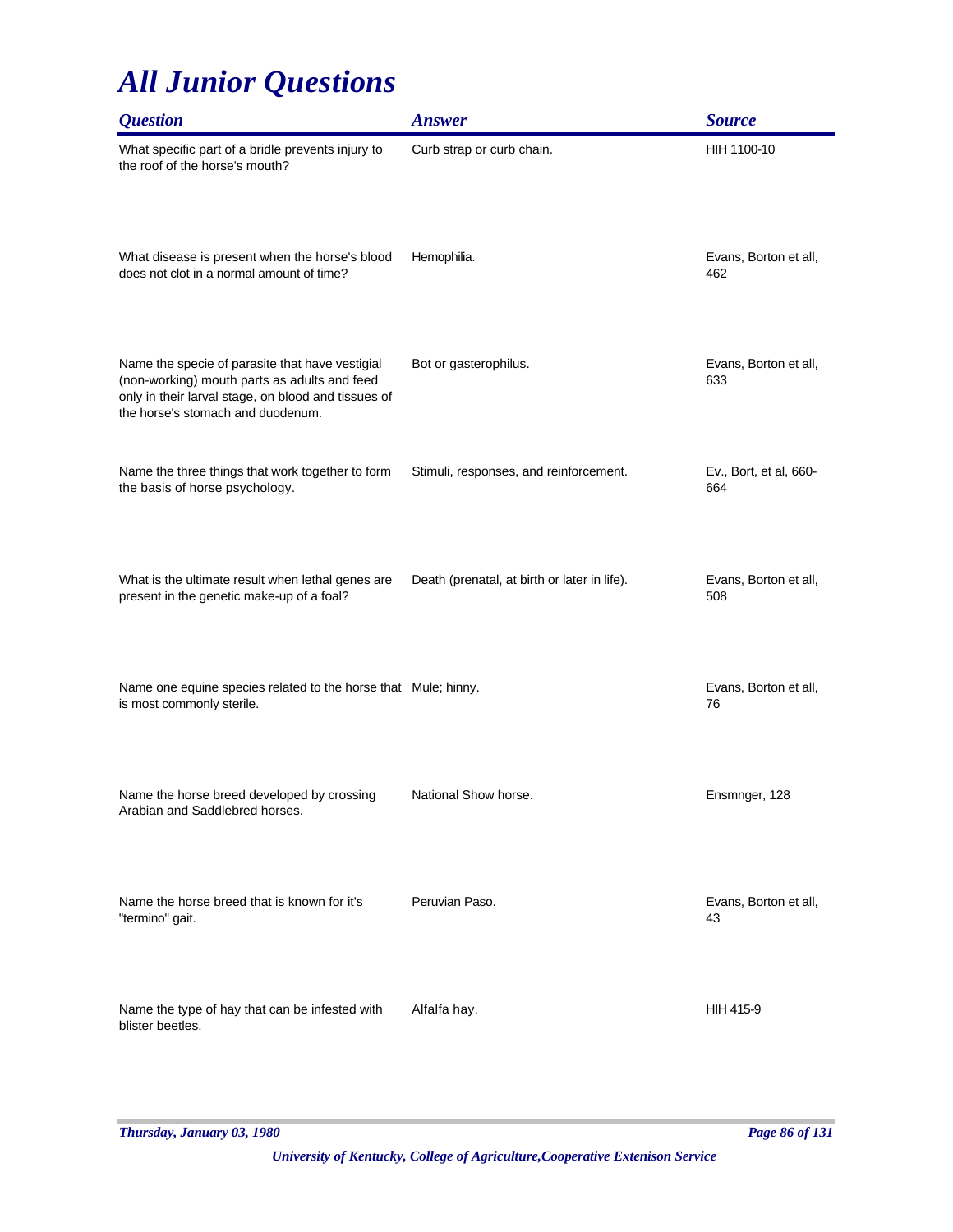| <i><b>Question</b></i>                                                                     | <b>Answer</b>                                                                                                    | <b>Source</b>               |
|--------------------------------------------------------------------------------------------|------------------------------------------------------------------------------------------------------------------|-----------------------------|
| Name the membrane that covers the horse's<br>bones.                                        | Periosteum.                                                                                                      | Stashak, 127                |
| Name one of the major causes of all barn and<br>stable fires.                              | Carelessness of human beings; careless use of<br>smoking materials; lack of fire safety knowledge.               | HIH 340-1                   |
| What part of a Tennessee Walking Horse's mane<br>is braided in colorful ribbons?           | The forelock and first strand of mane.                                                                           | <b>HBM</b>                  |
| What type of a cinch would you find on a decker<br>pack saddle?                            | Centerfire rigged, single cinch.                                                                                 | HIH 1125-1                  |
| Name six grooming tools needed to properly<br>groom a horse.                               | Hoof pick; curry comb; body brush; dandy brush;<br>mane & tail comb; sweat scraper; grooming cloth;<br>clippers. | Ensminger, 445              |
| Name six parts of a western bridle.                                                        | Headstall/crown piece; cheek pieces; brow band;<br>throat latch strap; curb strap; bit; reins.                   | HIH 1100-9                  |
| How does today's Morgan horse compare to the<br>original Justin Morgan in size and weight? | Justin Morgan weighed less and was shorter<br>than today's Morgan.                                               | Evans, Borton et all,<br>36 |
| The average idle 1000 lb. horse will consume<br>how much water per day?                    | 10 to 12 gallons.                                                                                                | <b>HIH 410-7</b>            |
| Name the major site for bacterial invasion of a<br>newborn foal.                           | Umbilical cord or navel stump.                                                                                   | <b>HIH 950-1</b>            |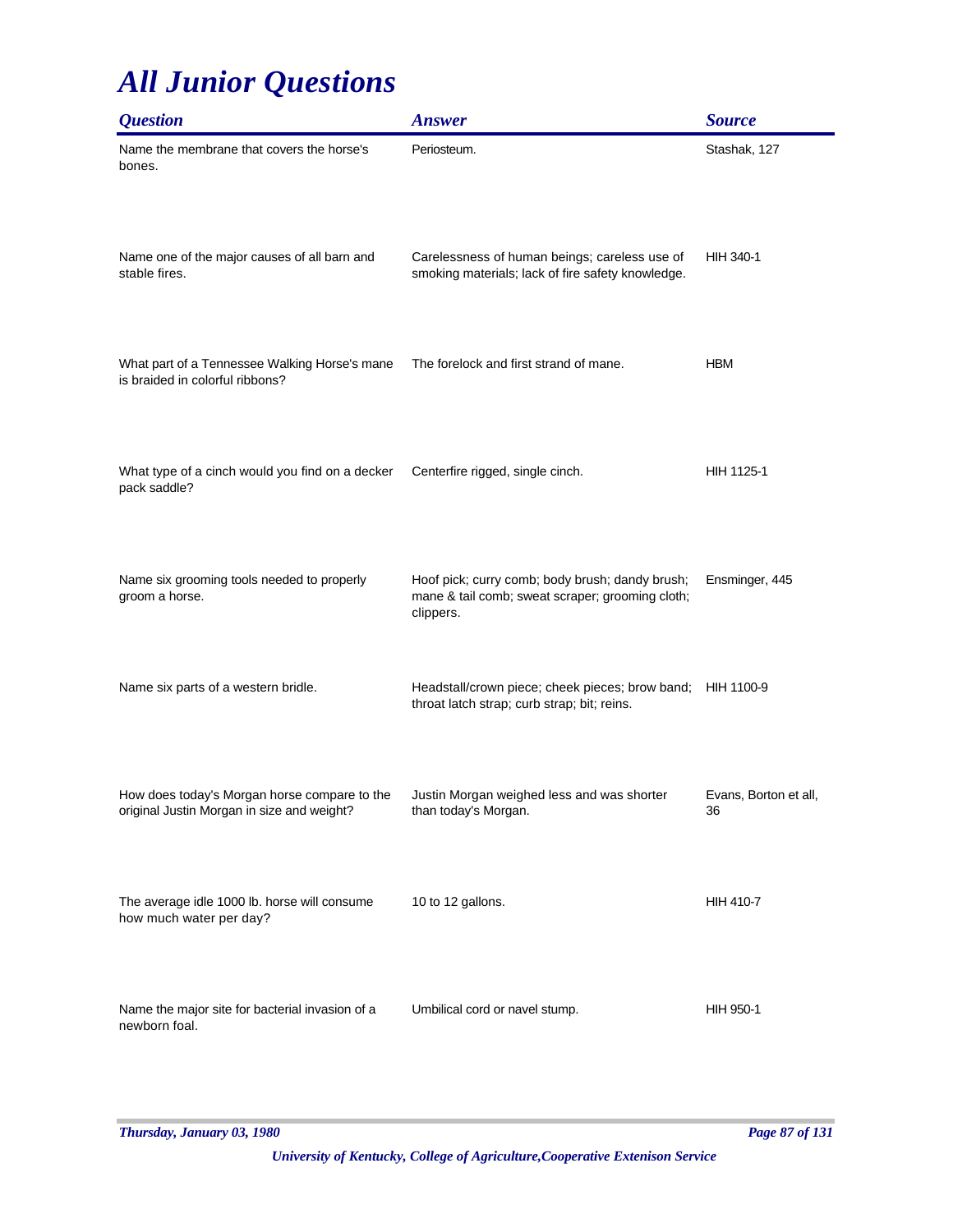| <b>Question</b>                                                                                                   | <b>Answer</b>                                                                                                                                                                                                | <b>Source</b>                 |
|-------------------------------------------------------------------------------------------------------------------|--------------------------------------------------------------------------------------------------------------------------------------------------------------------------------------------------------------|-------------------------------|
| How much space is recommended on either side<br>of the rider's feet when they are placed in the<br>stirrup irons? | 1/4 inch on either side of the foot.                                                                                                                                                                         | HIH 1100-3                    |
| Name one type of nail head used on horseshoes.                                                                    | Regular, city, or frosthead.                                                                                                                                                                                 | Evans, Borton et all,<br>738  |
| Name the most consistent, natural conditioner for<br>the horse's hooves.                                          | Water.                                                                                                                                                                                                       | <b>HIH 505-7</b>              |
| Name two insect vectors that infect horses with<br>the Harbronemna parasite.                                      | House flies and stable flies.                                                                                                                                                                                | Evans, Borton et all,<br>645  |
| Name two equine breeds that can carry a<br>dominant gene for silver dappling.                                     | Shetland pony, and Australian pony.                                                                                                                                                                          | Ev, Bort. Et all, 488-<br>489 |
| Name two parts of the horse's urinary system.                                                                     | Kidney; bladder; ureters; urethra.                                                                                                                                                                           | Evans, Borton et all,<br>119  |
| Describe four symptoms that indicate that your<br>horse needs to have it's teeth floated.                         | Holds head sideways/tilted when chewing;<br>evidence of quitting; excessive salivation;<br>sensitive to the pressure of a bit; throws it's head<br>when eating'; slobbering; goes off feed; loses<br>weight. | HIH 405-1                     |
| At what age does the horse's third corner<br>incisors usually appear?                                             | At 4 1/2 years of age.                                                                                                                                                                                       | Evans, Borton et all,<br>92   |
| Name three specialized sensory organs in the<br>horse's nervous system.                                           | Ears; eyes; nose.                                                                                                                                                                                            | Evans, Borton et all,<br>120  |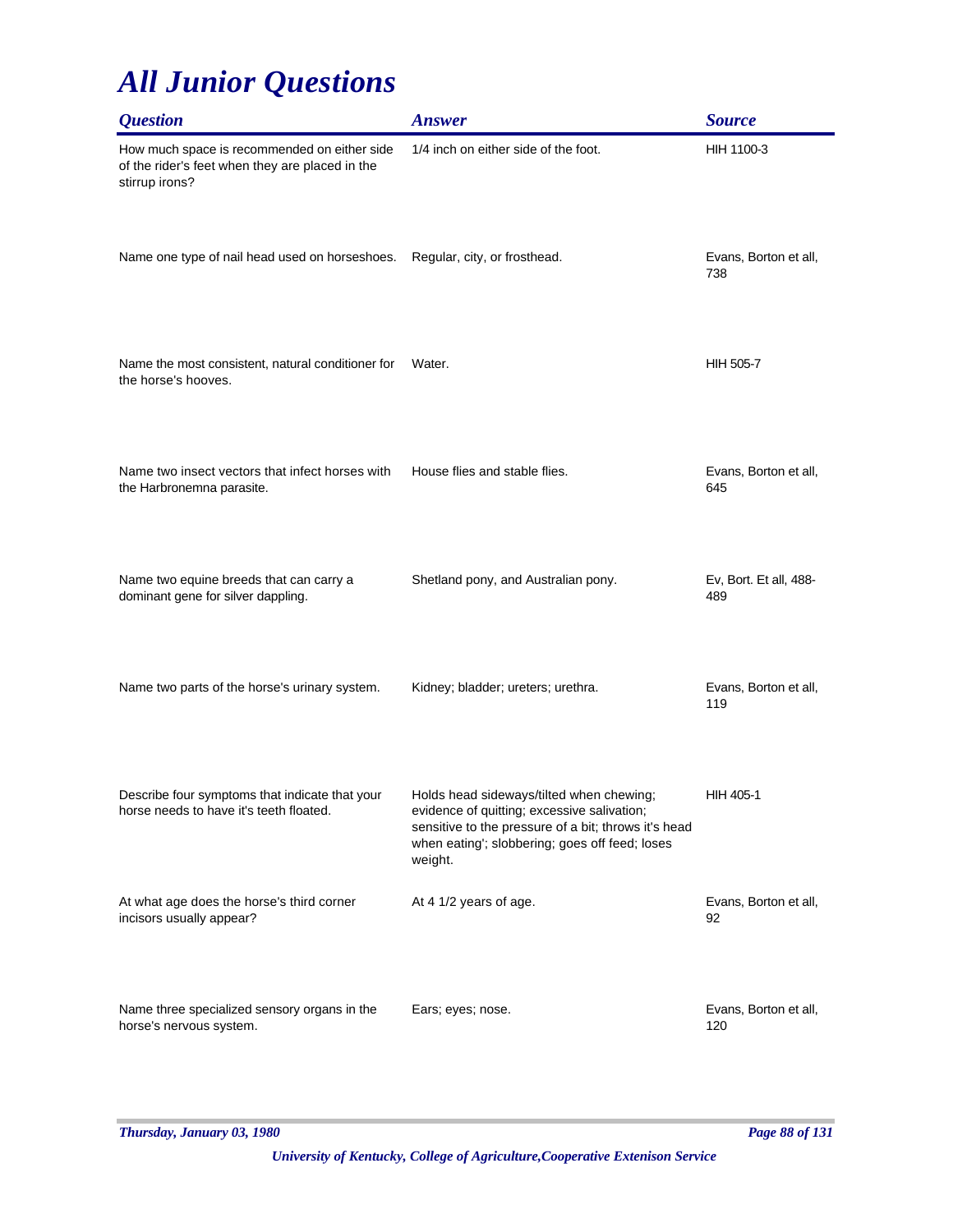| <i><b>Question</b></i>                                                                                                                                                                   | <b>Answer</b>                                                                                                               | <b>Source</b>               |
|------------------------------------------------------------------------------------------------------------------------------------------------------------------------------------------|-----------------------------------------------------------------------------------------------------------------------------|-----------------------------|
| Name the face marking on the Spanish Mustang<br>that was supposed to have supernatural powers<br>of protection and invincibility, and was especially<br>favored by the Cheyenne Indians. | Medicine hat.                                                                                                               | Evans, Borton et all,<br>56 |
| How many coccygeal vertebrae are found in the<br>horse's tail?                                                                                                                           | Usually 18.                                                                                                                 | Evans, Borton et all,<br>96 |
| What is the name of a canvas used to cover or<br>wrap a pack load?                                                                                                                       | Manta.                                                                                                                      | HIH 1125-3                  |
| Name one horse breed and one pony breed that<br>were crossbred to develop the Welara pony.                                                                                               | Arabian horse and Welsh pony.                                                                                               | <b>HBM</b>                  |
| Name the small dun colored breed of horse that<br>originated in Norway.                                                                                                                  | Norwegian Fjord.                                                                                                            | Ensminger, 129              |
| How many acres of good quality pasture is<br>recommended to feed each mature horse<br>weighing 1000 pounds?                                                                              | Two to three acres each.                                                                                                    | <b>HIH 730-1</b>            |
| The stallion "Eclipse" is claimed to be the<br>progenitor of 90% of which horse breed?                                                                                                   | Thoroughbred.                                                                                                               | Evans, Borton et all,<br>21 |
| Name the largest part of the horse's brain.                                                                                                                                              | Cerebrum.                                                                                                                   | <b>HBM</b>                  |
| Why would you give your horse tetanus antitoxin? To provide immediate temporary immunity to an                                                                                           | injured horse especially if you know or are not<br>sure that the horse has not had a current tetanus<br>toxoid vaccination. | <b>HIH 445-2</b>            |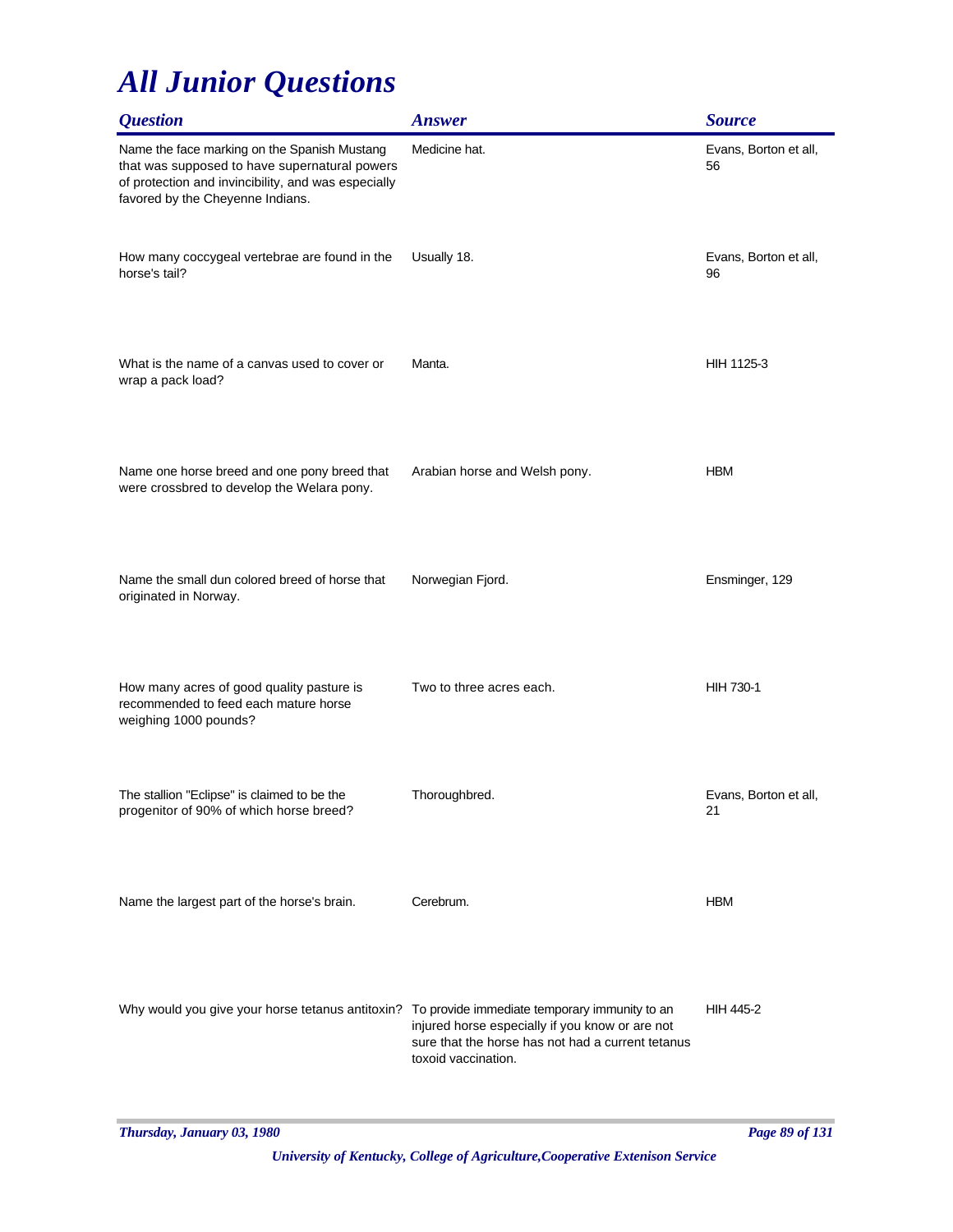| <i><b>Question</b></i>                                                                                                                                                                                  | <b>Answer</b>                                                                                                         | <b>Source</b>                |
|---------------------------------------------------------------------------------------------------------------------------------------------------------------------------------------------------------|-----------------------------------------------------------------------------------------------------------------------|------------------------------|
| What do all of the artificial gaits have in common?                                                                                                                                                     | They are all four beat gaits.                                                                                         | Evans, Borton et all,<br>178 |
| According to genetic shorthand, explain the<br>difference between the letters that symbolize the<br>dominant and recessive genes.                                                                       | Dominant - Upper case or capital letters.<br>Recessive - Lower case or small letters.                                 | HIH 1040-1                   |
| What mineral deficiency in mares causes a foal to<br>be born with an enlarged thyroid gland, to be<br>stillborn, to be weak, or to be hairless?                                                         | lodine deficiency.                                                                                                    | Evans, Borton et all,<br>231 |
| What term describes the up-take of ground<br>moisture into a bale of hay causing deterioration<br>of the quality of the hay?                                                                            | Wicking.                                                                                                              | <b>HIH 710-5</b>             |
| Describe the function of synovial fluid.                                                                                                                                                                | Responsible for lubricating the horse's joints.                                                                       | Evans, Borton et all,<br>90  |
| Name the three major carbohydrates in horse<br>feed.                                                                                                                                                    | Sugar, starch.                                                                                                        | Evans, Borton et all,<br>199 |
| Describe a pair of jodhpurs and tell what type of<br>class they are worn in.                                                                                                                            | A flare to ankle cut/style of pants worn by<br>exhibitors of gaited horses, western horses, and<br>saddleseat horses. | Ensminger, 430               |
| Name the type of horseshoe used mostly on the<br>hind feet to stabilize the breakover of the foot.                                                                                                      | Square-toed shoe.                                                                                                     | HIH 515-3                    |
| Name a condition, usually found in young horses,<br>characterized by a painful inflammation of the<br>periosteum along the front of the cannon bone,<br>usually caused by trauma due to the concussion. | Bucked shins.                                                                                                         | Evans, Borton et all,<br>160 |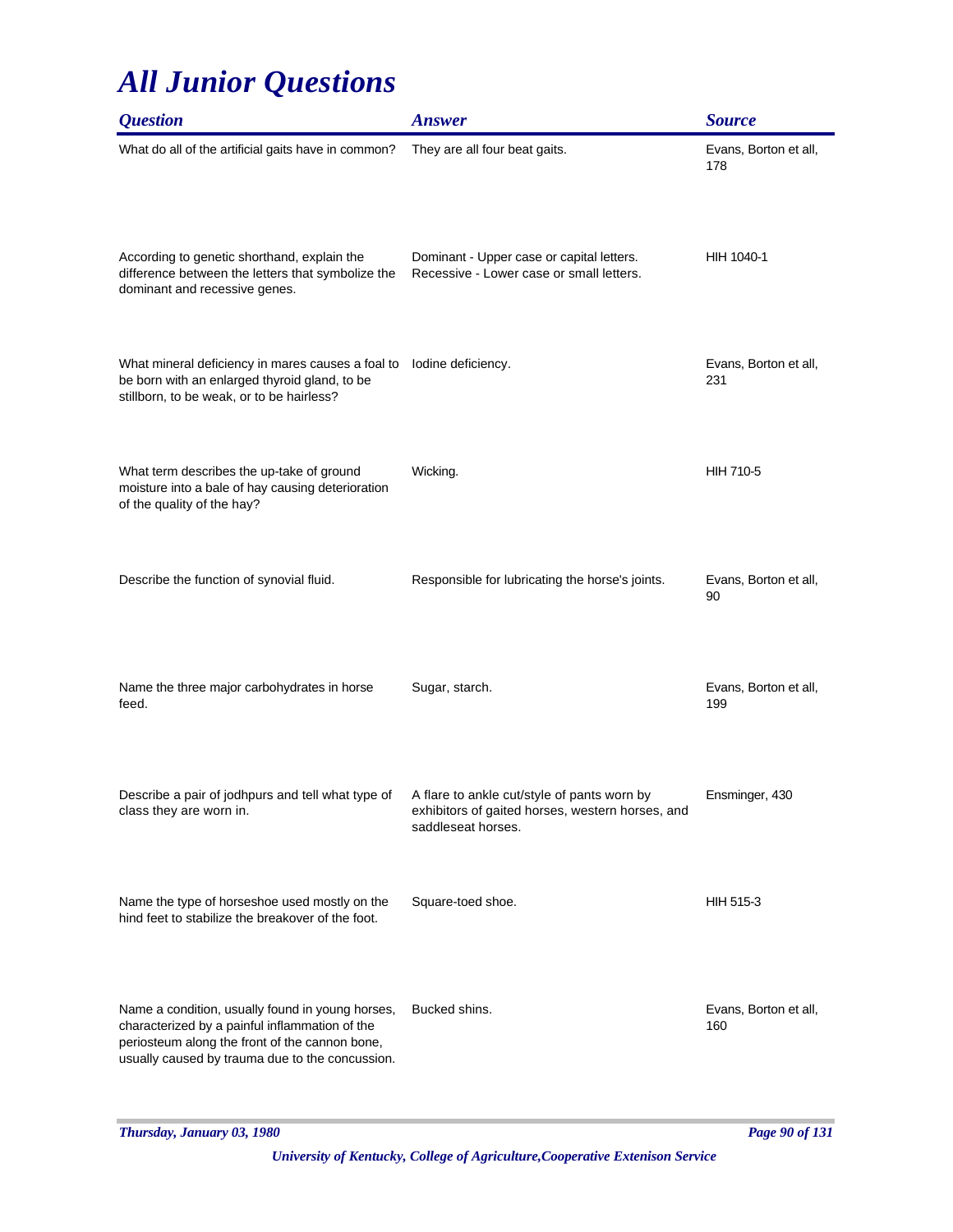| <i><b>Question</b></i>                                                                                                                                       | <b>Answer</b>                                                                                                                                                          | <b>Source</b>                |
|--------------------------------------------------------------------------------------------------------------------------------------------------------------|------------------------------------------------------------------------------------------------------------------------------------------------------------------------|------------------------------|
| What are the antagonist muscles?                                                                                                                             | Muscles that work against each other.                                                                                                                                  | <b>HBM</b>                   |
| Name four types of pack saddle hitches.                                                                                                                      | Single-diamond, double-diamond, half-diamond,<br>squaw, and Arizona.                                                                                                   | HIH 1125-5                   |
| Name the oily, waxy secretion that coats the<br>horse's hair coat to protect it from over-wetting<br>and increases it's insulating ability.                  | Sebum.                                                                                                                                                                 | Evans, Borton et all,<br>129 |
| When do the deciduous central incisors appear?                                                                                                               | They are present at birth or erupt during the first<br>week following birth.                                                                                           | HIH 405-1                    |
| What is the result of an iodine deficient diet?                                                                                                              | Goiter.                                                                                                                                                                | Evans 231                    |
| What is the recommended minimum size for<br>stallion and foaling stalls?                                                                                     | Minimum 12 X 14 feet.                                                                                                                                                  | HIH 320-1                    |
| Name three disadvantages of using straw for<br>bedding horses.                                                                                               | Highly combustible; dust causes respiratory<br>problems; horses eating straw can cause<br>problems; high labor costs in stall maintenance;<br>difficult to dispose of. | HIH 330-1                    |
| Name four breeds of horses that were involved in Thoroughbred; Standardbred; Morgan; American<br>the development of the Tennessee Walking Horse. Saddlebred. |                                                                                                                                                                        | <b>HIH 152</b>               |
| Name the two body types recognized by the<br>American Miniature Horse Association.                                                                           | Arabian type; Quarter Horse type.                                                                                                                                      | HIH 154-1                    |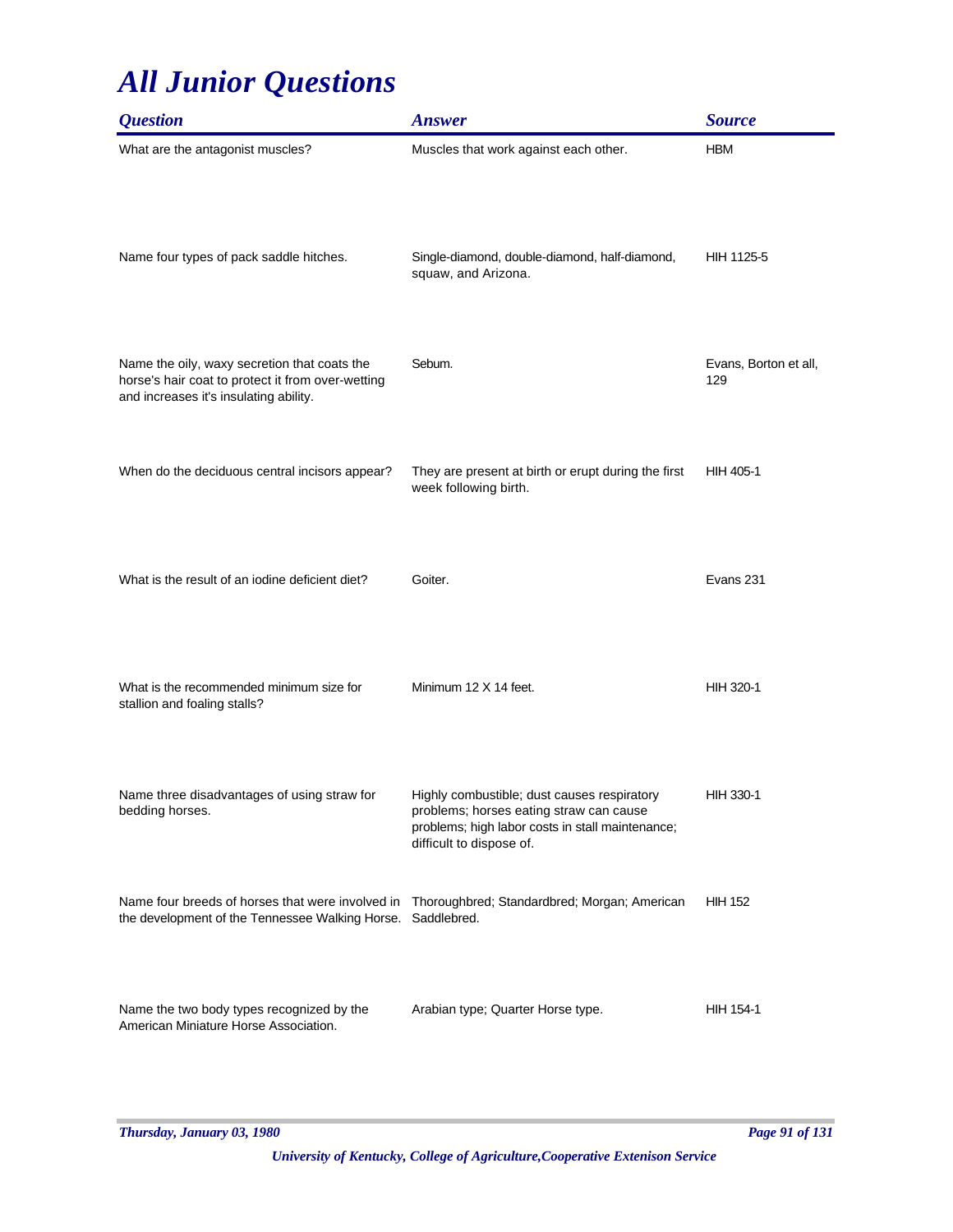| <i><b>Question</b></i>                                                                                                                   | <b>Answer</b>                                                                    | <b>Source</b>    |
|------------------------------------------------------------------------------------------------------------------------------------------|----------------------------------------------------------------------------------|------------------|
| What term identifies a foal that is born between<br>300 and 320 days of gestation?                                                       | Premature.                                                                       | <b>HIH 950-9</b> |
| What is another term that describes reward<br>training.                                                                                  | Positive reinforcement.                                                          | Evans 664        |
| Name four light horse breeds that have<br>Thoroughbred blood lines in their foundation stock. Horse; Quarter Horse; American Saddlebred. | Standardbred; Morgan; Tennessee Walking                                          | Evans 20         |
| Name two of the most common devices used as<br>artificial riding aids.                                                                   | Whip; spurs.                                                                     | <b>ENS 313</b>   |
| What is a sprinter?                                                                                                                      | A race horse that performs best at distances of a ENS 426<br>mile or less.       |                  |
| What is the purpose of a hoof tester?                                                                                                    | To determine the location of a painful area in the<br>foot of a lame horse.      | <b>HIH 530</b>   |
| Name four symptoms of rabies.                                                                                                            | Excitability, mania, biting, vicious striking, blind<br>charges, sudden falling. | <b>IVE 573</b>   |
| Describe the specific location of the high and low<br>bowed tendons.                                                                     | High - just under the horse's knee.<br>Low - just above the horse's fetlock.     | <b>ENS 57</b>    |
| What term describes a horse that has less than a<br>four finger width between the last rib and the<br>point of the horse's hip?          | Short-coupled.                                                                   | <b>ENS 426</b>   |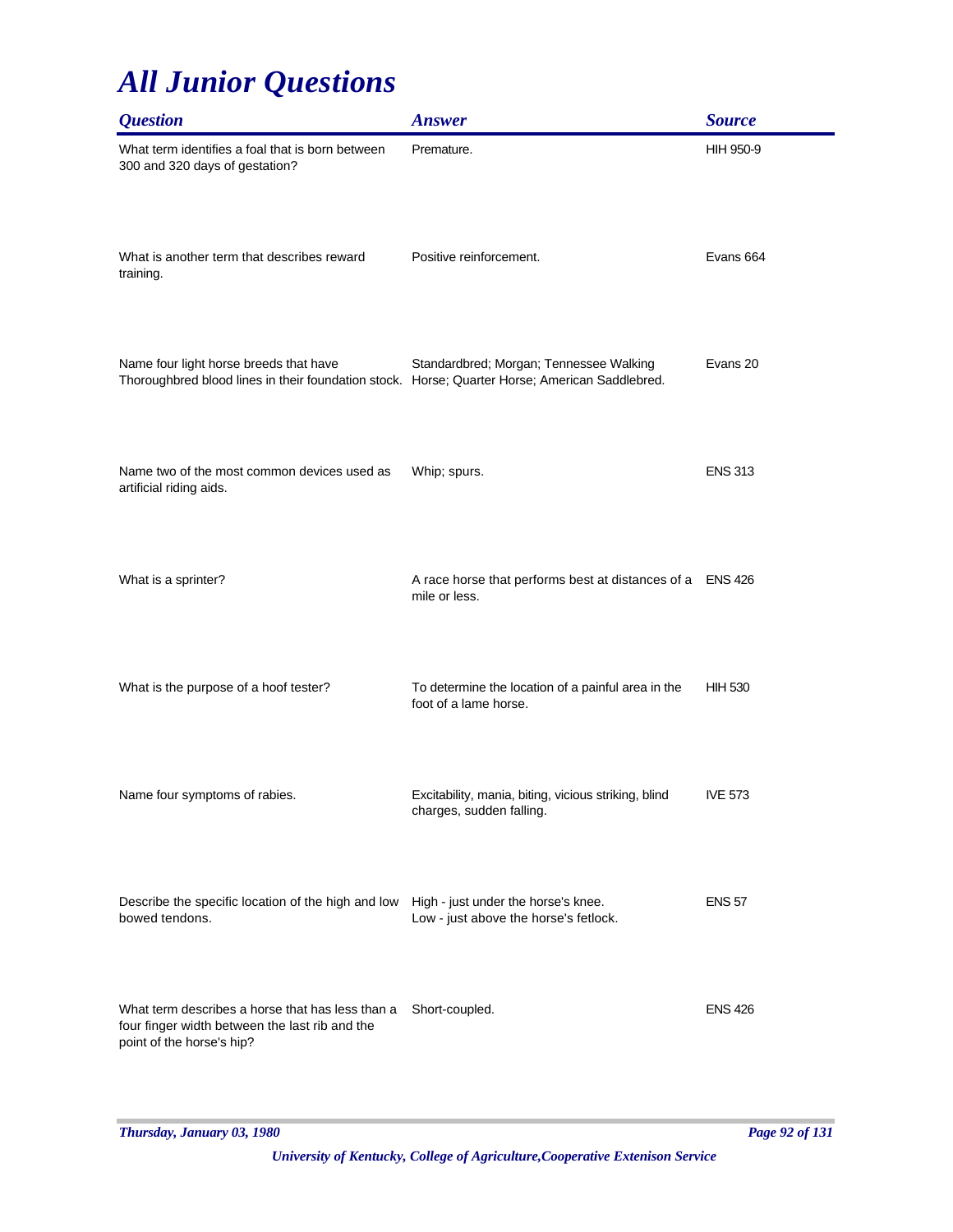| <i><b>Question</b></i>                                                                                                                                                               | <b>Answer</b>                                                                                                                                                                                            | <b>Source</b>       |
|--------------------------------------------------------------------------------------------------------------------------------------------------------------------------------------|----------------------------------------------------------------------------------------------------------------------------------------------------------------------------------------------------------|---------------------|
| Name the vitamin that is necessary to promote<br>normal growth and development of the horse's<br>hooves.                                                                             | Vitamin A                                                                                                                                                                                                | <b>HIH 505-2</b>    |
| Describe a full-stocking.                                                                                                                                                            | White hair starts at the coronet and extends up to<br>and including the horse's knee or up to the hock.                                                                                                  | <b>ENS 43</b>       |
| Name three specific divisions of circulation in the<br>horse's circulatory system.                                                                                                   | Systemic circulation; pulmonary circulation;<br>lymphatic circulation.                                                                                                                                   | <b>IVE 447</b>      |
| Name the four stages of the life cycle of the<br>horse fly.                                                                                                                          | Egg; larva; pupa; adult.                                                                                                                                                                                 | <b>HIH 415-1</b>    |
| Name the parasite whose eggs pass out of the<br>horse with its feces. The larvae mature and then<br>travel up the stems and blades of grass where<br>they are ingested by the horse. | Strongyles.                                                                                                                                                                                              | IVE 504 fig 20 - 23 |
| Name four things you should look for when you<br>evaluate the conformation of a horse.                                                                                               | 1) Consider breed conformation standards, 2)<br>tracking the horse for soundness, balance,<br>action, 3) view the front of the horse, 4) view the<br>rear of the horse, 5) view profile from a distance. | HIH 220 - 1         |
| Why do Arabian horses have long eye lashes?                                                                                                                                          | It is probably an evolutionary characteristic<br>developed to keep desert sand out of their eyes.                                                                                                        | HIH 150 - 1         |
| Which group of horses require the most crude<br>protein in their diets: Mature horses, pregnant<br>mares, performance horses, or weanlings.                                          | Weanlings.                                                                                                                                                                                               | HIH 730-2           |
| Name four articles of appropriate attire for a Hunt<br>Seat equitation rider.                                                                                                        | Black or conservative tweed Hunt coat; buff,<br>brick or canary Hunt breeches; shirt with stock or<br>choker; Hunt Derby or safety helmet; black or<br>brown high boots.                                 | ENS 344 - 345       |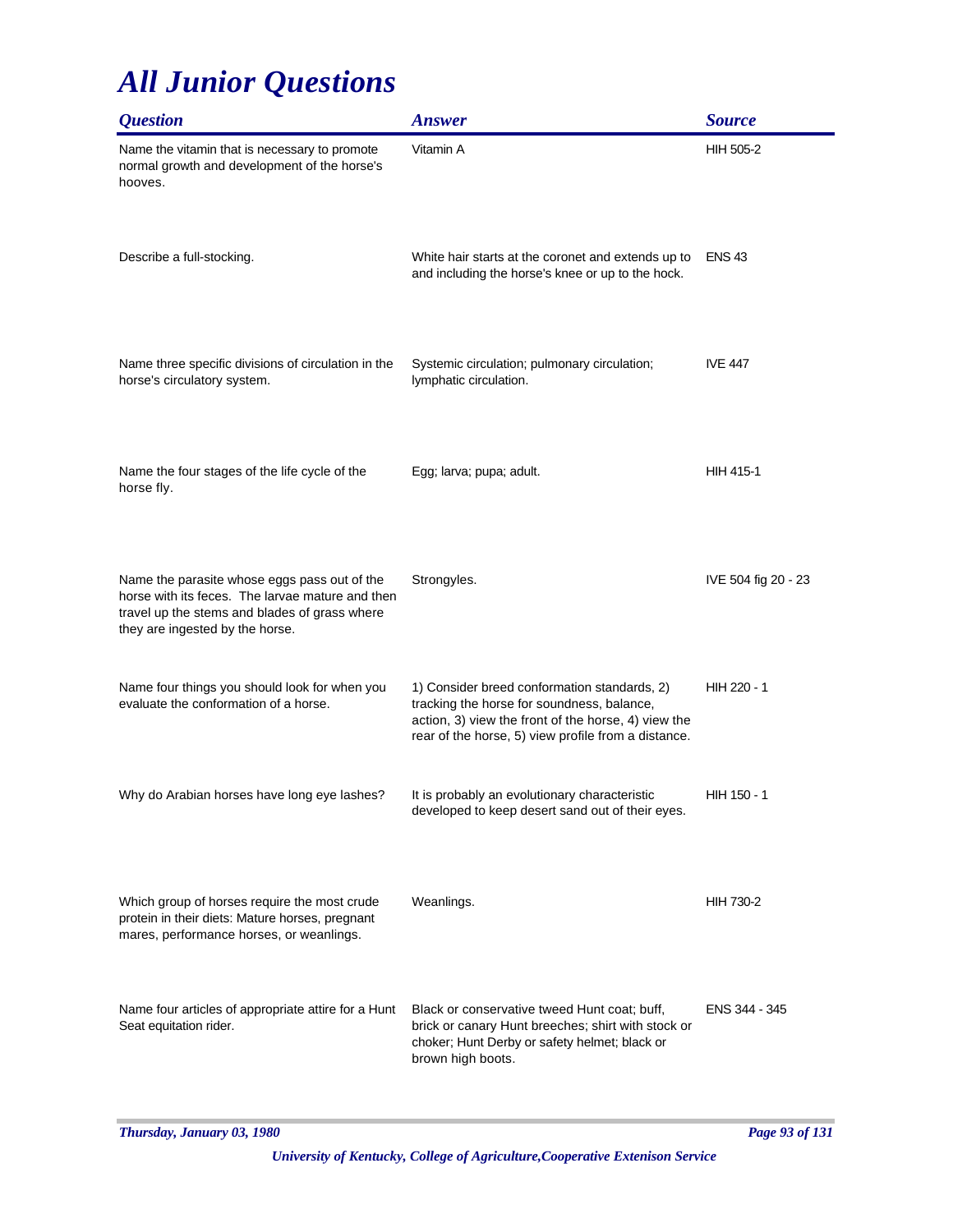| <b>Question</b>                                                                                                              | <b>Answer</b>                                                                                    | <b>Source</b>  |
|------------------------------------------------------------------------------------------------------------------------------|--------------------------------------------------------------------------------------------------|----------------|
| Name the pony breed that is a miniature Quarter<br>Horse.                                                                    | Quarter pony.                                                                                    | <b>ENS 111</b> |
| Where in the horse would you find the tibia?                                                                                 | In the gaskin.                                                                                   | Evans 98       |
| What is the proper name for nutrients sometimes<br>referred to as "building blocks"?                                         | Amino acids.                                                                                     | Evans 219      |
| Name the stiff two inch fiber brush used to<br>remove light dirt from the horse's skin and to<br>brush its mane and tail.    | Dandy brush.                                                                                     | <b>Ens 358</b> |
| What is the least glamorous aspect of caring for<br>horses?                                                                  | Stall maintenance or cleaning stalls.                                                            | <b>HIH 330</b> |
| What color is the dorsal stripe on a red dun horse? Dark red.                                                                |                                                                                                  | Evans 475      |
| Name one physical characteristic and one quality<br>of the Shetland pony.                                                    | Characteristic - size / hardiness.<br>Quality - good disposition / popular children's<br>mount.  | Evans 59       |
| Name four appropriate articles of clothing required Western hat, western shirt, western pants,<br>for the western exhibitor. | western boots, western belt, gloves - opt.,<br>spurs - opt., neckwear - tie, choker, scarf, etc. | <b>Ens 344</b> |
| Give three other names for a saddle blanket.                                                                                 | Numnah, pad, corona.                                                                             | <b>Ens 342</b> |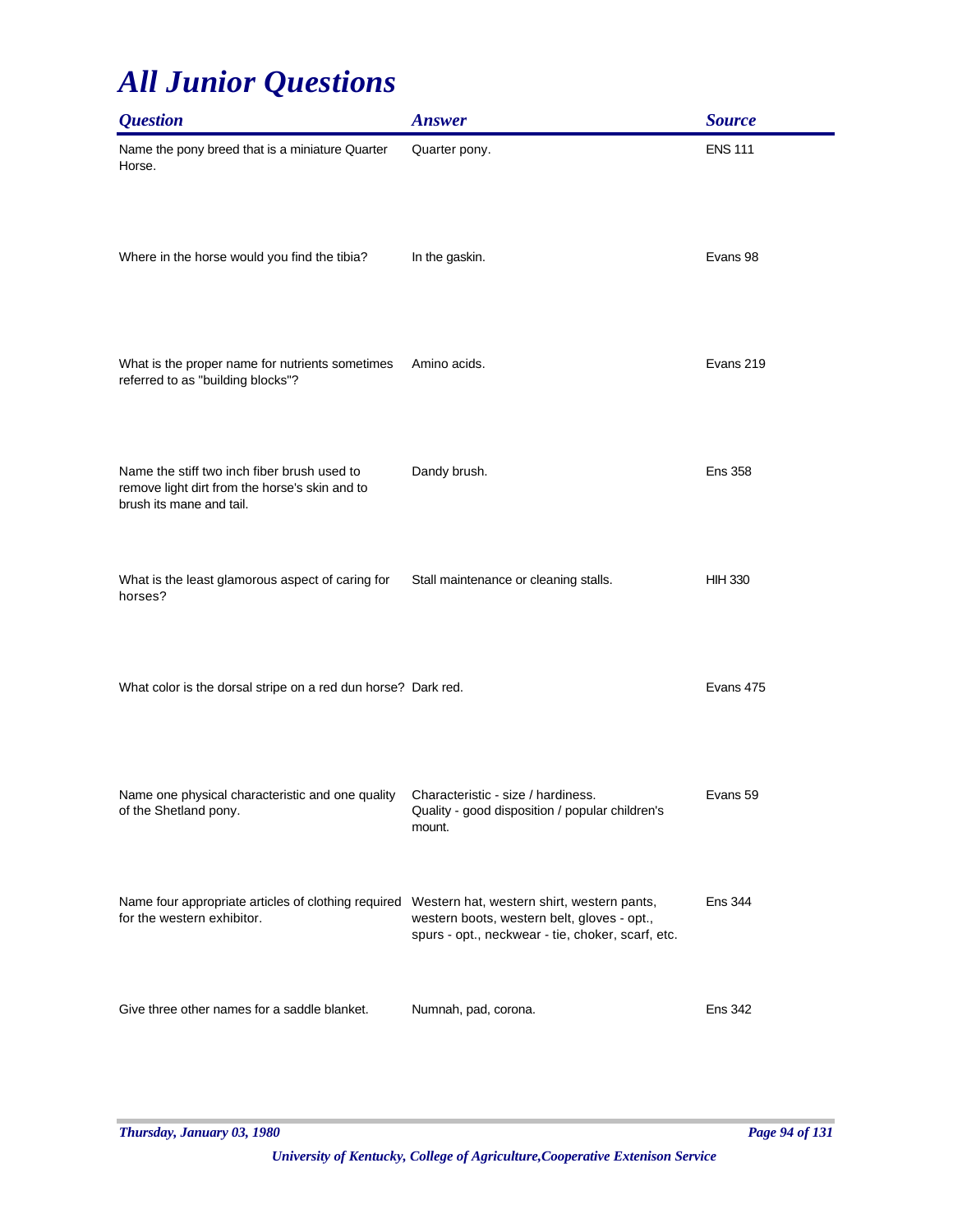| <i><b>Question</b></i>                                                                     | <b>Answer</b>                                                                                                            | <b>Source</b>     |
|--------------------------------------------------------------------------------------------|--------------------------------------------------------------------------------------------------------------------------|-------------------|
| What is the purpose of the dressage portion of a<br>combined training event?               | To show that the horse is educated, balanced<br>supple, and obedient.                                                    | <b>Ens 362</b>    |
| What is the average weight of a small bale of hay? 40 - 80 pounds (within this range).     |                                                                                                                          | <b>HIH 750-4</b>  |
| Describe the difference between the toes of the<br>Mesohippus and the Merychippus.         | Mesohippus - three toes, all touched the ground.<br>Merychippus - three toes, only the middle toe<br>touched the ground. | Ens <sub>3</sub>  |
| Name three ways to improve a grass pasture.                                                | Weed control; add lime; soil testing; fertilization;<br>grazing management program.                                      | HIH 730-2         |
| Name five features that you would look for when<br>choosing stall bedding for your horses. | Absorbency, dustiness, availability, affordable,<br>ease of disposal, ease of handling, unpalatable.                     | <b>HIH 330-1</b>  |
| Name the horse breed that is often confused with<br>the Appaloosa horse.                   | Rangerbred.                                                                                                              | Evans 58          |
| What type of vaccine would you use to prevent<br>strangles in horses 12 weeks or older?    | A vaccine made from killed bacteria.                                                                                     | Evans 596         |
| Name the gait that is used in English classes that<br>has three beats.                     | Canter.                                                                                                                  | Ens <sub>66</sub> |
| Name the type of muscle found in the horse's<br>skeletal system.                           | Voluntary muscle.                                                                                                        | HIH 840-1         |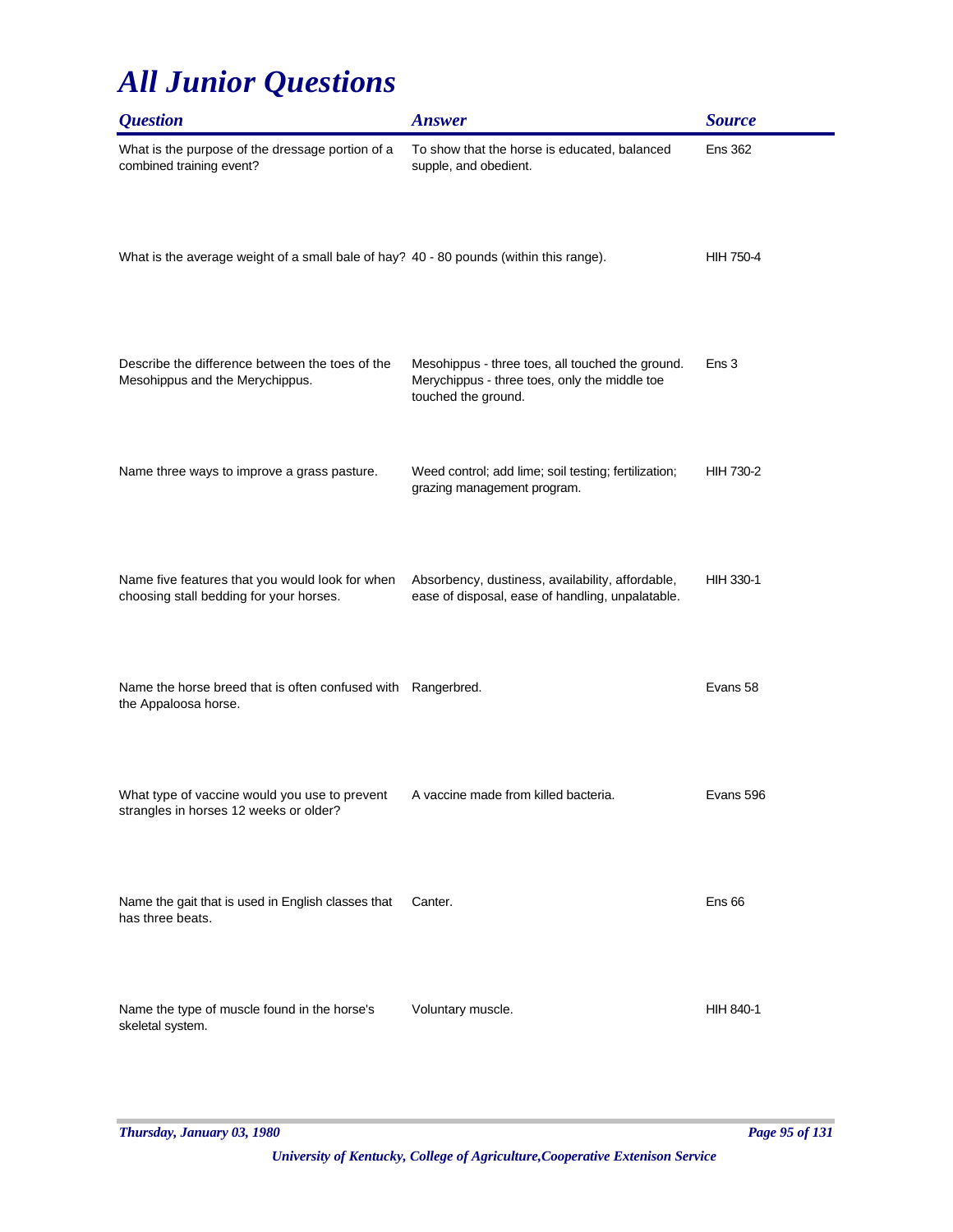| <i><b>Question</b></i>                                                                                                                        | <b>Answer</b>                                                                                                                          | <b>Source</b>  |
|-----------------------------------------------------------------------------------------------------------------------------------------------|----------------------------------------------------------------------------------------------------------------------------------------|----------------|
| What is the result when there is no brown<br>pigment in the horse's eye?                                                                      | Wall eye (glass eye or watch eye).                                                                                                     | Evans 82       |
| What are trace nutrients?                                                                                                                     | Nutrients required in small amounts.                                                                                                   | Evans 231      |
| Why is it not recommendedl to use sawdust for<br>horse bedding?                                                                               | The dust in the sawdust can cause respiratory<br>problems.                                                                             | <b>Ens 330</b> |
| How can you prevent pitting and rusting of the<br>metal parts of your bridle and saddle if you are<br>not going to be using them for a while? | Apply a light coat of petroleum jelly.                                                                                                 | <b>Ens 356</b> |
| What is another name for driving blinkers and<br>what is their function?                                                                      | Winkers or blinders; function is to restrict the<br>horse's vision from side and rear in order to focus<br>the horse's vision forward. | <b>Ens 340</b> |
| Name the breed of horse that was captured by<br>the Indians from members of DeSoto's expedition<br>in 1539.                                   | Chickasaw.                                                                                                                             | Evans 55       |
| Name two different types of panniers.                                                                                                         | Wooden box (grub); rawhide; heavy canvas;<br>canvas and metal.                                                                         | HIH 1125-4     |
| What was the occasion for the record speed run<br>for the Pony Express?                                                                       | Lincoln's inaugural address.                                                                                                           | Ens 11         |
| What term describes acute and progressive<br>failure of the blood circulation to the outer parts of<br>the horse's body?                      | Shock.                                                                                                                                 | <b>IVE</b>     |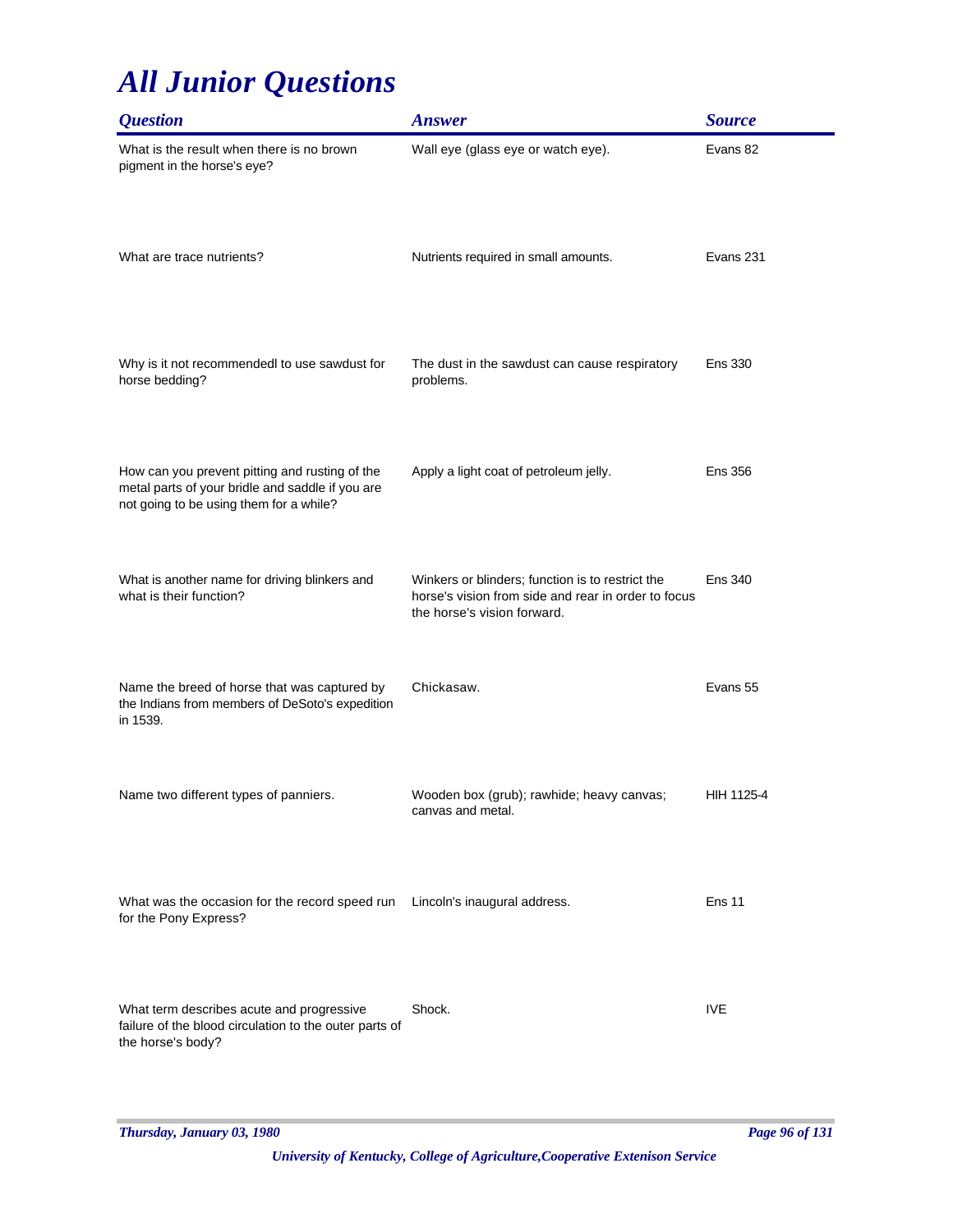| <b>Question</b>                                                                                                             | <b>Answer</b>                                                                                   | <b>Source</b>    |
|-----------------------------------------------------------------------------------------------------------------------------|-------------------------------------------------------------------------------------------------|------------------|
| Name the three basic hair coat colors that also<br>provide the base for most of the other hair coat<br>colors of the horse. | Bay, black, & chestnut.                                                                         | HIH 1040-1       |
| When a horse is exercised, is its energy need<br>increased or decreased?                                                    | Increased.                                                                                      | Evans 272        |
| If a horse has six cheek teeth on each side of its<br>jaws, how many cheek teeth does a horse have?                         | 24                                                                                              | HIH 405-1        |
| Name the draft horse breed noted for being the<br>widest, deepest, most compact, most massive<br>and lowest set.            | Belgian.                                                                                        | <b>Ens 125</b>   |
| A horse with chronic founder may not show pain<br>but how may it move?                                                      | In a heel to toe manner.                                                                        | Evans 297        |
| Name the pedigreed horse breed referred to as a<br>"Blood-Horse".                                                           | Thoroughbred.                                                                                   | <b>Ens 43</b>    |
| Give six symptoms of colic.                                                                                                 | Restless; sweating; kicking at belly; nipping at<br>belly; pawing; yawning; crouching; rolling. | <b>HIH 440-2</b> |
| Name a type of bit used on fine harness horses.                                                                             | Snaffle bit, liverpool bit, or half-cheek snaffle.                                              | Ens 60 & 334     |
| What is the advantage of using double-rigged<br>cinch on a cross buck pack saddle?                                          | It helps to keep the back cinch from sliding<br>backward.                                       | HIH 1125-5       |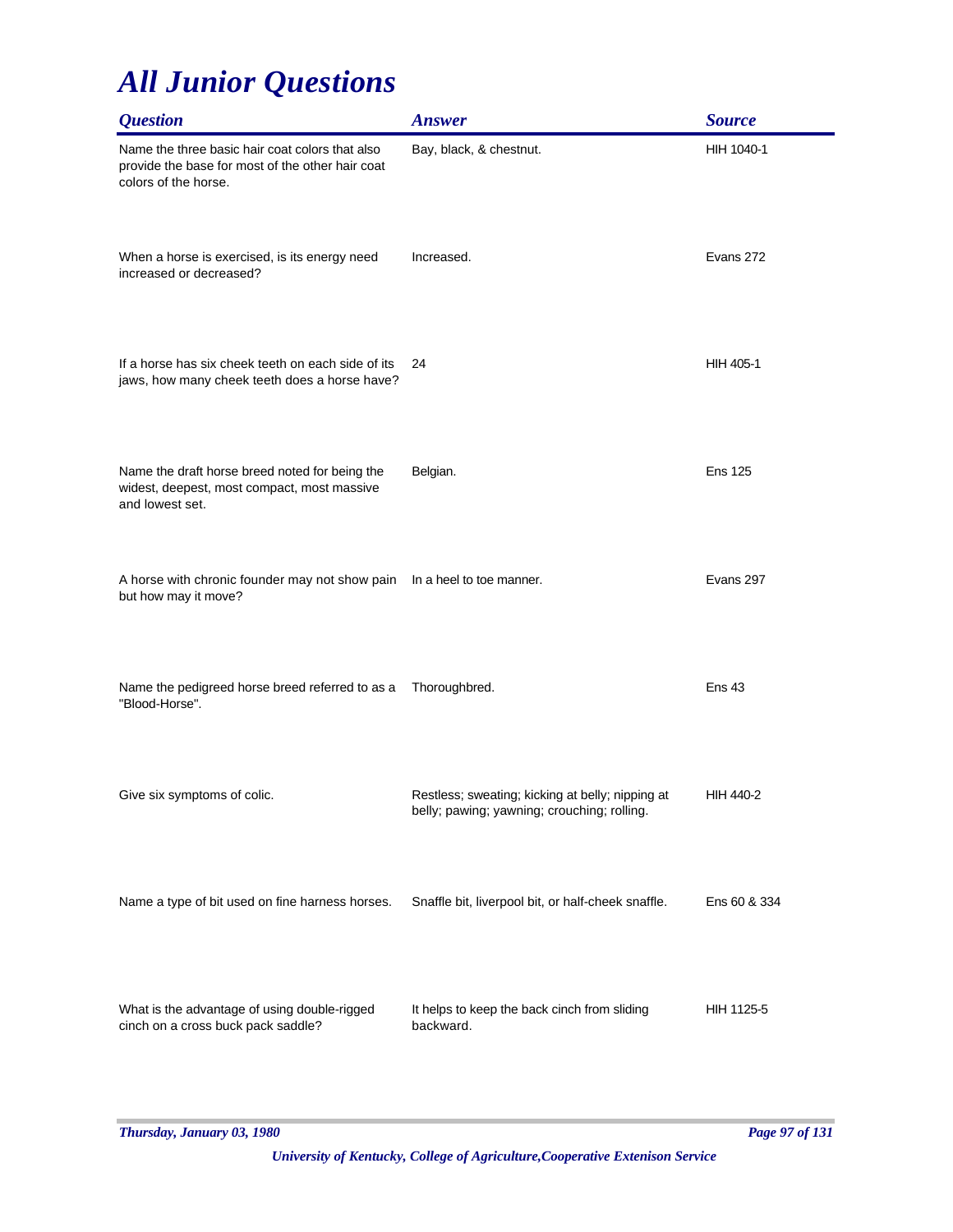| <i><b>Question</b></i>                                                                                                                                                 | <b>Answer</b>                                                                       | <b>Source</b>               |
|------------------------------------------------------------------------------------------------------------------------------------------------------------------------|-------------------------------------------------------------------------------------|-----------------------------|
| Why should mangers in tie stalls be slanted as<br>they descend from top to bottom?                                                                                     | So the horse will not hit its knees.                                                | HIH 320-5                   |
| Name the type of stall bedding that is the most<br>absorbent of all materials used for bedding<br>horses.                                                              | Peat moss.                                                                          | HIH 340-1                   |
| What is a trailer in the show ring?                                                                                                                                    | A person who follows the horse with a whip to<br>keep the horse in a straight line. | <b>Ens 362</b>              |
| How do horses get rabies?                                                                                                                                              | They are bitten by animals infected with rabies.                                    | <b>HIH 710-5</b>            |
| When a horse's diet is lacking in long stemmed<br>roughage, what vice is the horse likely to develop?                                                                  | Cribbing.                                                                           | <b>HIH 710-5</b>            |
| What term identifies a condition that occurs when<br>there is non-tearing damage to some part of the<br>musculature caused by over stress, over work,<br>and over use. | A strain.                                                                           | Veterinary Medicine,<br>594 |
| Name the most serious unsoundness of the<br>horse's head.                                                                                                              | Blindness or moon blindness.                                                        | Ens 54 & 521                |
| Name the area of the horse that is critical to its<br>length of stride and freedom of gaits.                                                                           | Forequarters, forelimbs, or thoracic limbs.                                         | Evans 145                   |
| Name the three thoracic vertebrae that form the<br>horse's withers.                                                                                                    | Third, fourth, and fifth vertebrae.                                                 | Evans 97                    |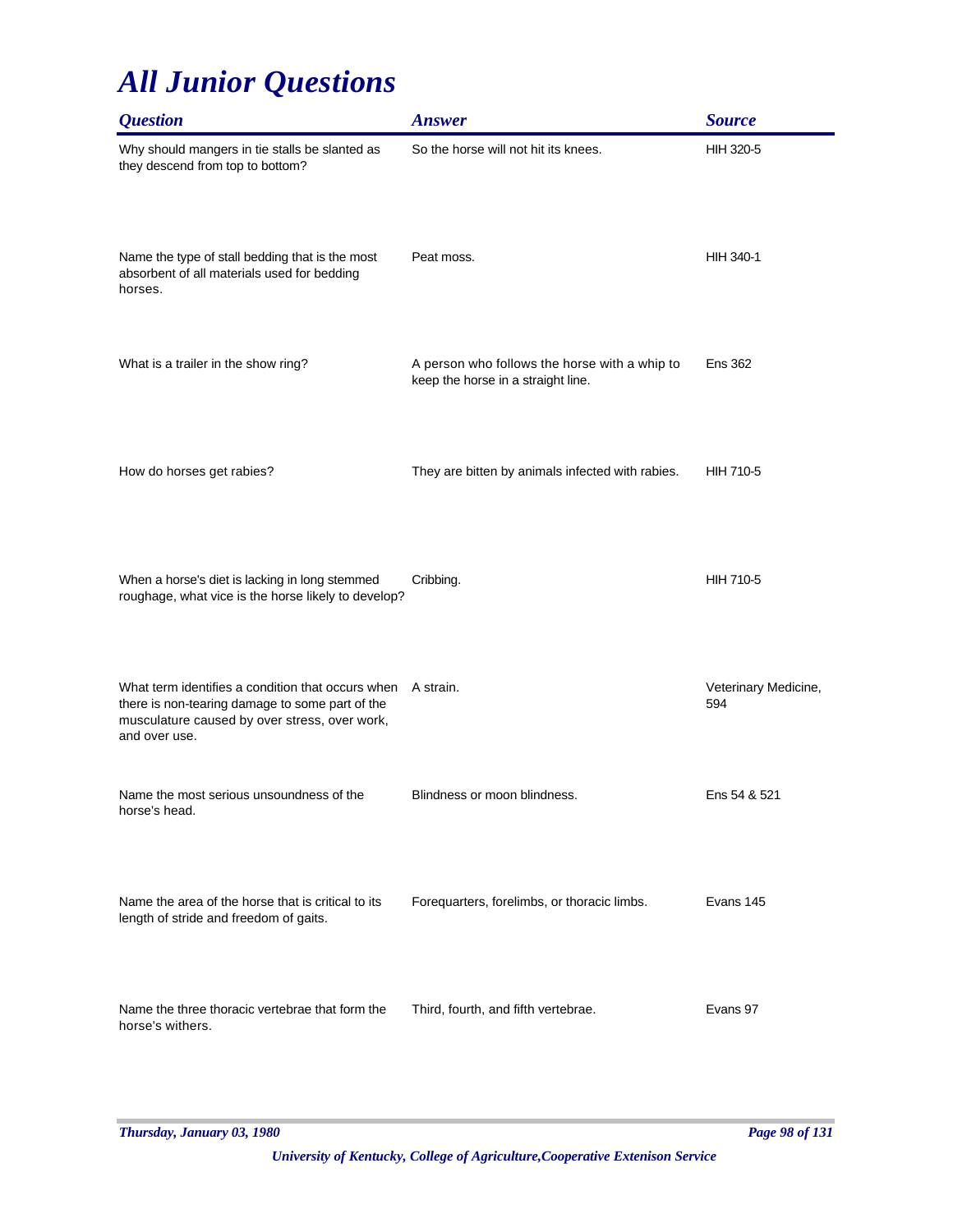| <i><b>Question</b></i>                                                                                                                                                   | <b>Answer</b>                                                                                                                                       | <b>Source</b>  |
|--------------------------------------------------------------------------------------------------------------------------------------------------------------------------|-----------------------------------------------------------------------------------------------------------------------------------------------------|----------------|
| How can you prevent the possibility of electrical<br>shock to your horse from a wire fence attached<br>to trees, wooden posts or buildings during a<br>lightening storm? | By grounding the wire with a metal rod into the<br>ground next to the wooden post or hooking the<br>fence to a metal post at intervals of 150 feet. | <b>IVE 562</b> |
| When referring to the process of a disease, what Symptoms appear quite suddenly.<br>does "acute" mean?                                                                   |                                                                                                                                                     | Evans 297      |
| Name four of the internal parts of the horse that<br>are affected and damaged by the EIA virus.                                                                          | Kidneys; liver; spleen; lymph nodes; bone<br>marrow; brain.                                                                                         | HIH 630-1      |
| Name the two different groups of muscular<br>structures found in the horse's legs and give the<br>main function of each one.                                             | Flexor muscles - cause flexion of a joint<br>(decrease joint angle).<br>Extensor muscles - extend or straighten a joint<br>(increase Joint angle).  | Evans 104      |
| The mating of palomino horses to cremello horses One-half palomino and one-half cremello.<br>will result in what ratio of hair coat colors?                              |                                                                                                                                                     | Evans 51       |
| What is the purpose of a pannier?                                                                                                                                        | To carry gear, food, equipment on a pack horse.                                                                                                     | HIH 1123-3     |
| Name the horse's hair coat color whose name<br>comes from the Spanish word meaning "Blue<br>Crane".                                                                      | Grulla.                                                                                                                                             | Evans 51       |
| Name the horse breed that has been selected and Thoroughbred.<br>bred for speed and stamina for over 300 years.                                                          |                                                                                                                                                     | <b>Ens 135</b> |
| Name the type of bones that protect the horse's<br>vital organs.                                                                                                         | The flat bones.                                                                                                                                     | Evans 95       |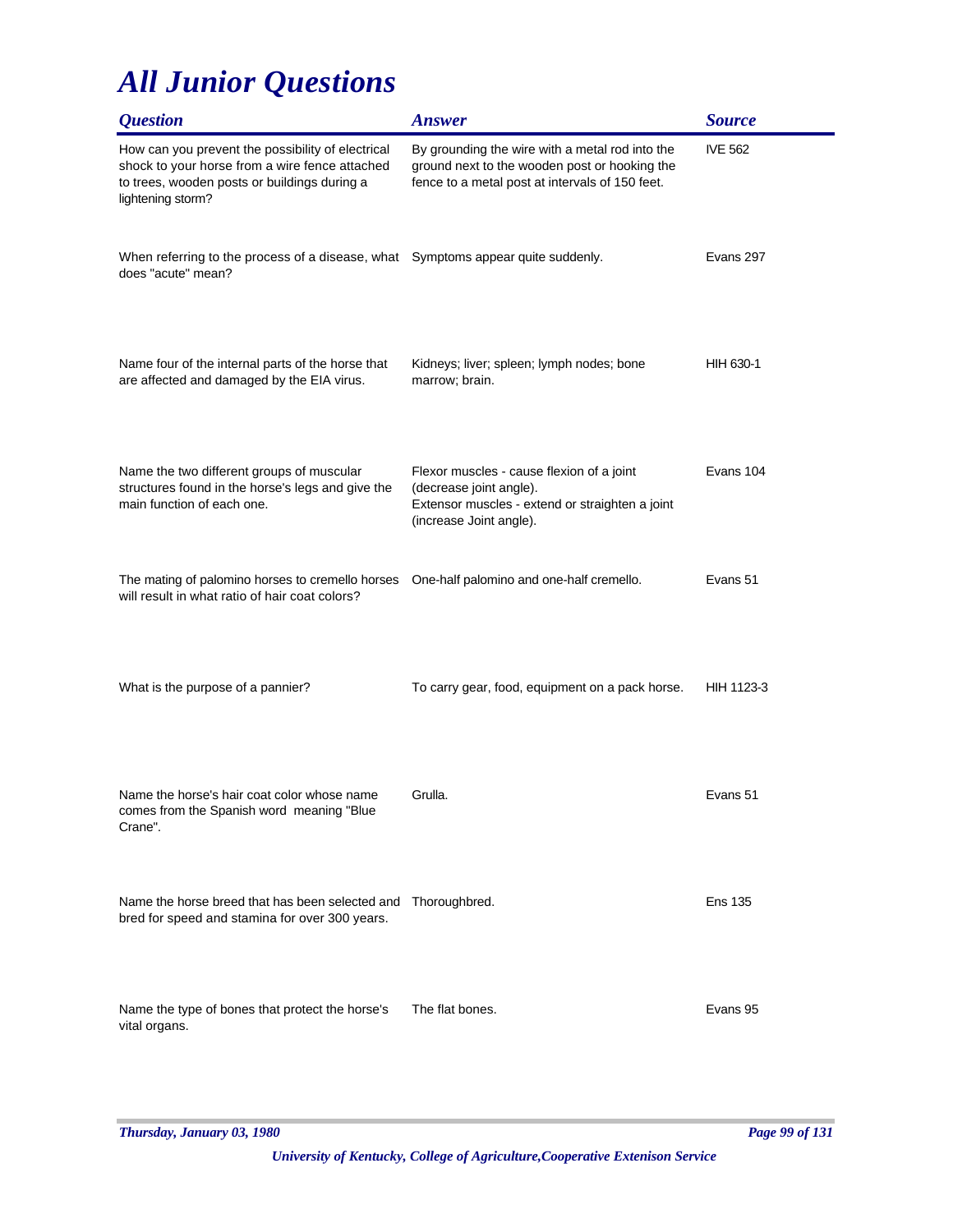| <i><b>Question</b></i>                                                                                                                    | <b>Answer</b>                                                                                                                                                       | <b>Source</b>  |
|-------------------------------------------------------------------------------------------------------------------------------------------|---------------------------------------------------------------------------------------------------------------------------------------------------------------------|----------------|
| What is the most distinguishing difference<br>between the sorrel and bay hair coat colors?                                                | The bay always has black points (mane, tail, legs)<br>and the sorrel does not.                                                                                      | Evans 251      |
| Where is the natural habitat of the Tetanus<br>Bacillus?                                                                                  | In the soil.                                                                                                                                                        | <b>IVE 564</b> |
| Give two reasons that are thought to be the<br>cause of the extinction of the horse in the<br>Pleistocene era of North and South America. | Disease, depletion of food sources, insects, early Evans 4<br>human intervention.                                                                                   |                |
| What is the difference in body style between the<br>classic Shetland pony and the modern Shetland<br>pony?                                | Classic - short and chunky.<br>Modern - fine boned, long necked, high going<br>action.                                                                              | <b>Ens 111</b> |
| Name two horse breeds that have a running walk. Tennessee Walking Horse and Galiceno.                                                     |                                                                                                                                                                     | Evans 45       |
| Where on the horse would you find the tympanic<br>cavity?                                                                                 | In the horse's ear.                                                                                                                                                 | <b>IVE 352</b> |
| How is the age of the horse noted in a lip tattoo?                                                                                        | By the first letter.                                                                                                                                                | <b>Ens 366</b> |
| Give two good reasons for why you would take<br>your horse's feed and water buckets with you<br>when you travel.                          | 1. Eating and drinking from familiar containers<br>reduces stress in un-familiar places.<br>2. Reduces risk of disease from contaminated<br>mangers or water tanks. | HIH 1150-2     |
| What term classifies the following devices: a<br>knee strap, a side sling, casting harness, nose<br>twitch, hobbles, breeding chute?      | Restraints (restraining devices or control devices). Evans 413                                                                                                      |                |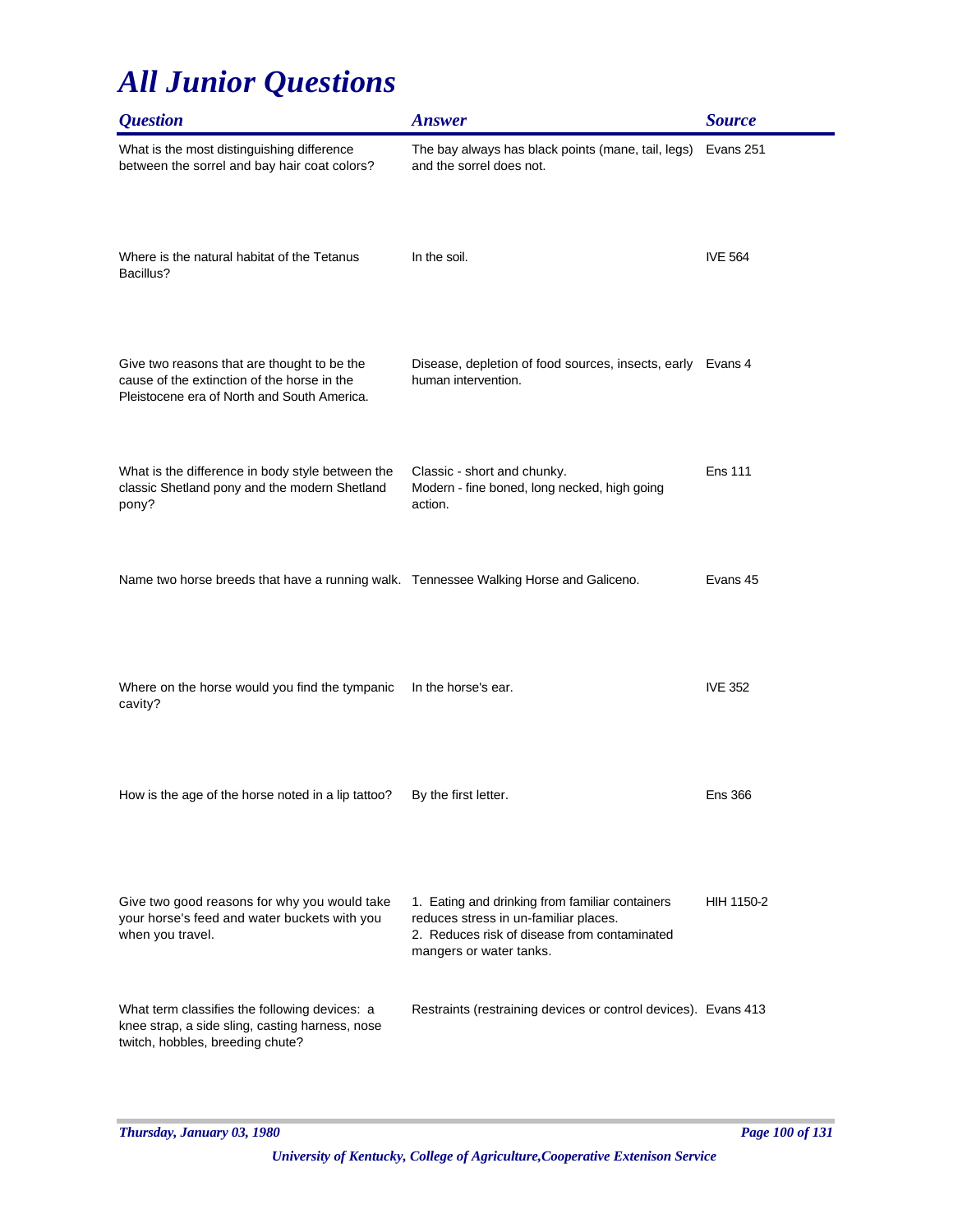| <i><b>Question</b></i>                                                                                                                       | <b>Answer</b>                                           | <b>Source</b>    |
|----------------------------------------------------------------------------------------------------------------------------------------------|---------------------------------------------------------|------------------|
| Name one of the most common rewards given to<br>horses.                                                                                      | Praising voice; gentle stroke of the hand, treats.      | <b>Ens 313</b>   |
| Name another type of saddle beside the decker or Stock saddle or McClellan saddle.<br>crossbuck that can be used as a pack saddle.           |                                                         | HIH 1125-1       |
| Which of these two breeds does not have a long,<br>springy stride with extreme flexion of the knees<br>and hocks, the Belgian or Clydesdale? | Belgian.                                                | Evans 69         |
| Name the health factor you must consider when<br>you purchase paint or stain for horse stalls or<br>fences.                                  | The paint or stain must be "non-toxic".                 | <b>HIH 350-2</b> |
| Hay should be of good quality all of the time but<br>what time of the year is it important that it be<br>especially good?                    | During the winter months.                               | HIH 420-1        |
| The pericardium, myocardium, endocardium<br>belong to which organ in the horse's body?                                                       | The heart.                                              | <b>IVE 448</b>   |
| Name the infection caused by fungi that affects<br>keratin-bearing tissues of the hair and skin.                                             | Ringworm.                                               | <b>IVE 408</b>   |
| Name three of the hair coat colors accepted by<br>the American Morgan Horse Association.                                                     | Bay, brown, chestnut, black, palomino,<br>buckskin/dun. | <b>Ens 104</b>   |
| Name the term that describes the painful use of<br>chemicals or devices used to enhance a horse's<br>gait in the show ring.                  | Soring.                                                 | <b>Ens 316</b>   |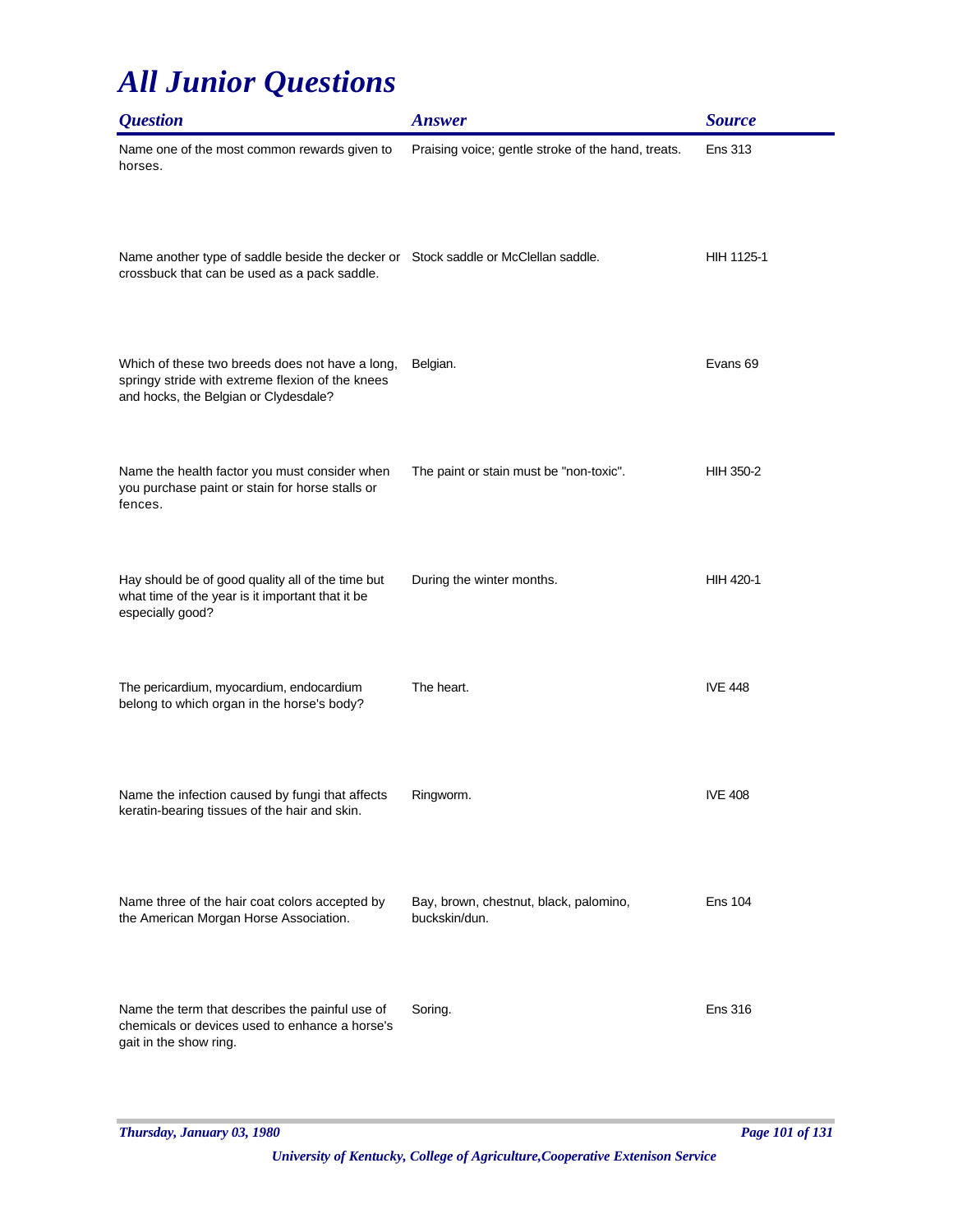| <i><b>Question</b></i>                                                                                                                              | <b>Answer</b>                                                                                                                                                                               | <b>Source</b>                |
|-----------------------------------------------------------------------------------------------------------------------------------------------------|---------------------------------------------------------------------------------------------------------------------------------------------------------------------------------------------|------------------------------|
| Describe how the mane and tail are prepared for<br>the show ring for the 5-gaited Saddlebred.                                                       | Forelock and first strand of mane is braided with<br>ribbon; tail is long and flowing with a tail set.                                                                                      | <b>Ens 359</b>               |
| Describe how the mane and tail are prepared for<br>the show ring for the hunter.                                                                    | Mane and the first 6 - 8 inches of the tail are<br>braided.                                                                                                                                 | <b>Ens 359</b>               |
| Name two types of wood that are suitable for<br>fencing.                                                                                            | White oak, cypress, hemlock, southern yellow<br>pine, cedar, western larch.                                                                                                                 | Evans, Borton et all,<br>762 |
| What term describes a vertical crack paralleling<br>the direction of horn tubules in the hoof wall<br>between the heel and toe of the horse's hoof? | Quarter crack.                                                                                                                                                                              | Equus 59                     |
| What term describes the mare's multiple seasonal<br>estrous cycles?                                                                                 | Polyestrus.                                                                                                                                                                                 | <b>HIH 910-5</b>             |
| Name two pieces of formal attire that the exhibitor<br>is required to wear in an evening three-gaited<br>equitation class.                          | A dark tuxedo style suit; white tuxedo style coat;<br>top hat or silk top hat; gloves to match suit; black<br>leather or patent jodhpur boots; cummerbund and<br>walk, trot stick optional. | Ens 344                      |
| Name the evolutionary stage of the horse that<br>produced the first one-toed horse.                                                                 | Pliohippus.                                                                                                                                                                                 | Ens 3                        |
| Describe the conformation defect that<br>predisposes a horse to navicular disease.                                                                  | Short, steep pasterns.                                                                                                                                                                      | <b>HIH 220-6</b>             |
| Name two common causes of a shoe boil on a<br>horse.                                                                                                | From heel caulks on a shoe; from hard contact<br>from the floor or improper bedding.                                                                                                        | Ens <sub>61</sub>            |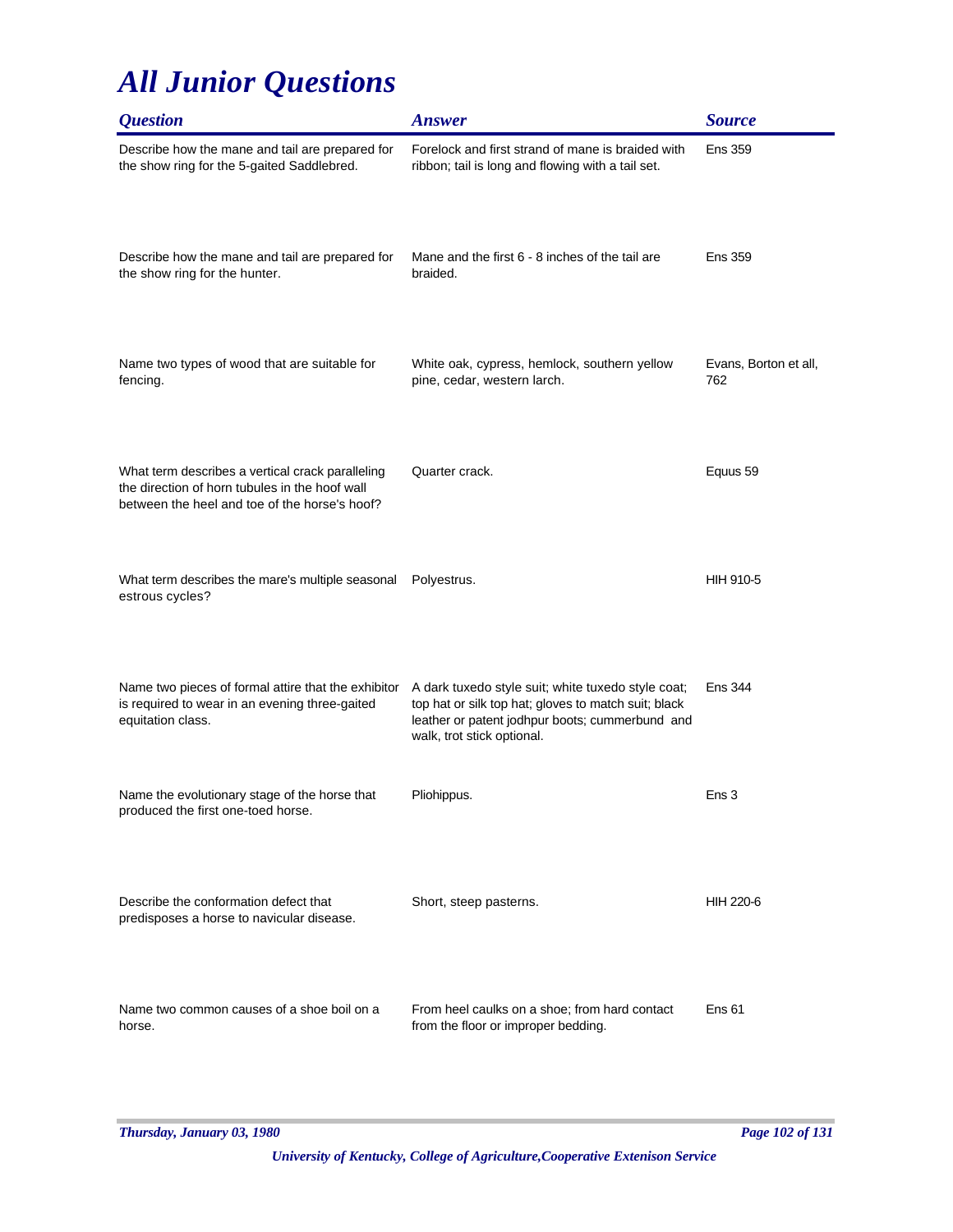| <i><b>Question</b></i>                                                                                        | <b>Answer</b>                                                    | <b>Source</b>    |
|---------------------------------------------------------------------------------------------------------------|------------------------------------------------------------------|------------------|
| Name the foundation sire of the American<br>Saddlebred horse.                                                 | Denmark.                                                         | Evans 38         |
| Name the two games that the Greeks introduced<br>in the Olympic games in 1450 B.C.                            | Chariot racing and horse racing.                                 | Ens 8            |
| Name three different vocal sounds or voice<br>communications made by the horse.                               | Neigh; whinny; squeal; mare talk; nicker; snort;<br>mating call. | <b>Ens 308</b>   |
| Name the equine disease that is characterized by<br>a respiratory illness, peripheral edema, and<br>abortion. | Equine Viral Arteritis (EVA).                                    | Evans 598        |
| What is the function of the horse's splenetic<br>reservoir?                                                   | To store the red blood cells.                                    | Evans 117        |
| What term identifies insects that carry disease<br>producing organisms?                                       | Vector or insect vector.                                         | <b>IVE 709</b>   |
| Name two parts of the horse's body that give the<br>most easily understood visual signs of its moods.         | The horse's ears and the horse's tail.                           | <b>Ens 308</b>   |
| What period of time during a mare's pregnancy<br>would not be a good time to de-worm her?                     | During the last 30 days of gestation.                            | <b>HIH 940-2</b> |
| Name three factors that are fundamental to the<br>psychology of horse training.                               | Stimuli; responses; reinforcement.                               | HIH 1240-1       |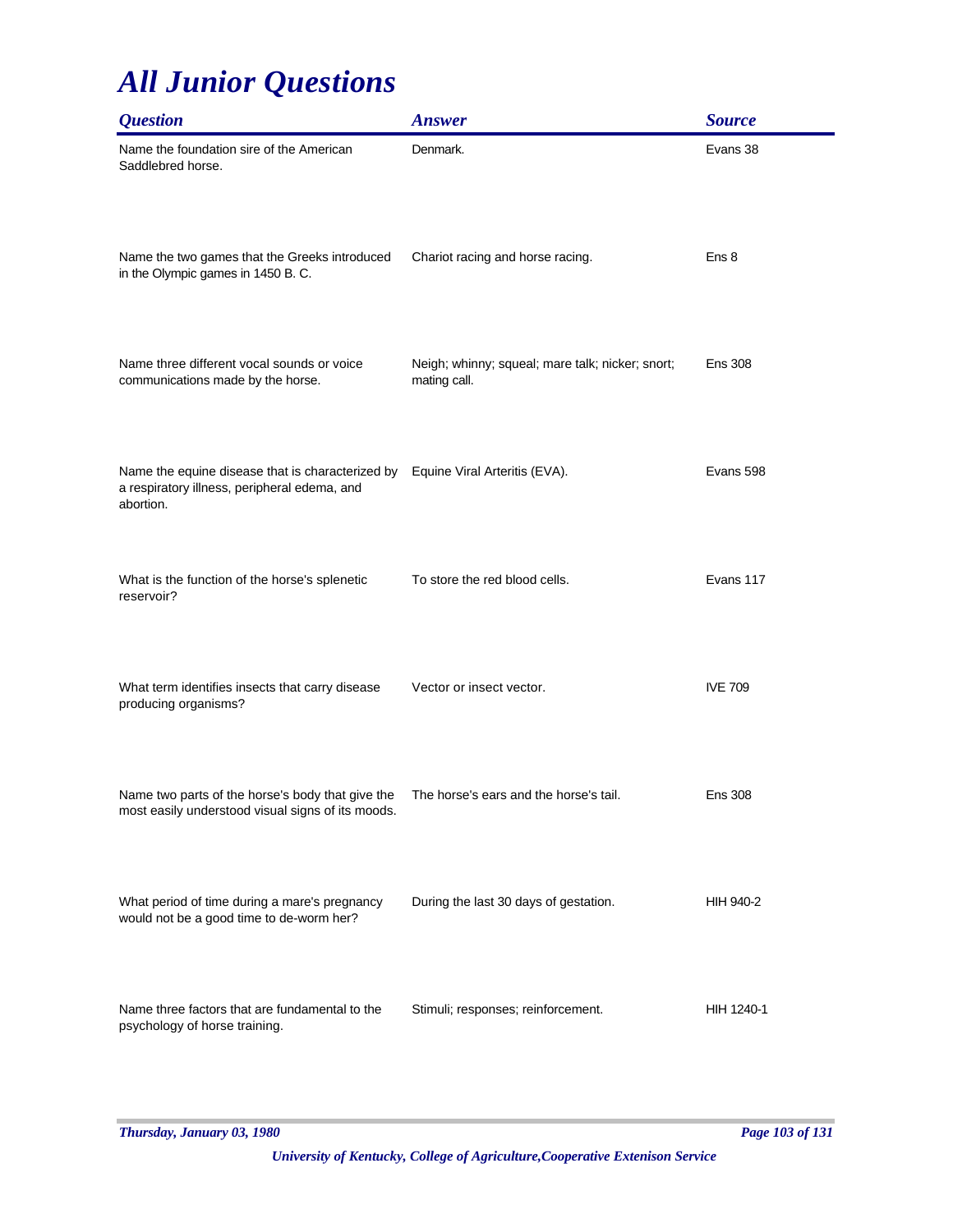| <b>Question</b>                                                                                                                                             | <b>Answer</b>                                                          | <b>Source</b>  |
|-------------------------------------------------------------------------------------------------------------------------------------------------------------|------------------------------------------------------------------------|----------------|
| Concerning horse feed, what does the acronym<br>"NE" stand for?                                                                                             | Net energy.                                                            | <b>Ens 182</b> |
| What is the position of the swing team in an eight<br>horse hitch?                                                                                          | In front of the wheelers.                                              | <b>Ens 428</b> |
| What is the definition of osteitis?                                                                                                                         | An inflammation of a bone.                                             | <b>IVE 697</b> |
| What is the scientific name for threadworms?                                                                                                                | Strongyloides.                                                         | <b>Ens 428</b> |
| Name the pony breed that supposedly evolved<br>from crossing Andalusian, Spanish Barb, and<br>Arabian horses with the hardy, native ponies<br>from Ireland. | Connemara pony.                                                        | <b>Ens 97</b>  |
| Name the least movable joint in the horse's leg.                                                                                                            | The pastern (proximal interphalangeal) joint.                          | Evans 689      |
| What is the position for the girth when a saddle is About four inches behind the point of the elbow.<br>placed on the horse?                                |                                                                        | <b>Ens 347</b> |
| What is the accepted rule for where you should<br>ride when you are riding on the road?                                                                     | Always ride on the right side of the road with the<br>flow of traffic. | <b>Ens 355</b> |
| What is the distinguishing hair coat color of the<br>golden American Saddlebred?                                                                            | Body color has a golden hue with a white or<br>flaxen mane and tail.   | HIH 155-1      |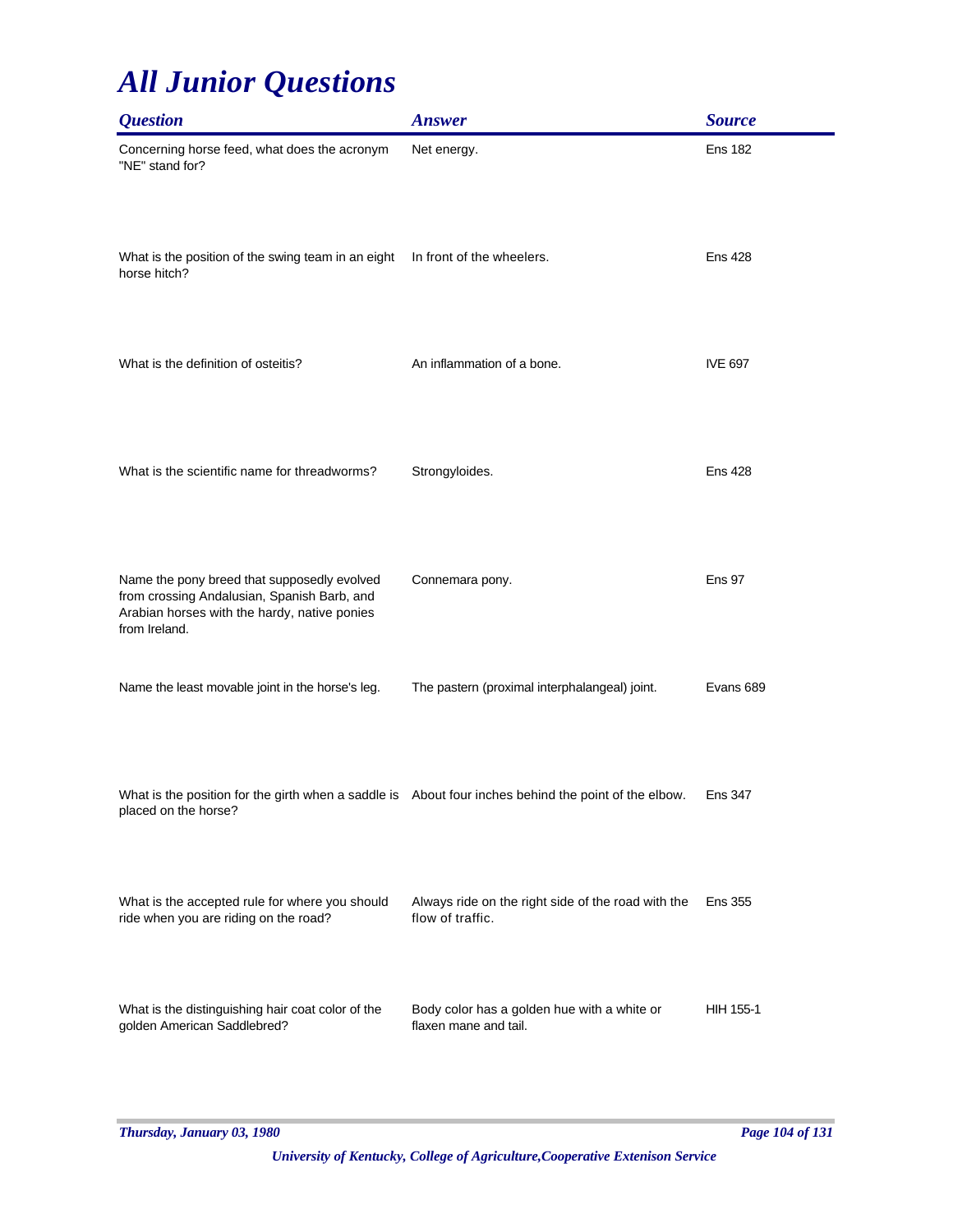| <i><b>Question</b></i>                                                                                                           | <b>Answer</b>                                                                                                                         | <b>Source</b>    |
|----------------------------------------------------------------------------------------------------------------------------------|---------------------------------------------------------------------------------------------------------------------------------------|------------------|
| Approximately how much water will a mature<br>horse drink in one day?                                                            | 10 - 12 gallons.                                                                                                                      | <b>HIH 710-7</b> |
| Describe the hair coat color and the points of a<br>bay horse.                                                                   | Hair coat color is a light yellowish red to a dark<br>rich (mahogany) red with black points (mane, tail,<br>and legs).                | Evans 81         |
| What term classifies the type of wound caused<br>by a rope burn?                                                                 | Abrasion.                                                                                                                             | Evans 608        |
| Name two of the three types of abortions found in Infectious (bacterial); viral; mycotic (fungal).<br>mares.                     |                                                                                                                                       | <b>Ens 267</b>   |
| Name a desert-bred competitive sports horse that Akhal-Teke.<br>is very rare. Over 65% of these horses are<br>found in the USSR. |                                                                                                                                       | Ens 91           |
| What is the proper name of the procedure used<br>for the surgical removal of damaged skin or<br>tissue?                          | Debridement.                                                                                                                          | Evans 610        |
| Name the parasite that causes the most damage<br>to the horse's liver and lungs.                                                 | Ascarid larvae.                                                                                                                       | <b>IVE 505</b>   |
| Name three areas in the horse's body where the<br>majority of parasites are found.                                               | Alimentary (digestive) tract; lungs; blood stream.                                                                                    | <b>Ens 273</b>   |
| Give one good reason why you should use nylon<br>rope rather than a chain or steel cable for the tie<br>line on a hot walker.    | To prevent the possibility of electrical shock from<br>the hot walker due to a short or faulty wiring or<br>from a lightening strike. | <b>IVE 562</b>   |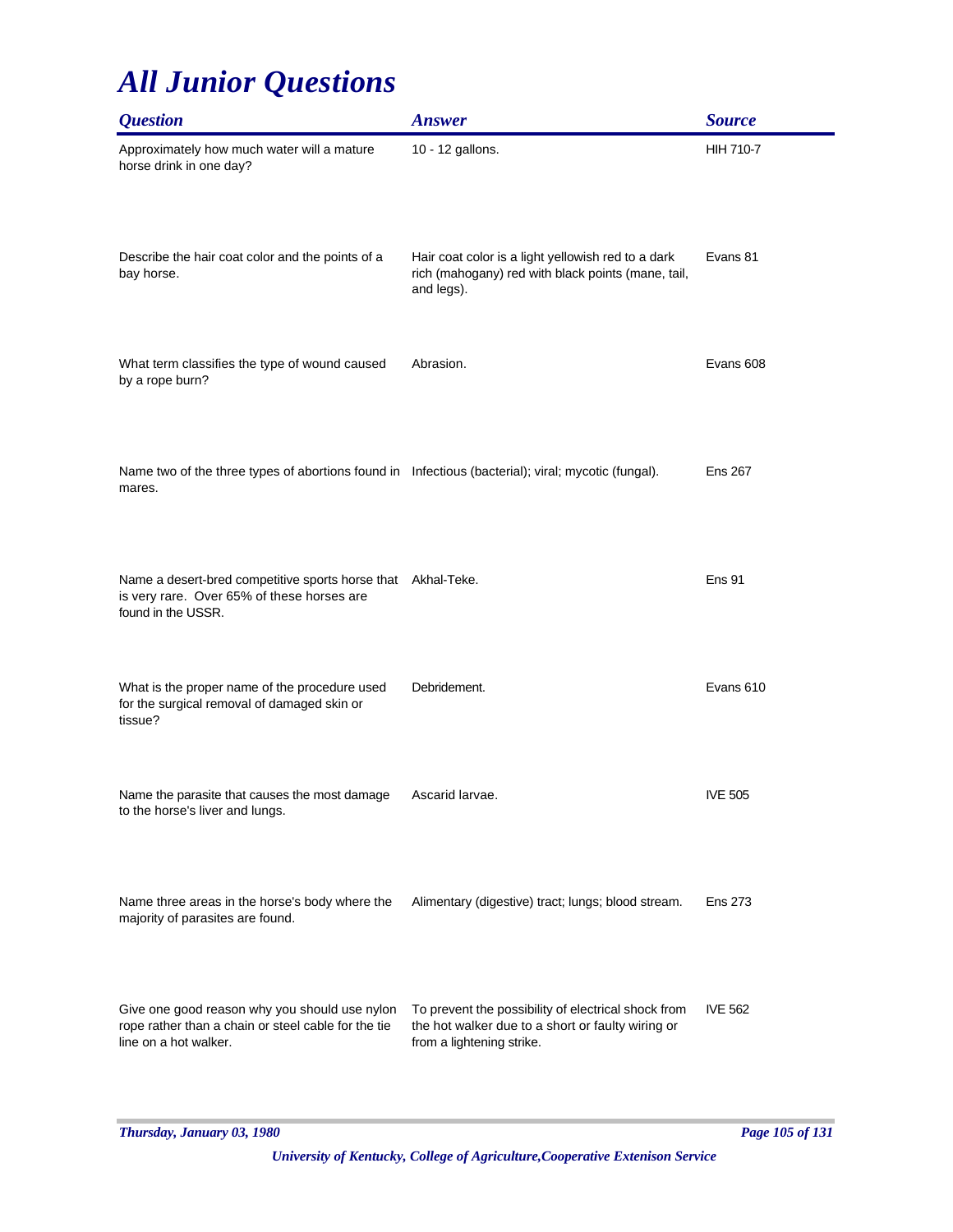| <i><b>Question</b></i>                                                                                                           | <b>Answer</b>                                                                                                            | <b>Source</b>  |
|----------------------------------------------------------------------------------------------------------------------------------|--------------------------------------------------------------------------------------------------------------------------|----------------|
| Give a good reason for not breaking the foal's<br>umbilical too soon after birth.                                                | The foal would be deprived of about 30% of the<br>blood that flows from the mare to her foal<br>immediately after birth. | Evans 595      |
| Name the parasite that can cause the formation of Strongyle vulgaris.<br>a thrombus in the horse's cranial mesenteric<br>artery. |                                                                                                                          | Evans 624      |
| What is a balling gun?                                                                                                           | A syringe-like device used for giving large pills to<br>a horse.                                                         | Equus 11       |
| Define the "stride stance phase" of a horse's gait.                                                                              | One or more limbs are in contact with the ground<br>during the stride.                                                   | Evans 169      |
| What is the proper name for the fluid that<br>lubricates the horse's eye?                                                        | Lacrimal fluid.                                                                                                          | Evans 125      |
| Why is a large girth measurement desired on a<br>horse?                                                                          | It indicates ample space for the horse's heart and<br>lungs.                                                             | <b>Ens 51</b>  |
| Name the conformation characteristic that causes  Their great width in front.<br>a Belgian horse to roll or paddle.              |                                                                                                                          | <b>Ens 123</b> |
| In the show ring, when can a jumper be penalized When the unsoundness is severe enough to be<br>for unsoundness?                 | considered an act of cruelty.                                                                                            | <b>Ens 76</b>  |
| What characteristic almost instantly identifies a<br>horse as an Appaloosa?                                                      | The spotted, blanketed, or snowflake hair coat<br>color patterns.                                                        | <b>Ens 95</b>  |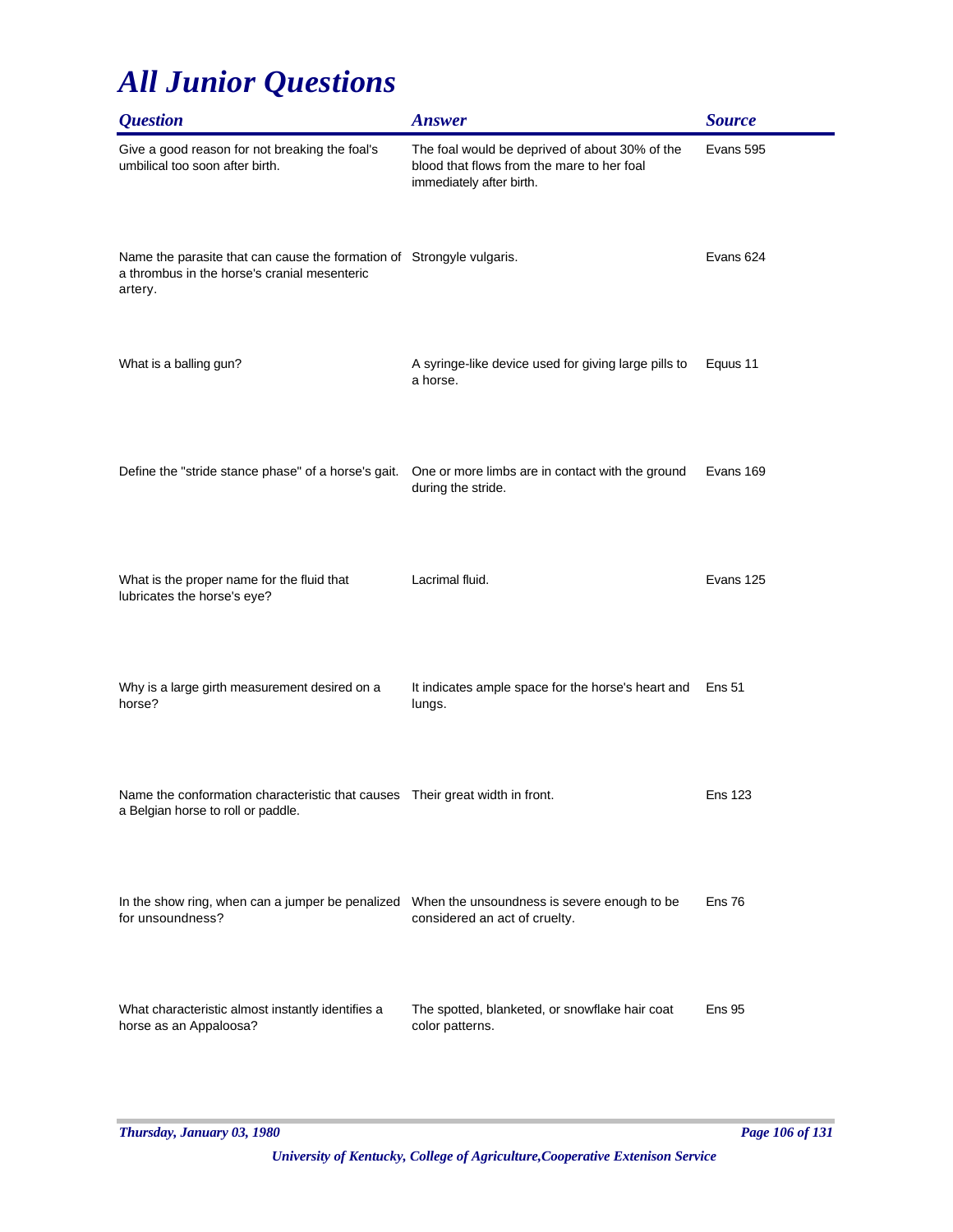| <b>Question</b>                                                                                                     | <b>Answer</b>                                                                                                                                                                  | <b>Source</b>     |
|---------------------------------------------------------------------------------------------------------------------|--------------------------------------------------------------------------------------------------------------------------------------------------------------------------------|-------------------|
| Give one example of why you would use a hot<br>poultice on you horse.                                               | To increase blood supply to an injured area.<br>To draw out infection from an abscess or a<br>puncture wound.                                                                  | HIH 440-6         |
| Name the two critical times of the year when<br>there are more barn fires.                                          | Winter and summer.                                                                                                                                                             | HIH 340-1         |
| What is the difference between a grey horse and<br>a roan horse?                                                    | Gray - Born with solid color and progressively<br>turns lighter with age.<br>Roan - White and dark hair is mixed at birth and<br>the head, neck, and legs usually remain dark. | Evans 475         |
| Name the major cause of infertility in a mare.                                                                      | Uterine infections.                                                                                                                                                            | <b>HIH 940-1</b>  |
| Name the sex of the horse that can become a<br>long term carrier of Equine Viral Arteritis.                         | Male (stallion).                                                                                                                                                               | HIH 620-1 & 2     |
| What is a "combination class" for three and five<br>gaited horses?                                                  | A class where horses perform both in harness<br>and under saddle.                                                                                                              | Ens 74            |
| Which condition would be an unsoundness: A<br>bog spavin or a jack/bone spavin?                                     | Jack/bone spavin.                                                                                                                                                              | IVE 206 & 209     |
| Why is it not possible to predict the exact traits of<br>an unborn foal?                                            | Because the genetic value of each trait is<br>unknown.                                                                                                                         | Evans 581         |
| Name the type of horse that is used to separate a<br>cow from a herd and prevents it from returning to<br>the herd. | Cutting horse.                                                                                                                                                                 | Ens <sub>74</sub> |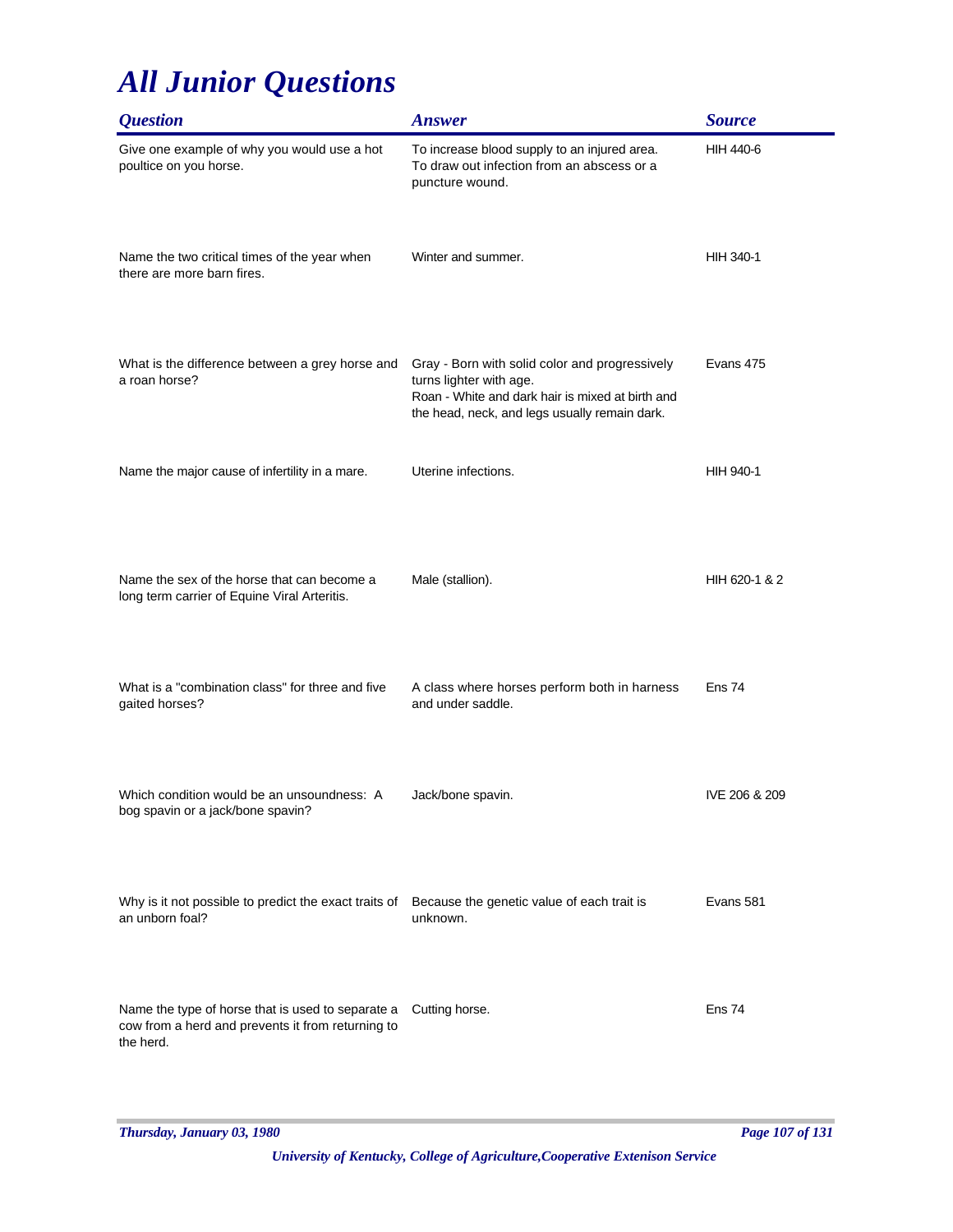| <i><b>Question</b></i>                                                                                     | <b>Answer</b>                                                                                                                                                                          | <b>Source</b>                |
|------------------------------------------------------------------------------------------------------------|----------------------------------------------------------------------------------------------------------------------------------------------------------------------------------------|------------------------------|
| What is the purpose of the higher heel on<br>western boots?                                                | To prevent the rider's foot from slipping through<br>the stirrup.                                                                                                                      | Evans 346                    |
| What does a farrier put on horseshoes that help<br>to hold the shoes more securely to the horse's<br>hoof? | Clips.                                                                                                                                                                                 | HIH 525-2                    |
| Which legs are affected when a horse is camped<br>out?                                                     | Hind legs.                                                                                                                                                                             | <b>Ens 39</b>                |
| Name the most dangerous type of wire that you<br>can use for fencing horses.                               | Barbed wire.                                                                                                                                                                           | Evans 761                    |
| Name six items that you should include in a trailer<br>first-aid kit.                                      | Non-stick bandages; sheets of cotton bandage;<br>leg quilts & wraps; twitch; elastic tape; eye stain<br>& wash; elastic bandage; scissors; antiseptic<br>soap; tube of phenylbutazone. | HIH 1150-2                   |
| Name two breeds of horses that are named after<br>different states in the U.S.A.                           | Tennessee Walking Horse; Colorado<br>Ranger/Rangerbred horse; Missouri Fox Trotter.                                                                                                    | Evans 58                     |
| What is the similarity between a troika and a<br>unicorn hitch?                                            | Both are three-horse hitches.                                                                                                                                                          | <b>Ens 429</b>               |
| Describe the two main functions of the horse's<br>mouth.                                                   | 1. To masticate/chew food.<br>2. To wet the feed with saliva.                                                                                                                          | Evans, Borton et all,<br>190 |
| Describe what happens when the horse's<br>lacrimal duct is plugged up.                                     | Tears from the horse's eye pour out onto its face.                                                                                                                                     | Evans 129                    |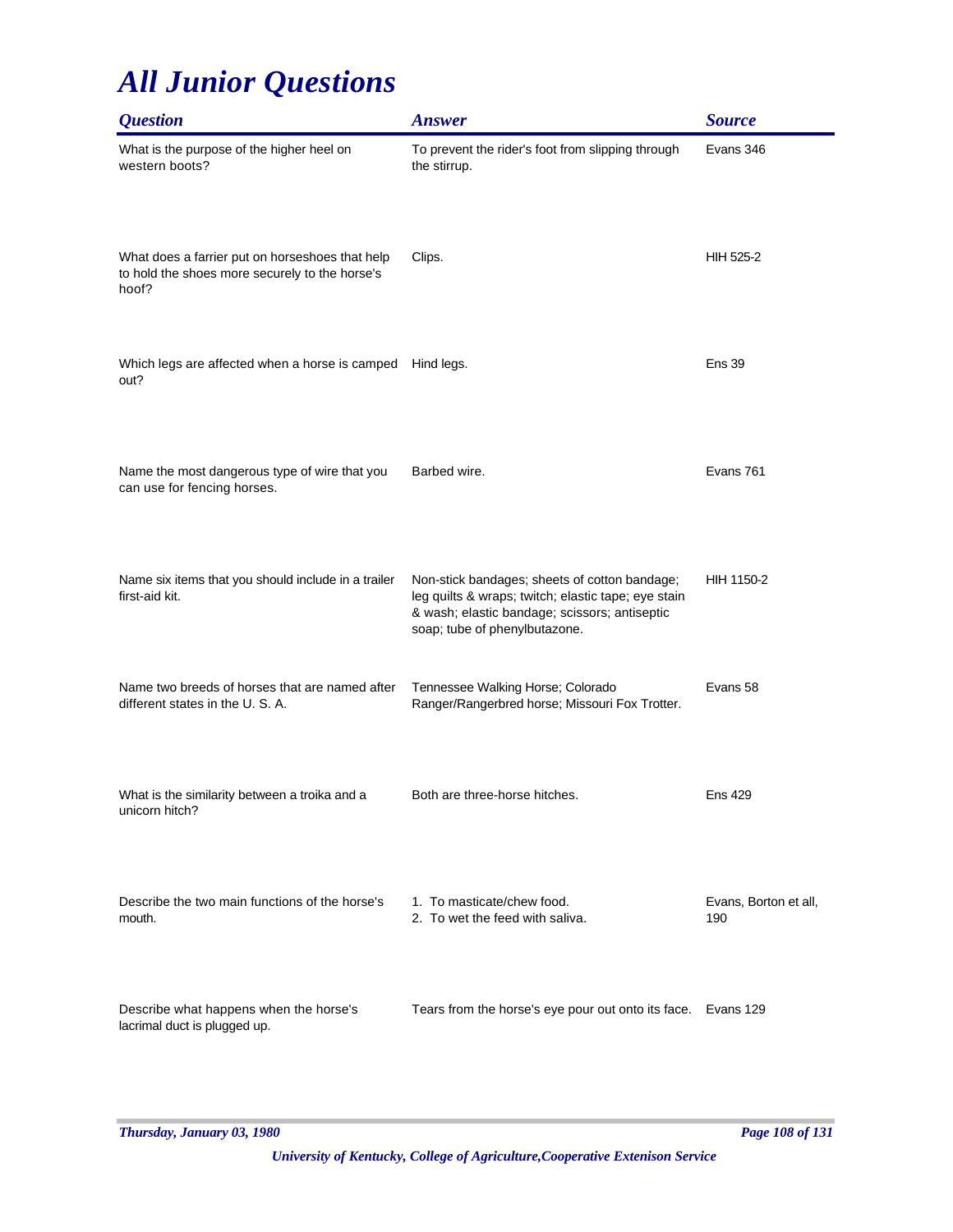| <i><b>Question</b></i>                                                                                  | <b>Answer</b>                                                                                                                                  | <b>Source</b>               |
|---------------------------------------------------------------------------------------------------------|------------------------------------------------------------------------------------------------------------------------------------------------|-----------------------------|
| A large infestation of bots can cause paralysis of The esophagus.<br>what part of the alimentary canal? |                                                                                                                                                | <b>HIH 415-5</b>            |
| What breed has the unique phenomenon of five<br>lumbar vertebrae and seventeen thoracic<br>vertebrae?   | Spanish Barb.                                                                                                                                  | <b>ENS 112</b>              |
| What do the initials "A. I." stand for?                                                                 | Artificial insemination.                                                                                                                       | <b>ENS 183</b>              |
| Name three important points in the care of a<br>horse's feet?                                           | Keep them clean; prevent them from drying out;<br>trim them to maintain proper shape and length;<br>shoe them correctly when shoes are needed. | <b>ENS 367</b>              |
| What two towns were connected by the Pony<br>Express?                                                   | St. Joseph, Missouri and Placerville, California.                                                                                              | <b>ENS 11</b>               |
| What vitamin injection is given to horses to<br>prevent or cure anemia?                                 | Vitamin B-12.                                                                                                                                  | <b>ENS 203</b>              |
| What is the term for how much blood the heart<br>can pump in one minute?                                | Cardiac output.                                                                                                                                | HIH 850-4                   |
| Define and give the cause of hygroma of the<br>carpus.                                                  | Capped knee; fluid filled swelling over the front<br>surface of the knee caused by trauma.                                                     | Veterinary Medicine,<br>249 |
| What is agnostic behavior?                                                                              | Fighting, flight or other conflict behavior.                                                                                                   | <b>ENS 301</b>              |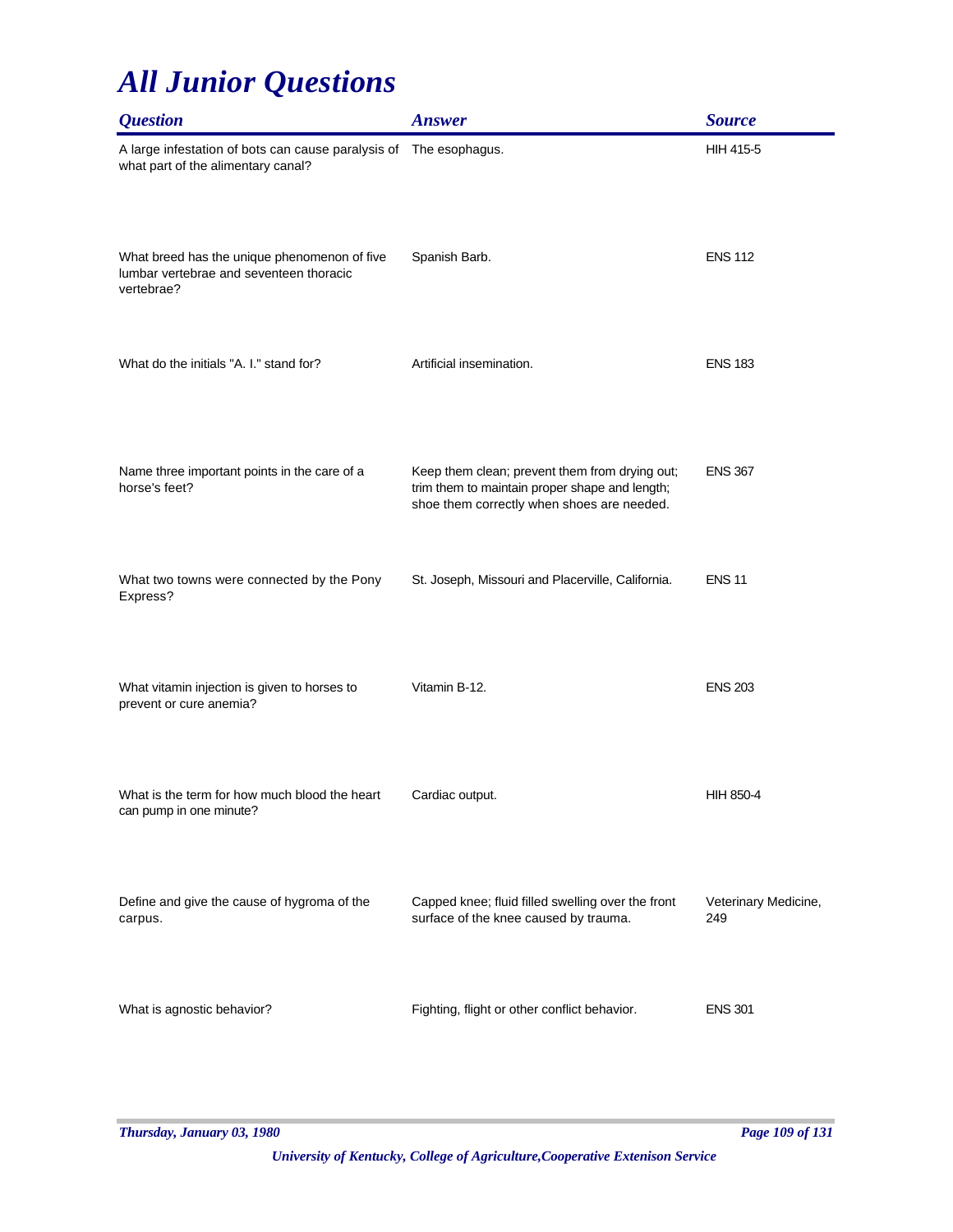| <b>Question</b>                                                                                                                                                                                         | <b>Answer</b>                                                                                              | <b>Source</b>    |
|---------------------------------------------------------------------------------------------------------------------------------------------------------------------------------------------------------|------------------------------------------------------------------------------------------------------------|------------------|
| A whip that is about 4 feet long with a lash 6 - 8<br>feet long would be used for what?                                                                                                                 | Longeing                                                                                                   | <b>ENS 341</b>   |
| How do you spell rhinopneumonitis?                                                                                                                                                                      | R-H-I-N-O-P-N-E-U-M-O-N-I-T-I-S.                                                                           | HIH 610-1        |
| In the dental formula, identify what I, C, P, and M<br>stand for.                                                                                                                                       | I - Incisors; C - Canines; P - Premolars; M - Molars. EVANS 92                                             |                  |
| Name a disease that could have the following<br>symptoms: Lameness or arthritis, fever, muscle<br>aches and pain, limb swelling, eye inflammation,<br>encephalitis, hepatitis, nephritis, and abortion. | Lyme disease.                                                                                              | <b>ENS 270</b>   |
| Name the largest joint in a horse.                                                                                                                                                                      | Stifle.                                                                                                    | <b>EVANS 691</b> |
| What is the main function of the leukocytes?                                                                                                                                                            | Combat infection.                                                                                          | <b>IVE 456</b>   |
| What is endocrinology?                                                                                                                                                                                  | The study of hormones and their effects.                                                                   | HIH 910-5        |
| Name two confirmation faults that would<br>predispose a horse to a trappy stride.                                                                                                                       | Short, straight pasterns and straight shoulders.                                                           | <b>ENS 70</b>    |
| What are the benefits of using a slant load trailer<br>for the horse?                                                                                                                                   | Horses seem to ride better, experience less<br>stress and are more stable during starting and<br>stopping. | HIH 1155-3       |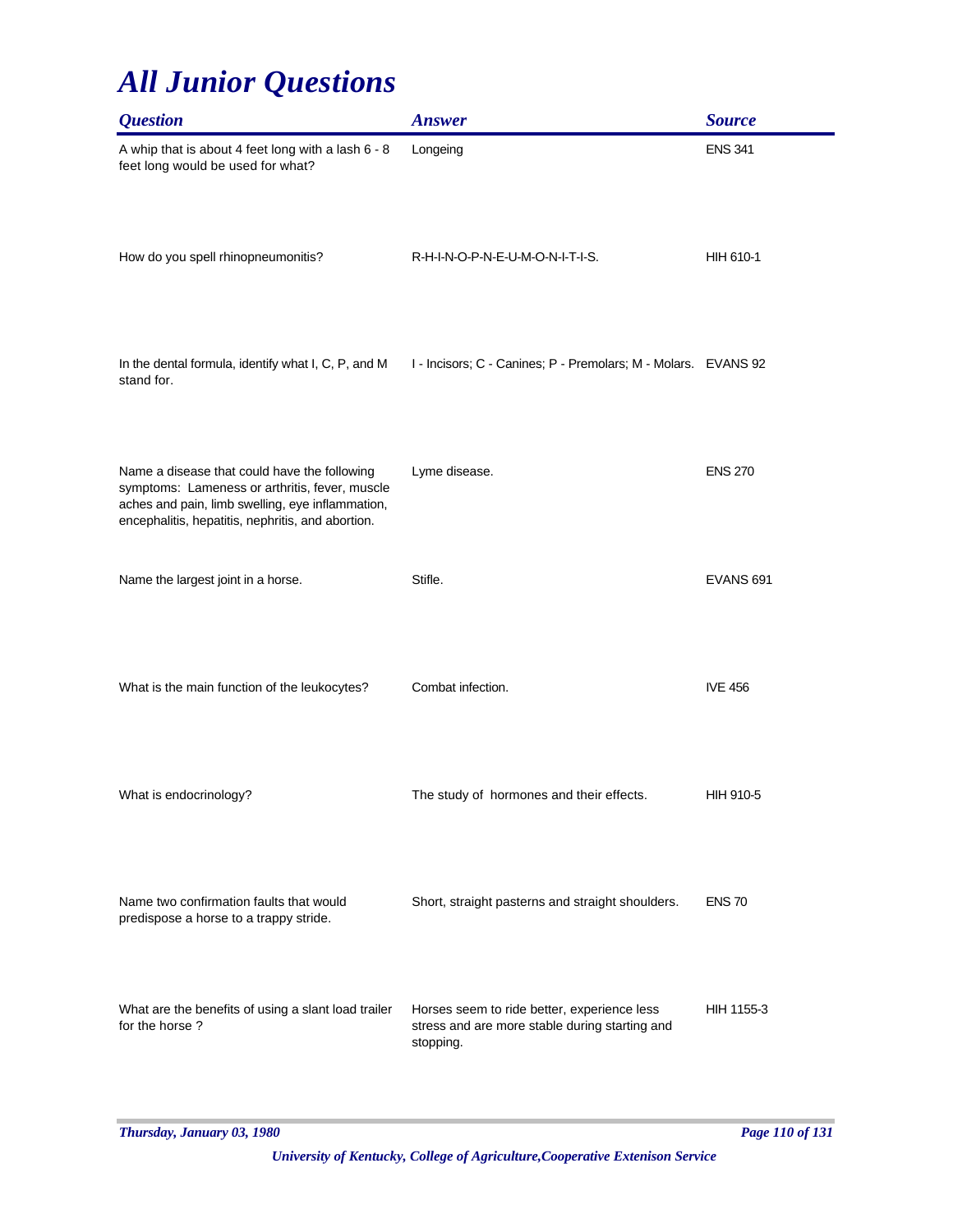| <i><b>Question</b></i>                                                                                                                                                      | <b>Answer</b>                                                                                                                                                      | <b>Source</b>    |
|-----------------------------------------------------------------------------------------------------------------------------------------------------------------------------|--------------------------------------------------------------------------------------------------------------------------------------------------------------------|------------------|
| What are three species of bots?                                                                                                                                             | Horse bot (nit fly); Thread bot (chin fly); Nose bot<br>(nose fly).                                                                                                | <b>ENS 276</b>   |
| What causes heat cramps?                                                                                                                                                    | Loss of electrolytes.                                                                                                                                              | HIH 410-1        |
| What problem does your horse have that leads to<br>chronic dermatitis resulting in scabs, skin cracks<br>and eventually granulation clusters on the back of<br>the pastern? | Scratches.                                                                                                                                                         | EVANS 167        |
| What is another name for Hunt seat?                                                                                                                                         | Forward seat.                                                                                                                                                      | HIH 1100-1       |
| Name three ways to distinguish permanent teeth<br>from temporary teeth.                                                                                                     | Permanent teeth have greater size, darker color,<br>broader neck showing no constriction, and<br>greater width from side to side.                                  | <b>ENS 46</b>    |
| What is the common name used for shoes having<br>tungsten carbide on a mild steel base?                                                                                     | Borium.                                                                                                                                                            | <b>HIH 515-4</b> |
| Name two measures which can be taken to help<br>prevent plant poisoning in your horse.                                                                                      | Proper pasture management; feed clean hay; no<br>garden prunings in with horses; do not enclose<br>horses near toxic plants; be able to recognize<br>toxic plants. | LEWIS 301        |
| What vitamin is necessary for the growth and<br>development of normal hooves?                                                                                               | Vitamin A.                                                                                                                                                         | HIH 505-2        |
| Which hormone do the luteal cells within the<br>corpus hemorrhagicum and corpus luteum<br>secrete?                                                                          | Progesterone.                                                                                                                                                      | HIH 910-6        |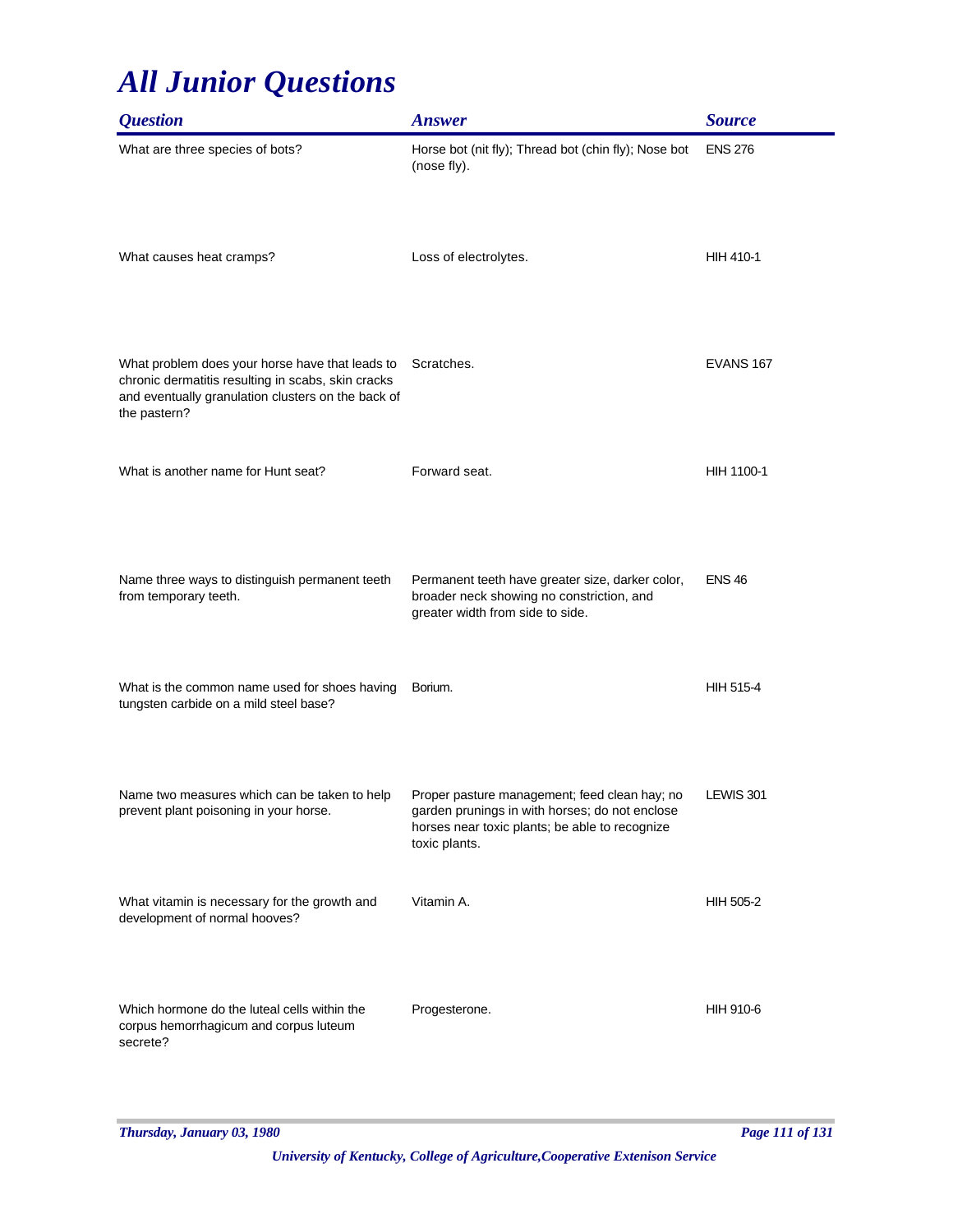| <b>Question</b>                                                                                           | <b>Answer</b>                     | <b>Source</b>    |
|-----------------------------------------------------------------------------------------------------------|-----------------------------------|------------------|
| What was the name of the Thoroughbred ridden<br>by General Custer in the Battle of Little Big Horn?       | Vic.                              | Evans 20         |
| Which lethal genetic defect can result from mating Lethal white foal syndrome.<br>two overo paint horses? |                                   | HIH 1060-6       |
| A tumor of pigment-forming cells commonly seen<br>in older gray horses is know as what?                   | Melanoma.                         | EVANS 514        |
| How long is a horn fly's life cycle?                                                                      | Ten days.                         | <b>HIH 415-2</b> |
| A horse can become infested with how many<br>different types of mites/mange?                              | Three.                            | <b>ENS 286</b>   |
| Incisors and cheek teeth continue to erupt until<br>what age?                                             | Into their 20's.                  | HIH 450-3        |
| What is another name for a blind spavin?                                                                  | Occult spavin.                    | Evans 166        |
| What age groups of horses should receive grain<br>that is crimped, cracked, or rolled?                    | Foals and horses with poor teeth. | Evans 201        |
| What is another name for the mare's mammary<br>gland?                                                     | Udder.                            | Evans 322        |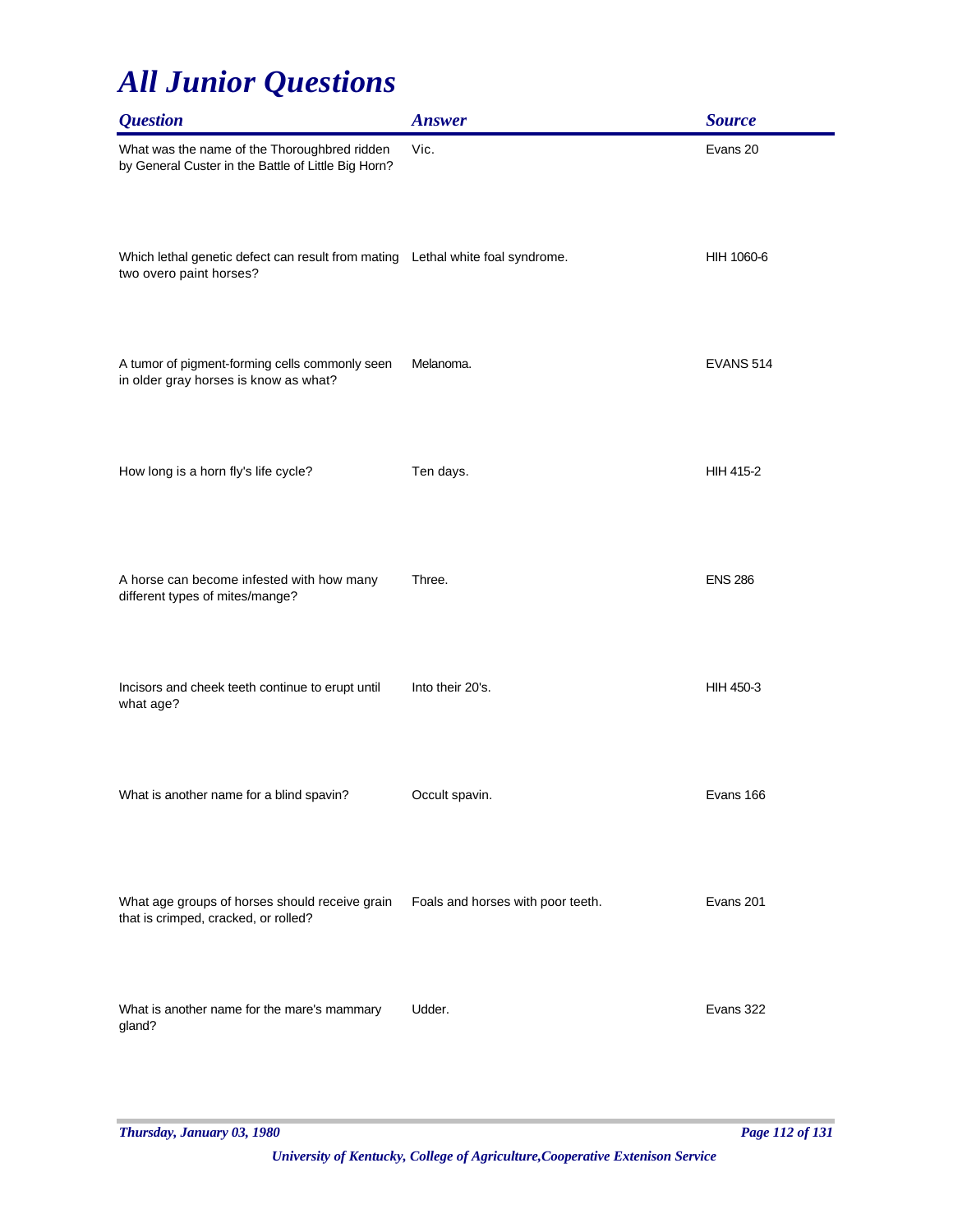| <i><b>Question</b></i>                                                                                   | <b>Answer</b>                                                                                                                                           | <b>Source</b>  |
|----------------------------------------------------------------------------------------------------------|---------------------------------------------------------------------------------------------------------------------------------------------------------|----------------|
| What is the forge used for?                                                                              | To heat steel or shoes in preparation for shaping<br>them for the horse being shod.                                                                     | Ens 369-370    |
| What is the name of the largest metacarpal?                                                              | The cannon bone.                                                                                                                                        | Evans 97       |
| What is the term for the drugs administered to<br>control worms?                                         | Anthelmintics.                                                                                                                                          | <b>IVE 674</b> |
| When riding in a show, what division would you<br>be riding if you wear a skirt?                         | Side saddle.                                                                                                                                            | <b>Ens 345</b> |
| Why is corn considered a "hot" feed?                                                                     | It has a high energy content.                                                                                                                           | Lewis 74       |
| Name 4 different uses of a grooming cloth.                                                               | Remove dust and dirt; wipe out eyes, nostrils,<br>lips, ears; wipe out around the dock; give coat a<br>final sheen; dry or ruffle hair before brushing. | <b>Ens 358</b> |
| Stallions can be put into breeding service at how<br>many years of age?                                  | 2 or 3 years of age.                                                                                                                                    | Lewis 225      |
| The leopard spotting pattern in the Appaloosa<br>breed is also found in what Austrian breed of<br>horse? | Noriker.                                                                                                                                                | Evans 498      |
| What is the effect of hot, humid conditions on<br>cooling a horse?                                       | Inhibits evaporation of sweat so it is longer or<br>harder to cool.                                                                                     | <b>HBM</b>     |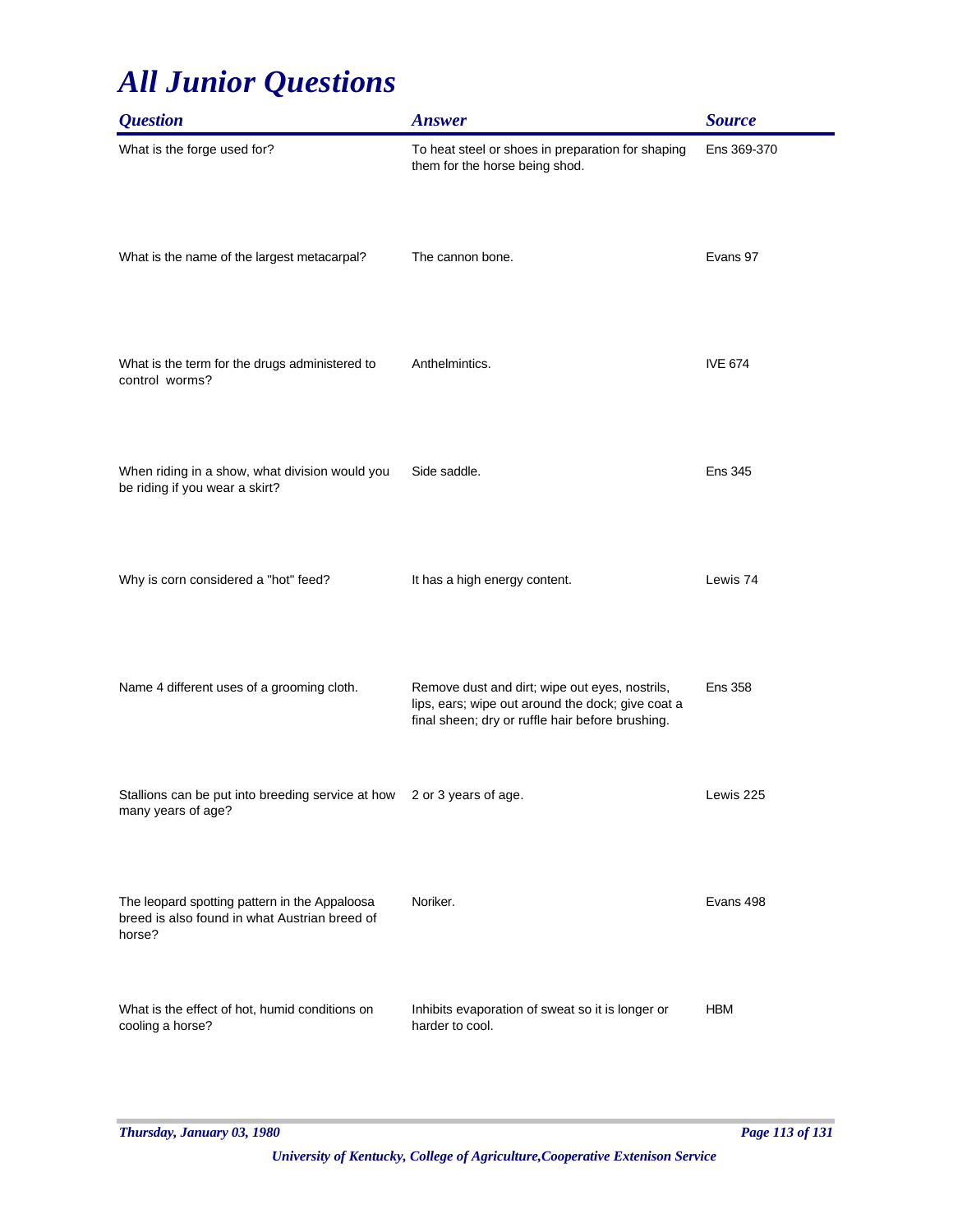| <b>Question</b>                                                                                              | <b>Answer</b>                                            | <b>Source</b>  |
|--------------------------------------------------------------------------------------------------------------|----------------------------------------------------------|----------------|
| What is the membranous organ called that<br>connects the fetus to the lining of the uterus?                  | Placenta.                                                | HIH 860-1      |
| What is the most feasible, non-chemical means of Removing breeding material.<br>breaking the fly life cycle? |                                                          | HIH 415-3      |
| What is the principle bone of the upper jaw?                                                                 | Maxilla.                                                 | Lewis 395      |
| What term is given to a horse whose hocks turn<br>inward?                                                    | Cow hocked.                                              | Evans 154      |
| What should be placed under hay bales when<br>storing on cement floors?                                      | Wooden pallets.                                          | HIH 710-5      |
| What vitamin stimulates calcium absorption?                                                                  | Vitamin D.                                               | Evans 221      |
| Give 2 reasons you would put a wad of cotton in<br>a horse's ears before trimming them.                      | Cut down on noise and prevent hair falling into<br>ears. | <b>ENS 358</b> |
| How often should a foal's feet be trimmed?                                                                   | Once a month and more often if correction is<br>needed.  | HIH 525-3      |
| The integumentary system of the horse refers to<br>what body part?                                           | The skin.                                                | Evans 128      |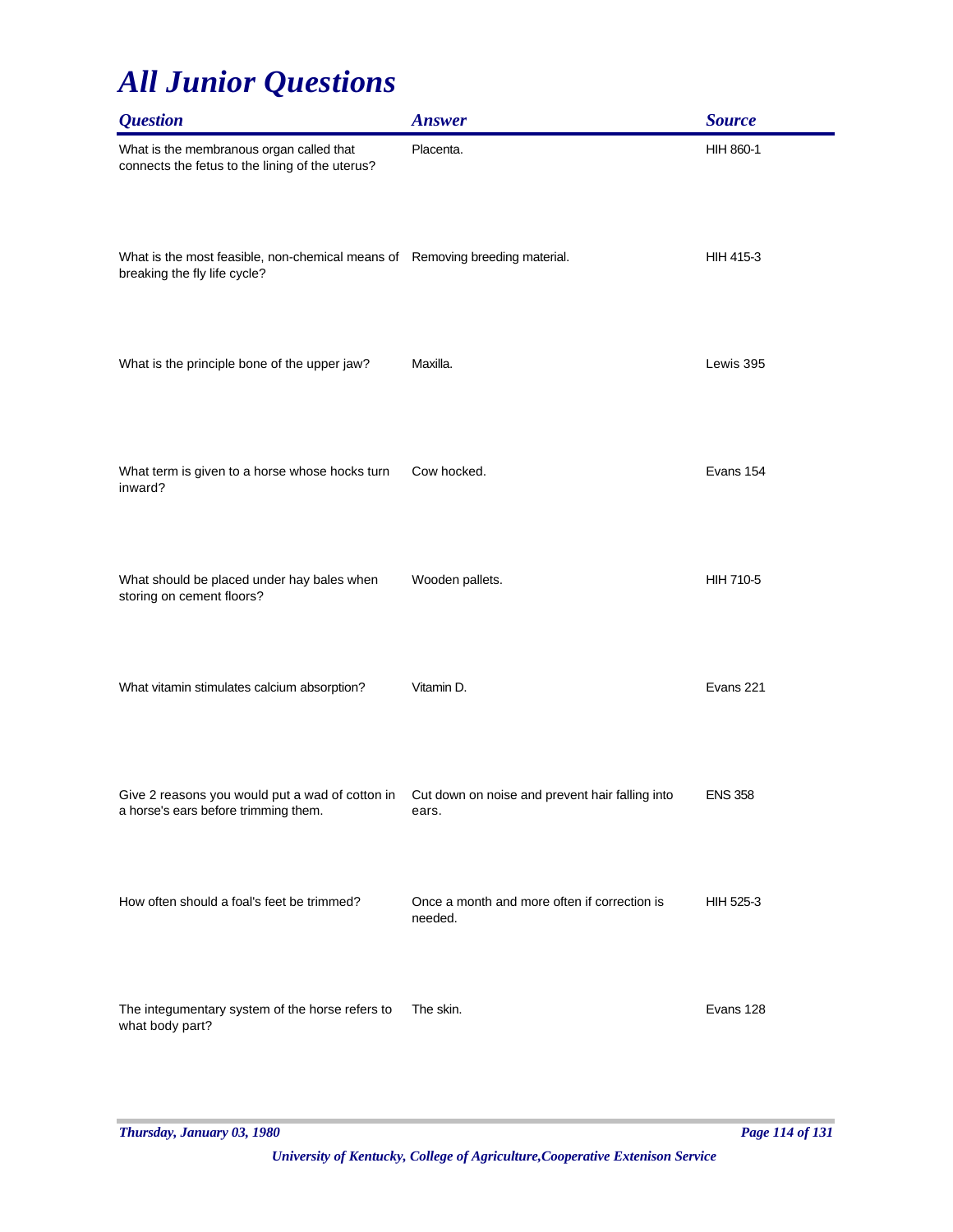| <i><b>Question</b></i>                                                                                   | <b>Answer</b>                                                                                                                                         | <b>Source</b>    |
|----------------------------------------------------------------------------------------------------------|-------------------------------------------------------------------------------------------------------------------------------------------------------|------------------|
| Suggest two ways to avoid aggressive behavior<br>when group feeding.                                     | Use separate feeders; space feeders 40 - 50 feet HIH 710-8<br>apart; use extra feeders; ensure an open area.                                          |                  |
| What is silver dapple?                                                                                   | A dappled chestnut with silver or white mane and Evans 59<br>tail.                                                                                    |                  |
| What are 3 vital signs which should be assessed<br>during an examination of the horse?                   | Temperature, pulse, respiration, capillary refill<br>time, mucous membrane color and tackiness, and<br>skin pliability.                               | <b>HIH 425-1</b> |
| What is the prefix which means below normal?                                                             | Hypo.                                                                                                                                                 | Lewis 393        |
| Name two breeds most that have the highest<br>incidence of Wobblers.                                     | Morgan, Quarter horse, Thoroughbred.                                                                                                                  | <b>Ens 55</b>    |
| Name the four distinguishing characteristics of the<br>Appaloosa.                                        | Spotted coat, either leopard or blanket; mottled<br>skin around the muzzle and genitalia; white sclera<br>around the eyes; vertically striped hooves. | HIH 140-1        |
| Vesicular Stomatitis affects what part of the<br>horse?                                                  | Mouth.                                                                                                                                                | <b>ENS 429</b>   |
| What is on an English bridle that is not found on a A cavesson or nose band.<br>western bridle?          |                                                                                                                                                       | HIH 1100-8       |
| Describe the leg positions of an American<br>Saddlebred when shown at halter in the stretch<br>position. | Forelegs are straight under with the hind legs<br>stretched behind.                                                                                   | <b>ENS 361</b>   |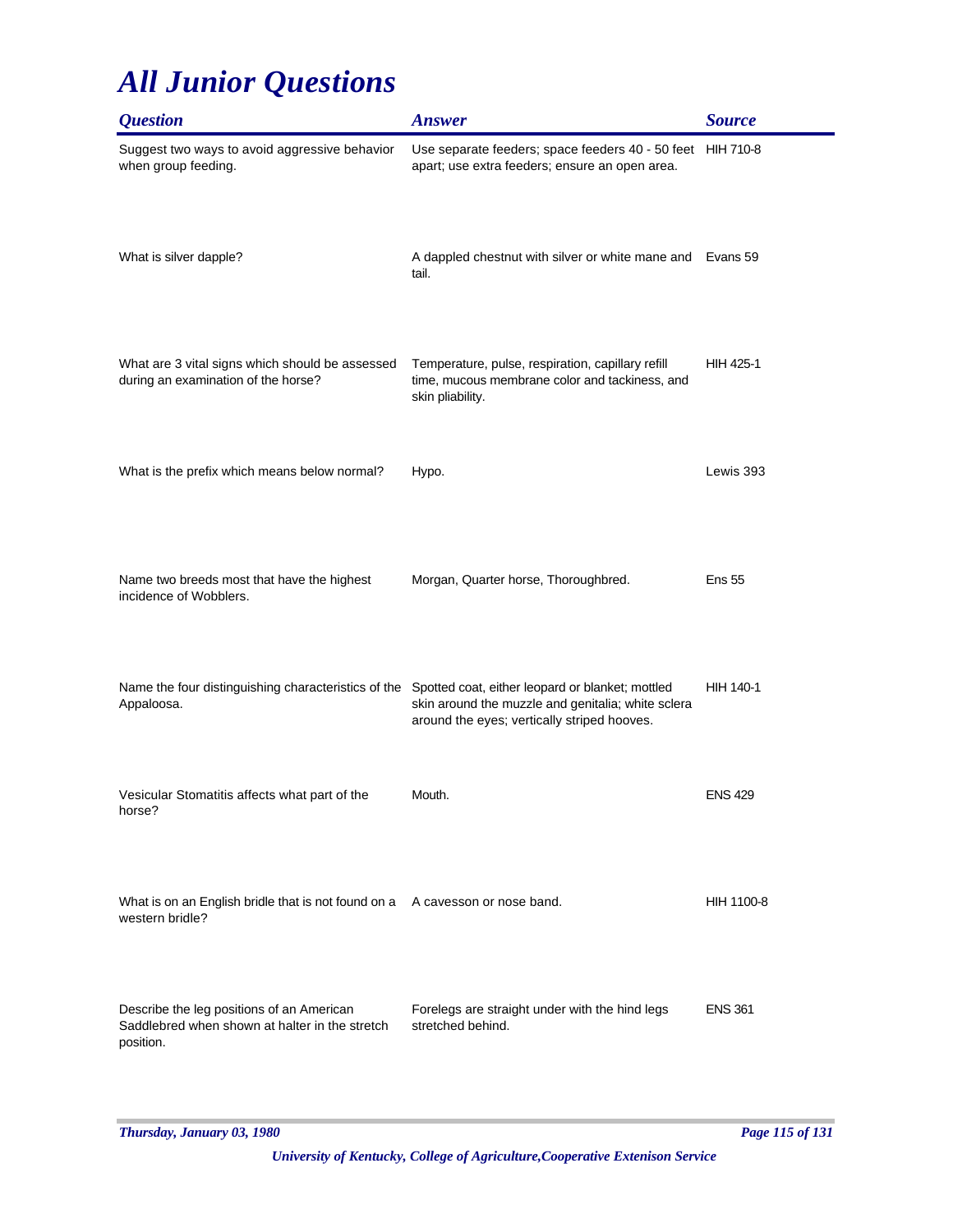| <b>Question</b>                                                                                            | <b>Answer</b>                           | <b>Source</b>  |
|------------------------------------------------------------------------------------------------------------|-----------------------------------------|----------------|
| Which is the most commonly fed type of bran in<br>North America?                                           | Wheat bran.                             | Lewis 95       |
| Give the four classifications of bones in the<br>horse's body.                                             | Long, short, flat, irregular.           | Evans 90       |
| How does leather conditioner work?                                                                         | Puts back vital oils.                   | HIH 1100-14    |
| What effect does excessive phosphorous have<br>on calcium?                                                 | Interferes with calcium absorption.     | HIH 820-2      |
| What infectious disease does a horse have when  Tetanus (lockjaw).<br>it develops the "sawhorse" position? |                                         | Evans 601      |
| What does "failed to settle" mean?                                                                         | Failure to conceive upon breeding.      | <b>ENS 184</b> |
| What feature differentiates roping reins from<br>other types?                                              | Roping reins are on a continuous strap. | HIH 1100-8     |
| What is a male horse up to three years of age<br>called?                                                   | Colt.                                   | Ensminger, 516 |
| Where did the Haflinger originate?                                                                         | Austria.                                | Evans 74       |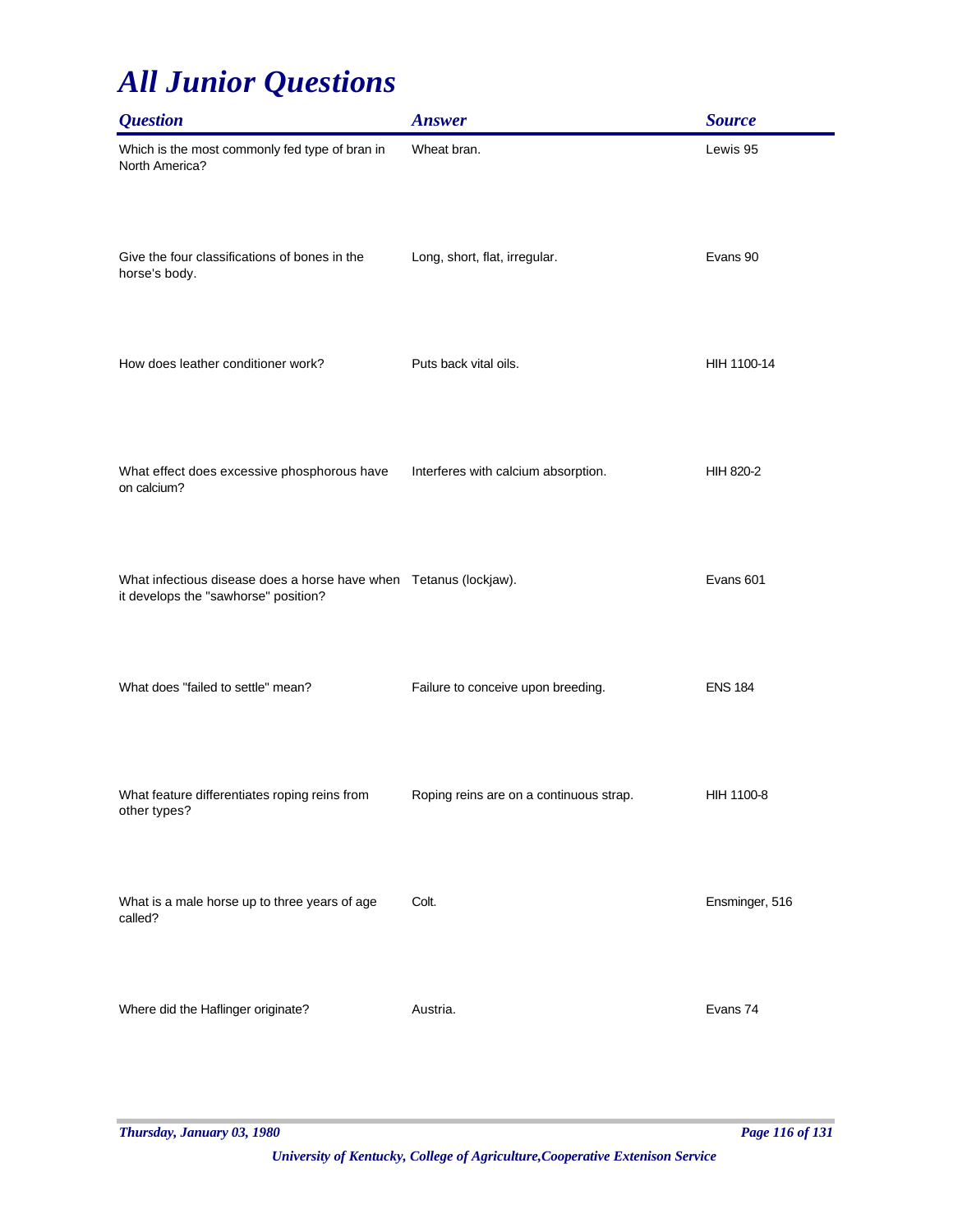| <b>Question</b>                                                                                                    | <b>Answer</b>                                                                                        | <b>Source</b>    |
|--------------------------------------------------------------------------------------------------------------------|------------------------------------------------------------------------------------------------------|------------------|
| How many inches taller should the trailer be than<br>the horse's normal resting position of its head?              | Ten inches.                                                                                          | HIH 1155-2       |
| What is scours and when during a horse's life<br>does it usually occur?                                            | It is watery diarrhea and occurs when the horse<br>is a foal at any time from 1 day to 6 months old. | Lewis 259        |
| At what age do the permanent central teeth erupt? 2.5 years of age.                                                |                                                                                                      | HIH 405-1        |
| Normal maternal aggression towards the foal is<br>most commonly caused by what?                                    | A painful udder.                                                                                     | Lewis 248        |
| Of what material are "never-rust" bits and<br>hardware made?                                                       | Solid nickel.                                                                                        | HIH 1100-10      |
| Which system in the horse's body includes the<br>brain, spinal cord, and associated nerves and<br>special sensors? | Nervous system.                                                                                      | Evans 89         |
| Give another name for the horse's hindgut.                                                                         | Large intestine.                                                                                     | <b>HIH 710-2</b> |
| How much crude protein does clover hay contain? 12%.                                                               |                                                                                                      | HIH 820-2        |
| What are ossified lateral cartilage immediately<br>above and toward the rear quarter of the hoof<br>head called?   | Sidebones.                                                                                           | <b>ENS 61</b>    |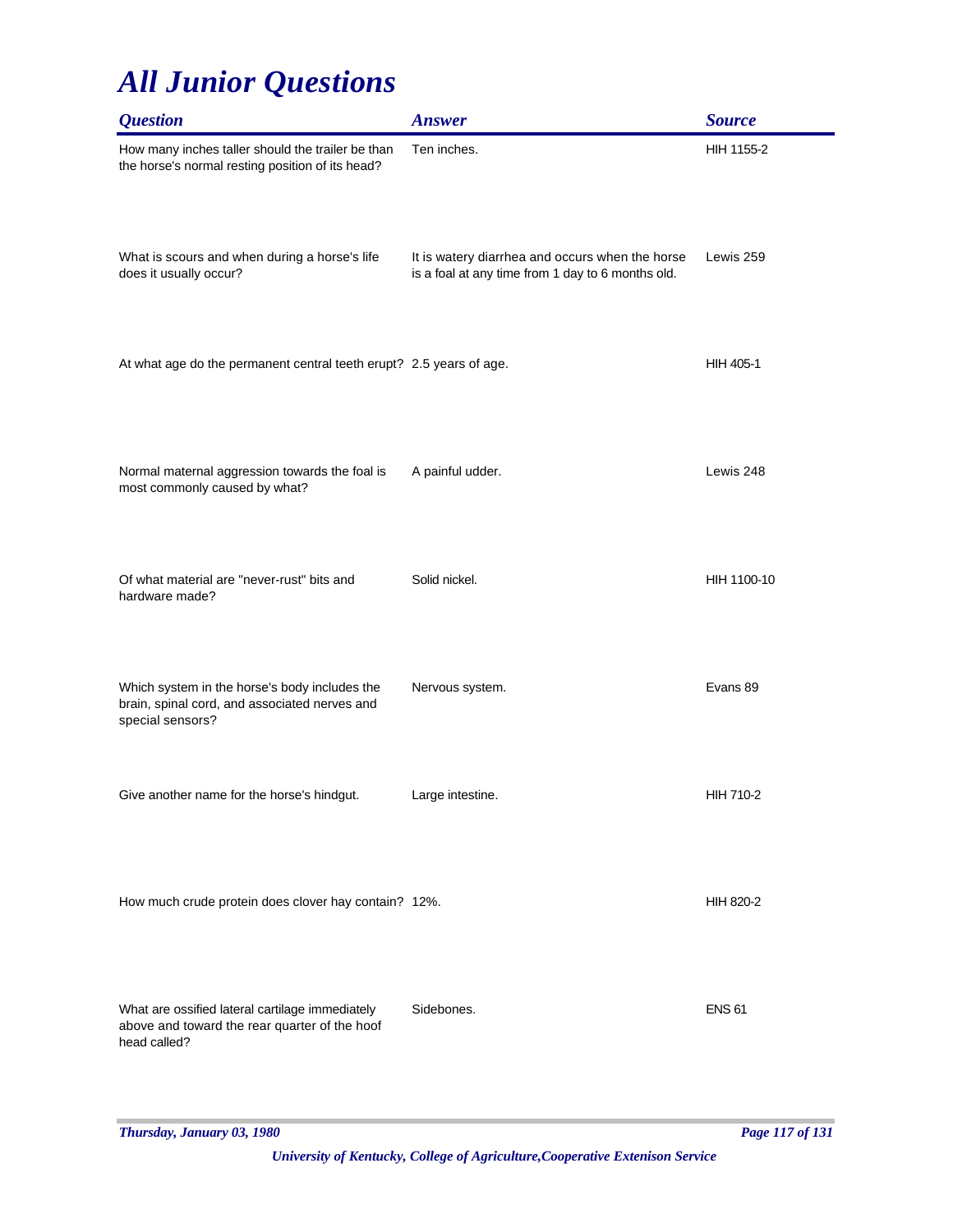| <i><b>Question</b></i>                                                                                                   | <b>Answer</b>                                                                                                                                   | <b>Source</b>    |
|--------------------------------------------------------------------------------------------------------------------------|-------------------------------------------------------------------------------------------------------------------------------------------------|------------------|
| What bones make up the knee of the horse?                                                                                | Carpal bones.                                                                                                                                   | <b>ENS 23</b>    |
| What is the expected ratio of roan to solid colored 2 roan: 1 solid.<br>foals if a roan stallion is bred to a roan mare? |                                                                                                                                                 | Evans 486        |
| Which pack saddle is a centerfire-rigged single<br>cinch with a wooden bar?                                              | Decker.                                                                                                                                         | HIH 1125-1       |
| What type of saddles were first developed and<br>used by the Spaniards in old Mexico?                                    | Western saddles.                                                                                                                                | <b>ENS 336</b>   |
| Name four of the six parts of the female<br>reproductive tract.                                                          | Vulva, vagina, cervix, uterus, oviducts, and<br>ovaries.                                                                                        | <b>HIH 910-1</b> |
| What is the best and safest type of wire to use<br>for horse fencing?                                                    | Five diamond, V-mesh.                                                                                                                           | HIH 350-3        |
| Which body system of the horse provides<br>immediate response to the environment?                                        | Nervous system                                                                                                                                  | Evans 119        |
| Explain why horses should be kept out of a<br>pasture during and shortly after precipitation or<br>irrigation.           | For maximum pasture forage production, to allow<br>for drying of the pasture so as to minimize<br>trampling, plant injury, and soil compaction. | Lewis 105        |
| In training terms, what does the term "trial" mean?                                                                      | Practice.                                                                                                                                       | HIH 1240-6       |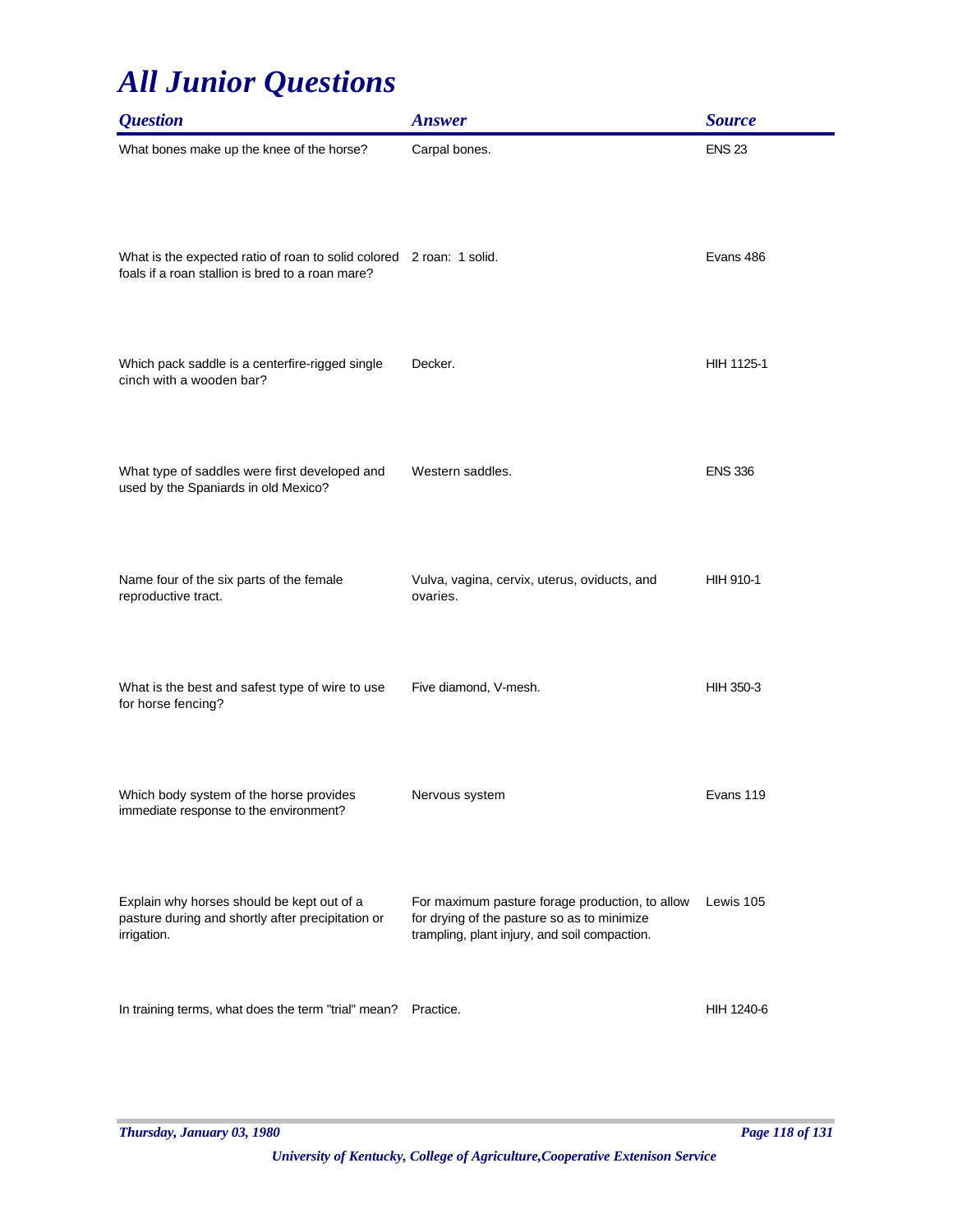| <i><b>Question</b></i>                                                                                                             | <b>Answer</b>                                            | <b>Source</b>    |
|------------------------------------------------------------------------------------------------------------------------------------|----------------------------------------------------------|------------------|
| What are the two ovarian hormones that control<br>the mare's estrous cycle?                                                        | Estrogens and progestins.                                | Evans 339        |
| What is mastitis?                                                                                                                  | Inflammation of the mammary gland?                       | <b>IVEH 604</b>  |
| What word is defined as any deviation in<br>structure or function that interferes with the<br>horse's intended use or performance? | Unsoundness.                                             | HIH 230-1        |
| What is the purpose of the Jockey Club?                                                                                            | To maintain the American stud book for<br>Thoroughbreds. | HIH 157-1        |
| What is the female parent of a horse called?                                                                                       | Dam.                                                     | Ensminger, 517   |
| Where was the raising and racing of racehorses<br>centered in colonial America?                                                    | Virginia.                                                | Evans 23         |
| Which type of barn lighting, incandescent or<br>fluorescent, is more energy efficient?                                             | Fluorescent.                                             | <b>HIH 320-7</b> |
| A normal foal weighs what percentage of the<br>mare's body weight?                                                                 | $9 - 10%$ .                                              | HIH 940-5        |
| What factors affect water requirements?                                                                                            | Work type, work load, weather, and diet.                 | <b>HIH 425-6</b> |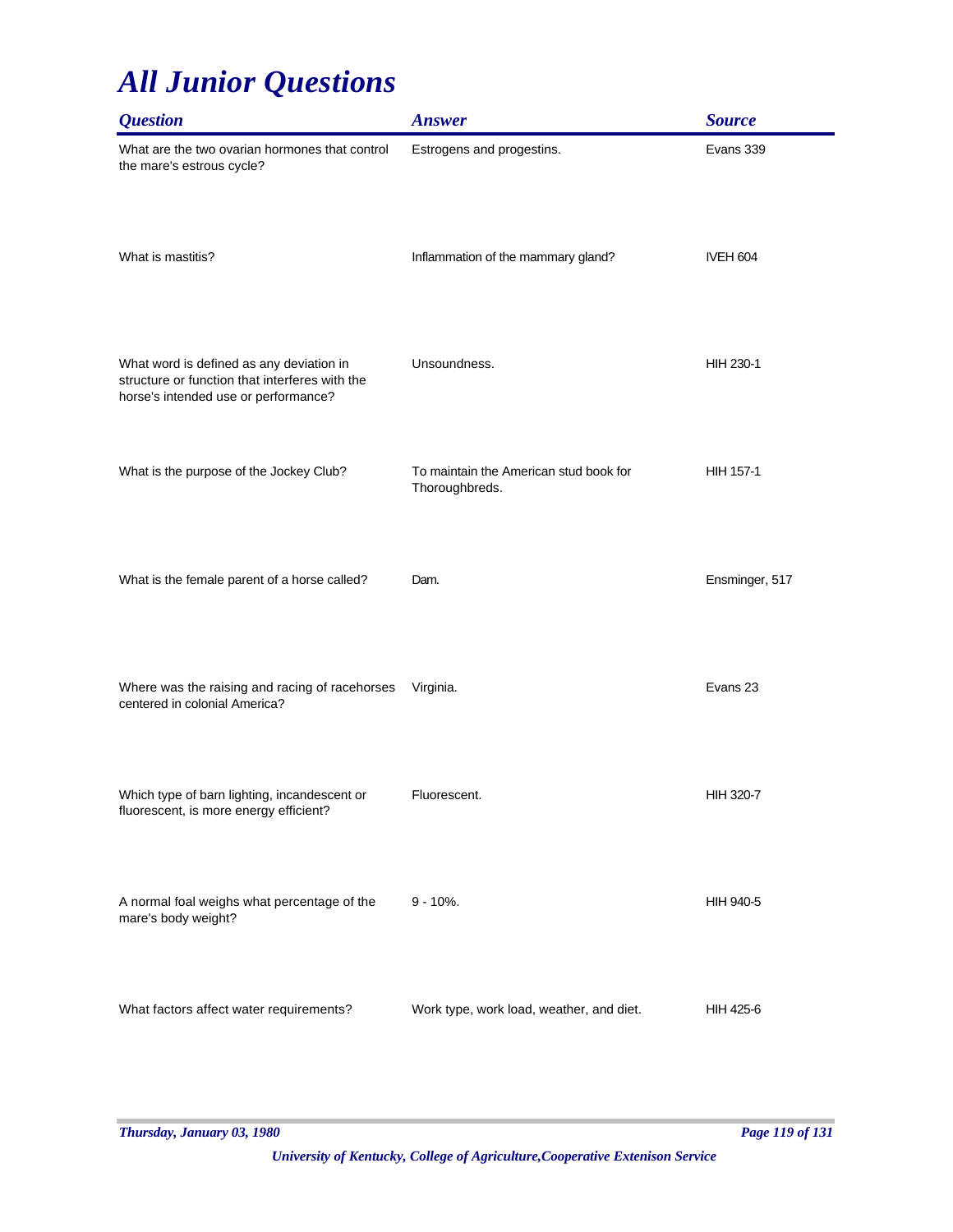| <b>Question</b>                                                                                                                           | <b>Answer</b>                                                                   | <b>Source</b>                |
|-------------------------------------------------------------------------------------------------------------------------------------------|---------------------------------------------------------------------------------|------------------------------|
| What is the major reason you should not spread<br>horse manure on a field where a horse grazes?                                           | Fresh or uncomposted horse manure is a primary<br>source of internal parasites. | <b>Ens 378</b>               |
| What part of a horse's foot provides traction and<br>absorbs shock?                                                                       | Frog.                                                                           | HIH 525-1                    |
| What is the junction of the hoof wall and sole<br>called?                                                                                 | White line.                                                                     | Evans, Borton et all,<br>695 |
| On what two areas of the body is thiamin<br>converted to its active form?                                                                 | Liver and kidney.                                                               | Lewis, 76                    |
| Name the cone-shaped muscular organ located<br>between the lungs which propels blood by<br>alternate muscular contraction and relaxation. | Heart.                                                                          | Evans, Borton et all,<br>111 |
| What is the function of the short bones?                                                                                                  | To absorb concussion.                                                           | Frandson, 123                |
| How many chambers are in a horse's heart?                                                                                                 | Four.                                                                           | Evans, Borton et all,<br>111 |
| The increased height of the 3rd, 4th, and 5th<br>thoracic vertebrae make up the what?                                                     | Withers.                                                                        | TN HBM                       |
| Which jaw is wider in the horse, upper or lower?                                                                                          | Upper.                                                                          | Evans, Borton et all,<br>93  |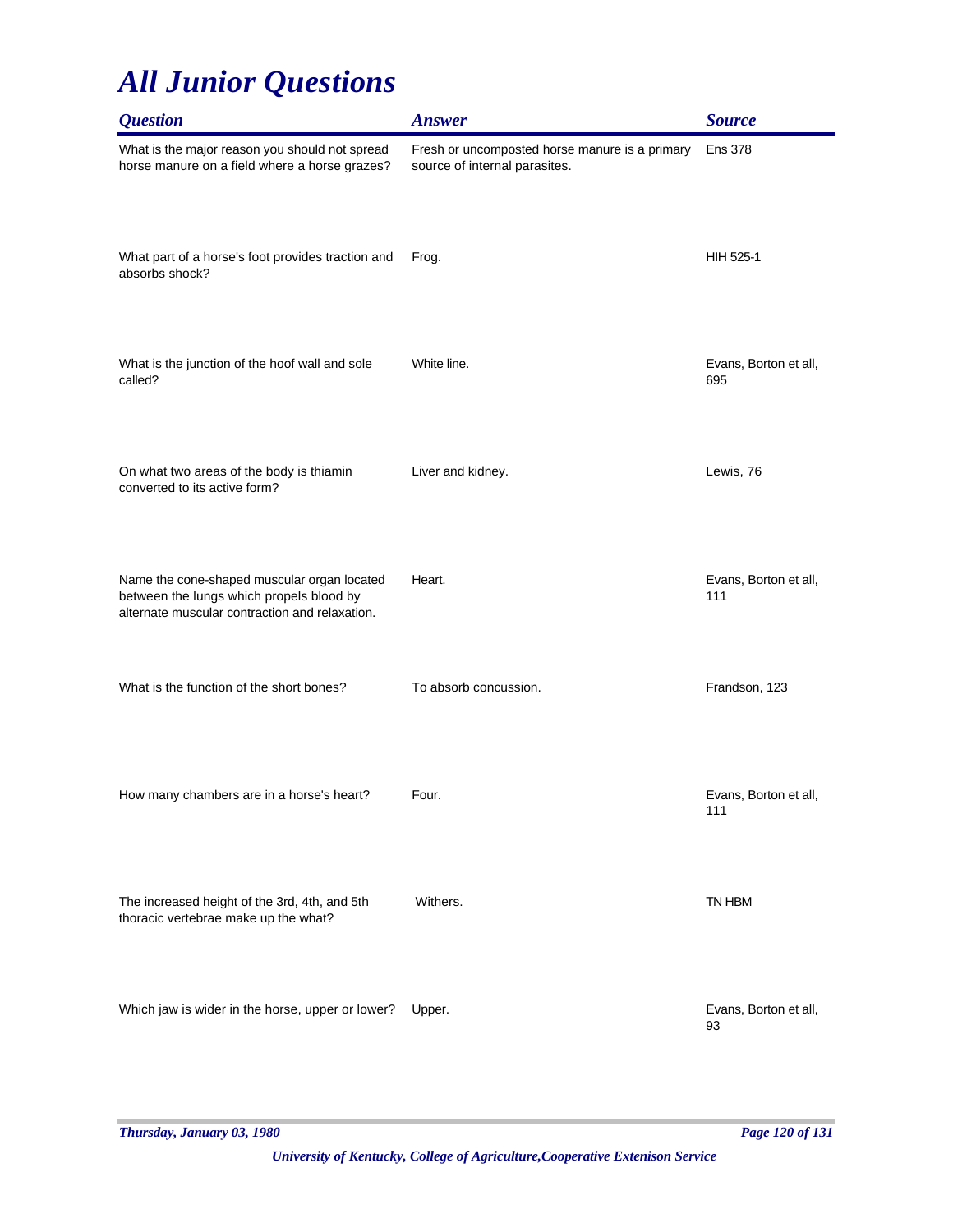| <b>Question</b>                                                              | <b>Answer</b>                                                                                     | <b>Source</b>                |
|------------------------------------------------------------------------------|---------------------------------------------------------------------------------------------------|------------------------------|
| Where are the uterine horns located?                                         | The abdominal cavity.                                                                             | Evans, Borton et all,<br>320 |
| In what area of the horse would you find the<br>pectoral muscles?            | Chest.                                                                                            | Frandson, 161                |
| How many bones compose the sternum?                                          | One.                                                                                              | Frandson, 129                |
| What is the triangular sesamoid bone situated at<br>the front of the stifle? | Patella or knee cap.                                                                              | Evans, Borton et all,<br>691 |
| What is the common name of the scapula?                                      | Shoulder blade.                                                                                   | Evans, Borton et all,<br>97  |
| Where would one find the coccygeal vertebrae?                                | Tail.                                                                                             | Evans, Borton et all,<br>97  |
| What is the pharynx?                                                         | a cavity located at the back of the nasal<br>passages and the mouth and leads to the trachea. 105 | Evans, Borton et all,        |
| What acts as a splint to prevent displacement of<br>the fibula?              | Tibia.                                                                                            | Ensminger, 28                |
| Equus appeared in what epoch?                                                | Pleistocene Epoch.                                                                                | Ensminger, 2-3               |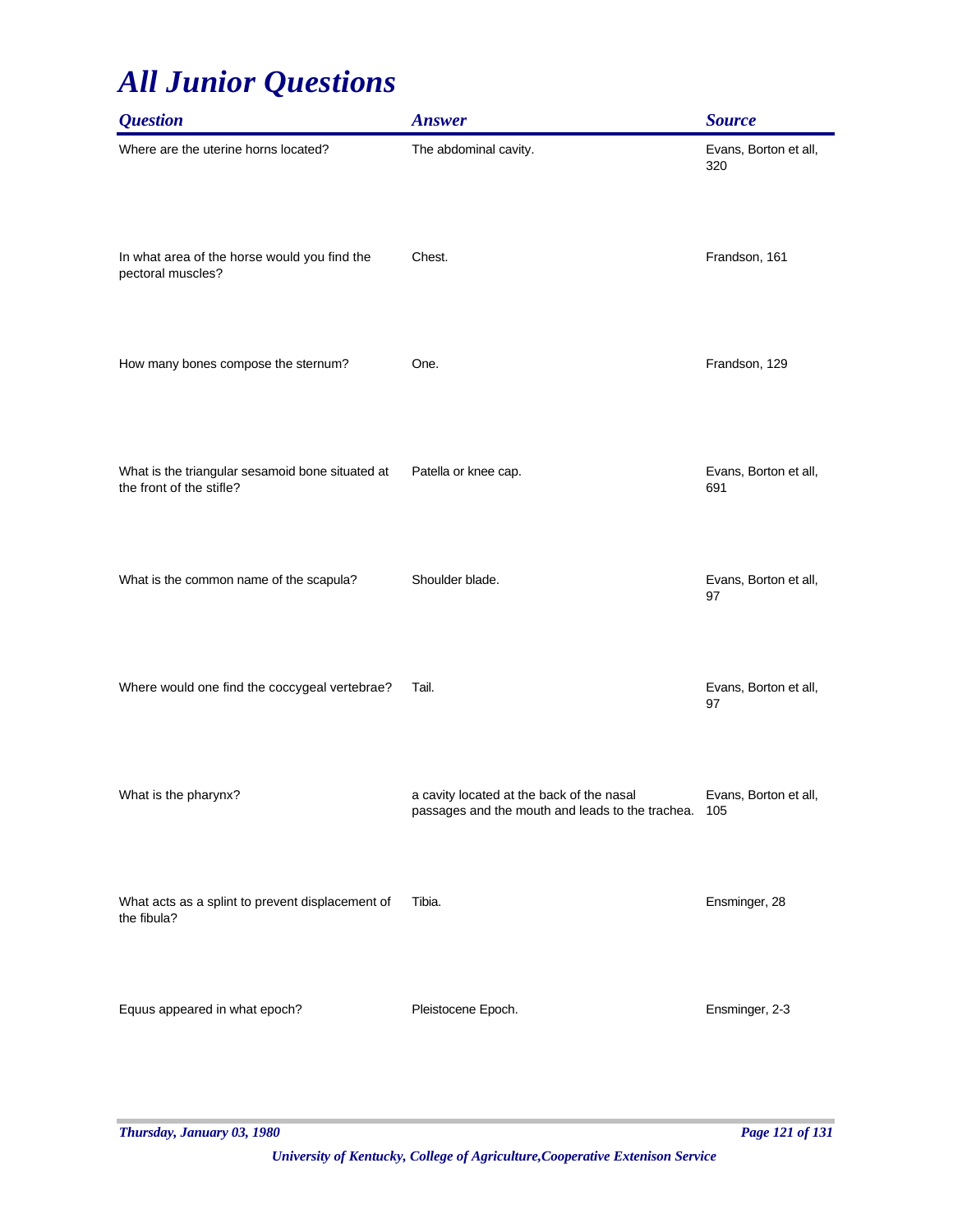| <i><b>Question</b></i>                                                                                                            | <b>Answer</b>             | <b>Source</b>                |
|-----------------------------------------------------------------------------------------------------------------------------------|---------------------------|------------------------------|
| The inflammation affecting the fine membrane that<br>lines the chest and covers the lungs is known as<br>what?                    | Pleurisy or pleuritis.    | Evans, Borton et all,<br>111 |
| How many turbinates are in each nostril?                                                                                          | Three.                    | Frandson, 239-240            |
| Why is the lower leg of the horse used to<br>estimate bone quality?                                                               | There is no muscle there. | TN HBM                       |
| These two joints in the rear leg have reciprocal<br>action. Name them.                                                            | Hock and stifle.          | Frandson, 402                |
| Name the ductless gland located in the upper part<br>of the abdominal cavity between the stomach and<br>the diaphragm.            | Spleen.                   | TN HBM                       |
| What animal is known for a dorsal stripe running<br>from mane to tail that is intersected by the arms of<br>cross at the withers? | Miniature donkey.         | Evans, borton et all,<br>79  |
| Name the breed of horse that has a natural<br>running walk.                                                                       | Tennessee Walking Horse.  | Evans, Borotn et all,<br>40  |
| What is the conformation in which the knees are<br>bent forward called?                                                           | Buck-kneed.               | Evans, Borton et all,<br>147 |
| What are anthelmintics?                                                                                                           | A type of de-wormer.      | Evans, Borton et all,<br>646 |

*Thursday, January 03, 1980 Page 122 of 131*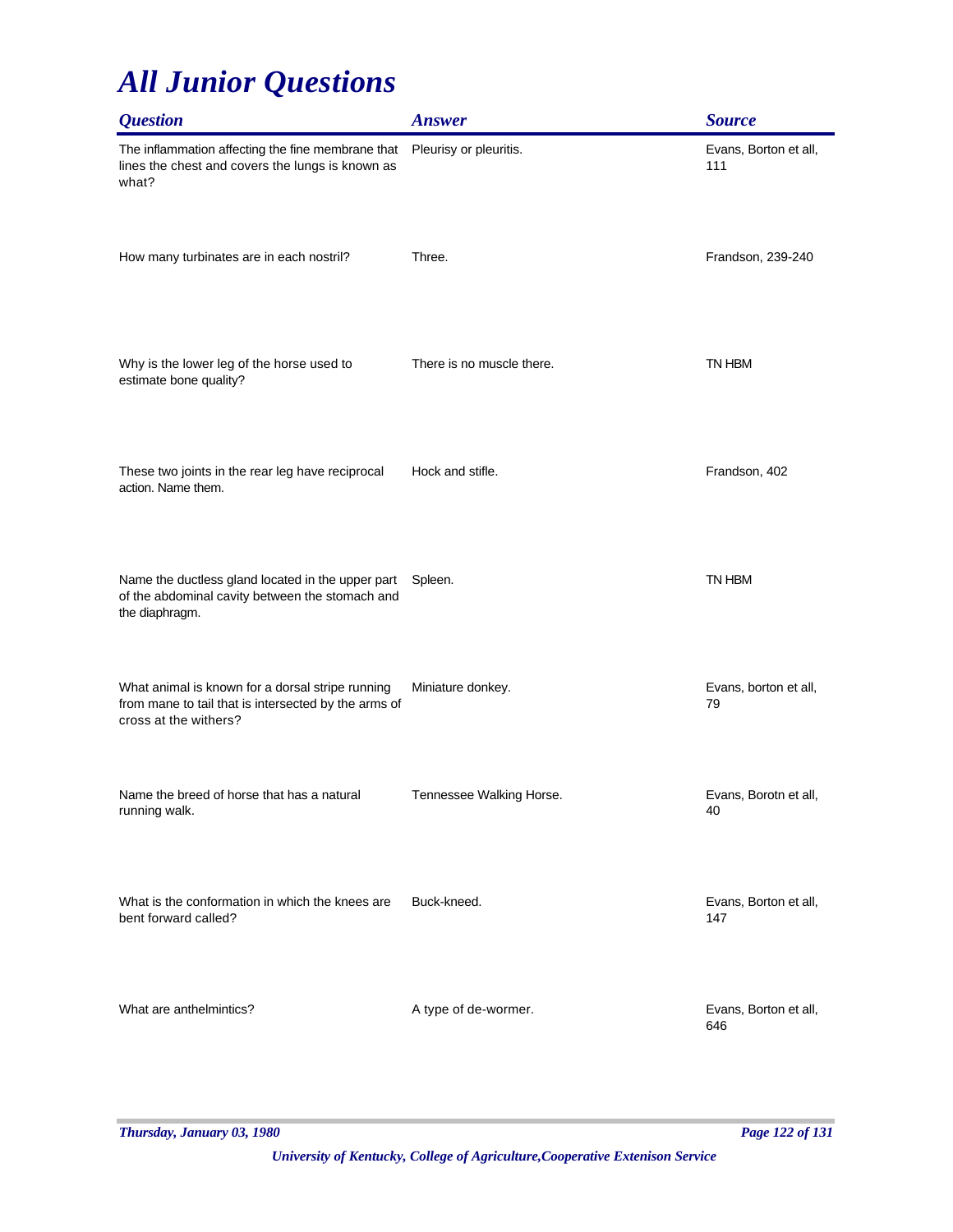| <b>Ouestion</b>                                                                                                  | <b>Answer</b>                          | <b>Source</b>        |
|------------------------------------------------------------------------------------------------------------------|----------------------------------------|----------------------|
| Bits are classified by what?                                                                                     | Type of action.                        | TN HBM               |
| What type of action does a shank bit have?                                                                       | Leverage action.                       | TN HBM               |
| What type of action does a snaffle bit have?                                                                     | Direct pressure/pull.                  | TN HBM               |
| What do you call the ring of rope, rawhide, or<br>metal on a lasso through which rope slides?                    | Honda.                                 | Ensminger, 521       |
| What term describes the presence of excess fluid Edema.<br>between the cells of the horse's body tissues?        |                                        | Ensminger, 518       |
| What can be the result of bench knees or offset<br>knees?                                                        | Splints.                               | Stashak, 57          |
| During the first 180 days of a foal's life, what are<br>the two most important internal parasites to<br>control? | Strongyles and ascarids.               | Ensminger, 348 & 355 |
| What is meant by the term dappled?                                                                               | Darker spots are embossed on the coat. | Sponenberg, 28       |
| A gene that does not show up if it is paired with a Recessive.<br>dominant gene is said to be what?              |                                        | Ensminger, 527       |

*Thursday, January 03, 1980 Page 123 of 131*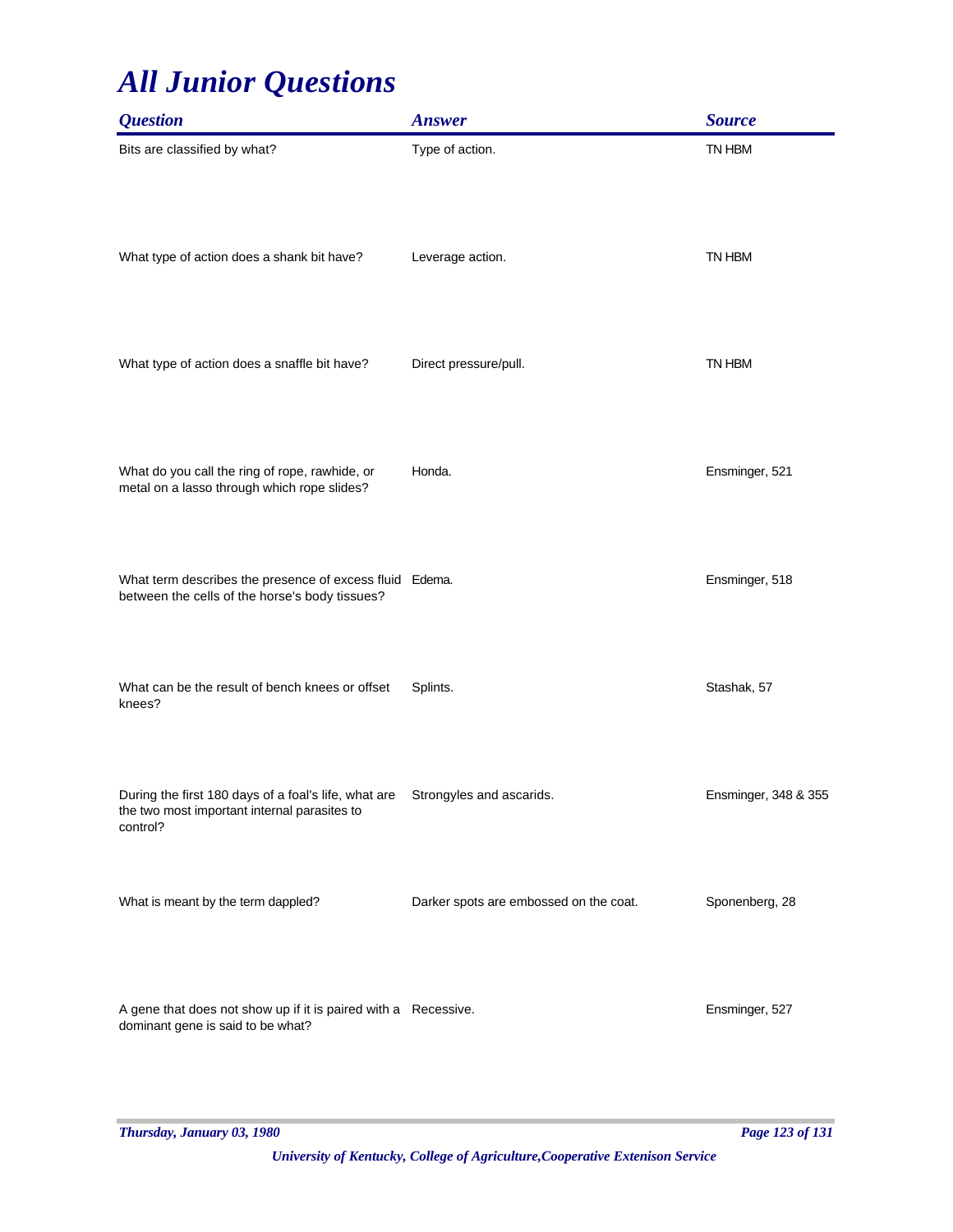| <i><b>Question</b></i>                                                                                                                        | <b>Answer</b>                                                                                                                       | <b>Source</b>                |
|-----------------------------------------------------------------------------------------------------------------------------------------------|-------------------------------------------------------------------------------------------------------------------------------------|------------------------------|
| What does the term "flea bitten" mean?                                                                                                        | Refers to gray or roan horse having small black or Sponenberg, 33<br>blue specks, or spots, on a predominately white<br>background. |                              |
| How many foals and what colors for each are<br>produced from 100 successful matings between<br>a palomino stallion and a palomino mare?       | 50 palomino, 25 chestnut, and 25 cremello.                                                                                          | Evans, Borton et all,<br>51  |
| What was the first one toed horse of the Pliocene<br>Epoch called?                                                                            | Pliohippus.                                                                                                                         | Ensminger, 3                 |
| During the early domestication of the horse, the<br>nomads are credited with the invention and use of<br>what two pieces of the horse's tack? | Reins and saddle.                                                                                                                   | Ensminger, 4                 |
| Groats are grain kernels that have had what<br>removed?                                                                                       | The hulls.                                                                                                                          | TN HBM                       |
| The first effect of inadequate water intake is<br>decreased what?                                                                             | Feed intake.                                                                                                                        | Lewis, 7                     |
| What vitamin is most responsible for the health of<br>the horse's eye and the tissue of the nasal<br>passage?                                 | Vitamin A                                                                                                                           | Lewis, 64                    |
| What is the precursor of Vitamin A called?                                                                                                    | Beta-carotene.                                                                                                                      | Lewis, 66                    |
| Where is the primary site of water absorption?                                                                                                | Cecum.                                                                                                                              | Evans, Borton et all,<br>201 |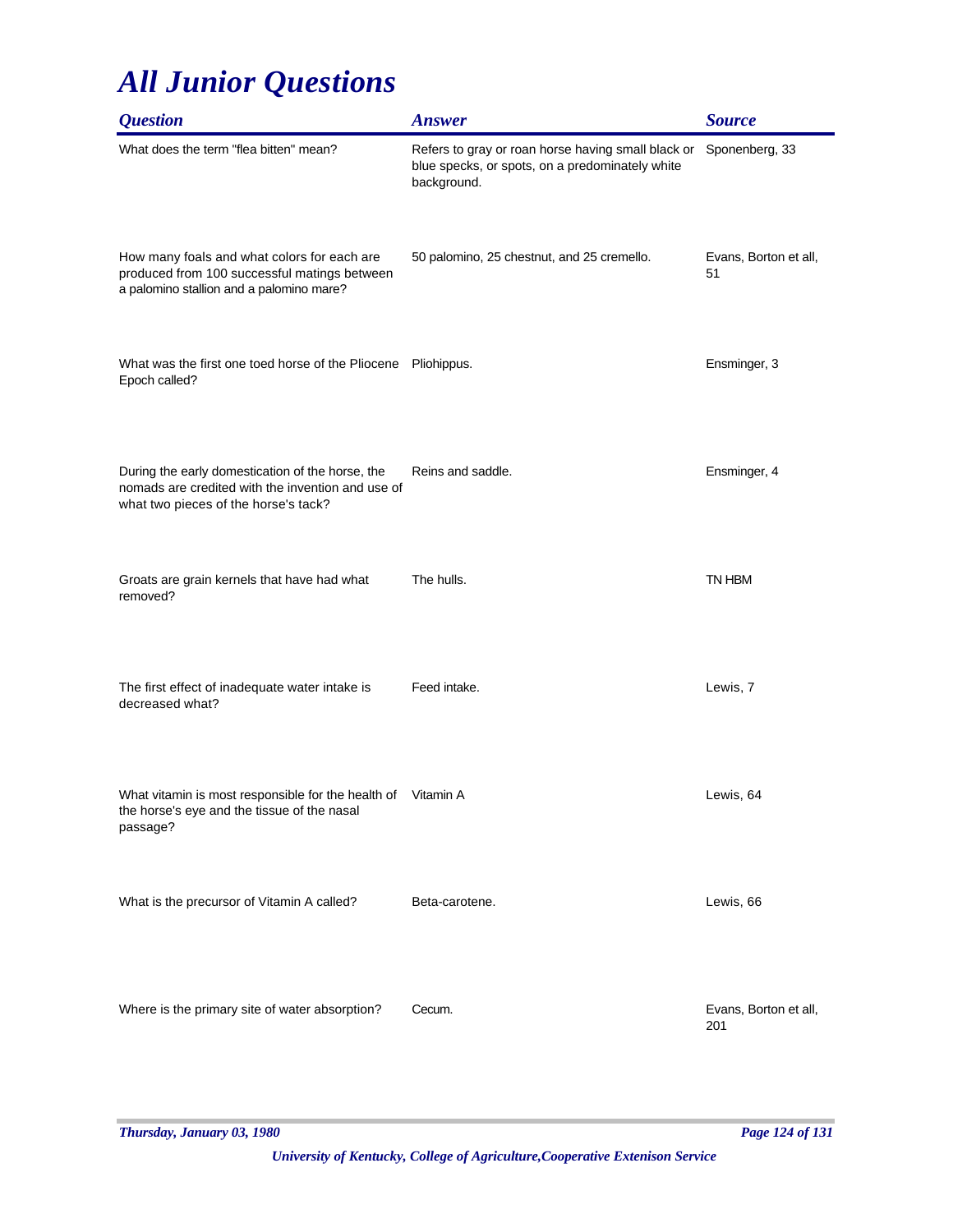| <i><b>Question</b></i>                                                                                                                          | <b>Answer</b>                                                                                                            | <b>Source</b>                |
|-------------------------------------------------------------------------------------------------------------------------------------------------|--------------------------------------------------------------------------------------------------------------------------|------------------------------|
| Animals who live on plant materials are called<br>what?                                                                                         | Herbivores.                                                                                                              | TN HBM                       |
| Give two factors that affect hay quality.                                                                                                       | Stage of maturity when cut, weathering and<br>handling during harvesting, duration of storage,<br>conditions of storage. | Lewis, 97                    |
| The soluble carbohydrates are digested and<br>absorbed where?                                                                                   | Small intestine.                                                                                                         | Evans, Borton et all,<br>199 |
| When caused by feeds, hives may often be<br>referred to as what?                                                                                | Protein bumps.                                                                                                           | Lewis, 20                    |
| Fullering, web, and branch are parts of what?                                                                                                   | Horseshoe.                                                                                                               | Evans, Borton et all,<br>731 |
| What is a hoof guage?                                                                                                                           | An instrument to measure the angle of the hooves. Emery, 201                                                             |                              |
| The purpose of this part of the bridle is to prevent  Throat latch or lash.<br>the bridle from coming off over the horse's head.<br>What is it? |                                                                                                                          | TN HBM                       |
| What do we mean when we refer to the rigging<br>of a saddle?                                                                                    | The location in which the cinch or cinches are<br>attached to the saddle.                                                | TN HBM                       |
| What is a Dental Speculum and what is it used<br>for?                                                                                           | It is an instrument used to open a horse's mouth<br>for examination.                                                     | TN HBM                       |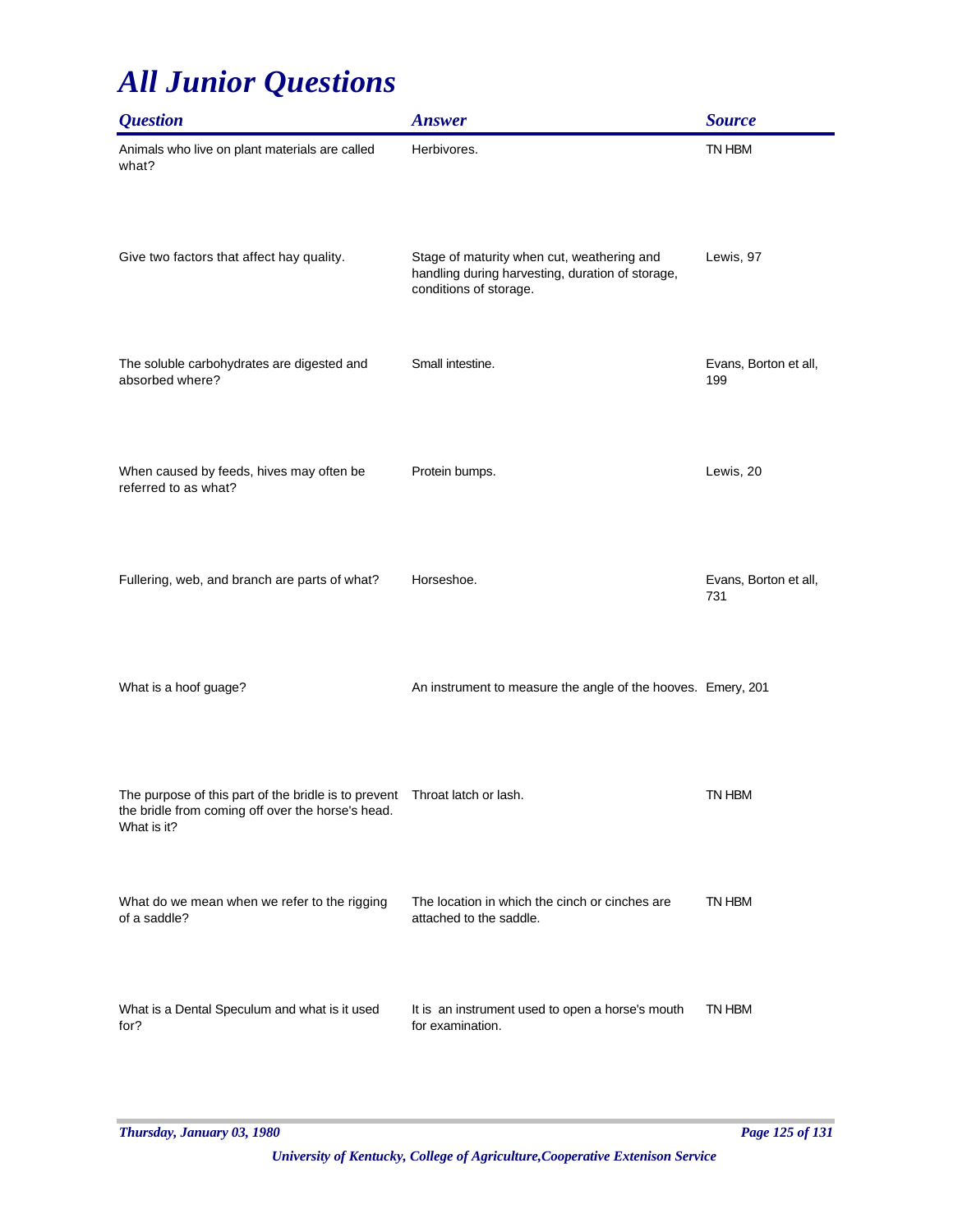| <i><b>Question</b></i>                                                                                                           | <b>Answer</b>                                             | <b>Source</b>                |
|----------------------------------------------------------------------------------------------------------------------------------|-----------------------------------------------------------|------------------------------|
| If you wanted to put hobbles on your horse to<br>prevent it from roaming when turned out to graze,<br>where should you put them? | Around the pasterns or fetlocks of the front legs.        | Ensminger, 521               |
| What part of the leg do skid boots protect and cite<br>two situations when they are effective?                                   | Fetlocks; Sliding stops, roll backs, and abrupt<br>turns. | TN HBM                       |
| Approximately what percent of total body calcium<br>is contained in the bones and teeth?                                         | $99 \%$ .                                                 | Lewis, 26                    |
| What is pulmonary hemorrhage?                                                                                                    | Bleeding in the lungs.                                    | TN HBM                       |
| What is cystitis?                                                                                                                | Inflammation of the urinary bladder.                      | Evans, Borton et all,<br>276 |
| What system is responsible for collecting and<br>removing the fluid waste materials in the body?                                 | Urinary system.                                           | Evans, Borton et all,<br>119 |
| Generally speaking any inflammation of the<br>tissues associated with a joint is called what?                                    | Arthritis.                                                | Stashak, 392                 |
| When treating a stifled horse surgically, what<br>ligament is cut?                                                               | Medial patellar ligament.                                 | Veterinary Medicine,<br>263  |
| What is an ion?                                                                                                                  | An atom with an electrical charge.                        | TN HBM                       |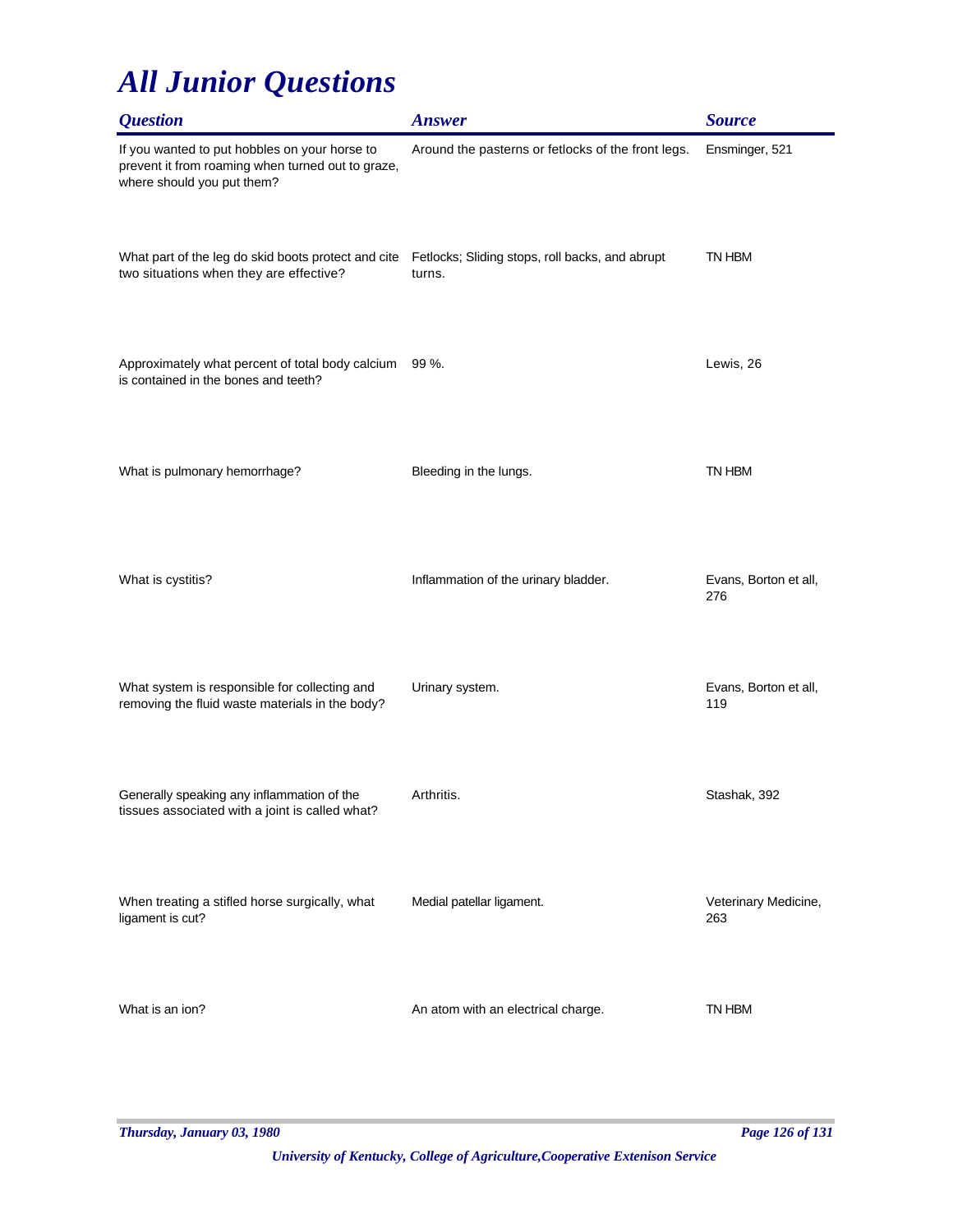| <b>Question</b>                                                                                                              | <b>Answer</b>                                            | <b>Source</b>                |
|------------------------------------------------------------------------------------------------------------------------------|----------------------------------------------------------|------------------------------|
| What is a decrease in size or wasting away of a<br>body tissue called?                                                       | Atrophy.                                                 | Veterinary Medicine,<br>575  |
| What is the term for the uncontrolled escape of<br>blood from a vessel?                                                      | Hemorrhage.                                              | Veterinary Medicine,<br>584  |
| Simultaneously, blood enters the right atrium from<br>the body and the left atrium from where?                               | The lungs.                                               | Evans, Borton et all,<br>111 |
| What is responsible for conveying the sense of<br>smell?                                                                     | The sensory nerve endings of the olfactory nerve. TN HBM |                              |
| An animal's ability to resist a particular disease<br>producing organism is known as what?                                   | Immunity.                                                | Veterinary Medicine,<br>585  |
| An injury incurred without breaking the skin is<br>called what?                                                              | A contusion or bruise.                                   | Veterinary Medicine,<br>577  |
| The speed at which the chemical changes take<br>place in living cells is what?                                               | Metabolic rate.                                          | Veterinary Medicine,<br>588  |
| What do we call a liquid introduced into the<br>intestine by way of the anus?                                                | Enema.                                                   | Veterinary Medicine,<br>375  |
| An agent that produces a quieting or calming<br>effect without significantly changing the level of<br>consciousness is what? | Tranquilizer or sedative.                                | Veterinary Medicine,<br>593  |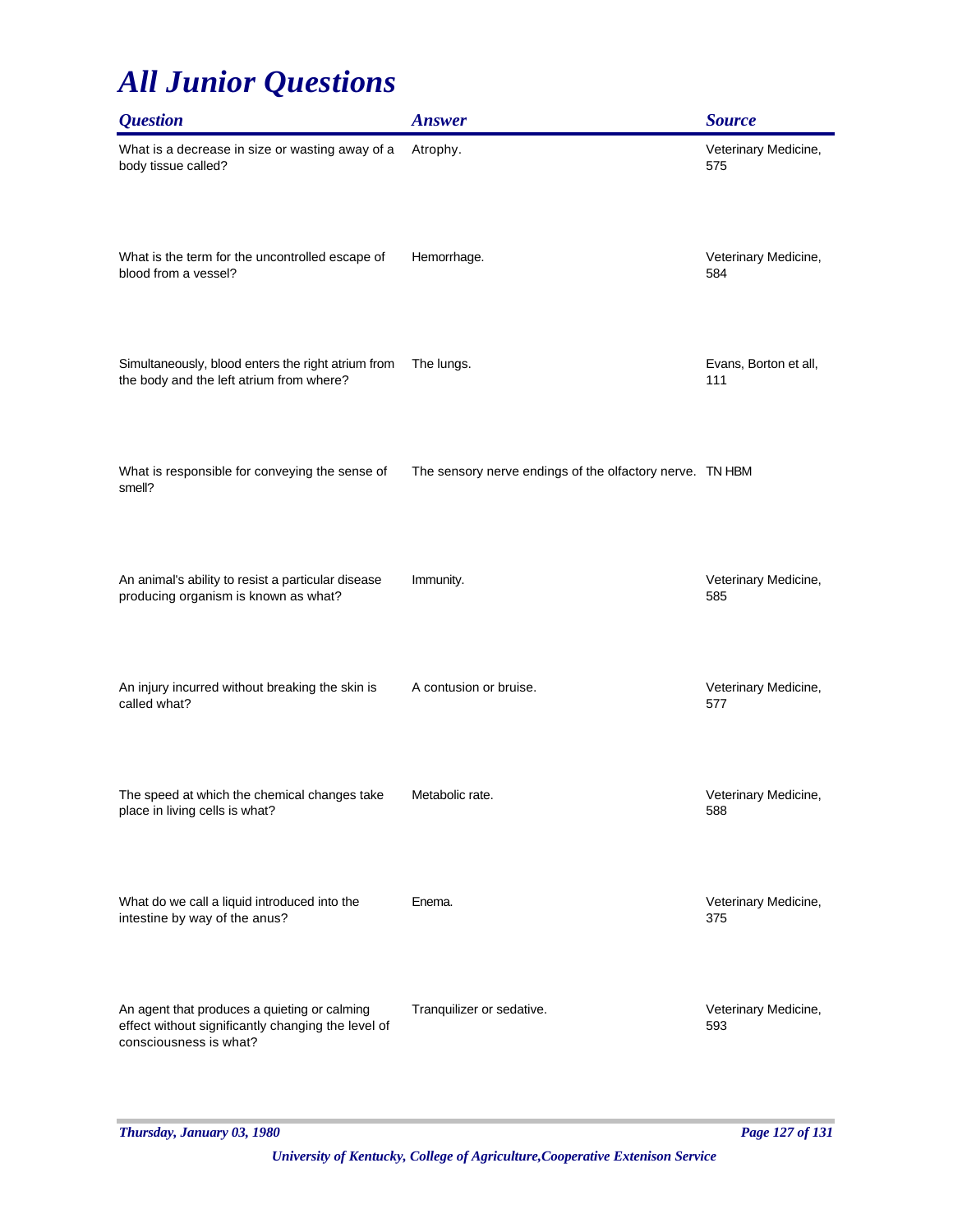| <i><b>Question</b></i>                                                                                                                      | <b>Answer</b>                                    | <b>Source</b>                |
|---------------------------------------------------------------------------------------------------------------------------------------------|--------------------------------------------------|------------------------------|
| The prospect of recovery from a disease or injury Prognosis.<br>is known as what?                                                           |                                                  | Veterinary Medicine,<br>591  |
| Name the type of shoe generally used on horses<br>that stumble, forge, or that have ringbone or<br>sidebones.                               | Rocker Toe shoe.                                 | Ensminger, 460               |
| Between what two structures is the umbilical<br>cord?                                                                                       | Fetus and placenta.                              | Evans, Borton et all,<br>340 |
| During what period of the mare's estrous cycle is  Diestrus or Ovulation.<br>the corpus luteum formed?                                      |                                                  | Evans, Borton et all,<br>323 |
| What is the most important environmental cue in<br>inducing estrous in anestrous mares?                                                     | Daylight.                                        | Ensminger, 404-405           |
| What is the protein in colostrum that provides the<br>foal with temporary immunity against infectious<br>diseases called?                   | Immunoglobulins.                                 | Evans, Borton et all,<br>427 |
| What does GRA stand for?                                                                                                                    | Girls Rodeo Association.                         | TN HBM                       |
| What is meant by the term "ride on the buckle"?                                                                                             | Ride with long reins, nearly holding the buckle. | TN HBM                       |
| According to AHSA, in Hunt Seat Equitation, what  To step down or slide down.<br>options are offered to the contestant when<br>dismounting? |                                                  | TN HBM                       |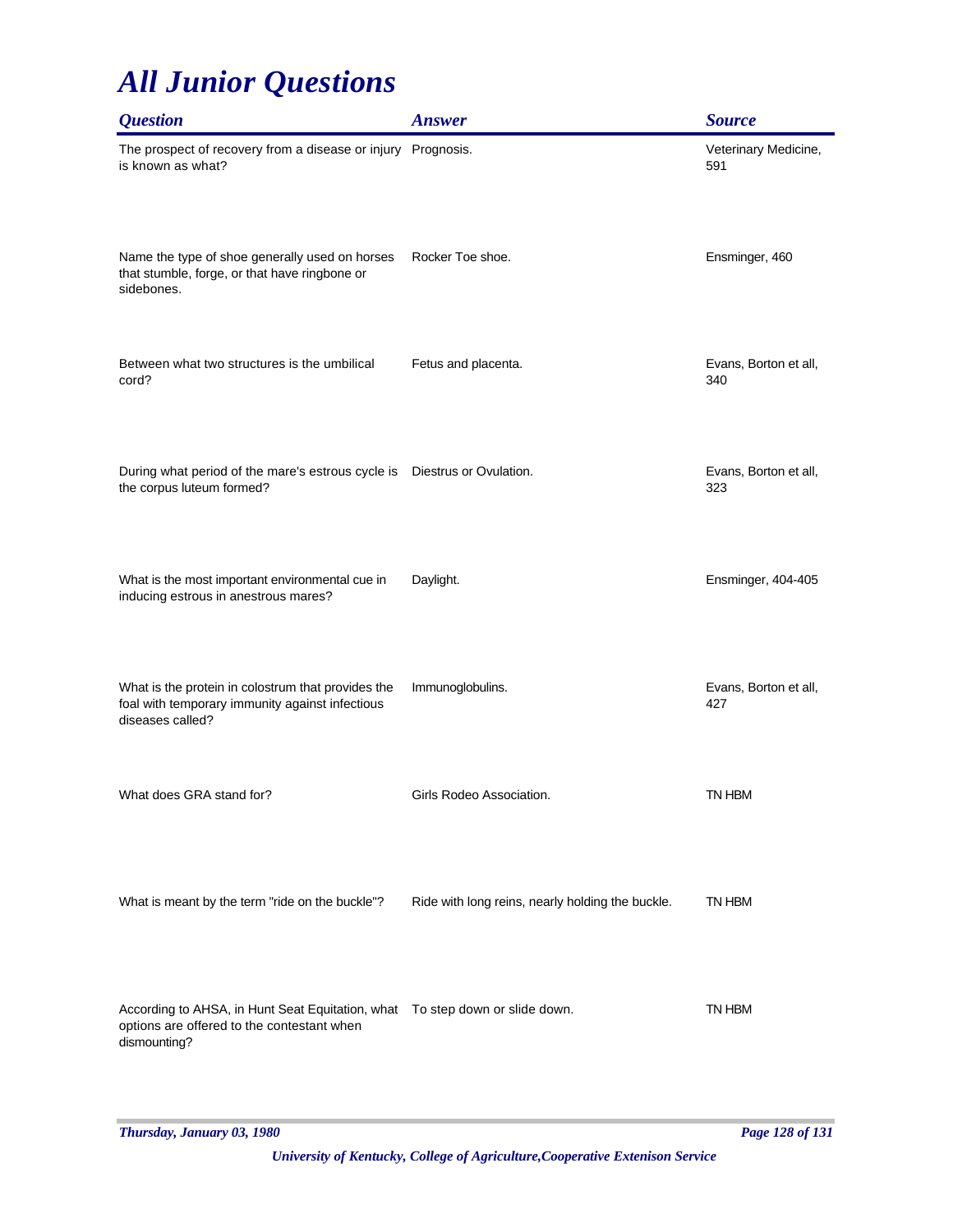| <i><b>Question</b></i>                                                                                                                | <b>Answer</b>                                                                                                                                                                 | <b>Source</b>              |
|---------------------------------------------------------------------------------------------------------------------------------------|-------------------------------------------------------------------------------------------------------------------------------------------------------------------------------|----------------------------|
| According to the AHSA, name three things<br>required on the bridle in the Arabian Pleasure<br>Driving class?                          | Blinkers, overcheck, and snaffle bit.                                                                                                                                         | TN HBM                     |
| What is a jockey stick?                                                                                                               | Stick fastened to the mane of the near horse and<br>the bit of the off horse when driving single-reined.                                                                      | Ensminger, 522             |
| Why do the racing dee and egg butt snaffles have  To prevent the lips from getting pinched by the<br>metal casings around the joints? | rings.                                                                                                                                                                        | German Nat. Eq. Fed.<br>14 |
| What is the measure of performance for the<br>Thoroughbred race horse?                                                                | Speed.                                                                                                                                                                        | TN HBM                     |
| In a wild herd of horses, who is usually leader in<br>the herd?                                                                       | Generally, a dominant mare very wise about her<br>surroundings.                                                                                                               | TN HBM                     |
| In reference to racing, what is a short horse?                                                                                        | A sprinter or one who cannot go distances.                                                                                                                                    | TN HBM                     |
| In hunting, what does "stomping the earth" mean?                                                                                      | Closing or blocking the entrance to a hole leading<br>to a fox's den.                                                                                                         | TN HBM                     |
| The Dalmatian dogs that travel with the<br>Budweiser Clydesdale hitch originally were bred<br>and trained for what purpose?           | To protect the horses and guard the brew-filled<br>kegs left on the wagon when the driver went<br>inside a tavern to make a delivery; hunting,<br>primarily coach protection. | TN HBM                     |
| What does "well in hand" mean?                                                                                                        | A horse is running at a fraction of his best speed.                                                                                                                           | TN HBM                     |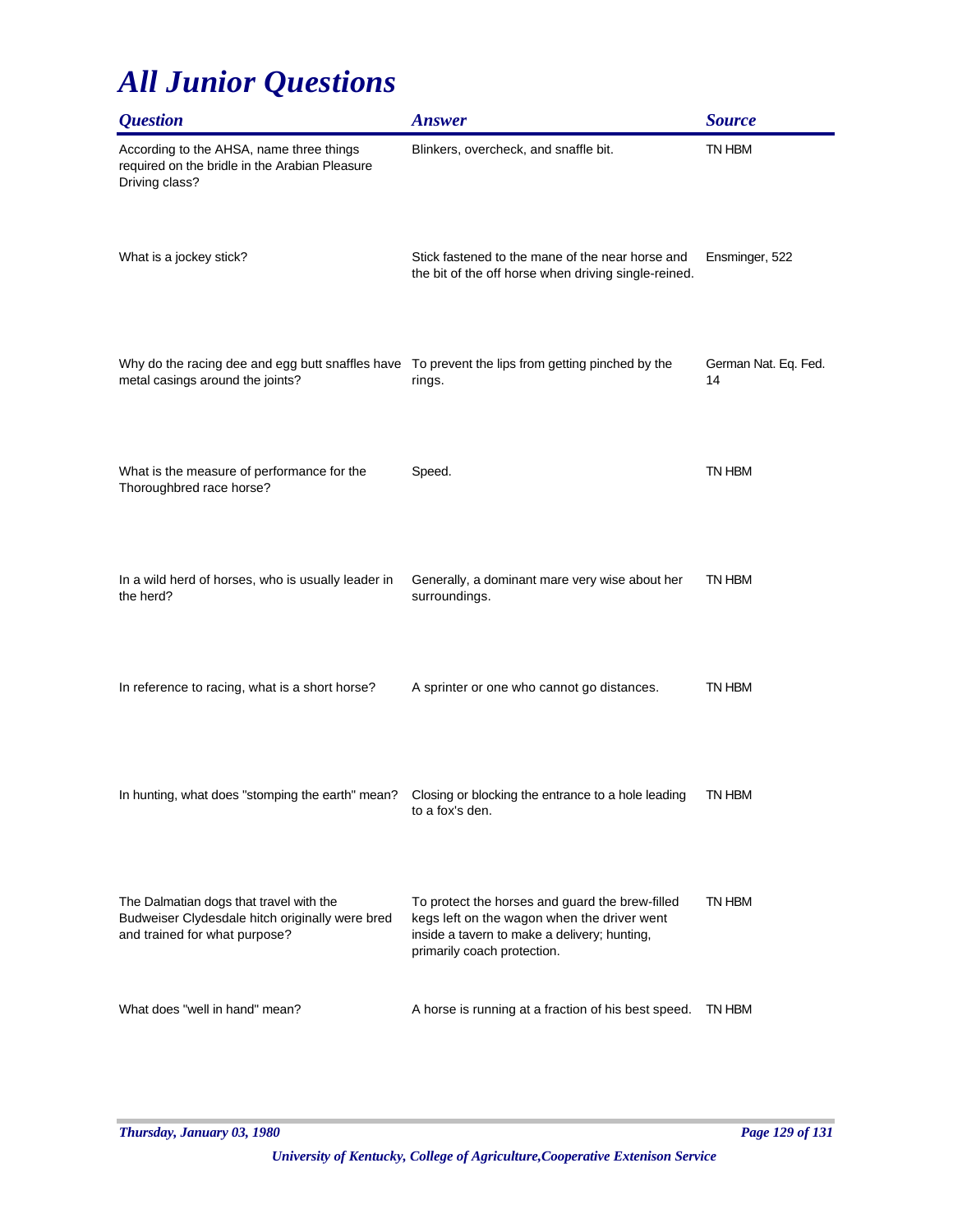| <i><b>Question</b></i>                                                                                             | <b>Answer</b>                            | <b>Source</b>               |
|--------------------------------------------------------------------------------------------------------------------|------------------------------------------|-----------------------------|
| Who was the first man to breed quality mules in<br>the United States?                                              | George Washington.                       | Evans, Borton et all,<br>77 |
| How did the American custom of driving on the<br>right side of the road originate?                                 | Conestoga wagon drivers, teamsters, etc. | TN HBM                      |
| What name was the rack originally known as?                                                                        | Single-foot.                             | Ensminger, 529              |
| In pair-mutual betting, the total amount bet on a<br>horse is called what?                                         | The handle.                              | TN HBM                      |
| What is the common name for a female of the<br>species Equus asinus?                                               | Jennet.                                  | Evans, Borton et all,<br>75 |
| A bet to select the first two horses to finish in a<br>race but not necessarily in the order of finish is<br>what? | Quinella.                                | TN HBM                      |
| When an asterisk is used in front of a horse's<br>name, what does this usually mean?                               | Imported horse.                          | TN HBM                      |
| With which foot does a horse start a right lead<br>canter?                                                         | Left hind.                               | Ensminger, 74               |
| Where is the site of the "Spanish Riding School"?                                                                  | Vienna, Austria.                         | Ensminger, 123              |